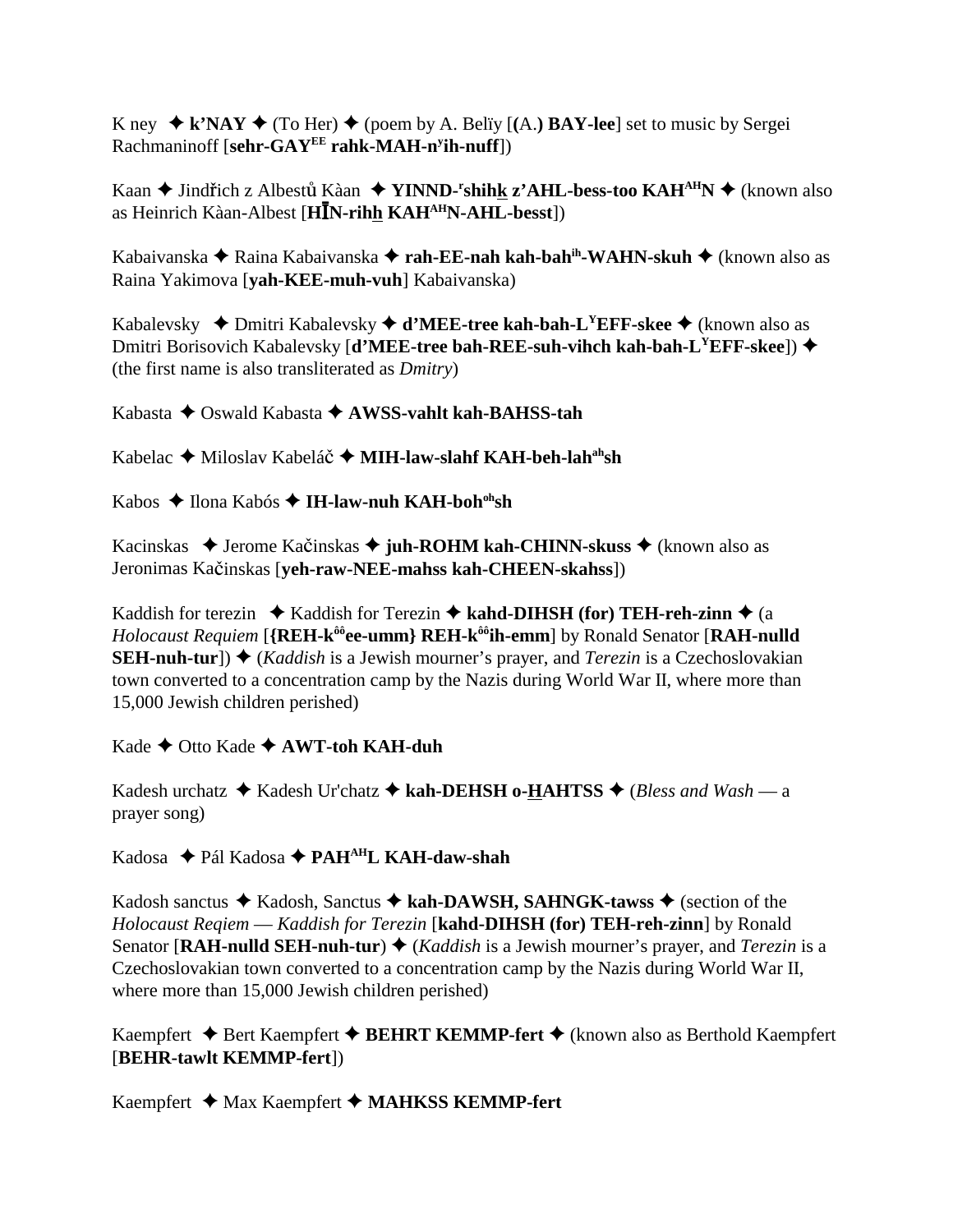Kafenda Frico Kafenda **FRIH-tso KAH-fenn-dah**

Kaffee kantate  **↑ Kaffee-Kantate ◆ KAHF-fay kahn-TAH**<sup>AH</sup>-tuh ◆ (Coffee Cantata) ◆ (cantata [**kunn-TAH-tuh**] by Johann Sebastian Bach [**YO-hahn {suh-BASS-tihunn BAHK} zay-BAH-stihahn BAHK**])

Kaffka Johann Christoph Kaffka **YO-hahn KRIH-stawf KAHF-kah**

Kafka Johann Nepomuk Kafka **YO-hahn NAY-po-môôk KAHF-kah**

Kagda by zhyzn  $\triangle$  Kagda by zhyzn'  $\triangle$  kahg-DAH bü ZHEE-z'n  $\triangle$  (Had I wished to be bound by domestic life)  $\triangle$  (aria from the opera *Yevgeni Onegin* [**vevv-GAY-nee ah-N<sup>Y</sup>AY-ghinn**] — *Eugene Onegin*; music by Peter Ilyich Tchaikovsky [**p'YAW-t'r ill-YEECH {chahih-KAWF**skee} chay-KAWF-skee]; libretto by Konstantin Shilovsky [kahn-stahn-T<sup>Y</sup>EEN shih-LAWF**skee**] and P. I. Tchaikovsky after Alexander Sergeyevich Pushkin [**uh-ly ick-SAHN-d'r sehr-GAY-yeh-vihch POOSH-kinn**])

Kagel ◆ Mauricio Kagel ◆ mah<sup>oo</sup>-REE-s<sup>ee</sup>o kah-GHELL ◆ (known also as Maurizio Raúl [mah<sup>oo</sup>-REE-s<sup>ee</sup>o rah-OOL] Kagel)

Kagen ◆ Sergius Kagen ◆ {**SEHR-juss KAH-gunn**} **SEHR-gh<sup>ih</sup>ôôss KAH-gunn** 

Kagin ◆ Justin Kagin ◆ **JUSS-tunn KAY-gunn** 

Kagler  $\triangle$  KAHG-lur  $\triangle$  (character in the operetta *Wiener Blut* [VEE-nur BLOOT] — *Vienna Blood*; music by Johann Strauss II [**YO-hahn SHTRAH<sup>ÔÔ</sup>SS II**]; libretto by Victor Léon [**veektawr lay-aw**6] and Leo Stein [**LAY-o SHTN**])

Kahane ◆ Jeffrey Kahane ◆ **JEFF-ree kuh-HAYN** ◆ (known also as Jeffrey Alan [A-lunn] Kahane)

Kahl Willi Kahl **VILL-lee KAHL**

Kahler Willibald Kähler **VILL-lee-bahlt KAY-lur**

Kahlert August Karl Timotheus Kahlert **AHÔÔ-gôôst KARL tee-MO-tay-ôôss KAH-lert**

Kahn **←** Erich Itor Kahn ← {EH-rick EE-tur KAHN} AY-rihh EE-tawr KAHN

Kahn ◆ Otto Hermann Kahn ◆ {AHT-toh HUR-munn KAHN} AWT-toh HEHR-mahn **KAHN**

Kahn **← Robert Kahn ← ROH<sup>OH</sup>-bert KAHN** 

Kahnt ◆ Christian Friedrich Kahnt ◆ KRIH-steeahn FREET-rihh KAH<sup>AH</sup>NT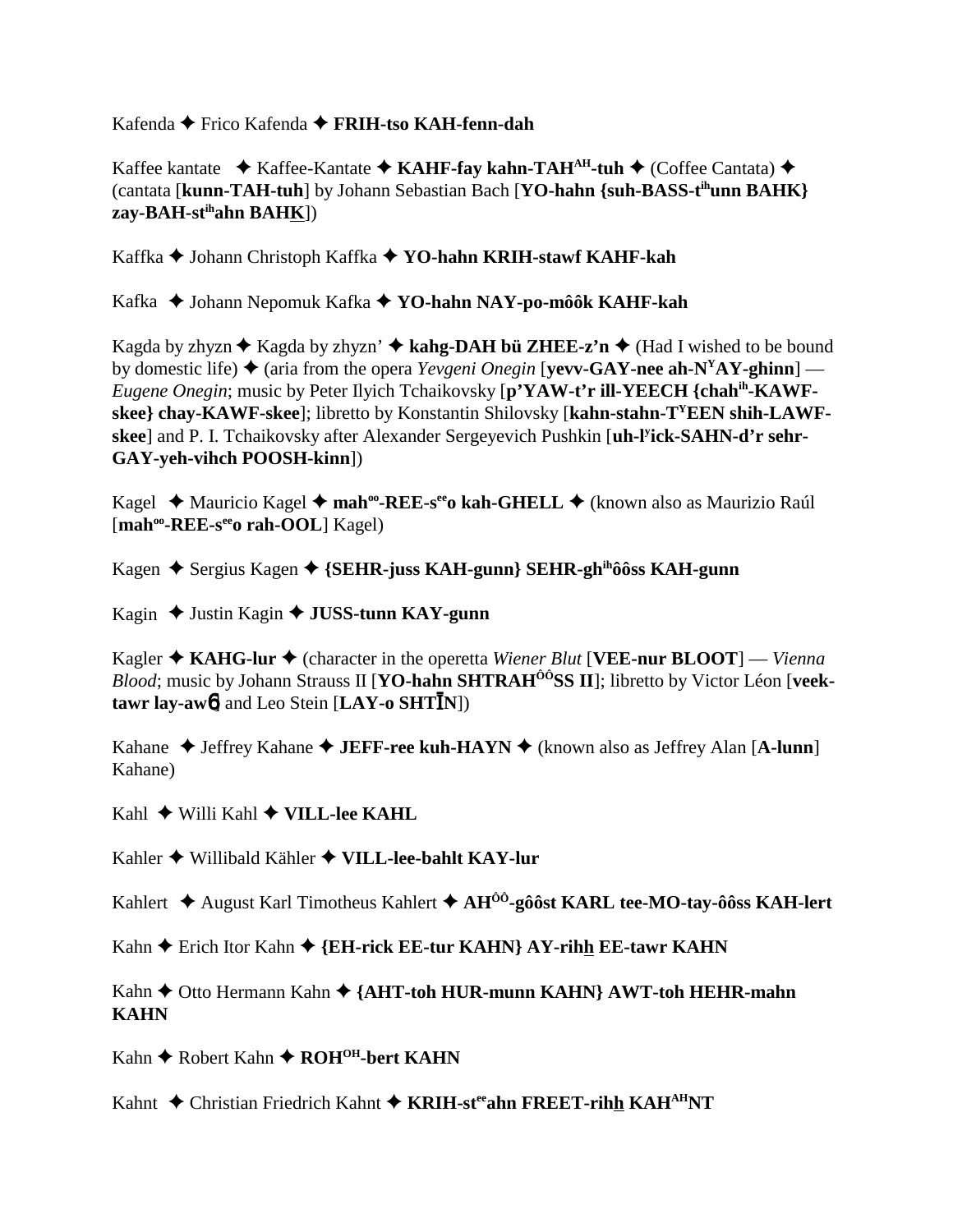Kahowez Günter Kahowez **GÜN-tur KAH-ho-vettss**

Kaim ◆ Franz Kaim ◆ FRAHNTSS KAH<sup>IH</sup>M

Kaipainen **→** Jouni Kaipainen ◆ YAW<sup>ÔÔ</sup>-nih KAH<sup>IH</sup>-pah<sup>ih</sup>-nenn ◆ (known also as Jouni Ilari [**IH-lah-rih**] Kaipainen)

Kaiser ◆ Alfred Kaiser ◆ {A<sup>L</sup>-frudd KAH<sup>IH</sup>-zur} AHL-frett KAH<sup>IH</sup>-zur

Kaiser Georg Kaiser **GAY-awrk KAHIH-zur**

Kaiser ◆ Henry Kaiser ◆ **HENN-ree KAH<sup>IH</sup>-zur** 

Kaiser kommt  $\triangle$  Der Kaiser kommt!  $\triangle$  dayr KAH<sup>IH</sup>-zur KAWMT!  $\triangle$  (The Emperor Is Comingl) ♦ (*Kaiser-Walzer* [**KAH<sup>IH</sup>-zur-vahl-tsur**] — *Emperor Waltz* — by Johann Strauss II [**YO-hahn SHTRAHÔÔSS II**, with lyric added by Walter Brandin [**WAWL-tur BRANN-dunn**] to produce *Der Kaiser kommt!*)

Kaiserwalzer  $\triangleleft$  KAH<sup>IH</sup>-zur-vahl-tsur  $\triangleleft$  (Emperor Waltz)  $\triangleq$  (composition by Johann Strauss II [**YO-hahn SHTRAHÔÔSS II**])

Kajanus Robert Kajanus **RAW-behrt KAH-yah-nôôss**

Kak bystro groza nastupila  $\triangleleft$  kahk BEESS-truh grah-ZAH nahss-tôô-PEE-luh  $\triangleleft$  (The Storm) (excerpt from the opera *Pique dame* [**peek dahm**] — *The Queen of Spades*; music by Peter Ilyich Tchaikovsky [**p'YAW-t'r ill-YEECH {chahih-KAWF-skee} chay-KAWF-skee**]; libretto by Modest Tchaikovsky [**mah-DYESST {chahih-KAWF-skee} chay-KAWF-skee**] after Alexander Sergeyevich Pushkin [**uh-ly ick-SAHN-d'r sehr-GAY-yeh-vihch POOSH-kinn**])

Kakuska Thomas Kakuska **TAH-muss kuh-KÔÔ-skuh**

Kalabis Viktor Kalabis **VICK-tawr KAH-lah-biss**

Kalachevsky ◆ Mikhail Kalachevsky ◆ mee-k<sup>ah</sup>EEL kah-lah-CHEFF-skee ◆ (known also as Mikhail Kolachevsky [**kah-lah-CHEFF-skee**])

Kalafati Vasili Kalafati **vah-SEE-ly ee kah-lah-FAH-ty ee** (known also as Vasili Pavlovich [**PAHV-luh-vihch**] Kalafati)

Kalanus  $\triangle$  kah-LAH-nôôss  $\triangle$  (termed a dramatic poem by composer Niels Wilhelm Gade [**NEELSS VEEL-hellm GA-thuh**], depicting a legendary saga from India; also a character in the saga)

Kalas Julius Kalaš **YÔÔ-lihôôss KAH-lahsh**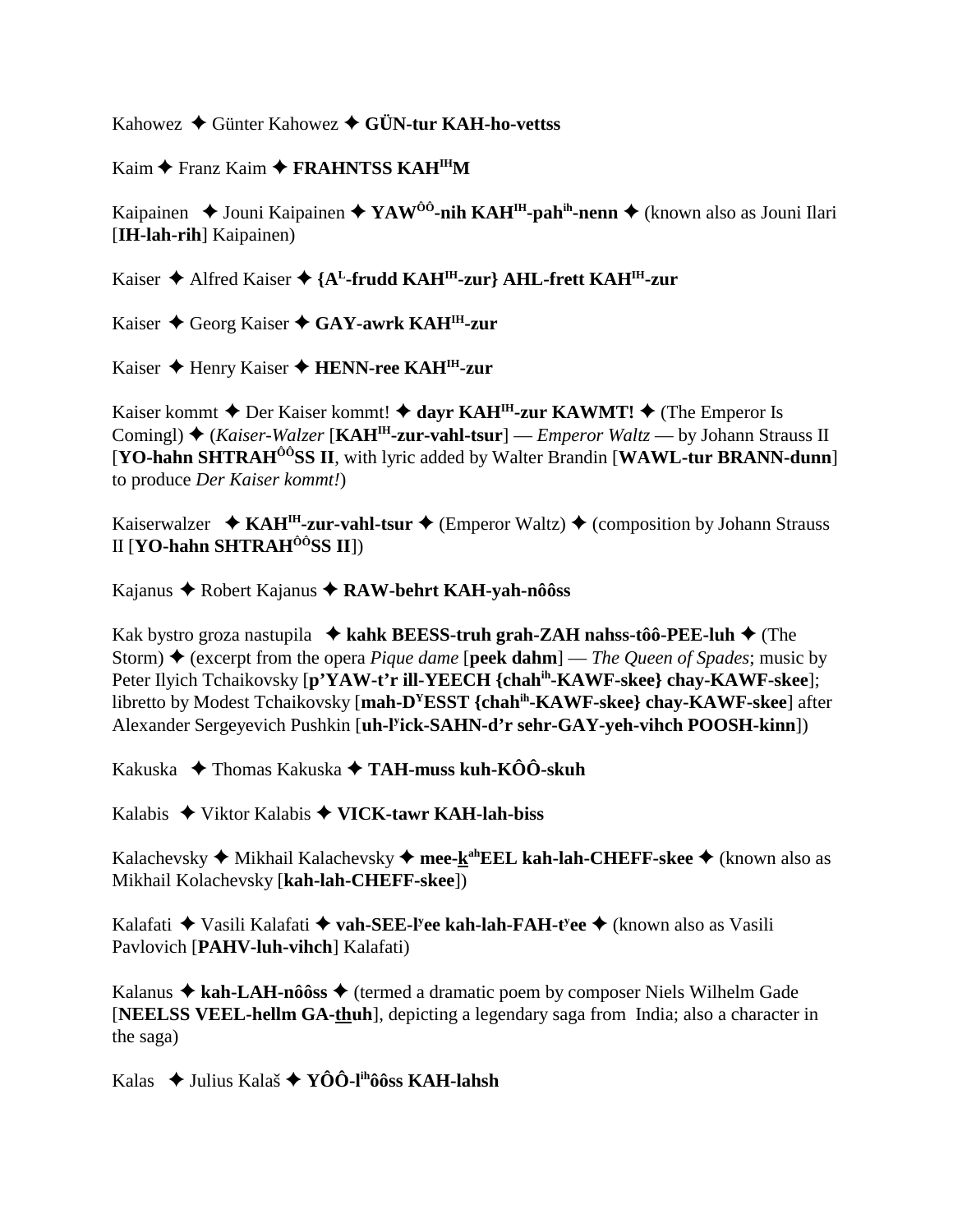Kalbeck Max Kalbeck **MAHKSS KAHL-peck**

Kalevala  $\triangle$  **KAH-leh-vah-lah**  $\triangle$  (Finnish national epic)

Kalhauge ♦ Sophus Viggo Harald Kalhauge ♦ S**O-fôôss VEEG-go HAH-rahl ka<sup>l</sup>-HAH<sup>ôô</sup>guh**

Kalichstein  $\triangle$  Joseph Kalichstein  $\triangle$  JO-zuff kah-LICK-stin

Kalik Václav Kálik **VAHTSS-lahf KAHAH-lick**

Kalinin ◆ Nikolai Kalinin ◆ n<sup>y</sup>ee-kah-LAH<sup>EE</sup> kah-L<sup>Y</sup>EE-n<sup>y</sup>inn

Kalinnikov Vasili Kalinnikov **vah-SEE-ly ee kah-LYEEN-ny ih-kuff** (known also as Vasili Sergeievich [**sehr-GAYEE-eh-vihch**] Kalinnikov)

Kalinski ◆ Ivo Lhotka-Kalinski ◆ EE-vaw LAWT-kah-kah-LEEN-skee

Kalisch Paul Kalisch **PAHÔÔL KAH-lihsh**

Kalischer Alfred Kalischer **AHL-frayt KAH-lih-shur**

Kalish Gilbert Kalish **GHILL-burt KAY-lihsh**

Kalivoda ♦ Jan Křtitel Václav Kalivoda [YAHN K<sup>R</sup>SH-t<sup>y</sup>ih-tell VAH<sup>AH</sup>TSS-lahf KAH-lih**vaw-duh**] ♦ (known also as Johann Wenzel Kalliwoda [YO-hahn VENN-tsull kahl-lih-VO**dah**])

Kaljuste Tõnu Kaljuste **TÔÔ-noo KAHL-yôô-steh**

Kalkbrenner Christian Kalkbrenner **KRIH-stihahn KAHLK-brenn-nur**

Kalkbrenner ◆ Frédéric Kalkbrenner ◆ **fray-day-reek KAHLK-brenn-nur ◆** (known also as Friedrich Wilhelm Michael Kalkbrenner [**FREET-rihh VILL-hellm MIH-hah-ell KAHLKbrenn-nur**])

Kallenbach  $\blacklozenge$  Mr. Kallenbach  $\blacklozenge$  (Mr.) KAHL-lunn-bahk  $\blacklozenge$  (character in the opera *Satyagraha* [**saht-yeeAH-grah-hah**] — *To Insist on the Truth*; music by Philip Glass [**FIH-lupp GLASS**] and libretto by Constance DeJong [**KAHNT-stunntss duh-ZHAWNG**])

Kallenberg ◆ Siegfried Garibaldi Kallenberg ◆ ZEEK-freet gah-rih-BAHL-tee KAHL-lunn**pehrk**

Kallir ◆ Lilian Kallir ◆ **LIH-l<sup>ih</sup>unn KAHL-lihr**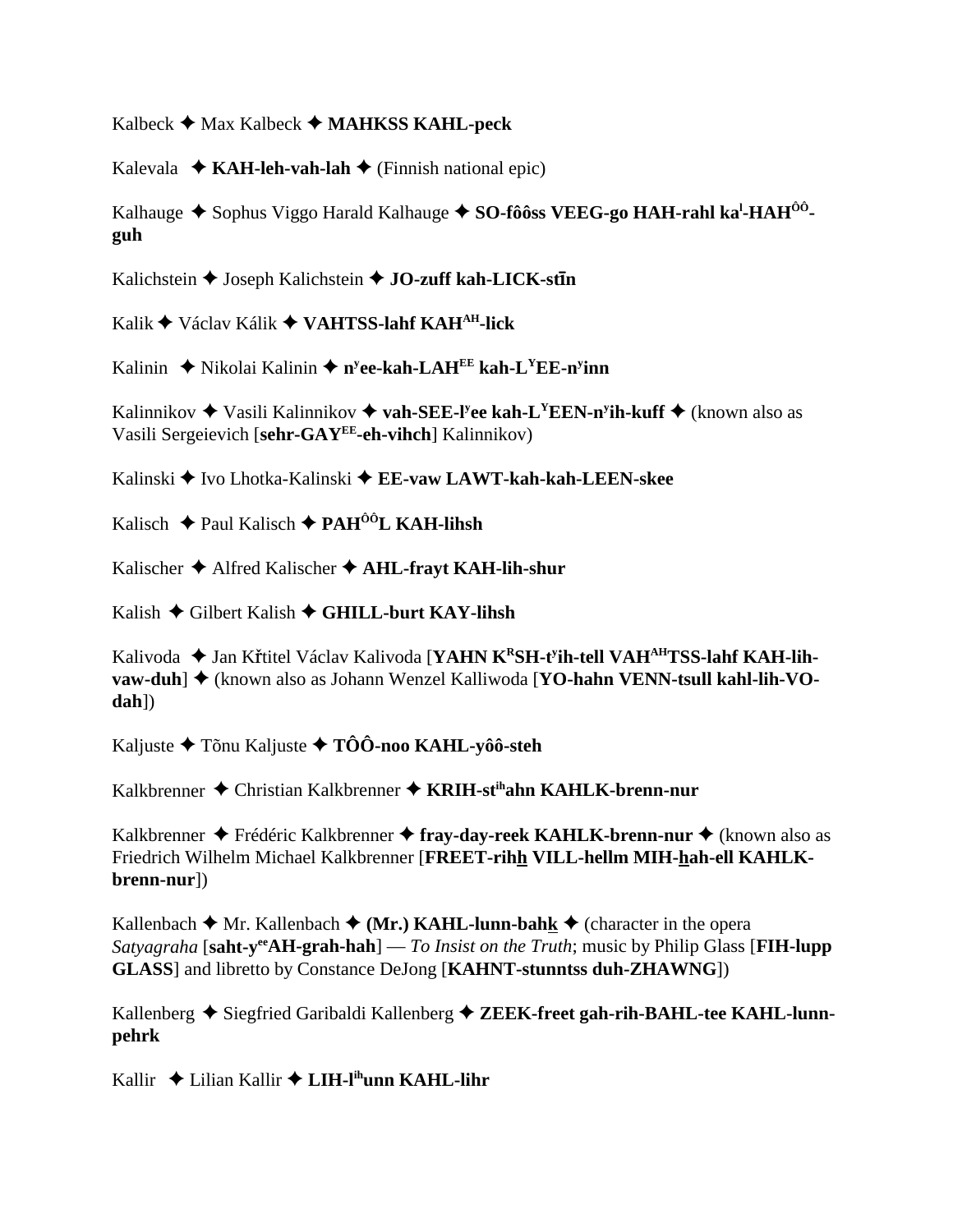Kallisch Cornelia Kallisch **kawr-NEE-leeuh KAHL-lihsh**

Kalliwoda  **→** Johann Wenzel Kalliwoda ◆ **YO-hahn VENN-tsull KAHL-lih-vo-dah** ◆ (Germanized version of the original Czech name Jan Křtitel Václav Kalivoda [YAHN KRSH-t<sup>y</sup>ih**tell VAHAHTSS-lahf KAH-lih-vaw-duh**])

Kalliwoda Wilhelm Kalliwoda **VILL-hellm KAHL-lih-vo-dah**

Kallman **←** Chester Kallman ← CHESS-tur KAWL-m'n

Kallmann **←** Helmut Kallman ← **HELL-moot KAHL-mahn** ← (known also as Helmut Max [**MAHKSS**] Kallmann)

Kallstenius Edvin Kallstenius **EDD-vinn kal -STEEUH-nihüss**

Kalman ◆ Emmerich Kálmán ◆ {EMM-muh-rick KAHL-mahn} EMM-meh-rihh KAH<sup>AH</sup>L**mah<sup>ah</sup>n ♦ (known also as Imre [IMM-reh] Kálmán)** 

Kalman Zsupan ◆ Kálmán Zsupán ◆ KAH<sup>AH</sup>L-mah<sup>ah</sup>n zhôô-PAH<sup>AH</sup>N ◆ (character in the operetta *Der Zigeunerbaron* [**dayr tsee-GOY-nur-pah-rohn**] — *The Gypsy Baron*; music by Johann Strauss II [**YO-hahn SHTRAHÔÔSS II**]; libretto by Ignaz Schnitzer [**IGG-nahtss SHNITT-tsur**] after Mor Jókai [MOHR YOH<sup>OH</sup>-kahih])

Kalmar Carlos Kalmar **KAR-lohss KAHL-mar**

Kalmar László Kalmár **LAHAHSS-lohoh KAHL-mahahr**

Kalmar ◆ Magda Kalmár ◆ MAHG-duh KAHL-mah<sup>ah</sup>r

Kalnins  $\triangle$  Alfreds Kalninš  $\triangle$  **AHL-freddss KAHL-ninnsh**  $\triangle$  (in Latvia, this Latvian National would be known as Alfreds Kalninš [AHL-freh<sup>eh</sup>dss KAHL-nih6sh])

Kalnins  $\triangle$  Imants Kalninš  $\triangle$  **IH-mahntss KAHL-ninnsh**  $\triangle$  (in Latvia, this Latvian National would be known as Imants Kalniš [**IH-mahntss KAHL-nih**6**sh**])

Kalnins  $\triangle$  Janis Kalninš  $\triangle$  YAH-niss KAHL-ninnsh  $\triangle$  (in Latvia, this Latvian National would be known as Jānis Kalninš [**YAH<sup>AH</sup>-niss KAHL-nih6sh**])

Kalomiris Manolis Kalomiris **mah-NO-liss kah-lo-MEE-riss**

Kalter **→** Sabine Kalter **→ ZAH-bih-nuh KAHL-tur** 

Kalthoum ◆ Um Kalthoum ◆ OOM kahl-TOOM

Kaltneker Hans Kaltneker **HAHNSS KAHLT-neh-kur**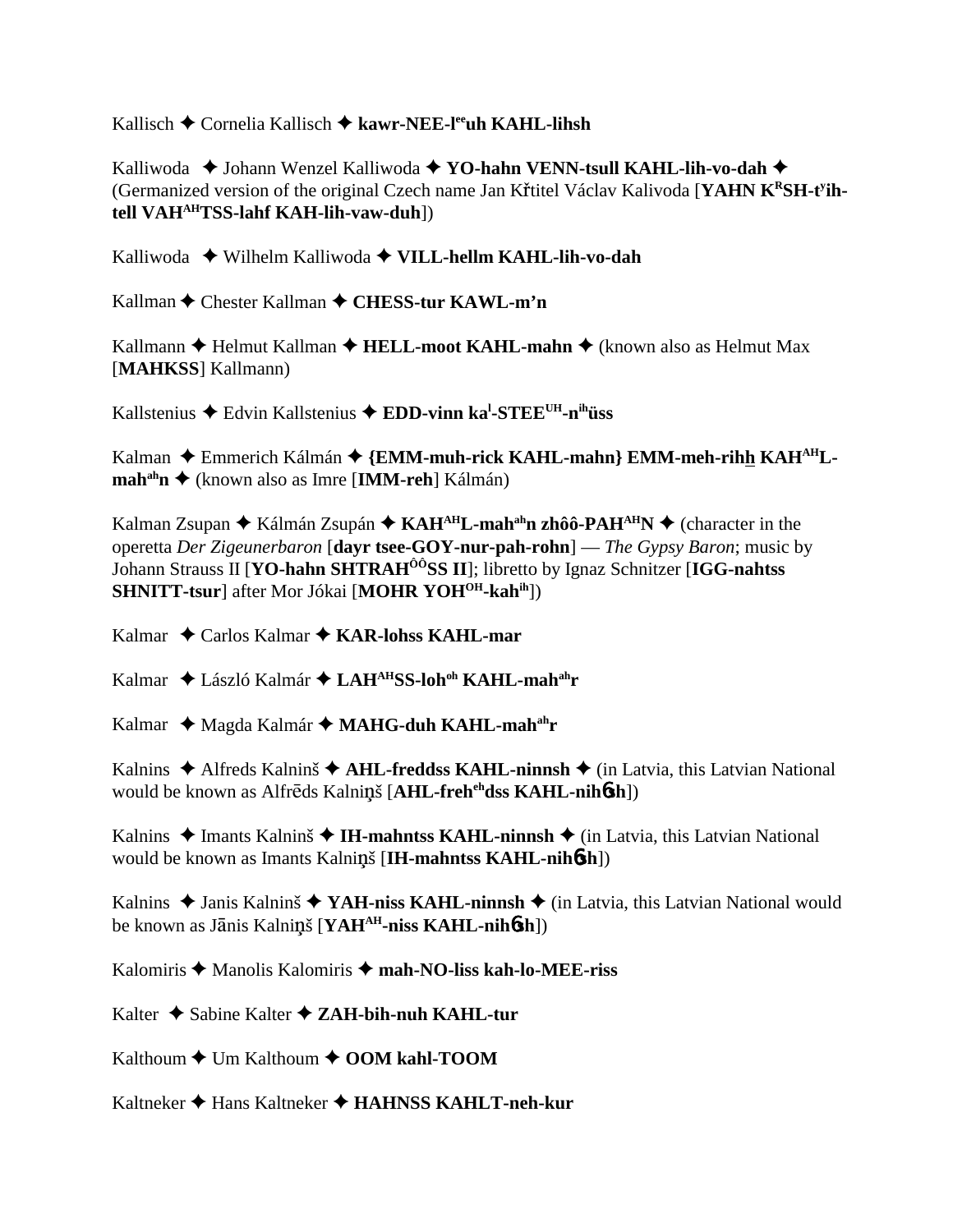# Kaludov  $\rightarrow$  Kaludi Kaludov  $\rightarrow$  kuh-LÔÔ-dih kuh-LÔÔ-dawf

Kamadewa  $\triangle$  kah-MAH<sup>AH</sup>-duh-vah (character in the opera *Das Nusch-Nuschi* [dahss] NÔÔSH-NÔÔ-shee] — *The Nusch-Nuschi;* music by Paul Hindemith [PAH<sup>ÔÔ</sup>L HINN-tuh**mitt**] and libretto by Franz Blei [**FRAHNTSS BL**]]  $\blacklozenge$  (the Nusch-Nuschi is a mythical beast, half rat and half alligator)  $\triangle$  (the opera is subtitled *A Play for Burmese Marionettes*)

Kamara ◆ Mamadi Kamara ◆ mah-MAH-dee kah-MAH-rah

Kamarinskaya **kah-mah-REEN-skuh-yuh** (Russian folk song)

Kamburov **→** Ivan Kamburov ◆ ee-VAHN kahm-BÔÔ-rawf

Kamenc  $\triangle$  kah-MEHNGK  $\triangle$  (musical instrument)

Kamensky Alexander Kamensky **uh-ly ick-SAHN-d'r KAH-my enn-skee**

Kamienski ◆ Lucjan Kamieński ◆ LÔÔTSS-yahn kah-MEE6-skee ◆ (known also as Lucjan Dołega-Kamieński [**LÔÔTSS-yahn doh-WEH6-gah-kah-MEE6-skee ♦** (the first name is also spelled Lucian [**LÔÔ-tseeahn**])

Kamienski ◆ Maciej Kamieński ◆ **MAH-tsee kah-MEE6-skee** ◆ (the first name has been transcribed also as Mathias [**mah-TEE-ahss**])

Kaminski Heinrich Kaminski **HN-rihh kah-MINN-skee**

Kaminski Joseph Kaminski **JO-zeff kah-MINN-skee**

Kamionsky ◆ Oscar Kamionsky ◆ **AWSS-kur kah-m<sup>ih</sup>AWN-skee** ◆ (known also as Oscar Isaievich [**ih-SAHIH-eh-vihch**] Kamionsky)

Kammen **→** Shira Kammen → SHIH-ruh KAHM-m'n

Kammerchor stuttgart **→** Kammerchor Stuttgart **→ KAHM-mur-kohr SHTÔÔT-gart** → (Stuttgart [**SHTÔÔT-gart**] Chamber Chorus)

Kammerchors ernst senff ◆ Kammerchors Ernst Senff ◆ KAHM-mur-kawrss EHRNST **ZENNF** (Ernst Senff [**EHRNST ZENNF**] Chamber Chorus)

Kamp ◆ Harry van der Kamp ◆ HA<sup>R</sup>-ree funn der KAHMP

Kampen **→** Christopher van Kampen → KRISS-taw-fur funn KAHM-punn

Kampf ◆ Karl Kämpf ◆ **KARL KEMMF**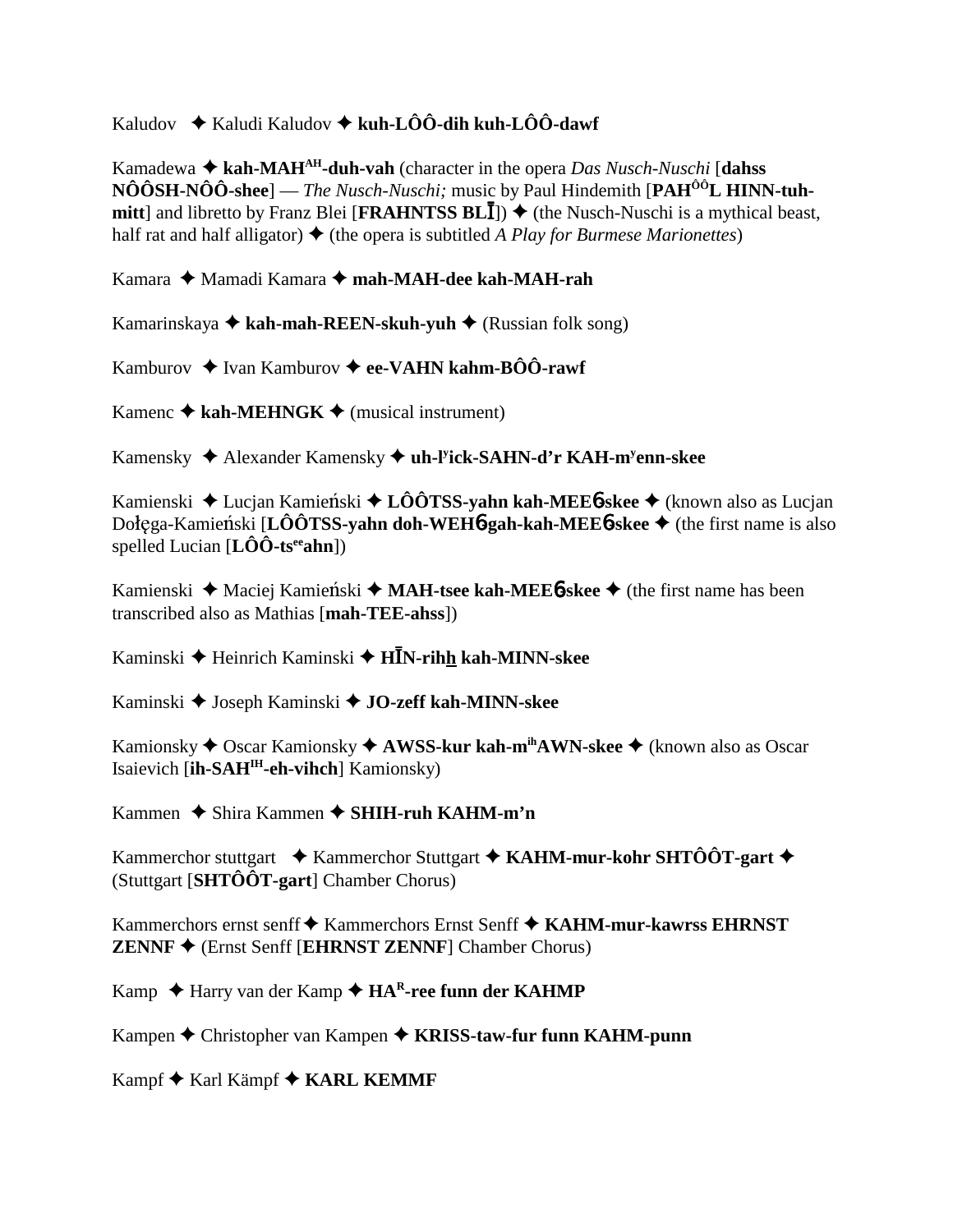Kamsler Deltra Kamsler **DELL-truh KAMMZ-lur**

Kamu ◆ Okko Kamu ◆ AWK-kaw KAH-moo ◆ (known also as Okko Tapani [TAH-pah**nih**] Kamu)

Kan latsipor ◆ Kăn Latsipor ◆ KENN lett-see-PAW ◆ (The Bird's Nest) ◆ (verse by Chaim Nachman Bialik [KAH<sup>IH</sup>M NAHK-mahn b<sup>ih</sup>AH-lick] set to music by Miriam Gideon [MIH**rihahm GHEE-dawn**])

Kanawa Dame Kiri Te Kanawa **DAYM KIH-rih teh KAH-nah-wah**

Kancheli ◆ Giya Kancheli ◆ **JEE-yuh kahn-CHAY-l<sup>y</sup>ee** ◆ (known also as Giya Alexandrovich [**uh-ly ick-SAHN-druh-vihch**] Kancheli)

Kandaurov / Vasily Kandaurov / **vah-SEE-lee kunn-dah-ÔÔ-ruff**

Kander ◆ John Kander ◆ JAHN KANN-dur ◆ (known also as John Harold [**HA-rulld**] Kander)

Kanders ◆ Agnes Giebel Kanders ◆ AH-n'yess KEE-buhl KAHN-derss ◆ (known also as Agnes Giebel)

Kandinsky **kahn-DYINN-skee**

Kandler Franz Sales Kandler **FRAHNTSS ZAH-luss KAHNT-lur**

Kandrashin ◆ Kiril Kandrashin ◆ kee-REEL kahn-DRAH-shinn

Kang ◆ Kang, Sukhi ◆ **HAHNG, SÔÔK-KEE** 

Kanitz Ernest Kanitz **UR-nusst KA-nittz** (known also as Ernst Kanitz [**EHRNST KAH-nittss**])

Kanji ◆ Ricardo Kanji ◆ ree-KAR-doh KAHN-yee

Kankaanpaa Jarmo Kankaanpää **YAR-maw KAHN-kahahn-paa**

Kann ◆ Hans Kann ◆ **HAHNSS KAHN** 

Kann ich nur jesum mir zum freunde machen $\triangle$  Kann ich nur Jesum mir zum Freunde machen  $\triangle$ **KAHN ihh noor YAY-zoom meer tsôôm FROYN-tuh MAH-kunn ♦** (If I Can but Make Jesus My Friend) ♦ (aria from the cantata [**kunn-TAH-tuh**] *Herr, gehe nicht ins Gericht* [**HEHR, GAY-uh nihht innss guh-RIHHT**] by Johann Sebastian Bach [**YO-hahn {suh-BASSt ihunn BAHK} zay-BAH-stihahn BAHK**])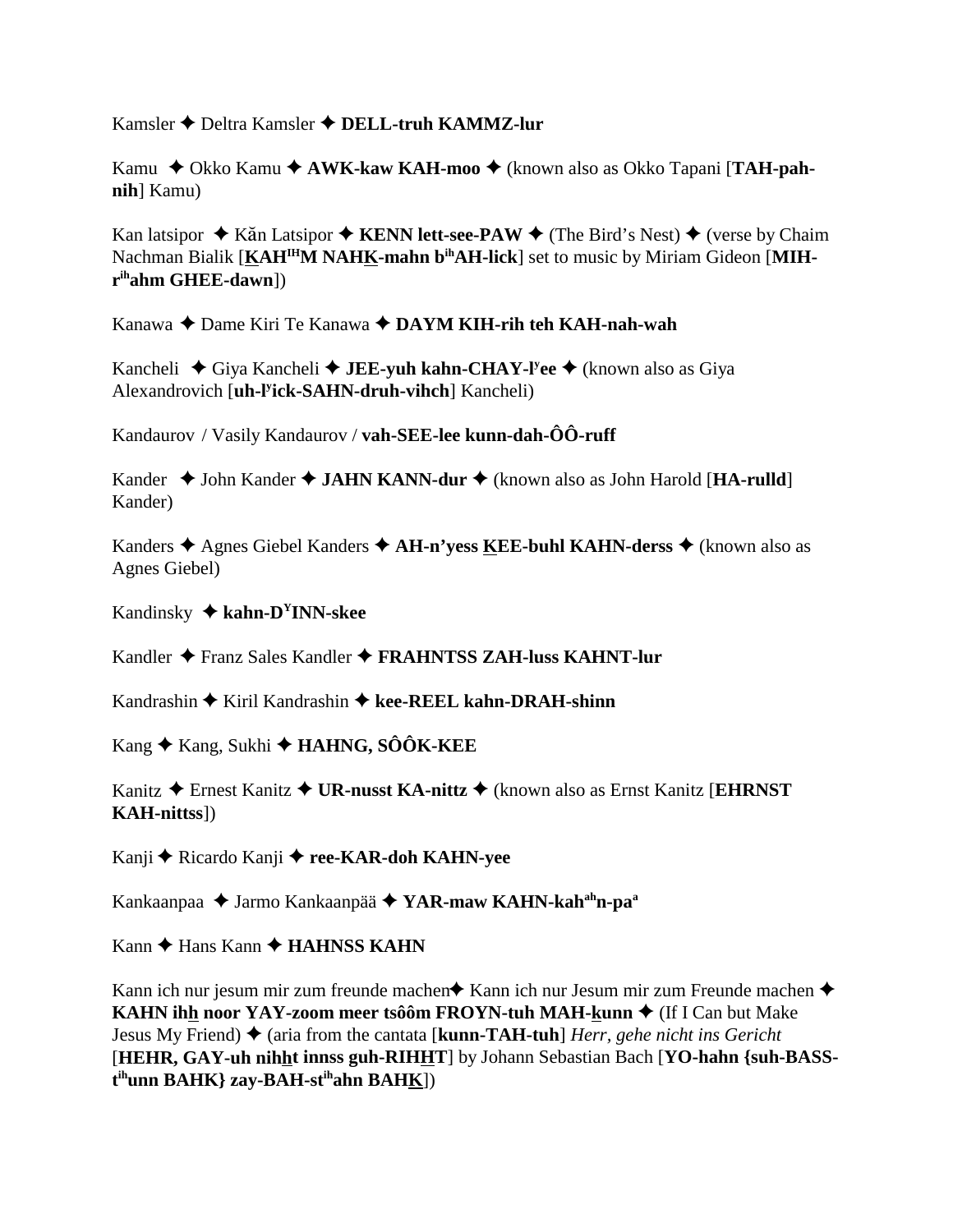Kanner ◆ Jerome Herbert Kanner ◆ jeh-ROHM HUR-burt KANN-nur

Kanner rosenthal ◆ Hedwig Kanner-Rosenthal ◆ {**HEDD-wigg KANN-nur-RO-z'n-thahl**} **HETT-vihh KAHN-nur RO-zunn-tahl**

Kantaten und chorsatze **kahn-TAH-tunn ôônt KOHR-saht-tsuh** (Cantatas [**kunn-TAH-tuzz**] and choral pieces)

Kantner Paul Kantner **PAWL KANNT-nur**

Kantorei  $\triangle$  kahn-toh-R**I**  $\triangle$  (chorus)

Kapell William Kapell **WILL-lihumm kuh-PELL**

Kaper ◆ Bronisław Kaper ◆ {**BRAW-niss-law KAY-pur} brah-n'YEESS-wahf KAH-per** 

Kaplan ◆ Mark Kaplan ◆ **MARK KAPP-lunn** 

Kapp **← Artur Kapp ← AR-tôôr KAHP** 

Kapp  $\triangle$  Eugen Kapp  $\triangle$  AY<sup>ôô</sup>-ghenn KAHP  $\triangle$  (known also as Eugen Arturovich [ar-TÔÔ-ro**vihch**] Kapp)

Kapp **→** Julius Kapp ◆ **YOO-l<sup>ih</sup>ôôss KAHP** 

Kapp ◆ Richard Kapp ◆ **RIH-churd KAPP** 

Kapp ◆ Villem Kapp ◆ **VILL-lemm KAHP** 

Kappel Gertrude Kappel **gher-TROO-duh KAHP-puhl**

Kapr ◆ Jan Kapr ◆ **YAHN KAH-p'r** 

Kapral Václav Kaprál **VAHAHTSS-lahf kah-PRAHAHL**

Kapralova ♦ Vítězslava Kaprálová ◆ VEE-t<sup>y</sup>ezz-sl<mark>ah-vah kah-PRAH<sup>AH</sup>-law-vah<sup>ah</sup></mark>

Kapsberger  $\blacklozenge$  Johann Hieronymus Kapsberger  $\blacklozenge$  **YO-hahn hee-RO-nü-môôss KAHPSSpehr-gur** (known also as Giovanni Girolamo Tedesco della Tiorba [**jo-VAHN-nee jee-RO**lah-mo tay-DAY-sko dayl-lah teeOHR-bah])

Karabejniki **◆ kah-rah-BAY-n<sup>y</sup>ih-kee ◆** (The Peddlers) ◆ (Russian folk song)

Karabits Ivan Karabits **ee-VAHN kah-rah-BEETSS**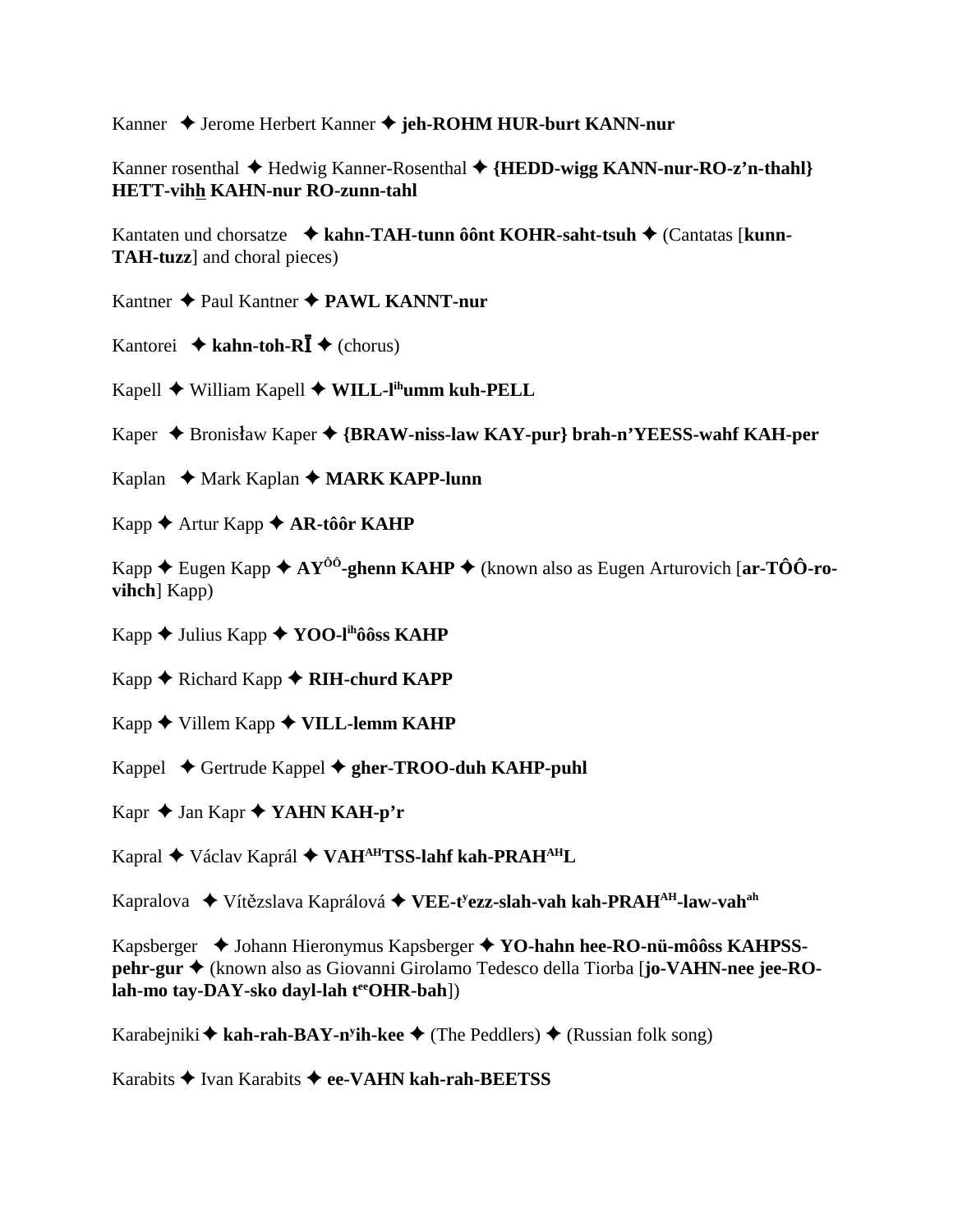Karabtchevsky ◆ Isaac Karabtchevsky ◆ ee-SAHK kah-rahp-CHEFF-skee

Karabtchewsky Isaac Karabtchewsky **ee-SAHK kah-rahp-CHEFF-skee**

Karajan Herbert von Karajan **HEHR-pert fawn KAH-rah-yahn**

Karajan Theodor Georg von Karajan **TAY-o-dohohr GAY-awrk fawn KAH-rah-yahn**

Karalevich **→** Prince Ivan Karalevich ◆ (Prince) ee-VAHN kah-rah-LAY-vihch ◆ (character in the opera *Kashchei* [**kahsh-SHAYEE**] *the Immortal*; music by Nicolai Rimsky-Korsakov [**ny eekah-LAHIH REEM-skee-KAWR-suh-kuff**]); libretto by Rimsky-Korsakov after Yevgeny Petrovsky [**yevv-GAY-nee pih-TRAWF-skee**])

Karamzin Nikolay Karamzin **ny ee-kah-L kah-rahm-ZEEN**

Karasowski ◆ Moritz Karasowski ◆ MAW-rittz kah-rah-SAWF-skee

Karasszon Dezsö Karasszon **DEH-zhö KAH-rahsh-sawn**

Karastoyanov ◆ Assen Karastoyanov ◆ ahss-SENN kah-rahss-toh-YAH-nawf

Karatachi no hana  $\triangleleft$  kah-lah-tahch naw hah-nah  $\triangleleft$  (Karatachi Blossoms)  $\triangleleft$  (composition by Kosaku Yamada [**kaw-sahk yah-mah-dah**])

Karatygin  $\blacklozenge$  Viacheslav Karatygin  $\blacklozenge$  veeh-cheh-SLAHF kah-rah-T<sup>Y</sup>EE-ghinn  $\blacklozenge$  (known also as Viacheslav Gavrilovich [**gah-VREE-luh-vihch**] Karatygin)

Karayev Kara Karayev **KAH-rah kah-RAH-yeff** (known also as Kara Abulfazogli [**ahbôôl-fah-ZAW-gly ee**] Karayev)

Karchin Louis Karchin  **LOO-uss KAR-ch'n**

Karczykowski ◆ Ryszard Karczykowski ◆ RIH-shart kar-chih-KAWF-skee

Kardos Dezider Kardoš **DEH-zih-der KAR-dawsh**

Kardos ◆ István Kardos ◆ IHSHT-vah<sup>ah</sup>n KAR-dawsh

Karel  $\rightarrow$  Rudolf Karel  $\rightarrow$  RÔÔ-dawlf KAH-rell

Karest Jacob Karest **YAH-kawp KAH-resst**

Karetnikov ◆ Nikolai Karetnikov ◆ n<sup>y</sup>ee-kah-LAH<sup>IH</sup> kah-RETT-n<sup>y</sup>ih-kuff

Karg elert Sigfrid Karg-Elert  **ZICK-fritt KARK-AY-lert**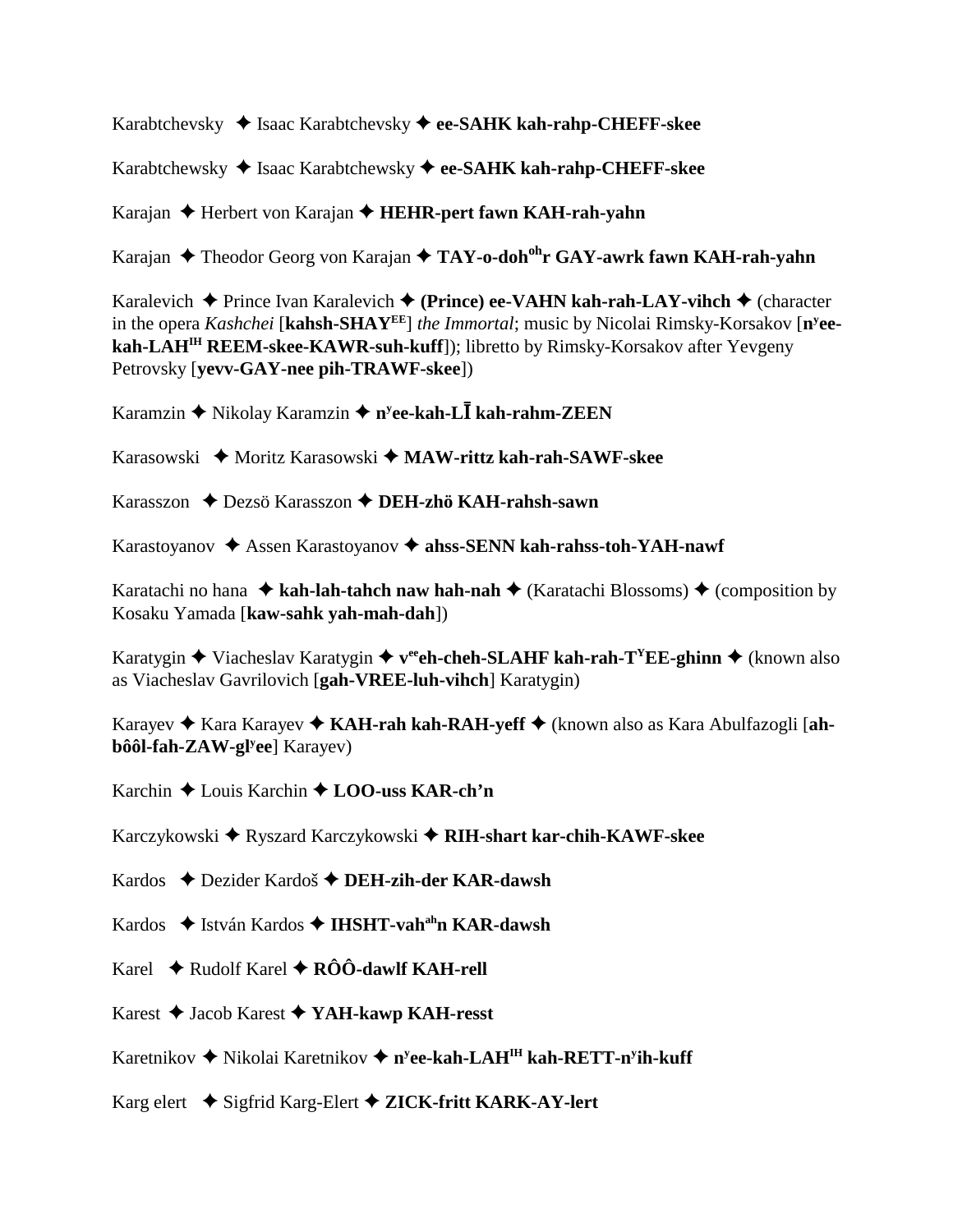Karis  $\triangle$  Aleck Karis  $\triangle$  A-leck K<sup>A</sup>-riss

Karjala saatus ◆ Karjala Saatus ◆ KAR-yah-lah SAH<sup>AH</sup>-tôôss ◆ (Karelian [kuh-REE-l<sup>ih</sup>unn] Destiny) ♦ (cycle of Balto-Finnic folk songs arranged by Veljo Tormis [**VELL-yo TOHR-miss**])

Karjalainen Ahti Karjalainen **AH-tih KAR-yah-lahih-nenn**

Karkoff  $\triangle$  Maurice Karkoff  $\triangle$  MAH<sup>U</sup>-riss KAR-kawf  $\triangle$  (known also as Maurice Ingvar [**IHNG-var**] Karkoff)

Karkoschka Erhard Karkoschka **EHR-hart kar-KAWSH-kah**

Karlowicz **→** Jan Karłowicz **→ YAHN kar-WAW-veech** 

Karlowicz ◆ Mieczysław Karłowicz ◆ m<sup>ee</sup>ch-CHISS-wahf kar-WAW-veech

Karnac  $\triangle$  **kar-nahk**  $\triangle$  (character in the opera *Le roi d'Ys* [luh r'wah deess] — *The King of Ys* [**EESS**]; music by Édouard Lalo [**ay-dôôar lah-lo**] and libretto by Édouard Blau [**ay-dôôar blo**])

Karni ◆ Y. Karni ◆ (Y.) **KAR-nee** 

Karolka  $\triangle$  **KAH-rawl-kah**  $\triangle$  (character in the opera *Jen uta* [**yeh-NOO**<sup>00</sup>-fah]; music by Leoš Janáček [LEH-awsh yah-NAH<sup>AH</sup>-check]; libretto by Janáček after Gabriela Preissová [GAH**priheh-lah PRSS-saw-vahah**])

Karon **→** Robert Karon **→ RAH-burt K<sup>A</sup>-runn** 

Karow ◆ Karl Karow ◆ **KARL KAH-rawv** 

Karp Gregorius Karp **gray-GO-rihôôss KARP**

Karpath Ludwig Karpath **LOOT-vihh KAR-paht**

Karpati János Kárpáti **YAHAH-nawsh KAHAHR-pahah-tee**

Karpeles Maud Karpeles **MAWD KAR-pih-leez**

Karr bertoli ◆ Julius Karr-Bertoli ◆ YOO-l<sup>ih</sup>ôôss KAR-behr-TOH-lee

Kars Jean-Rodolphe Kars **zhah**6**-raw-dawlf kar**

Kartsev ◆ Alexander Kartsev ◆ **uh-l<sup>y</sup>ick-SAHN-d'r KART-suff** ◆ (the last name has been transcribed also as Kartzev [**KART-zuff**])

Kartzev ◆ Alexander Kartzev ◆ **uh-l<sup>y</sup>ick-SAHN-d'r KART-zuff** ◆ (the last name has been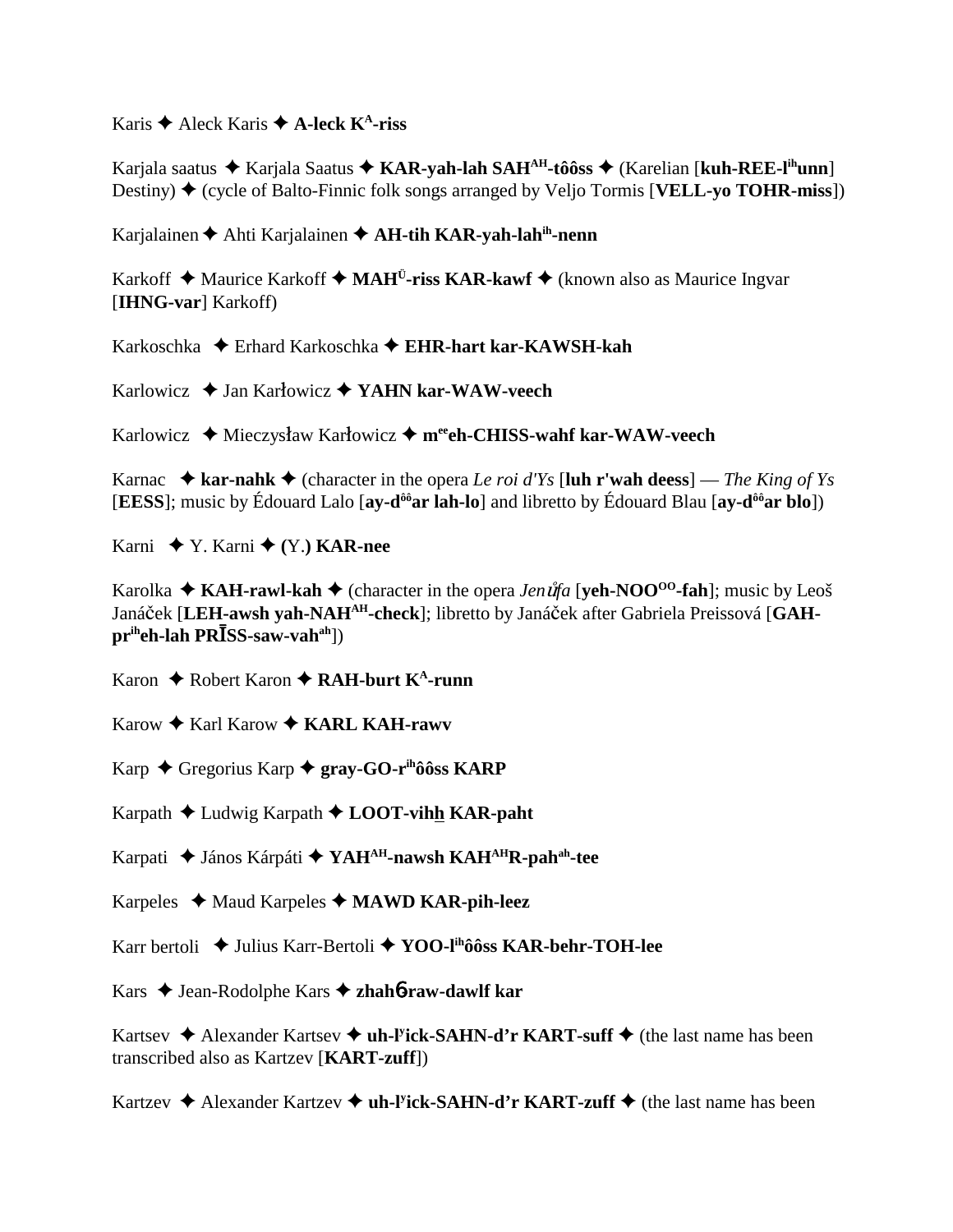transcribed also as Kartsev [**KART-suff**])

Karussell ◆ Das Karussell ◆ dahss kah-rôôss-SELL ◆ (poem by Rainer Maria Rilke [RAH<sup>IH</sup>**nur mah-REE-ah RILL-kuh**], an adaptation of which was set to music as *The Merry-Go-Round at Night* by Cary John Franklin [**KAUH-ree JAHN FRANGK-l'n**])

Karyotakis  $\triangle$  Theodore Karyotakis  $\triangle$  **TEE-aw-thawr kah-ree-o-TI**-kiss  $\triangle$  (the first name of this Greek National is known as Theodorus [**thay-AW-thaw-russ**] in Greece])

Kaschmann ◆ Giuseppe Kaschmann ◆ joo-ZAYP-pay KAHSH-mahn ◆ (known also as Giuseppe Kašman [**joo-ZAYP-pay KAHSH-mahn**])

Kasemann ◆ Franz Kasemann ◆ **FRAHNTSS KAH-zuh-mahn** 

Kasemets Udo Kasemets **{YOO-doh KA-suh-mettss} OO-daw KAH-seh-mettss**

Kashchei (*see* Kashchey)

Kashchey the immortal  $\blacklozenge$  Kashchey the Immortal  $\blacklozenge$  kahsh-SHAY (the Immortal)  $\blacklozenge$  (a oneact opera, described as an autumnal parable, with music by Nicolai Rimsky-Korsakov [n<sup>y</sup>ee-kah-**LAHIH REEM-skee-KAWR-suh-kuff**]; libretto by Nicolai and Sofiya [**sah-FEE-yuh**] Rimsky-Korsakov after Yevgeny Petrovsky [**yevv-GAY-nee pih-TRAWF-skee**]) ♦ (Kashchey has also been transliterated as Kashchei [**kahsh-SHAYEE**] and Kashei [**kah-SHAYEE**)

Kashei **→** (*see* Kashchey)

Kashin ◆ Daniil Nikitich Kashin ◆ dah-n<sup>yee</sup>EEL n<sup>y</sup>ee-KEE-t<sup>y</sup>ihch KAH-shinn

Kashkashian ◆ Kim Kashkashian ◆ **KIMM kahsh-KAH-shunn** 

Kashkin ◆ Nikolai Dmitrievich Kashkin ◆ n<sup>y</sup>ee-kah-LAH<sup>IH</sup> d'MEE-tree-eh-vihch KAHSH**kinn**

Kashperov  $\triangleleft$  Vladimir Kashperov  $\triangleleft$  vlah-D<sup>Y</sup>EE-mihr kahsh-peh-RAWF  $\triangleq$  (known also as Vladimir Nikitich [**ny ee-KEE-ty ihch**] Kashperov)

Kasianov ◆ Alexander Kasianov ◆ uh-l<sup>y</sup>ick-SAHN-d'r kah-s<sup>ih</sup>AH-nuff

Kaskel ◆ Karl von Kaskel ◆ **KARL fawn KAHSS-kull** 

Kaslik Václav Kašlík **VAHAHTSS-lahf KAHSH-leek**

Kasman ◆ Giuseppe Kašman ◆ **joo-ZAYP-pay KAHSH-mahn** ◆ (known also as Giuseppe Kaschmann [**joo-ZAYP-pay KAHSH-mahn**])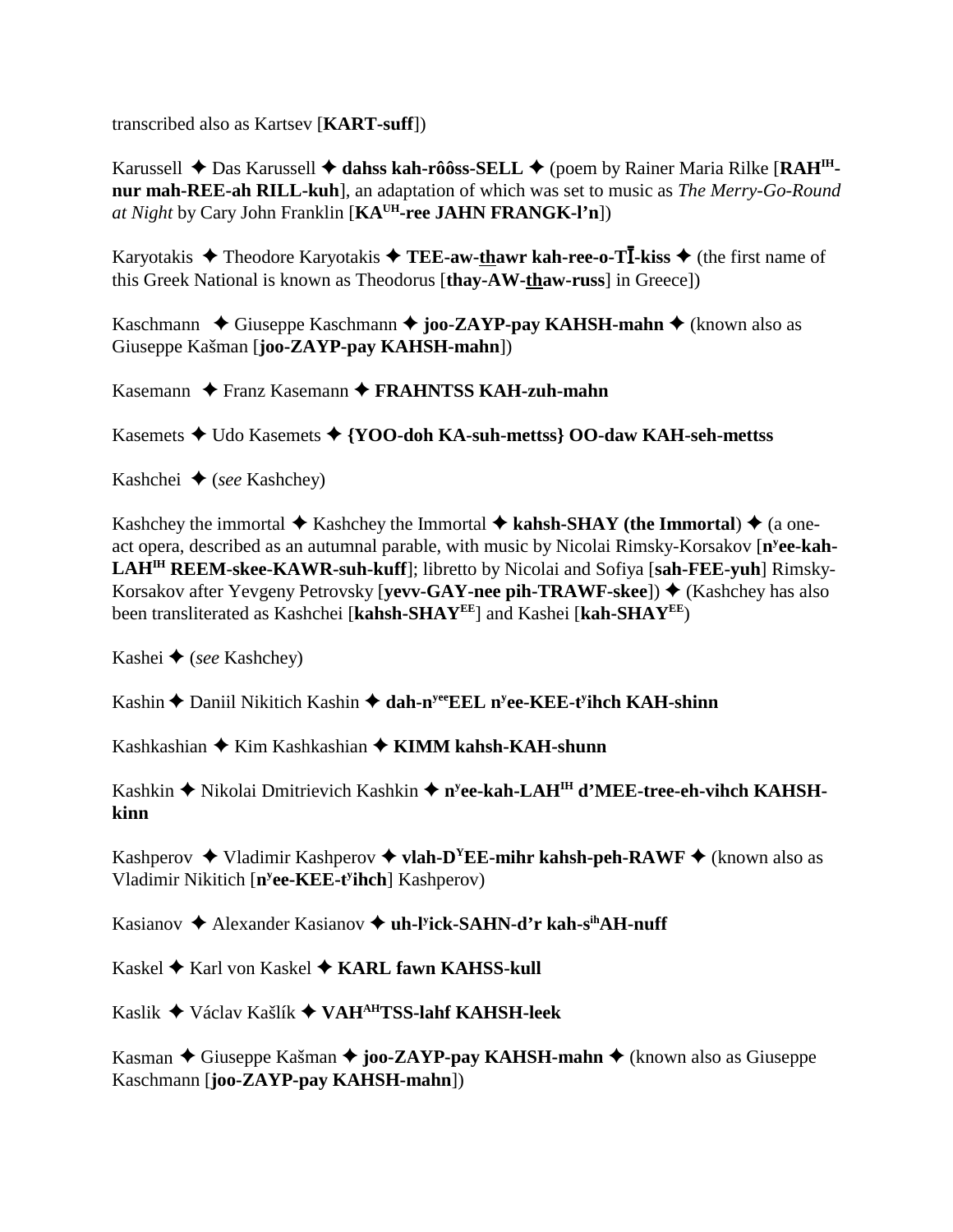Kaspar  $\bullet$  KAH-spar  $\bullet$  (character in the opera Amahl [ah-MAHL] and the Night Visitors, music and libretto by Gian Carlo Menotti [jahn KAR-lo may-NOHT-tee])

Kassel  $\blacklozenge$  Moritz, Landgrave of Hessen-Kassel  $\blacklozenge$  MO-rittss, (Landgrave of) HESS-sunn-**KAHSS-sull** 

Kassern ◆ Tadeusz Kassern ◆ {tuh-DOOSH KASS-surn} tah-DEH-ôôsh KAHSS-sern ◆ (known also as Tadeusz Zygfrid Kassern [tah-DEH-ôôsh ZIGG-freet KAHSS-sern])

Kassmayer ♦ Moritz Kässmayer ♦ MO-rittss KESS-mī-ur

Kastalsky  $\triangle$  Alexander Kastalsky  $\triangle$  [uh-Pick-SAHN-d'r kahss-TAHL-skee  $\triangle$  (known also as Alexander Dmitrievich [d'MEE-tree-eh-vihch] Kastalsky)

Kastendieck ◆ Miles Merwin Kastendieck ◆ MĪLZ MURR-wunn KASS-tunn-deek

Kastner ◆ Alfred Kastner ◆ AHL-frayt KAHST-nur

Kastner ◆ Georges Frédéric Eugène Kastner ◆ zhawrzh frav-dav-reek ö-zhenn KAHST-nur ◆ (known also as Georg Friedrich Eugen Kastner [GAY-ork FREET-rihh oy-GAYN KAHST $n$ url $)$ 

Kastner ◆ Hans Kästner ◆ HAHNSS KESST-nur

Kastner  $\triangle$  Jean-Georges Kastner  $\triangle$  zhaho-zhawrzh KAHST-nur  $\triangle$  (known also as Johann Georg Kastner [YO-hahn GAY-awrk KAHST-nur])

Kastner ◆ Santiago Kastner ◆ sann-t<sup>ee</sup> AH-go KASST-nur ◆ (known also as Macario Santiago Kastner [mah-KA-r<sup>ee</sup>o sann-t<sup>ee</sup>AH-go KASST-nur])

Kastner  $\triangle$  Sybille Kästner  $\triangle$  SÜ-bill-luh KESST-nur

Kastorsky  $\blacklozenge$  Vladimir Kastorsky  $\blacklozenge$  vlah-D<sup>Y</sup>EE-mihr kahss-TAWR-skee  $\blacklozenge$  (known also as Vladimir Ivanovich [ee-VAH-nuh-vihch] Kastorsky)

Katchen  $\triangle$  Julius Katchen  $\triangle$  JOO-l<sup>ih</sup>uss KATT-shunn

Kate  $\triangle$  André ten Kate  $\triangle$  ahn-DRAY tenn KAH-tuh

Katerina  $\star$  KAH-teh-rih-nuh  $\star$  (character in the opera  $\text{Recké Pasü}e$  [<sup>R</sup>SHETTSS-keh<sup>eh</sup>] PAH-shih-yeh] — The Greek Passion; music by Bohuslav Martinů [BO-hôô-slahf MAR-t<sup>y</sup>ihnoo<sup>oo</sup>]; libretto by Martinu after Nikos Kazantzakis [NEE-kawss kah-zahnt-Z**I**-kiss])

Katerine collaudemus  $\triangle$  kah-teh-REE-neh kohl-LAH<sup> $\hat{0}$ ô-deh-môôss  $\triangle$  (Let us praise Saint</sup> Catherine)  $\blacklozenge$  (excerpt from the 13th-century manuscript *Carmina Burana* [**kar-MEE-nah boo-**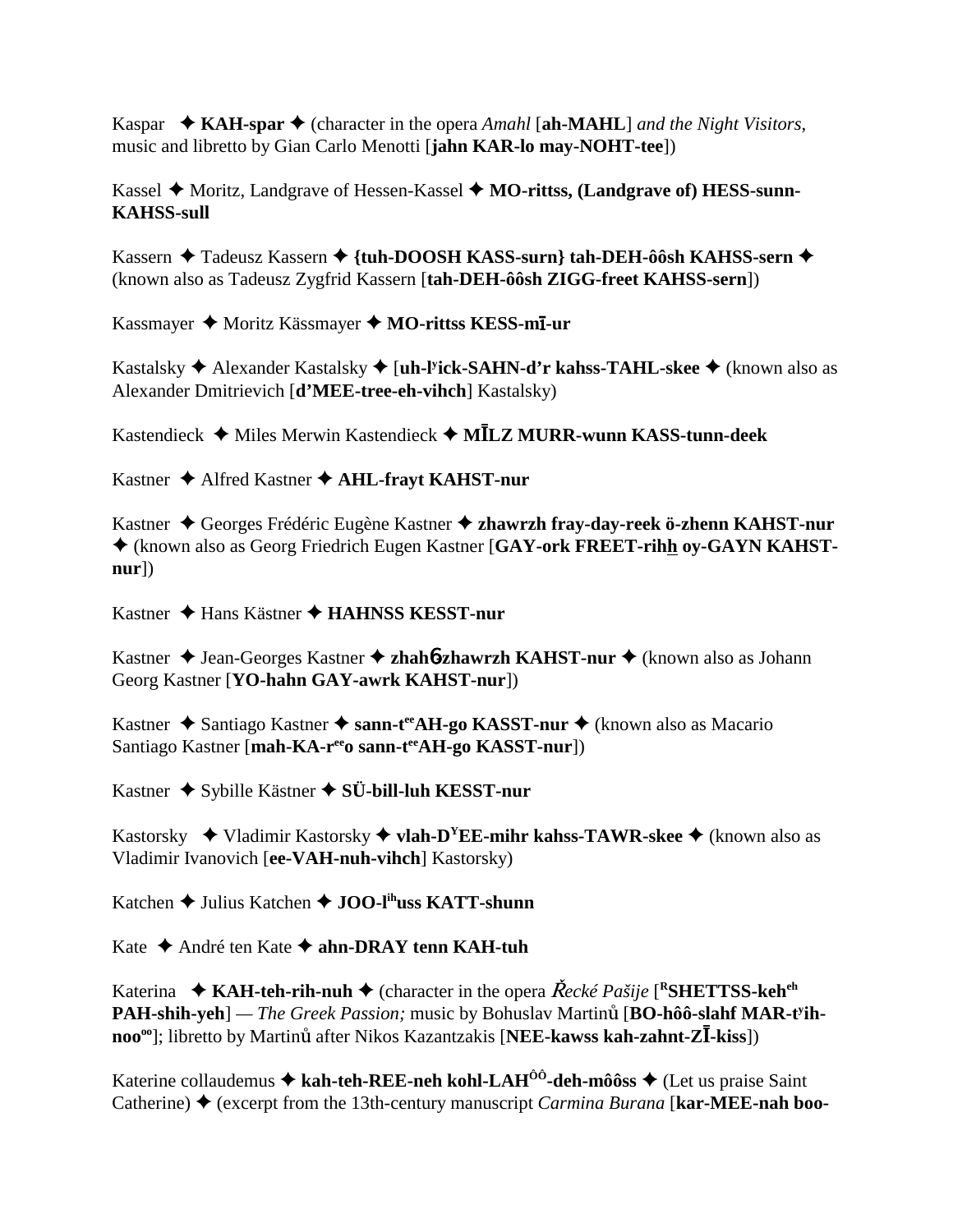## $RAH-nah$ ]

Kates  $\triangle$  Stephen Kates  $\triangle$  STEE-vunn KAYTSS

Kathchen  $\triangle$  Käthchen  $\triangle$  KETT-hunn  $\triangle$  (character in the opera Werther [VEHR-tur]; music by Jules Massenet [zhul {mahss-s'nay} mahss-s'neh]; libretto by Édouard Blau [ay-d<sup>ôô</sup>ar blo], Paul Milliet [pohl mee-v<sup>ee</sup>ch], and Georges Hartmann [zhawrzh HART-mahn] after Johann Wolfgang von Goethe [YO-hahn VAWLF-gahng fawn GÖ-tuh])

Kathrin  $\triangle$  Die Kathrin  $\triangle$  dee KAHT-rinn  $\triangle$  (an opera, with music by Erich Wolfgang Korngold [{EH-rick WOOLF-gang KAWRN-gohld} AY-rihh VAWLF-gahng KAWRN**gawlt** and libretto by E. Decsey [(E.) **DECK-see**])

Katims  $\blacklozenge$  Milton Katims  $\blacklozenge$  MILL-tunn KAY-tummz

Katin  $\triangle$  Peter Katin  $\triangle$  PEE-tur KAY-t'n  $\triangle$  (known also as Peter Roy [ROY] Katin)

Katisha  $\triangle$  kaht-shah  $\triangle$  (character in the opera *The Mikado* [muh-KAH-doh]; music by Arthur Sullivan [AR-thur SULL-lih-vunn] and libretto by William S. Gilbert [WILL-l<sup>ih</sup>umm S. GHILL-burt])

Katsaris ◆ Cyprien Katsaris ◆ see-preah kaht-sah-ree

Katscher  $\bigstar$  Robert Katscher  $\bigstar$  RAH-burt KATT-shur

Katt  $\triangle$  Peter Katt  $\triangle$  PAY-tur KAHT

Katwijk ◆ Paul Van Katwijk ◆ {PAWL vann KATT-wick} PAH<sup>ôô</sup>L funn KAHT-wavk

Katz  $\triangle$  Israel J. Katz  $\triangle$  IZZ-ree-ull J. KATTZ  $\triangle$  (known also as Israel Joseph [JO-zuff] Katz)

Katz ◆ Martha Strongin Katz ◆ MAR-thuh STRAWNG-inn KATTZ

Katz ◆ Mindru Katz ◆ MEEN-droo KAHTZ

Katzer ◆ Georg Katzer ◆ GAY-awrk KAHT-tsur

Kauder → Hugo Kauder → {h'YOO-go} HOO-go KAH<sup>ôô</sup>-dur

Kauer ♦ Ferdinand Kauer ♦ FEHR-tee-nahnt KAH<sup> $00$ </sup>-ur

Kauffmann  $\blacklozenge$  Emil Kauffmann  $\blacklozenge$  AY-meel KAH<sup>ôô</sup>F-mahn

Kauffmann  $\blacklozenge$  Ernst Friedrich Kauffmann  $\blacklozenge$  EHRNST FREET-rihh KAH $^{00}$ F-mahn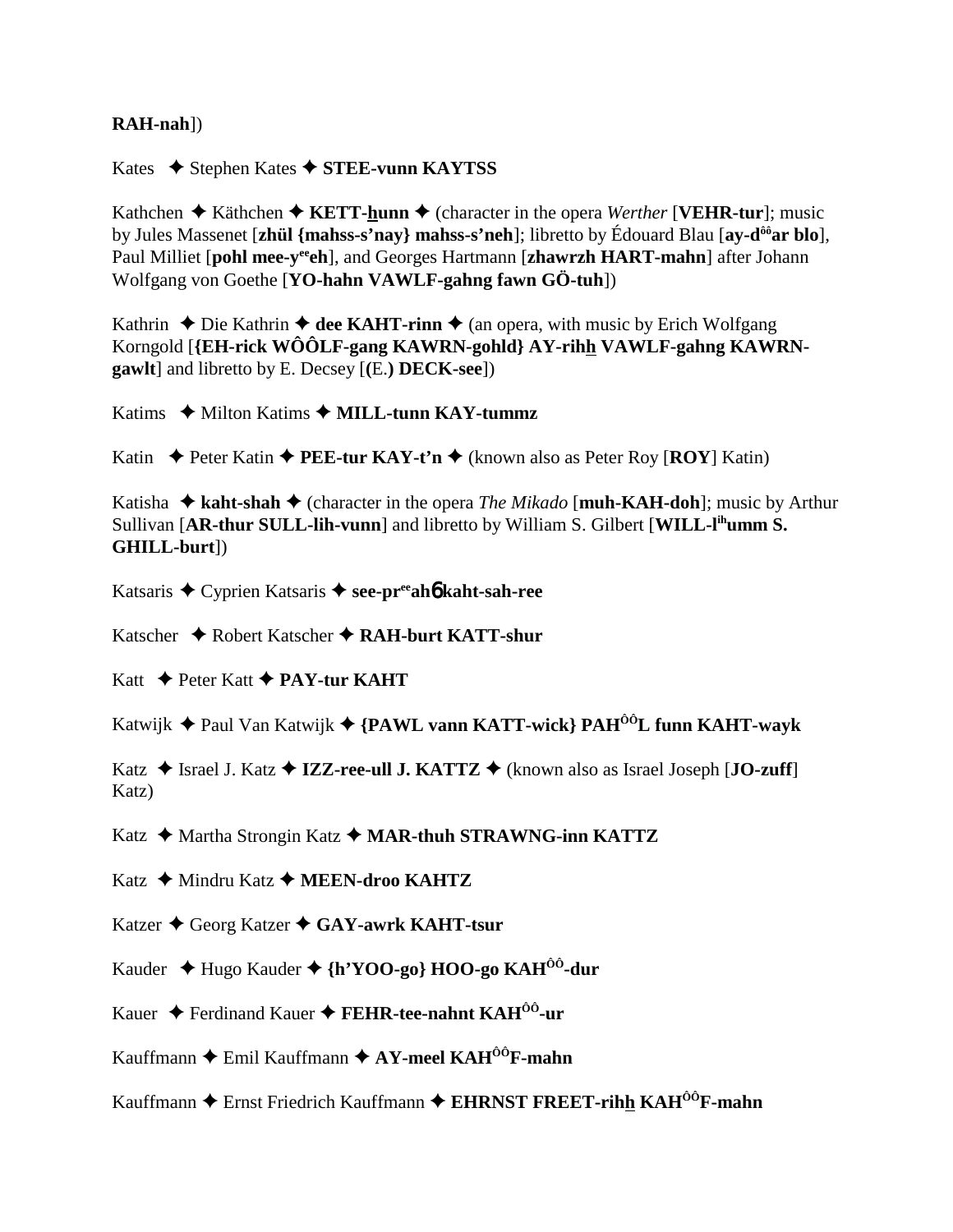- Kauffmann Fritz Kauffmann **FRITTSS KAHÔÔF-mahn**
- Kauffmann Leo Justinus Kauffmann **LAY-o YÔÔSS-tih-nôôss KAHÔÔF-mahn**
- Kaufman ◆ Harry Kaufman ◆ HA<sup>R</sup>-ree KAH<sup>ÔÔ</sup>F-munn
- Kaufman Louis Kaufman **LOO-uss KAHÔÔF-munn**
- Kaufmann ◆ Armin Kaufmann ◆ **AR-meen KAH<sup>ôô</sup>F-mahn**
- Kaufmann ◆ Dieter Kaufmann **◆ DEE-tur KAH<sup>ôô</sup>F-mahn**
- Kaufmann  $\blacklozenge$  Friedrich Kaufmann  $\blacklozenge$  **FREET-rihh KAH<sup>ôô</sup>F-mahn**
- Kaufmann ◆ Helen Kaufmann ◆ HEH-lunn KAH<sup>ÔÔ</sup>F-munn
- Kaufmann **→** Julie Kaufmann → **YOO-l<sup>ih</sup>uh KAH<sup>ÔÔ</sup>F-mahn**
- Kaufmann ◆ Walter Kaufmann ◆ {WAWL-tur KAH<sup>ÔÔ</sup>F-munn} VAHL-tur KAH<sup>ÔÔ</sup>F-mahn
- Kaul ◆ Oskar Kaul **→ AWSS-kar KAH<sup>ôô</sup>L**
- Kaun **→** Hugo Kaun **→ HOO-go KAH<sup>ôô</sup>N**

Kaunga yachee  $\triangleleft$  Kaung'a Yachee  $\triangleleft$  KAH<sup>ôô</sup>NG-ah yah-CHAY  $\triangleleft$  (Kenyan [KENN-yahn] folk melody)

Kautzky Karl Kautzky  **KARL KAHÔÔTSS-kee**

Kautzky Manfred Kautzky **MAHN-frayt KAHÔÔTSS-kee**

Kavafian ◆ Ani Kavafian ◆ **AH-nee kuh-VAH-f<sup>ee</sup>unn** 

- Kavafian  $\triangleq$  Ida Kavafian  $\triangleq$  **I**-duh kuh-VAH-f<sup>ee</sup>unn
- Kaval  $\triangle$  kah-vahl  $\triangle$  (wood flute)

Kavic Lujo Safranek-Kavi **LOO-yaw SAH-frah-neck-KAH-vihch**

Kavrakos  $\triangle$  Dimitri Kavrakos  $\triangle$  thee-MEE-tree kah-VRAH-kawss  $\triangle$  (in Greece the first name of this Greek national is known as Dimitris [**thee-MEE-triss**] or Dimitrius [**thee-MEEtree-uss**])

Kawahara  **← Karl Kawahara ← KARL kah-wuh-HAH-ruh**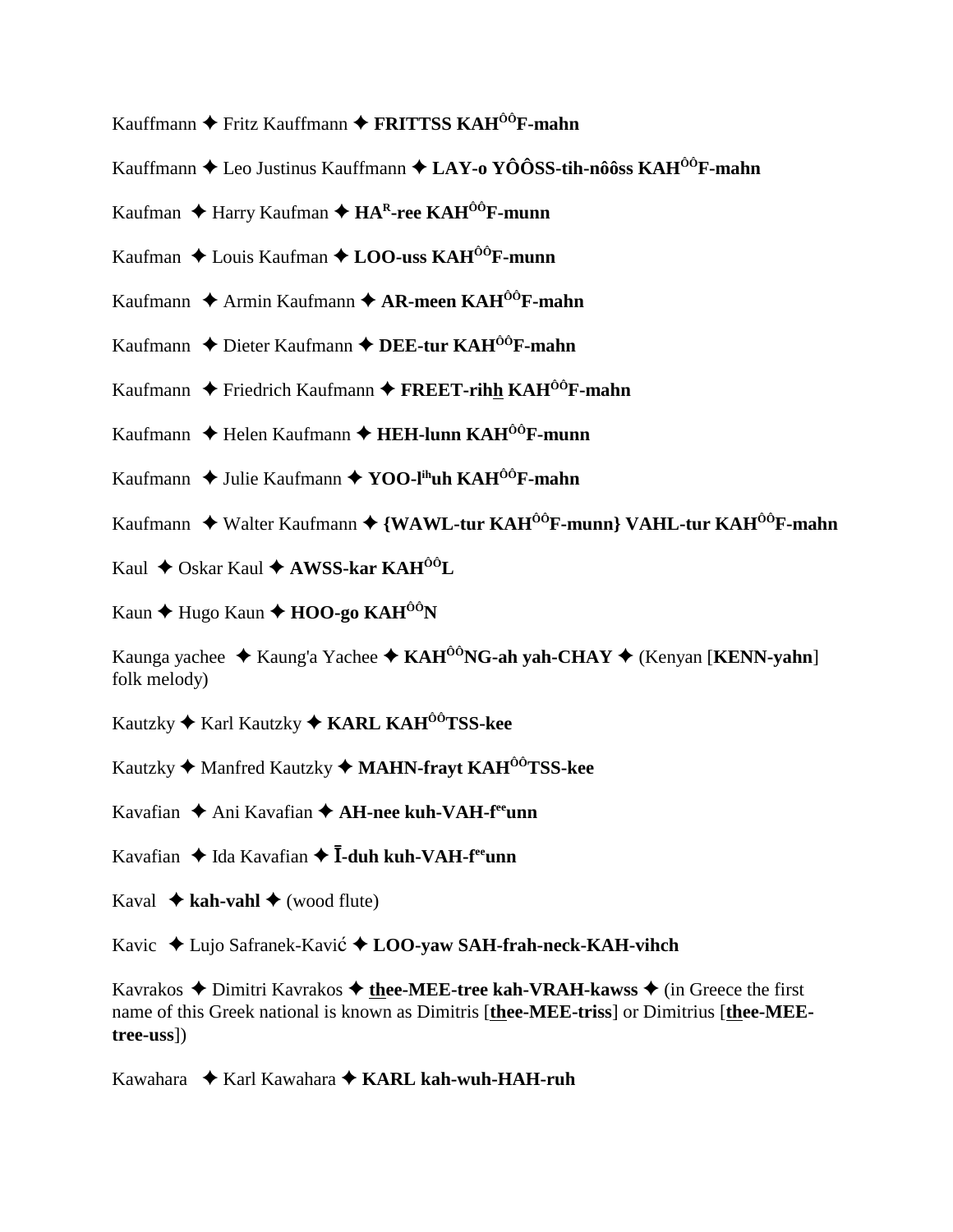Kawalla ◆ Szymon Kawalla ◆ SHEE-mahn kah-VAHL-lah

Kawanag ◆ Ignacio Cervantes Kawanag ◆ eeg-NAH-s<sup>ee</sup>o sehr-VAHN-tayss kah-wah-NAHG (known also as Ignacio Cervantes)

- Kayser Heinrich Ernst Kayser **HN-rihh EHRNST K-zur**
- Kayser  $\triangleleft$  Leif Kayser  $\triangleleft$  L**IF KI**-suh
- Kayser Philipp Christoph Kayser **FEE-lipp KRIH-stawf K-zur**

Kazachenko Grigori Kazachenko **grih-GAW-ree kah-zah-CHENN-kuh**

Kazandjiev Vasil Kazandjiev **vah-SEEL kah-zunnd-JEE-eff**

Kazanly ◆ Nikolai Kazanly ◆ n<sup>y</sup>ee-kah-LAH<sup>IH</sup> kah-ZAHN-lee ◆ (known also as Nikolai Ivanovich [**ee-VAH-nuh-vihch**] Kazanly)

Kazantzakis Nikos Kazantzakis **NEE-kawss kah-zahnt-Z-kiss**

Kazaras Peter Kazaras **PEE-tur kuh-ZAH-russ**

Kazuro  $\triangle$  Stanisław Kazuro  $\triangle$  stah-N<sup>Y</sup>EESS-wahf kah-ZÔÔ-raw

Kazynski ◆ Wiktor Każyński ◆ VEEK-tawr kah-ZHIH6-skee

Keane **←** Dolores Keane **← duh-LO-russ KEEN** 

Keats John Keats **JAHN KEETSS**

Kecal ◆ KEH-tsull ◆ (character in the opera *Prodaná nevěsta* [PRAW-dah-nah<sup>ah</sup> NEH- $\mathbf{v}^{\text{y}}$ ess-tah] — *The Bartered Bride*; music by Bedřich Smetana [BEDD-<sup>r</sup>shihk SMEH-tuh-nuh] and libretto by Karel Sabina [**KAH-rell SAH-bih-nah**])

Kecskes Andras Kecskes **AHN-drahsh KEHCH-kehsh**

Kee  $\blacklozenge$  Cornelis Kee  $\blacklozenge$  kawr-NAY-liss KAY<sup>AY</sup>  $\blacklozenge$  (known also as Cor [KAWR] Kee)

Kee  $\blacklozenge$  Piet Kee  $\blacklozenge$  **PEET KAY<sup>AY</sup>**  $\blacklozenge$  (known also as Pieter Willem [**PEE-tur WILL-lumm**] Kee)

Keene Christopher Keene **KRISS-tuh-fur KEEN**

Kefer Paul Kéfer **{PAWL KEE-fur} pohl kay-fay**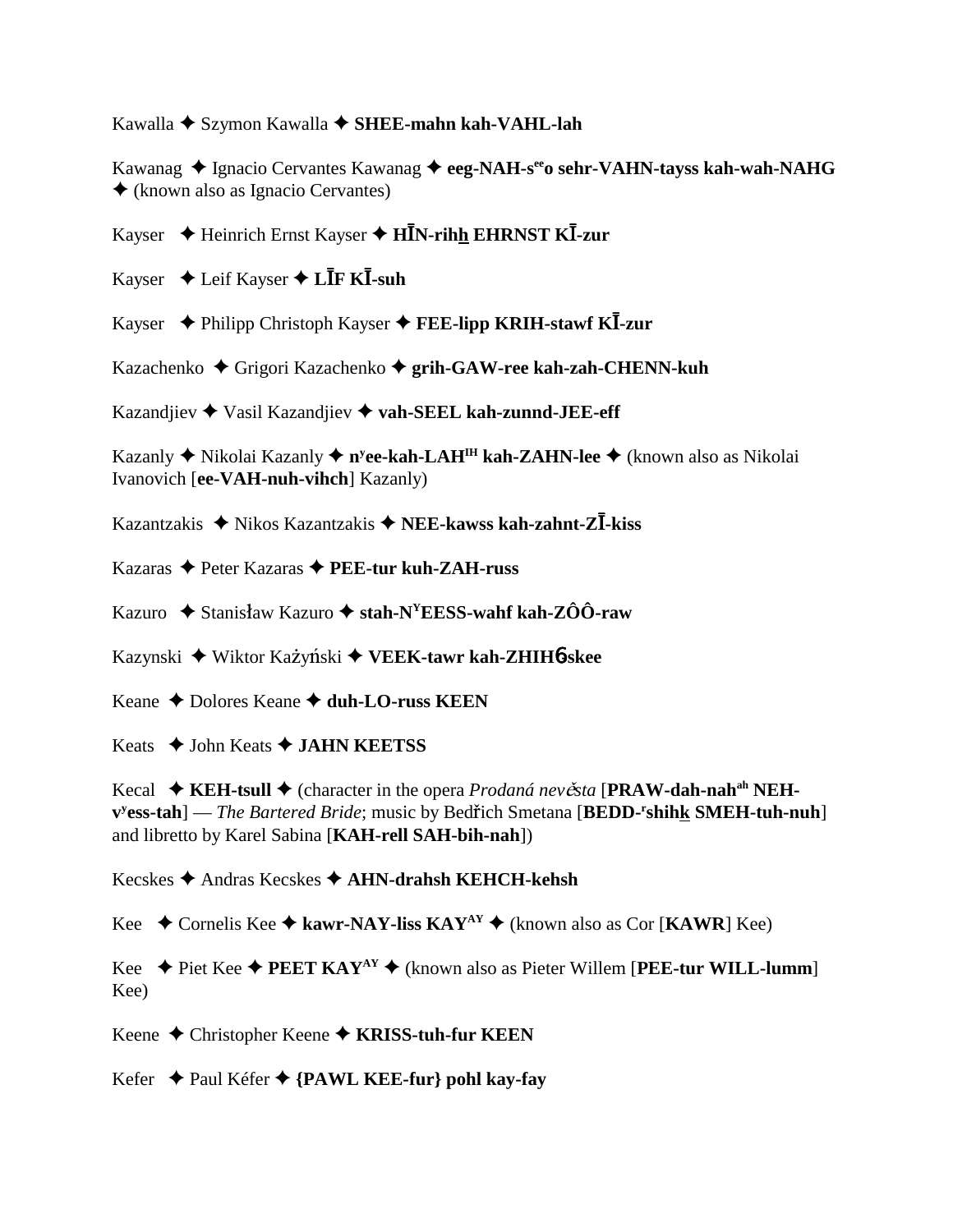Kegel Herbert Kegel **HEHR-pert KAY-gull**

Kegley ◆ Sam Kegley **◆ SAMM KEGG-lee** 

Kehr Günter Kehr **GÜN-tur KEHR**

Keil Alfredo Keil **ahl-FRAY-doh KL**

Keilberth Joseph Keilberth **YO-zeff KL-behrt**

Keillor ◆ Garrison Keillor ◆ GA<sup>R</sup>-rih-sunn KEEL-lur

Kein schoner land ◆ Kein schöner Land ◆ k**īn SHÖ-nur LAHNT** ◆ (No More Beautiful Land)  $\blacklozenge$  (German folk song)

Keinen hat es noch gereut  $\triangleleft K\overline{I}$ -nunn HAHT ess NAWK guh-ROYT  $\triangleq$  No one has yet regretted  $\triangle$  (poem by Johann Ludwig Tieck [**YO-hahn LOOT-vihh TEEK**] set to music by Johannes Brahms [**yo-HAHN-nuss {BRAHMZ} BRAHAHMSS**] in the song cycle *Die schöne Magelone* [**dee SHÖ-nuh mah-guh-LO-nuh**] — *The Beautiful Magelone*)

Keiser Reinhard Keiser **RN-hart K-zur**

Kelbe Theodore Kelbe **{THEE-uh-dohr KELLB} tay-o-DOH-ruh KELL-puh**

Kelberine Alexander Kelberine **{a-ligg-ZANN-dur KELL-buh-reen} uh-ly ick-SAHN-d'r kell-BEH-rih-nuh**

Keldorfer ◆ Robert Keldorfer ◆ ROH<sup>OH</sup>-bert KELL-tawr-fur

Keldorfer ◆ Viktor Keldorfer ◆ **FICK-tawr KELL-tawr-fur** ◆ (known also as Viktor Josef [**YOHOH-zeff**] Keldorfer)

Keldysh Yuri Keldysh **YOO-ree KELL-dihsh**

Kelemen **→** Milko Kelemen → MILL-kaw KEH-leh-menn

Kelemen Zoltán Kelemen **zohl-TAHAHN KEH-leh-menn**

Kelen Péter Kelen **PAY-tehr KEH-lenn**

Keler bela Kéler-Béla **KAY-lehr-BAY-luh**

Keller Christoph Keller **KRIH-stawf KELL-lur**

Keller ◆ Gottfried Keller ◆ GAWT-freet KELL-lur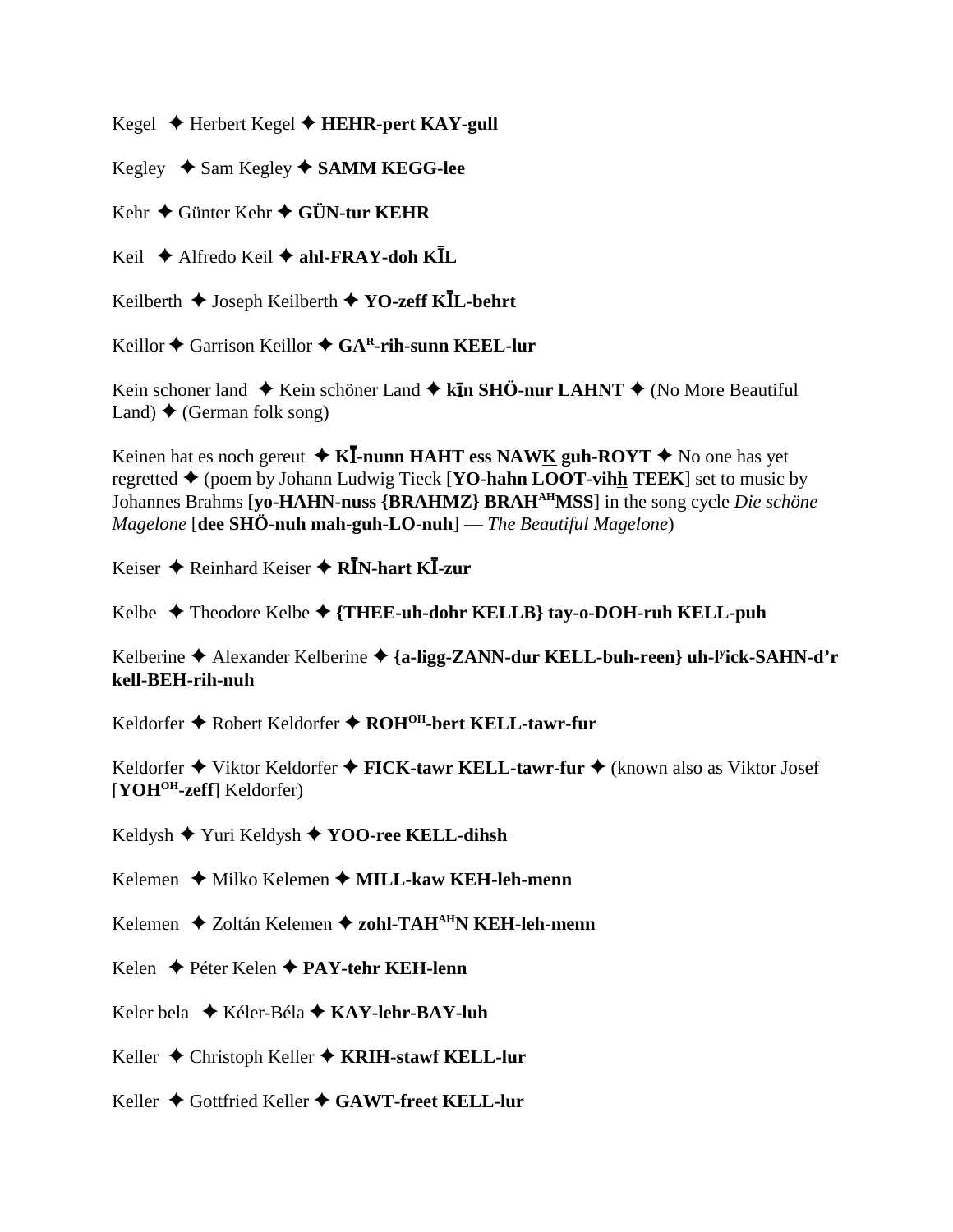Keller ♦ Gottfried von Keller ♦ GAWT-freet fawn KELL-lur

Keller **→** Hans Keller → **HAHNSS KELL-lur →** (known also as Hans Heinrich Keller [**HAHNSS HN-rihh KELL-lur**])

Keller Hermann Keller **HEHR-mahn KELL-lur**

Keller ◆ Karl Keller ◆ **KARL KELL-lur** 

Keller ◆ Matthias Keller ◆ maht-TEE-ahss KELL-lur

Keller **↓** Max Keller ◆ MAHKSS KELL-lur

Keller **→** Otto Keller ◆ AWT-toh KELL-lur

Kellermann ♦ Christian Kellerman ♦ KRISS-t<sup>ih</sup>unn KELL-luh-munn

Kellner Ernst August Kellner **URRNST AW-gusst KELL-nur**

Kelly **↑** Denise Kelly **↑ duh-NEESS KELL-lee** 

Kelsey Corinne Rider-Kelsey **kaw-REEN R-dur-KELL-see**

Kelterborn ♦ Rudolf Kelterborn ♦ ROO-dawlf KELL-tur-bawrn

Kemach min hasak **→** Kemach min Hasak **→ KEH-mah meen hah-SAHK**  $\triangleleft$  (*Flour From the Bag* — a song by F. Greenspan [**F. GREEN-spann**])

Kemble Adelaide Kemble **A-duh-layd KEMM-b'l**

Kempe  $\triangle$  Rudolf Kempe  $\triangle$  ROO-dawlf KEMM-puh

Kempen ◆ Paul van Kempen ◆ PAH<sup>ôô</sup>L funn KEMM-punn

Kempers ◆ Karel Philippus Bernet Kempers ◆ KAH-rell fee-LEEP-püss BEHR-nett **KEMM-perss**

Kempff ◆ Wilhelm Kempff ◆ VILL-hellm KEMMPF ◆ (known also as Wilhelm Walter Friedrich Kempff [**VILL-hellm VAHL-tur FREET-rihh KEMMPF**])

Kempter ◆ Karl Kempter ◆ KARL KEMMP-tur

Ken es akeyo de la meniana  $\triangle$  kayn ayss ah-KAY-yo day lah may-n<sup>ee</sup>AH-nah  $\triangle$  (a medieval song of the Jews who were expelled from Spain in 1492 and who settled in Yugoslavia)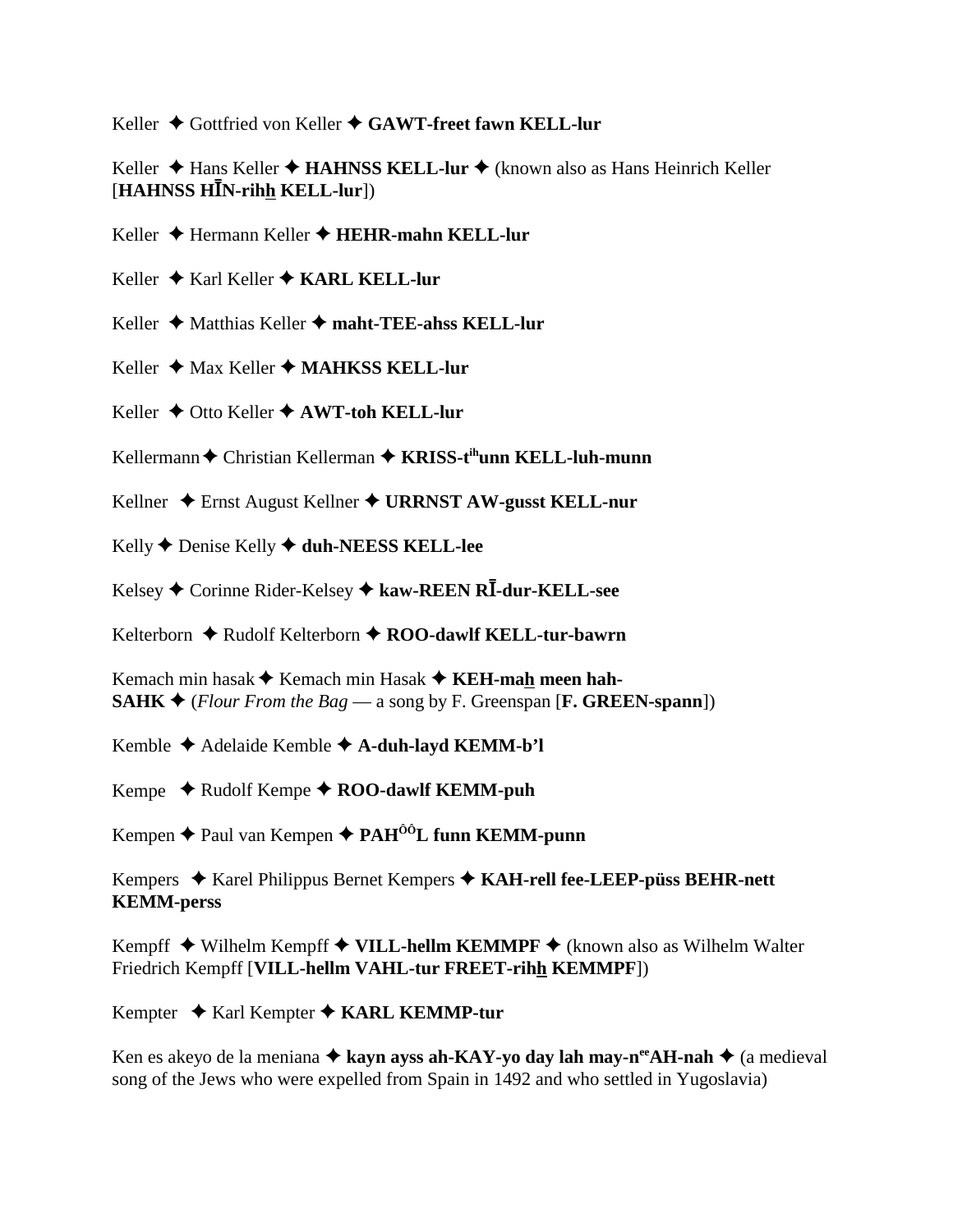Kendall ◆ William Kendall ◆ WILL-l<sup>ih</sup>umm KENN-d'l

Keneman ◆ Feodor Keneman ◆ f<sup>eh</sup>AW-dur KAY-nuh-munn ◆ (known also as Theodore Koenemann [**tay-o-DOH-ruh KÖ-nuh-mahn**])

Kenessey Jenö Kenessey **YEH-nö KEH-nehsh-shay**

Kenins  $\triangle$  Talivaldis Kenins  $\triangle$  tah-lih-VAHL-diss KEH-ninnz  $\triangle$  (in Latvia, this Latvian National would be known as Tālivaldis Keninš [TAH<sup>AH</sup>-lih-vahl-diss CHEH<sup>EH</sup>-nih**6sh**])

Kennedy  $\blacklozenge$  Nigel Kennedy  $\blacklozenge$  N**I**-j'l KENN-nuh-dee  $\blacklozenge$  (known also as Nigel Paul [PAWL] Kennedy)

Kennst du das land  $\blacklozenge$  Kennst du das Land?  $\blacklozenge$  KENNST doo dahss LAHNT?  $\blacklozenge$  (Do You Know the Land?)  $\blacklozenge$  (song by Robert Schumann [**ROH<sup>OH</sup>-bert SHOO-mahn**])  $\blacklozenge$  (poem by Johann Wolfgang von Goethe [**YO-hahn VAWLF-gahng fawn GÖ-tuh**] set to music by Hugo Wolf [**HOO-go VAWLF**])

Kenny Yvonne Kenny **ee-VAHN KENN-nee**

Kentner Louis Kentner **LOO-uss KENNT-nur**

Kenton ◆ Egon Kenton **◆ EH-gohn KENN-tawn** 

Kenton  $\triangle$  Stan Kenton  $\triangle$  **STANN KENN-tunn**  $\triangle$  (known also as Stanley Newcomb [**n'YOO-k'm**] Kenton)

Kenyan folk melodies ◆ Kenyan Folk Melodies ◆ KENN-yahn (Folk Melodies)

Keong  $\triangle$  Lee, Dai-Keong  $\triangle$  LEE<sup>EE</sup>, DAH<sup>AH</sup>EE-K<sup>EH</sup>AHNG  $\triangle$  (known also as Dai-Keong Lee)

Kepler Johannes Kepler **yo-HAHN-nuss KEPP-lur**

Keppard Freddie Keppard **FREDD-dee KEPP-purd**

Kepros Nicholas Kepros **NIH-kuh-luss KEPP-rawss**

Ker **→** Margaret Ker ◆ **MAR-guh-rutt KUR** 

Kerle Jacobus de Kerle **yah-KO-büss duh KEHR-luh**

Kerll  $\blacklozenge$  Johann Kaspar Kerll  $\blacklozenge$  **YO-hahn KAHSS-par KEHRL**  $\blacklozenge$  (the last name is also spelled Kerl, Kherl, Cherl, and Gherl)

Kerman ◆ Joseph Kerman ◆ **JO-zuff KUR-munn** ◆ (known also as Joseph Wilfred [WILL-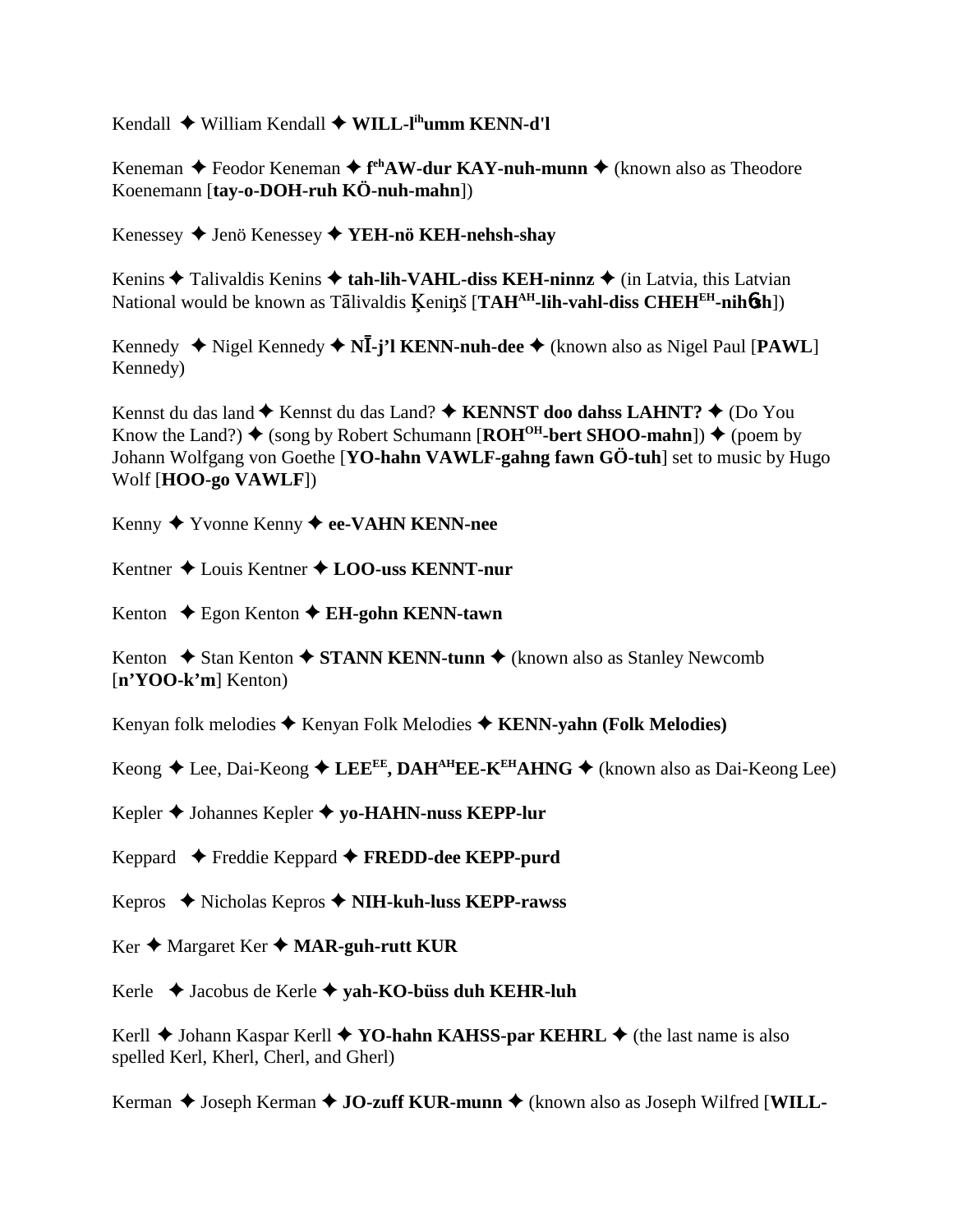#### frudd Kerman)

Kermoyan ♦ Michael Kermoyan ♦ MĪ-kull kur-MO-yunn

Kern  $\triangle$  Adele Kern  $\triangle$  ah-DAY-luh KEHRN

Kern ♦ Jerome Kern ♦ juh-ROHM KURN ♦ (known also as Jerome David [DAY-vudd] Kern)

Kern  $\triangle$  Patricia Kern  $\triangle$  puh-TRIH-shuh KURN

Kerner ♦ Justinus Kerner ♦ YÔÔ-stih-nôôss KEHR-nur

Kernis  $\triangle$  Aaron Jay Kernis  $\triangle$  A-runn JAY KUR-niss

Kerouac ◆ Jack Kerouac ◆ JACK KEH-roo-ack

Kersjes  $\triangle$  Anton Kersjes  $\triangle$  ahn-TOHN KEHR-shuss  $\triangle$  (known also as Anton Frans Jan [FRAHNSS YAHN] Kersjes)

Kerstens  $\triangle$  Huub Kerstens  $\triangle$  HÜ<sup>Ü</sup>P KEHR-stunnss

Kersters  $\triangle$  Willem Kersters  $\triangle$  WILL-lumm KEHR-sterss

Kertesi ◆ Ingrid Kertesi ◆ IHNG-ridd KEHR-teh-see

Kertesz ◆ István Kertész ◆ IHSHT-vah<sup>ah</sup>n KEHR-tavss

Kerzkowsky ♦ Joseph Kerzkowsky ♦ YO-zeff kehrtss-KAWV-skee

 $Kes$   $\blacklozenge$  Willem  $Kes$   $\blacklozenge$  WILL-lumm KESS

Kessel ♦ Johann Kessel ♦ YO-hahn KESS-sull

Kessler  $\blacklozenge$  Ferdinand Kessler  $\blacklozenge$  FEHR-tee-nahnt KESS-lur

Kessler ♦ Joseph Christoph Kessler ♦ YO-zeff KRIH-stawf KESS-lur

Kessler ◆ Thomas Kessler ◆ TOH-mahss KESS-lur

Kessner  $\triangle$  Daniel Kessner  $\triangle$  DA-n<sup>ih</sup>ull KESS-nur  $\triangle$  (known also as Daniel Aaron [A-runn] Kessner)

Kestenberg ♦ Leo Kestenberg ♦ LAY-o KESS-tunn-pehrk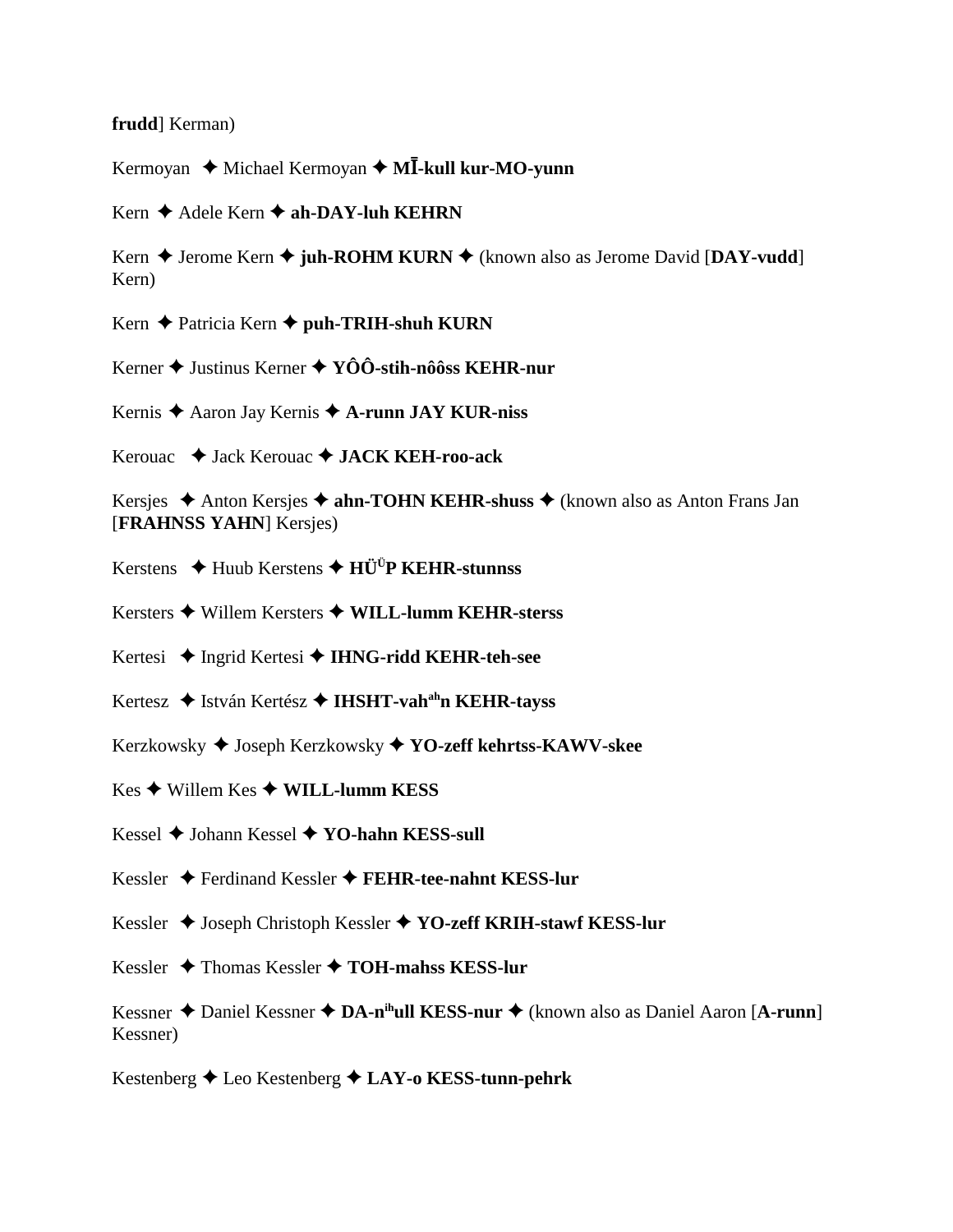Ketelbey  $\triangle$  Albert Ketèlbey  $\triangle$  A<sup>L</sup>-burt kih-TELL-bih  $\triangle$  (known also as Albert William [**WILL-lihumm**] Ketèlbey)

Kettel  $\triangle$  Gary Kettel  $\triangle$  GA<sup>UH</sup>-ree KETT-t'l

Ketten **←** Henri Ketten ← HENN-ree KETT-tenn

Kettenus ◆ Aloys Kettenus ◆ ah-LO<sup>EE</sup>SS KETT-'nüss

Ketterer Eugène Ketterer **ö-zhenn kett-tuh-ray**

Ketting  $\triangle$  Otto Ketting  $\triangle$  AWT-toh KETT-tihng

Ketting ◆ Piet Ketting ◆ **PEET KETT-tihng** 

Keulen **↓** Geert van Keulen ◆ KAY<sup>AY</sup>RT funn KÖ-lunn

Keuris Tristan Keuris **TRISS-tahn KÖ-riss**

Keurvels  $\triangle$  Edward Keurvels  $\triangle$  **EDD-wart KÖR-vullss**  $\triangle$  (known also as Edward Hubertus Joannes [**HÜ-behr-tüss yo-AHN-nuss**] Keurvels)

Keussler ◆ Gerhard von Keussler ◆ GAYR-hart fawn KOYSS-lur

Kewitsch Theodor Kewitsch **TAY-o-dohohr KAY-vihch**

Key **→** Pierre van Rensselaer Key → peehr vann RENNT-suh-lihr KEE

Keyes John Keyes **JAHN KEEZ**

Keylin Leonid Keylin **LEE-o-nidd KEE-l'n**

Khachaturian  $\triangle$  Aram Khachaturian  $\triangle$  ah-RAHM kah-chuh-tôô-r<sup>ih</sup>AHN  $\triangle$  (known also as Aram Ilich [**ill-YEECH**] Khachaturian])  $\blacklozenge$  (the last name is also transliterated as Khatchaturian [**kaht-chuh-tôô-rihAHN**])

Khachaturian  $\triangle$  Karen Khachaturian  $\triangle$  kah-RENN kah-chuh-tôô-r<sup>ih</sup>AHN  $\triangle$  (known also as Karen Surenovich [ $\hat{s}$ **ôô-reh-NAW-vihch**] Khachaturian)  $\blacklozenge$  (the last name is also transliterated as Khatchaturian [**kaht-chuh-tôô-rihAHN**])

Khadzhiev Parashkev Khadzhiev **pah-rahsh-KEFF kahd-ZEE-eff**

Khaikin  $\triangle$  Boris Khaikin  $\triangle$  bah-REESS KAH<sup>IH</sup>-kinn  $\triangle$  (known also as Boris Emmanuilovich [**eem-mah-nôôEE-luh-vihch**] Khaikin)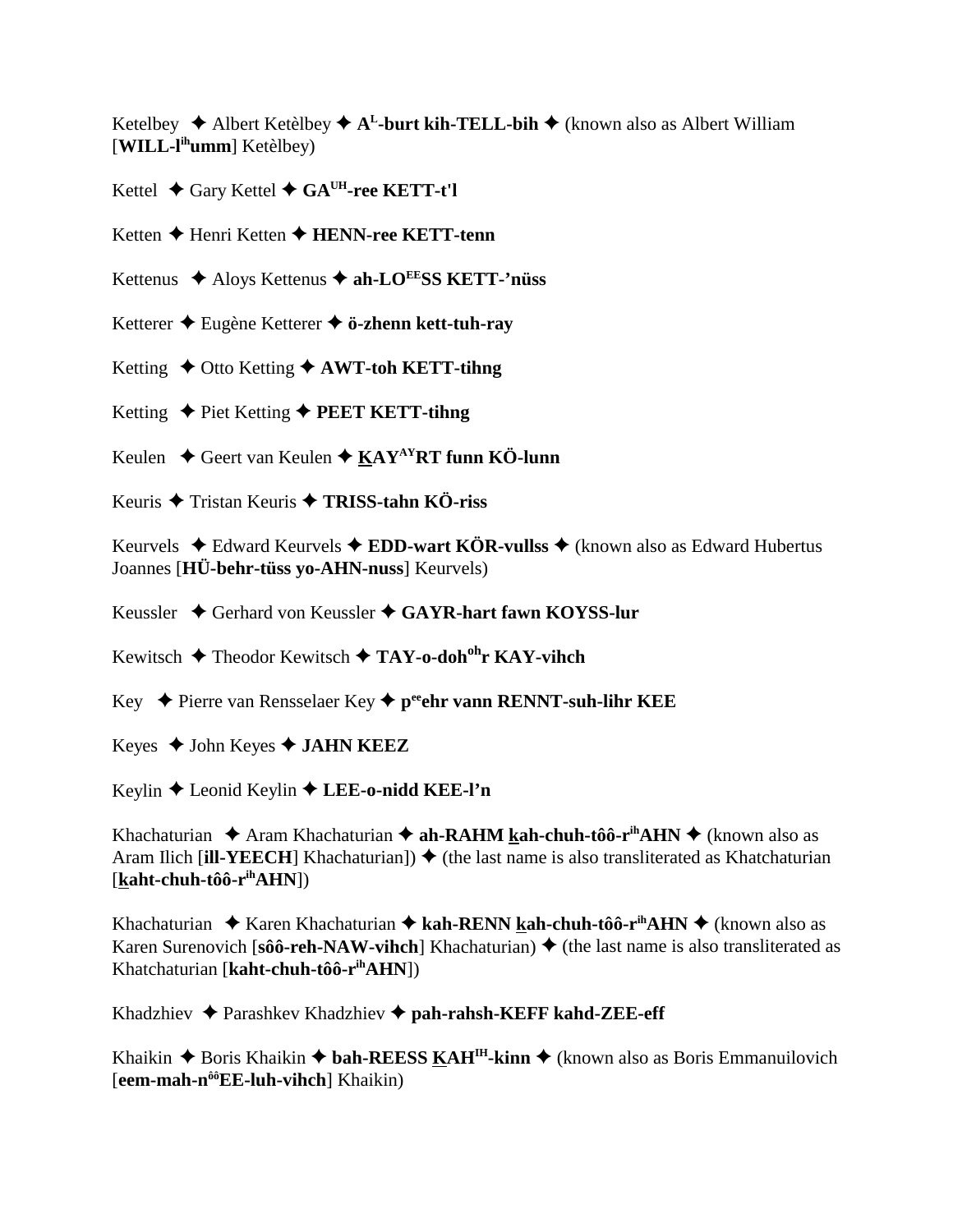Khan  $\triangle$  Ali Akbar Khan  $\triangle$  **AH-lee AHK-bar KAHN** 

 $Khan \triangle B$ ismillah Khan  $\triangle BISS$ -mill-lah KAHN

Khan kontchaks aria  $\triangle$  Khan Kontchak's Aria  $\triangle$  KAHN kahnt-CHAHKSS (Aria)  $\triangle$  (aria from the opera *Prince Igor* [**EE-gur**]; music by Alexander Borodin [**uh-ly ick-SAHN-d'r buhrah-DYEEN**]; libretto by Borodin after Vladimir Stasov [**vlah-DYEE-mihr STAH-suff**])

Khandoshkin **→** Ivan Khandoshkin ◆ ee-VAHN kahn-DAWSH-kinn ◆ (known also as Ivan Yevstafievich [**yeff-STAH-f<sup>ih</sup>eh-vihch**] Khandoshkin)

Khatchaturian  $\triangle$  Aram Khatchaturian  $\triangle$  ah-RAHM kaht-chuh-tôô-r<sup>ih</sup>AHN  $\triangle$  (known also as Aram Ilich [**ill-YEECH**] Khachaturian) ♦ (the last name is also spelled Khachaturian [**kah-chuhtôô-rihAHN**])

Khatchaturian  $\triangle$  Karen Khatchaturian  $\triangle$  kah-RENN kaht-chuh-tôô-r<sup>ih</sup>AHN  $\triangle$  (known also as Karen Surenovich  $\lceil \hat{\textbf{s}} \hat{\textbf{o}} \cdot \textbf{reh-} \cdot \textbf{NAW-} \cdot \textbf{v} \cdot \textbf{ihch} \rceil$  Khatchaturian)  $\blacklozenge$  (the last name is also spelled Khachaturian [**kah-chuh-tôô-rihAHN**])

Kherl  $\triangle$  Johann Kaspar Kherl  $\triangle$  YO-hahn KAHSS-par KEHRL  $\triangle$  (the last name is also spelled Kerl, Kerll, Cherl, and Gherl)

Khodzha einatov ◆ Leon Khodzha-Einatov ◆ lay-AWN kahd-ZHAH-ay<sup>ih</sup>-NAH-tuff

Khokhlov  $\triangle$  Pavel Khokhlov  $\triangle$  **PAH-vell kahk-LAWF**  $\triangle$  (known also as Pavel Akinfievich [**PAH-vell ah-KEEN-feeeh-vihch**] Khokhlov)

Khrennikov ◆ Tikhon Khrennikov ◆ T<sup>Y</sup>EE-**kunn KRAYN-n<sup>y</sup>ih-kuff** ◆ (known also as Tikhon Nikolaievich [**ny ee-kah-LAHIH-eh-vihch**] Khrennikov)

Khubov  $\triangle$  Georgi Khubov  $\triangle$  gay-AWR-ghee KOO-buff  $\triangle$  (known also as Georgi Nikitich Khubov [**ny ee-KEE-ty ihch**])

Ki hwang Hwang, Byung-Ki **HAHNG, T'YAHNG-KEE**

Kiel Friedrich Kiel **FREET-rihh KEEL**

Kielland ◆ Olav Kielland ◆ OO-lahv HELL-lahnd

Kienle Ambrosius Kienle **ahm-BRO-zihôôss KEEN-luh**

Kienzl Wilhelm Kienzl **VILL-hellm KEEN-zl**

Kiepura ◆ Jan Kiepura ◆ {JANN kee-PÔÔ-ruh} YAHN k<sup>ee</sup>eh-PÔÔ-rah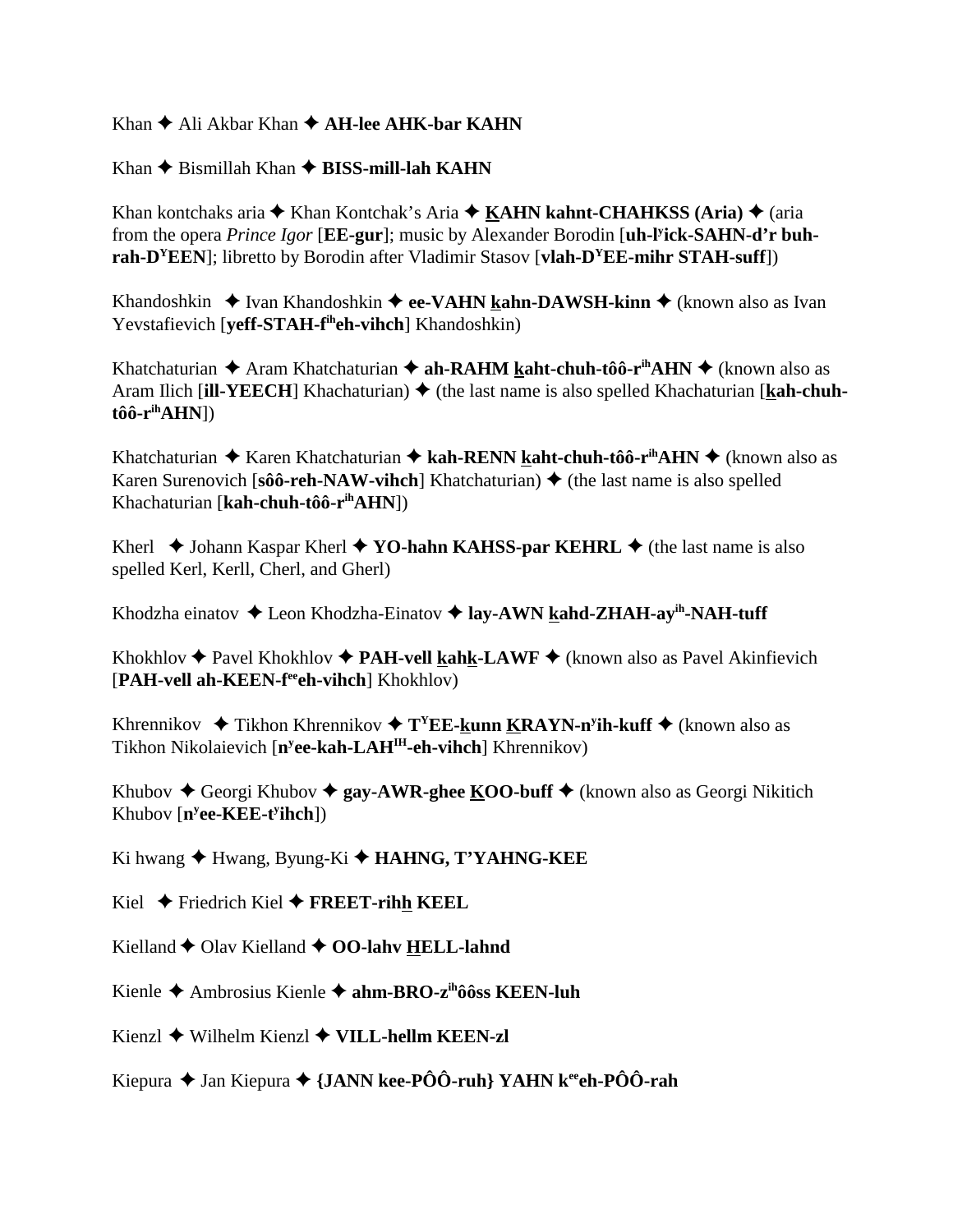Kierownik choru ◆ Kierownik Chóru ◆ k<sup>ee</sup>eh-RAWF-n<sup>y</sup>eek HÔÔ-rôô ◆ (choir conductor)

Kiesewetter ◆ Raphael Georg Kiesewetter, Edler von Wiesenbrunn ◆ RAH-fah-ell GAY**awrk KEE-zuh-vett-tur, ETT-lur fawn VEE-zunn-brôôn**])

Kiesewetter Tomasz Kiesewetter **TAW-mahsh KEE-zeh-vett-ter**

Kije  $\triangle$  Lieutenant Kijé  $\triangle$  (Lieutenant) KEE-zhay  $\triangle$  (film based on a story by Yuri Tynyanov [**YOO-ree TEEN-yuh-nuff**], with music by Sergey Prokofiev [**sehr-GAY prah-KAW-fiheff**]; also a symphonic suite arranged by Prokofiev from the film music)

Kijima Kiyohiko Kijima **kee-yaw-kaw kee-jee-mah**

Kiladze  $\triangle$  Grigori Kiladze  $\triangle$  gree-GAW-ree kee-LAHD-zuh  $\triangle$  (the first name is also transliterated as Grigory [**gree-GAW-ree**])

Kilar ◆ Wojciech Kilar ◆ VOY-ts<sup>ee</sup>ehh KEE-lar

Kilenyi Edward Kilenyi **EDD-ward kih-LENN-yee**

Kilgallen  $\triangle$  Anne Kilgallen  $\triangle$  ANN kill-GA<sup>L</sup>-lunn

Killebrew Gwendolyn Killebrew **GWENN-duh-lunn KILL-luh-broo**

Killmayer ◆ Wilhelm Killmayer ◆ VILL-hellm KILL-m**ī**-ur

Kilpinen Yrjö Kilpinen **ÜR-yö KILL-pih-nenn** (known also as Yrjö Henrik [**HENNrick**] Kilpinen)

Kilt thy coat magge  $\triangle$  Kilt Thy Coat, Magge  $\triangle$  KILLT (Thy Coat), MA<sup>G</sup>-ghee  $\triangle$ (anonymous early Scottish tune)

Kim **→** Kim, Byong-kon **→ KIMM, T'YAHNG-KÔÔN** 

Kim  $\blacklozenge$  Kim, Jin Hi  $\blacklozenge$  **KIMM, KEEN HEE** 

Kim **→** Kim, Young-Uck **→ KIMM, YÔÔNG-ÔÔK** 

Kimm ◆ Fiona Kimm ◆ f<sup>th</sup>O-nah KIMM

Kinborough good  $\blacklozenge$  **KINN-bro GÔÔD**  $\blacklozenge$  (the sixth in *The 'Nevell* [**NEH-v'l**] *Cycle'* of Pavans [puh-VAHNs] and Galliards [GA<sup>L</sup>-l<sup>ih</sup>urdz] from about 1570 to 1590 compiled by William Byrd [**WILL-lihumm Burd**])

Kind ◆ Johann Friedrich Kind ◆ YO-hahn FREET-rihh KINNT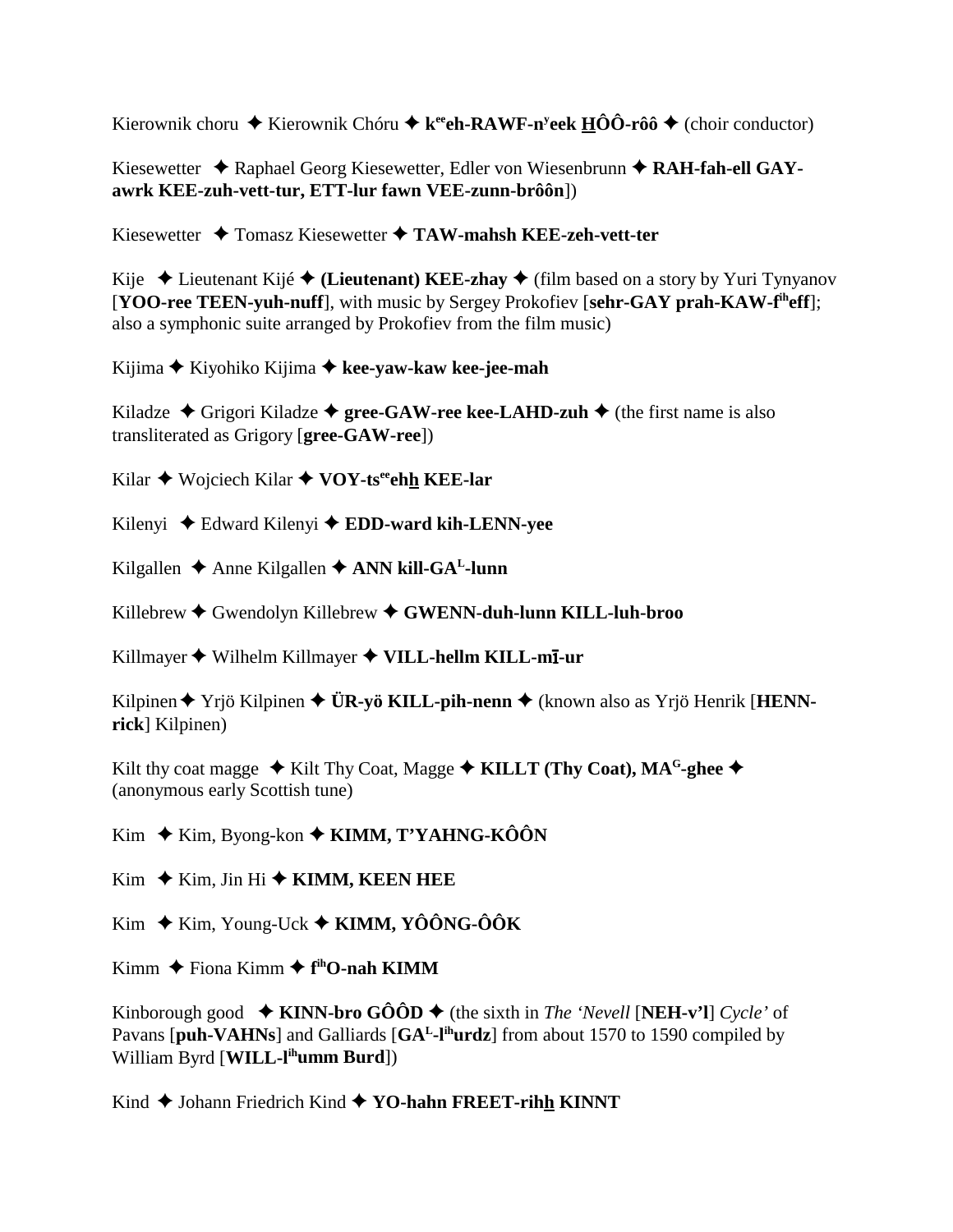Kinder  $\triangle$  Ralph Kinder  $\triangle$  RA<sup>L</sup>F KINN-dur

Kindermann ♦ August Kindermann ♦  $AH^{00}$ -gôôst KINN-tur-mahn

Kindermann  $\triangle$  Hedwig Reicher-Kindermann  $\triangle$  HETT-vihh RI-hur-KINN-tur-mahn

Kindermann ◆ Johann Erasmus Kindermann ◆ YO-hahn ay-RAHSS-môôss KINN-tur-mahn

Kinderspiel  $\triangle$  Das Kinderspiel  $\triangle$  dahss KINN-tur-shpeel  $\triangle$  (Children's Games)  $\triangle$  (poem by C. A. Overbeck [(C. A.) O-fur-peck] set to music by Wolfgang Amadeus Mozart [VAWLFgahng ah-mah-DAY-ôôss MO-tsart])

Kinderszenen  $\triangle$  KINN-turss-tsay-nunn  $\triangle$  Scenes from Childhood  $\triangle$  (compositions by Robert Schumann [ROH-bert SHOO<sup>OH</sup>-mahn])

Kinderwacht  $\triangle$  KINN-tur-vahkt  $\triangle$  (anonymous poem set to music by Robert Schumann [ROH<sup>OH</sup>-bert SHOO-mahn])

Kindler  $\triangle$  Hans Kindler  $\triangle$  {HANNZ KINND-lur} HAHNNSS KINND-lur

King ◆ Julie Rivé-King ◆ JOO-lee rih-VAY-KIHNG

King ◆ Malcolm King ◆ MA<sup>L</sup>-k'm KIHNG

King ◆ Thea King ◆ THEE-uh KIHNG

King chanticleer  $\triangleq$  King Chanticleer  $\triangleq$  KIHNG chann-tuh-KLIH<sup>UH</sup>R

King heimer and aslog  $\star$  King Heimer and Aslög  $\star$  (King) HI-mur (and) AHSS-lög  $\star$ (composition by August Söderman  $[AH^{\ddot{U}}\text{-güst S\ddot{O}}\text{-}\text{der-mahn}]$ )

Kinkel ♦ Johanna Kinkel ♦ yo-HAHN-nah KIHNG-kull

Kinkeldey  $\triangle$  Otto Kinkeldey  $\triangle$  AHT-toh KIHNG-kull-dee

- Kinsella  $\blacklozenge$  Arnie Kinsella  $\blacklozenge$  AR-nee kinn-SELL-luh
- Kinsella ♦ John Kinsella ♦ JAHN KINN-s'luh
- Kinsky ◆ Georg Ludwig Kinsky ◆ GAY-awrk LOOT-vihh KINN-skee
- Kipfer  $\triangle$  Thérèse Kipfer  $\triangle$  tay-ress kipp-fur
- Kipnis  $\triangle$  Alexander Kipnis  $\triangle$  {a-ligg-ZANN-dur KIPP-niss} uh-Fick-SAHN-d'r KEEP-n<sup>y</sup>iss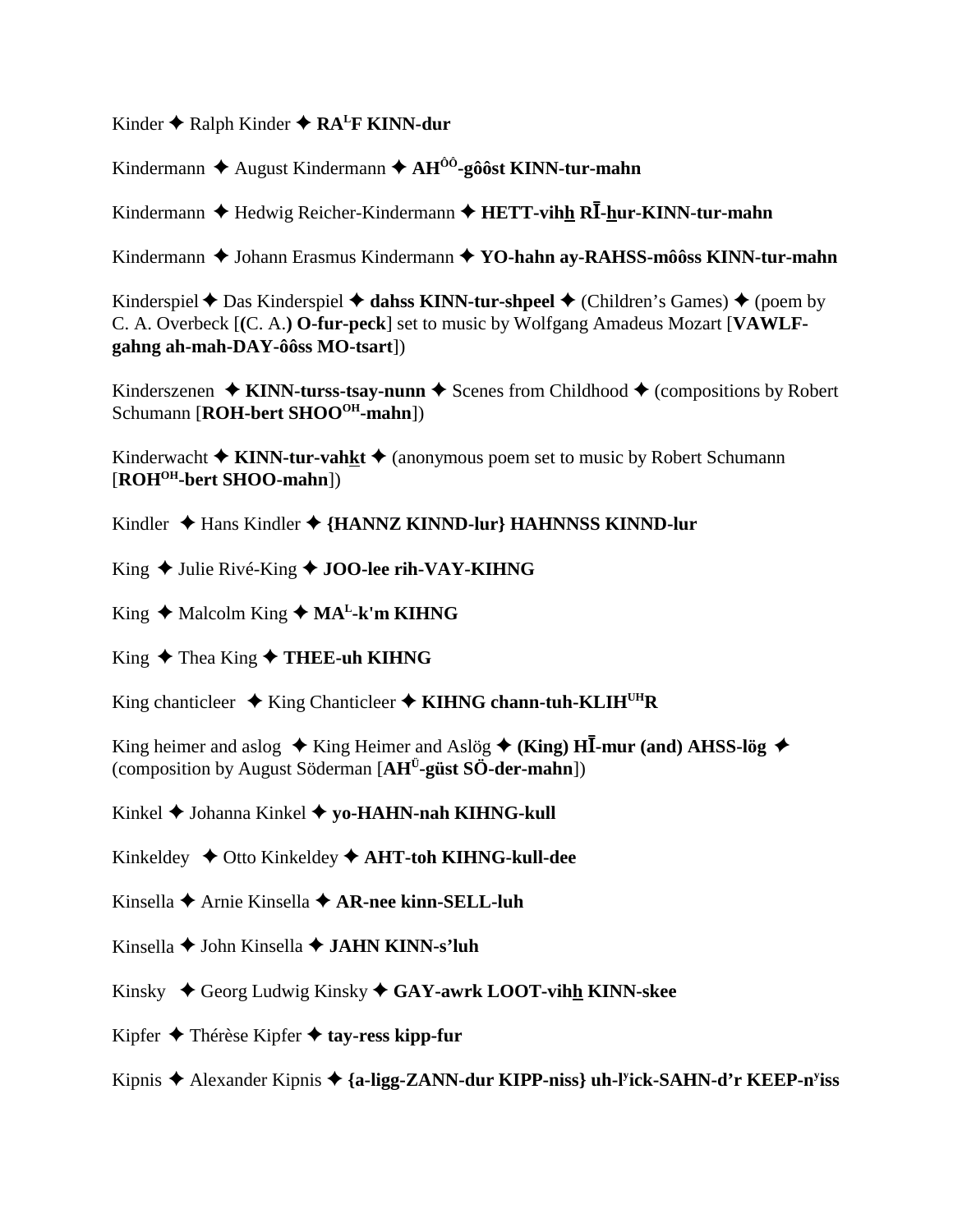Kipnis  $\triangle$  Igor Kipnis  $\triangle$  **EE-gawr KIPP-niss** 

Kipper Hermann Kipper **HEHR-mahn KIPP-pur**

Kiraly Ernö Király **EHR-nö kih-RAHAH-lee**

Kiraly Péter Király **PAY-ter kih-RAHAH-lee**

Kirbye George Kirbye **JAW-urj KUR-bih**

Kircheis ◆ Friedrich Kircheis ◆ FREET-rihh KIHR-hiss

Kircher Athanasius Kircher **ah-tah-NAH-sihôôss KIHR-hur**

Kirchhoff Walter Kirchhoff **VAHL-tur KIHRH-hawf**

Kirchmann ◆ Jacob Kirchmann ◆ YAH<sup>AH</sup>-kawp KIHRH-mahn ◆ (known also as Jacob Kirckman [**JAY-kubb KURK-munn**] and Jacob Kirkman [**JAY-kubb KURK-munn**])

Kirchner Leon Kirchner **LEE-ahn KURCH-nur**

Kirchner  $\triangle$  Theodor Kirchner  $\triangle$  TAY-o-doh<sup>oh</sup>r KIHRH-nur  $\triangle$  (known also as Theodor Fürchtegott [**FÜRH-tuh-gawt**] Kirchner)

Kirckman ◆ Jacob Kirckman ◆ JAY-kubb KURK-munn ◆ (known also as Jacob Kirkman [**JAY-kubb KURK-munn**] and Jacob Kirchmann [**YAHAH-kawp KIHRH-mahn**])

Kiriac georgescu ◆ Dumitru Kiriac-Georgescu ◆ doo-MEE-troo kee-ree-AHK-johr-JESS**koo**

Kirigin ♦ Ivo Kirigin ♦ **EE-vaw KIH-rih-ghinn** 

Kirk **→** Rahsaan Kirk → rah-SAHN KURK

Kirkby Emma Kirkby **EMM-muh KURK-bee** (known also as Carolyn [**KA-ruh-lunn**] Emma Kirkby)

Kirkby lunn ◆ Louise Kirkby-Lunn ◆ lôô-EEZ KURK-bee-LUNN

Kirkman ◆ Jacob Kirkman ◆ JAY-kubb KURK-munn ◆ (known also as Jacob Kirckman [**JAY-kubb KURK-munn**] and Jacob Kirchmann [**YAHAH-kawp KIHRH-mahn**])

Kirnberger **→** Johann Philipp Kirnberger ◆ **YO-hahn FEE-lipp KIHRN-pehr-gur** 

Kirov orchestra **→** Kirov Orchestra **→ KEE-ruff (Orchestra)**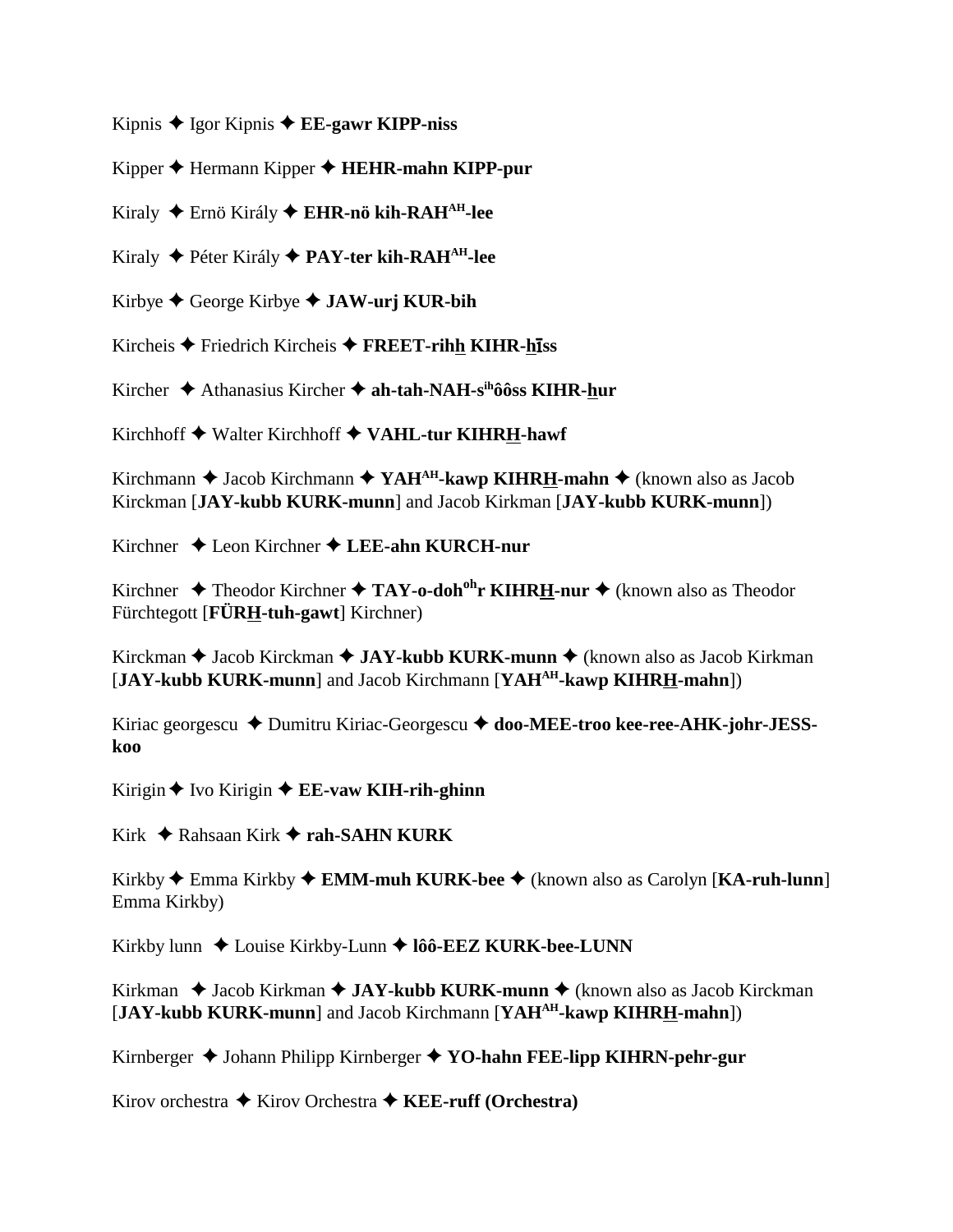Kirshbaum **→** Ralph Kirshbaum ◆ RA<sup>L</sup>F KURSH-bawm ◆ (known also as Ralph Henry [**HENN-ree**] Kirshbaum)

Kirsten ◆ Dorothy Kirsten ◆ DAW-ruh-thee KUR-stunn

Kis csava  $\triangle$  A Kis Csáva  $\triangle$  ah KIHSH CHAH<sup>AH</sup>-vah  $\triangle$  (composition by György Kurtág [**JÖRJ kôôr-TAHAHG**])

Kishibe  $\triangle$  Shigeo Kishibe  $\triangle$  shee-gheh<sup>aw</sup> k'shee-beh

Kisielewski **◆** Stefan Kisielewski ◆ STEH-fahn kee-s<sup>ee</sup>eh-LEFF-skee

Kismet  $\triangleleft$  **KIZZ-mett** 

Kiss  $\triangle$  Janos Kiss  $\triangle$  {JA-nuss KISS} YAH-nawsh KIHSH<sup>SH</sup>

Kissin Evgeny Kissin **yevv-GAY-nee KEESS-sinn**

Kissinger  $\triangle$  Henry Kissinger  $\triangle$  **HENN-ree KISS-s'n-jur**  $\triangle$  (character in the opera *Nixon in China;* music by John Adams [**JAHN A-dummz**] and libretto by Alice Goodman [**A-luss GÔÔD-munn**])

Kist Florentius Cornelis Kist **flaw-RENN-tihuss kawr-NAY-liss KISST**

Kistler Cyrill Kistler **TSÜ-rill KISST-lur**

Kistner Carl Friedrich Kistner **KARL FREET-rihh KISST-nur**

Kitaenko **→** Dmitri Kitaenko **→ d'MEE-tree kih-tah-YENN-kuh →** (the family name is also transliterated as Kitayenko [**kih-tah-YENN-kuh**])

Kitayenko  $\rightarrow$  Dmitri Kitayenko  $\rightarrow$  **d'MEE-tree kih-tah-YENN-kuh**  $\rightarrow$  (the family name is also transliterated as Kitaenko [**kih-tah-YENN-kuh**])

Kittel  $\rightarrow$  Bruno Kittel  $\rightarrow$  **BROO-no KITT-tull** 

Kittel **→** Hermine Kittel **→ HEHR-mih-nuh KITT-tull** 

Kittel **→** Johann Christian Kittel ◆ YO-hahn KRIH-st<sup>ih</sup>ahn KITT-tull

Kittl  $\triangle$  Johann Friedrich Kittl  $\triangle$  YO-hahn FREET-rihh KITT'l  $\triangle$  (Germanized version of the Bohemian name Jan Bedřich Kittl [YAHN BEDD-<sup>r</sup>shih<u>k</u> KITT'l])

Kitty valse  $\triangle$  Kitty-valse  $\triangle$  keet-tee-vahlss  $\triangle$  (excerpt from the suite *Dolly* [dawl-lee] by Gabriel Fauré [**gah-br<sup>ee</sup>ell fo-ray**])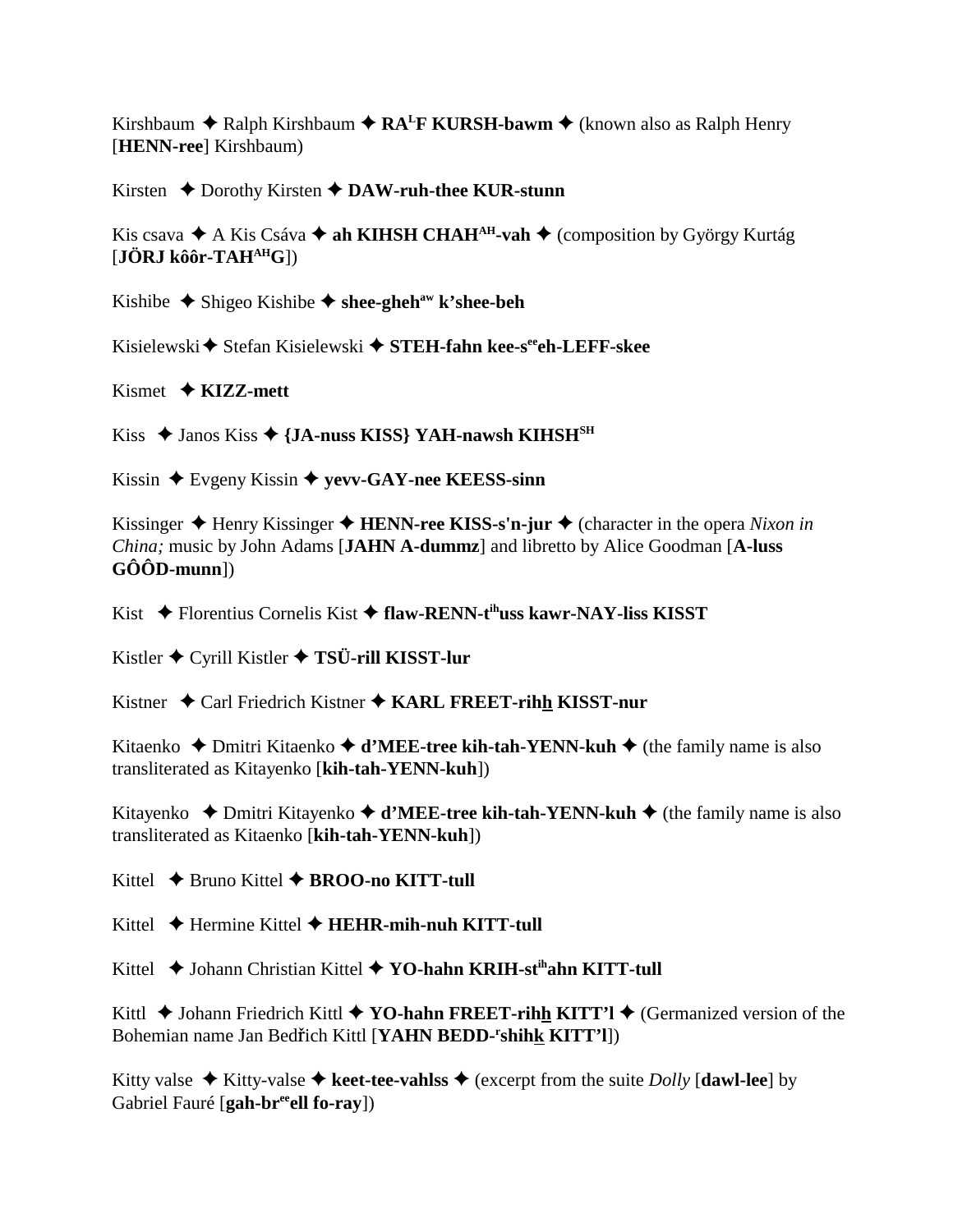Kitzinger Fritz Kitzinger **FRITTSS KITT-tsihng-ur**

Kitzler Otto Kitzler **AWT-toh KITTSS-lur**

Kiurina ◆ Berta Kiurina ◆ **BEHR-tah k<sup>ih</sup>OO-rih-nah** 

Kiurkchiysky Krasimir Kiurkchiysky  **kruh-see-MEER keeurk-CHEE-skee**

Kivioja Saija Kivioja **SAHIH-yah KIH-vihaw-yah**

Kivy Peter Kivy **PEE-tur KIH-vee**

Kiwi ◆ Edith Gerson-Kiwi ◆ AY-ditt GHEHR-sawn-KEE-vee ◆ (known also as Esther [**ESS-tur**] Edith Gerson-Kiwi)

Kiyose Yasuji Kiyose **yah-soo-jee kee-yawss**

 $K$ jellsby  $\blacklozenge$  Erling  $K$ jellsby  $\blacklozenge$  A<sup>R</sup>-lihng HELLSS-bü

Kjellstrom ◆ Sven Kjellström **◆ SVENN KELL-ström** 

Kjerulf Halfdan Kjerulf **HAHLF-dahn HA-rewlf**

Klafsky Anton Maria Klafsky **AHN-tohohn mah-REE-ah KLAHF-skee**

Klafsky Katharina Klafsky **kah-tah-REE-nah KLAHF-skee** (known also as Katharina Katalin Klafsky [**kah-tah-REE-nah KAH-tah-linn KLAHF-skee**])

Klage der ceres  $\triangle$  Klage der Ceres  $\triangle$  KLAH-guh dayr TSAY-russ  $\triangle$  (Ceres' Lament)  $\triangle$ (poem by Friedrich von Schiller [**FREET-rihh fawn SHILL-lur**] set to music by Franz Schubert  $[FRAHNTSS SHOO-bert]$   $\blacklozenge$  (Ceres is the goddess of vegetation)

Klage I  $\triangleleft$  **KLAH-guh I**  $\triangleleft$  (Lament I)  $\triangleleft$  (Slovak poem translated to German by Josef Wenzig [**YOHOH-zeff VENN-tsihh**] and set to music by Johanness Brahms [**yo-HAHN-nuss {BRAHMZ} BRAHAHMSS**])

Klage II  $\triangle$  KLAH-guh II  $\triangle$  (Lament II)  $\triangle$  (Slovak poem translated to German by Josef Wenzig [**YOHOH-zeff VENN-tsihh**] and set to music by Johanness Brahms [**yo-HAHN-nuss {BRAHMZ} BRAHAHMSS**])

Klagende lied  $\triangle$  Das klagende Lied  $\triangle$  dahss KLAH-gunn-tuh leet  $\triangle$  (Song of Lamentation) (song by Gustav Mahler [**GÔÔ-stahf MAHAH-lur**])

Klami ◆ Uuno Klami ◆ OO<sup>oo</sup>-naw KLAH-mih ◆ (known also as Uuno Kalervo [KAH-lehr**vaw**] Klami)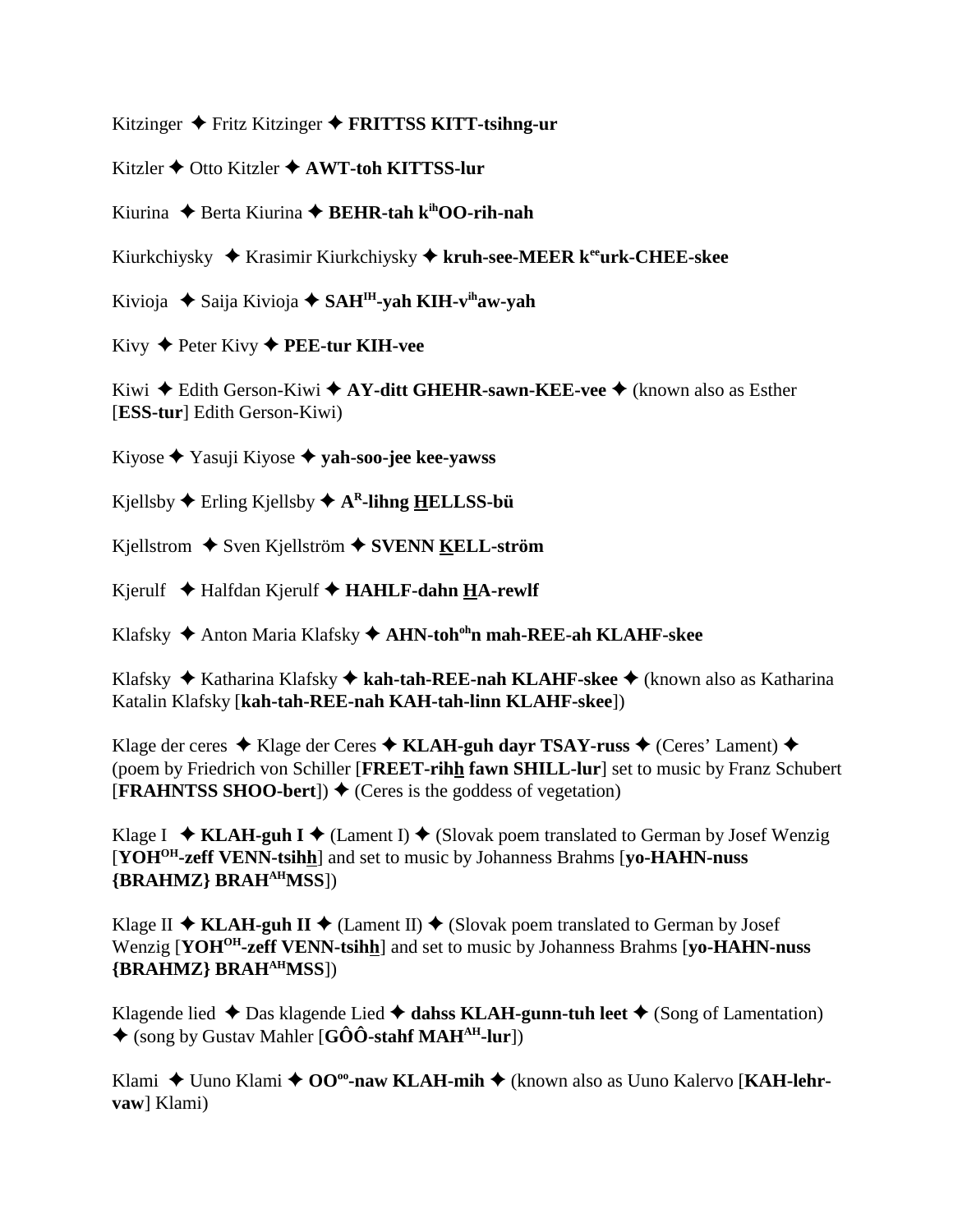Klange der heimat  $\triangle$  Klänge der Heimat  $\triangle$  KLEHNG-uh davr HI-maht  $\triangle$  (aria from the operetta Die Fledermaus [dee FLAY-dur-mah<sup>ôô</sup>ss] — The Bat; music by Johann Strauss II [YO-hahn SHTRAH<sup>ÔÔ</sup>SS II]; libretto by Carl Haffner [KARL HAHF-nur] and Richard Genée [RIH-hart zhuh-nay] after Henri Meilhac [ah6-ree meh-yack] and Ludovic Halévy [lü-dawveek ah-lay-vee])

Klange ii  $\blacklozenge$  Klänge (II)  $\blacklozenge$  KLEHNG-uh (II)  $\blacklozenge$  (vocal duet by Johanness Brahms [yo-HAHNnuss {BRAHMZ} BRAHAHMSS])

Klarinette  $\blacklozenge$  klah-rih-NETT-tuh  $\blacklozenge$  clarinet

Klatte  $\blacklozenge$  Wilhelm Klatte  $\blacklozenge$  VILL-hellm KLAHT-tuh

Klatzow  $\triangle$  Peter Klatzow  $\triangle$  PEE-tur KLATT-zo  $\triangle$  (known also as Peter James Leonard [JAYMZ LEH-nurd] Klatzow)

Klaus  $\textstyle\blacklozenge$  Kenneth Blanchard Klaus  $\textstyle\blacklozenge$  KENN-nuth BLANN-churd KLAH<sup>00</sup>SS

Klaus narr  $\triangle$  Klaus-Narr  $\triangle$  KLAH<sup> $\hat{o}$ ôSS-NAR  $\triangle$  (character in Gurrelieder [GÔÔR-ruh-lee-</sup> dur], a series of songs by Arnold Schoenberg [AR-nawlt SHÖN-pehrk] based on poems by Jens Peter Jacobsen [YENNSS PEE-tuh YAH-kawp-sunn] entitled Songs of Gurre [GÔÔR-ruh]. derived from an old Danish saga)

Klauser  $\triangle$  Julius Klauser  $\triangle$  JOO-l<sup>ih</sup>uss KLAH<sup>00</sup>-zur

Klauser  $\triangle$  Karl Klauser  $\triangle$  KARL KLAH<sup>00</sup>-zur

Klauwell  $\blacklozenge$  Otto Klauwell  $\blacklozenge$  AWT-toh KLAH<sup> $00$ </sup>-vull  $\blacklozenge$  (known also as Otto Adolf [AH<sup>AH</sup>dawlf Klauwell)

Klavierkonzert  $\triangleleft$  klah-FEER-kawn-tsehrt  $\triangleleft$  (Piano Concerto)  $\triangleleft$  (compositions by Wolfgang Amadeus Mozart [VAWLF-gahng ah-mah-DAY-ôôss MO-tsart])  $\triangle$  (composition by Robert Schumann [ROH<sup>OH</sup>-bert SHOO-mahn]) ♦ (composition by Edvard Grieg [EDD-var **GREEG**)  $\blacklozenge$  (compositions by Peter Ilyich Tchaikovsky [p'YAW-t'r ill-YEECH {chah<sup>ih</sup>-KAWF-skee} chay-KAWF-skee])  $\blacklozenge$  (compositions by Serge Rachmaninov [sehr-GAY rahk- $MAH-n<sup>y</sup>$ ih-nuff $\vert$ )

Klavierkonzerte ◆ klah-FEER-kawn-tsehr-tuh ◆ (See Klavierkonzert)

Klavierquartette  $\triangleq$  klah-FEER-k'var-TETT-tuh  $\triangleq$  (Piano Quartets)  $\triangleq$  (compositions by Wolfgang Amadeus Mozart [VAWLF-gahng ah-mah-DAY-ôôss MO-tsart])

Klaviersonate  $\triangleq$  klah-FEER-zoh-nah-tuh  $\triangleq$  (Piano Sonata)  $\triangleq$  (composition by Serge Prokofiev [sehr-GAY prah-KAW-f<sup>ih</sup>eff])  $\blacklozenge$  (various compositions by Wolfgang Amadeus Mozart [VAWLF-gahng ah-mah-DAY-ôôss MO-tsart])  $\triangle$  various compositions by Ludwig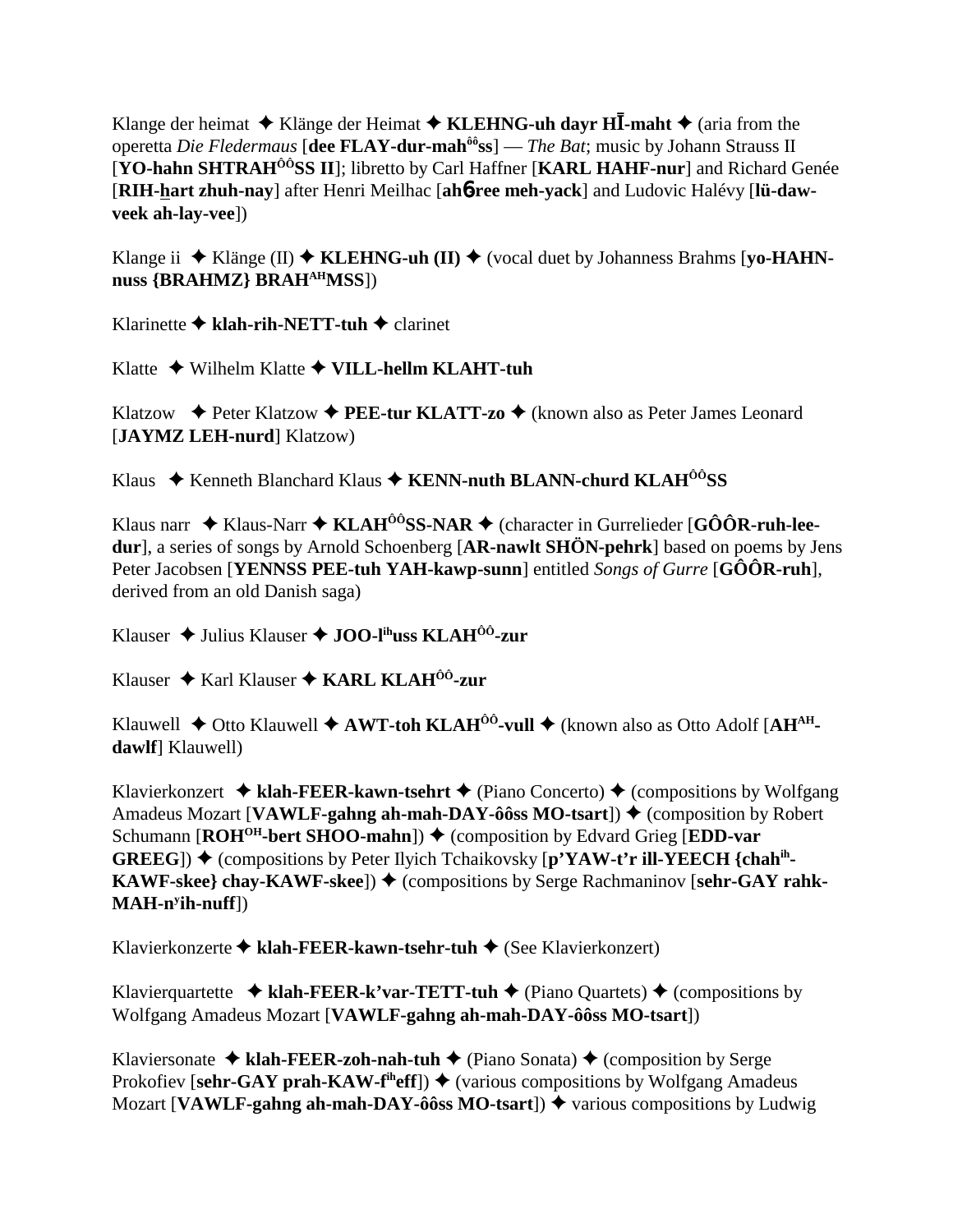van Beethoven [**LOOT-vihh funn BAY<sup>AY</sup>-toh-funn**])  $\blacklozenge$  (various compositions by Franz Schubert [**FRAHNTSS SHOO-bert**])

Klavierstucke  $\blacklozenge$  Klavierstücke  $\blacklozenge$  klah-FEER-shtü-kuh  $\blacklozenge$  (Piano Pieces)  $\blacklozenge$  (compositions by Johannes Brahms [**yo-HAHN-nuss {BRAHMZ} BRAHAHMSS**])

Klavierwerke **klah-FEER-vehr-kuh** (Piano Works)

Klebanov Dmitri Klebanov **d'MEE-tree kleh-BAH-nuff**

Klebe  $\triangle$  Giselher Klebe  $\triangle$  GHEE-zull-huhr KLAY-buh  $\triangle$  (known also as Giselher Wolfgang Klebe **GHEE-zull-huhr VAWLF-gahng KLAY-buh**

Kleber Leonhard Kleber **LAY-awn-hart KLAY-bur**

Kleber **→** Manfred Kleber ◆ MAHN-frayt KLAY-bur

Klecki **→** Paweł Klecki ◆ PAH-veh<sup>w'</sup> KLETTSS-kee ◆ (known also as Paul Kletzki [PAH<sup>ôô</sup>L] **KLETTSS-kee**])

Klee  $\triangle$  Bernhard Klee  $\triangle$  **BEHRN-hart KLAY** 

Klee  $\triangle$  Ludwig Klee  $\triangle$  **LOOT-vihh KLAY** 

Kleefeld Wilhelm Kleefeld **VILL-hellm KLAY-fellt**

Kleffel **→** Arno Kleffel **→ AR-no KLEFF-full** 

Klega  **→** Miroslav Klega **→ MIH-raw-slahf KLEH-guh** 

Kleiber Carlos Kleiber **KAR-lawss KL-bur**

Kleiber  $\triangle$  Erich Kleiber  $\triangle$  AY-rihh KL**I**-bur

Klein  $\triangle$  Bernhard Klein  $\triangle$  **BEHRN-hart KLIN**  $\triangle$  known also as Bernhard Joseph Klein [**BEHRN-hart YO-zeff KLN**])

Klein ◆ Bruno Oscar Klein ◆ **BROO-no AWSS-kar KLN** 

Klein  $\triangle$  Elisabeth Klein  $\triangle$  ay-LIH-zuh-bett KLIN

Klein **←** Eric Klein **← EH-rick KLIN** 

Klein Fritz Heinrich Klein **FRITTSS HN-rihh KLN**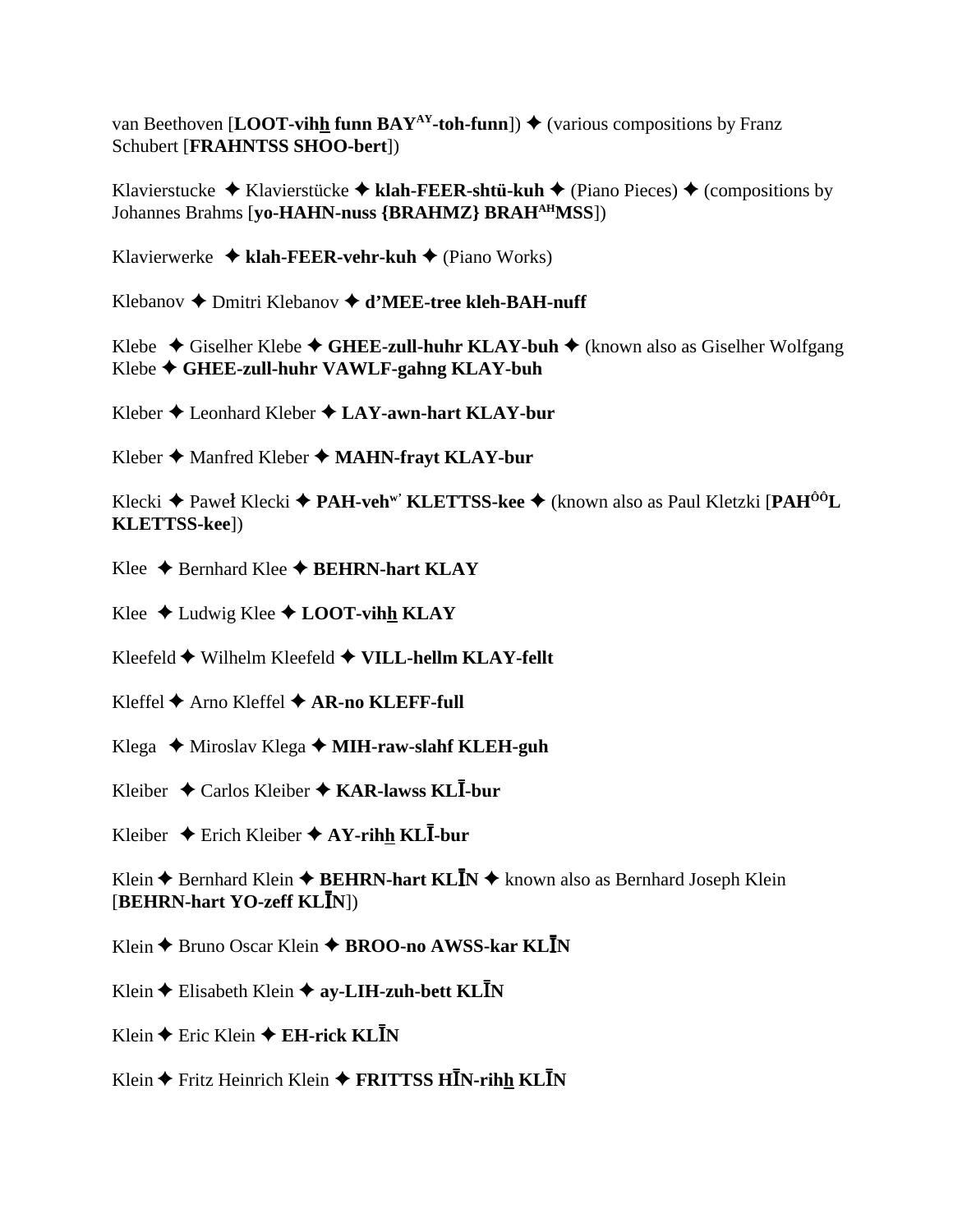Klein  $\triangle$  Henry Klein  $\triangle$  **HENN-ree KLIN** 

Klein **←** Herman Klein **← HURR-munn KLN** 

Klein **↓** Lothar Klein **→ {LO-thur KLN**} LAW-tar KL**I**N

Klein  $\triangle$  Manuel Klein  $\triangle$  **MA-n'yuh-wull KLN** 

Klein **←** Peter Klein **← PAY-tur KLN** 

Kleine acker ◆ Der kleine Acker ◆ dayr KL**I-nuh AH-kur** ◆ (Tiny Is Our Hamlet) ◆ (excerpt from *Mährische Duette* [**MAY-rih-shuh doo-ETT-tuh**] — *Moravian Duets* — by  $\text{Antonín Dvořák} \left[ \textbf{AHN-taw-n}^{\text{y}} \textbf{ee}^{\text{ee}} \textbf{n} \textbf{ d'} \textbf{V} \textbf{A} \textbf{W} \textbf{-}^{\text{r}} \textbf{shah}^{\text{ah}} \textbf{k} \right]$ 

Kleine dreigroschenmusik ◆ Kleine Dreigroschenmusik ◆ KL**Ī-nuh drī-GRAW-shunn-moozeek**  $\triangleleft$  (Little Threepenny Music)  $\triangleleft$  (compositions by Kurt Weil [**KOORT VI**L])

Kleine freimaurer kantate ◆ Eine kleine Freimaurer-Kantate ◆ **Ī-nuh KLĪ-nuh FRĪ-mah<sup>ôô</sup>-rur kahn-TAH-tuh ♦ (cantata [kunn-TAH-tuh] by Wolfgang Amadeus Mozart [VAWLF-gahng**] **ah-mah-DAY-ôôss MO-tsart**])

Kleine freimaurer kantate laut verkunde unsre freude ◆ Eine kleine Freimaurer-Kantate: "Laut verkünde unsre Freude" ◆ **Ī-nuh KLĪ-nuh FRĪ-mah<sup>ôô</sup>-rur-kahn-TAH-tuh: LAH<sup>ÔÔ</sup>T fehr-KÜN-tuh ÔÔNSS-ruh FROY-duh**  $\blacklozenge$  (cantata [**kunn-TAH-tuh**] by Wolfgang Amadeus Mozart [**VAWLF-gahng ah-mah-DAY-ôôss MO-tsart**])

Kleine nachtmusik  $\blacklozenge$  Eine kleine Nachtmusik  $\blacklozenge$  **I**-nuh **KLI**-nuh NAHKT-moo-zeek  $\blacklozenge$  (A Little Night Music)  $\triangle$  (compositions by Wolfgang Amadeus Mozart [**VAWLF-gahng ah-mah-DAY-ôôss MO-tsart**])

Kleine spinnerin ◆ Die kleine Spinnerin ◆ dee KL**Ī-nuh SHPINN-nuh-rinn ◆** (The Little Spinner)  $\triangle$  (anonymous poem set to music by Wolfgang Amadeus Mozart [**VAWLF-gahng ahmah-DAY-ôôss MO-tsart**])

Kleiner geistlichen concerten Kleiner geistlichen Concerten **KL-nur GHST-lih-hunn kawn-TSEHR-tunn**  $\blacklozenge$  **(Little Sacred Concertos)**  $\blacklozenge$  **(compositions by Heinrich Schütz [HINrihh SHÜTSS**])

Kleiner zirkusmarsch Kleiner Zirkusmarsch  **KL-nur TSIHR-kôôss-marsh** (Little Circus March) (composition by Jan Koetsier [**YAHN KOOT-seer**])

Kleinheinz Franz Xaver Kleinheinz **FRAHNTSS KSAH-vur KLN-h**-**ntss**

Kleinknecht Jakob Friedrich Kleinknecht **YAHAH-kawp FREET-rihh KLN-k'nehht**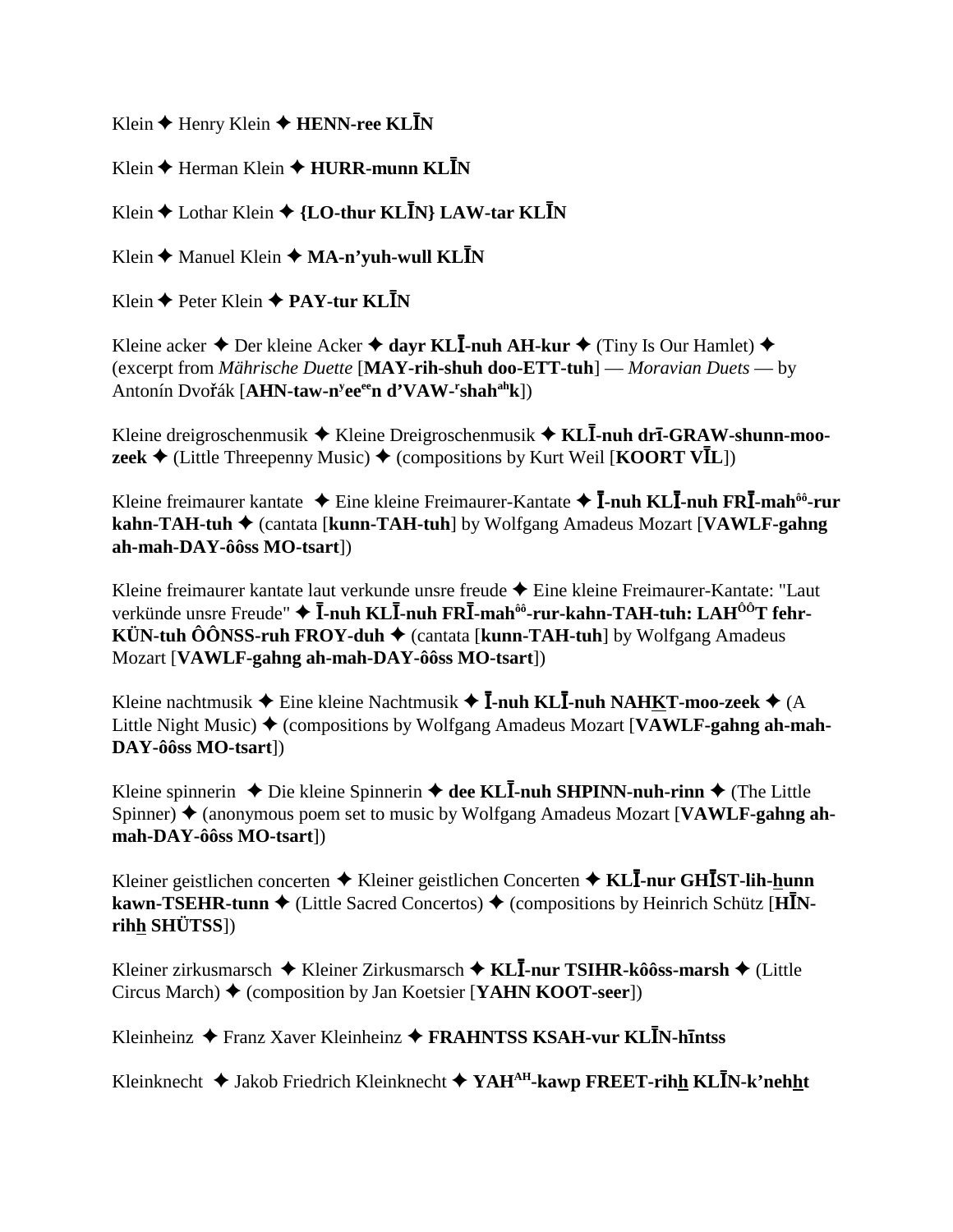Kleinmichel  $\triangleq$  Richard Kleinmichel  $\triangleq$  RIH-hart KLIN-mih-hull

Kleinsinger  $\triangle$  George Kleinsinger  $\triangle$  JAW-urj KLIN-sihng-ur

Kleinsorge  $\triangleleft$  Uwe Kleinsorge  $\triangleleft$  OO-vuh KLIN-zawr-guh

Klemen  $\triangle$  Laca Klemen  $\triangle$  LAH-tsah KLEH-menn<sup>y</sup>  $\triangle$  (character in the opera *Jen upfa* [yeh-NOO<sup>oo</sup>-fah]; music by Leoš Janáček [LEH-awsh yah-NAH<sup>AH</sup>-check]; libretto by Janáček after Gabriela Preissová [GAH-pr<sup>ih</sup>eh-lah PRĪSS-saw-vah<sup>ah</sup>])

Klemens ◆ St. Klemens School Children's Choir ◆ (Saint) KLEE-munnss (School Children's Choir)

Klementyev  $\triangleleft$  Lev Klementyev  $\triangleleft$  L<sup>Y</sup>EFF kleh-M<sup>Y</sup>ENNT-yeff  $\triangleq$  (known also as Lev Mikhailovich [mee-KAH<sup>IH</sup>-luh-vihch] Klementyev)

Klemetti ◆ Heikki Klemetti ◆ HAY<sup>IH</sup>K-kih KLAY-mayt-tih

Klemm  $\triangle$  Johann Gottlob Klemm  $\triangle$  YO-hahn GAWT-lawp KLEMM  $\triangle$  (known also as Johann Gottlob Clemm and John Clemm [JAHN KLEMM])

Klemperer  $\triangle$  Otto Klemperer  $\triangle$  AWT-toh KLEMM-puh-rur

Klenau  $\triangle$  Paul von Klenau  $\triangle$  PAH<sup>00</sup>L fawn KLAY-nah<sup>00</sup>  $\triangle$  (known also as Paul August  $[AH^{00}$ -gôôst] von Klenau)

Klengel  $\blacklozenge$  August Alexander Klengel  $\blacklozenge$  AH<sup>00</sup>-gôôst ah-leck-SAHN-tur KLEHNG-ull  $\blacklozenge$ (known also as August Stephan [SHTEH-fahn] Alexander Klengel)

Klengel ◆ Julius Klengel ◆ YOO-I<sup>ih</sup>ôôss KLEHNG-ull

Klengel  $\triangle$  Paul Klengel  $\triangle$  PAH<sup>ôô</sup>L KLEHNG-ull

Klenovsky  $\blacklozenge$  Nikolai Klenovsky  $\blacklozenge$  n<sup>y</sup>ee-kah-LAH<sup>EE</sup> kleh-NAWF-skee  $\blacklozenge$  (known also as Nikolai Semyonovich [seem-YAW-nuh-vihch] Klenovsky)

Klenovsky  $\triangle$  Paul Klenovsky  $\triangle$  PAH<sup>ôô</sup>L klay-NAWF-skee

Klerk  $\triangle$  Albert de Klerk  $\triangle$  AHL-bert duh KLEHRK

Kletzki  $\triangle$  Paul Kletzki  $\triangle$  PAH<sup>ÔÔ</sup>L KLETTSS-kee  $\triangle$  (known also as Paweł Klecki [PAHveh<sup>w</sup> KLETTSS-kee])

Kleven  $\triangle$  Arvid Kleven  $\triangle$  AR-vidd KLEH-v'n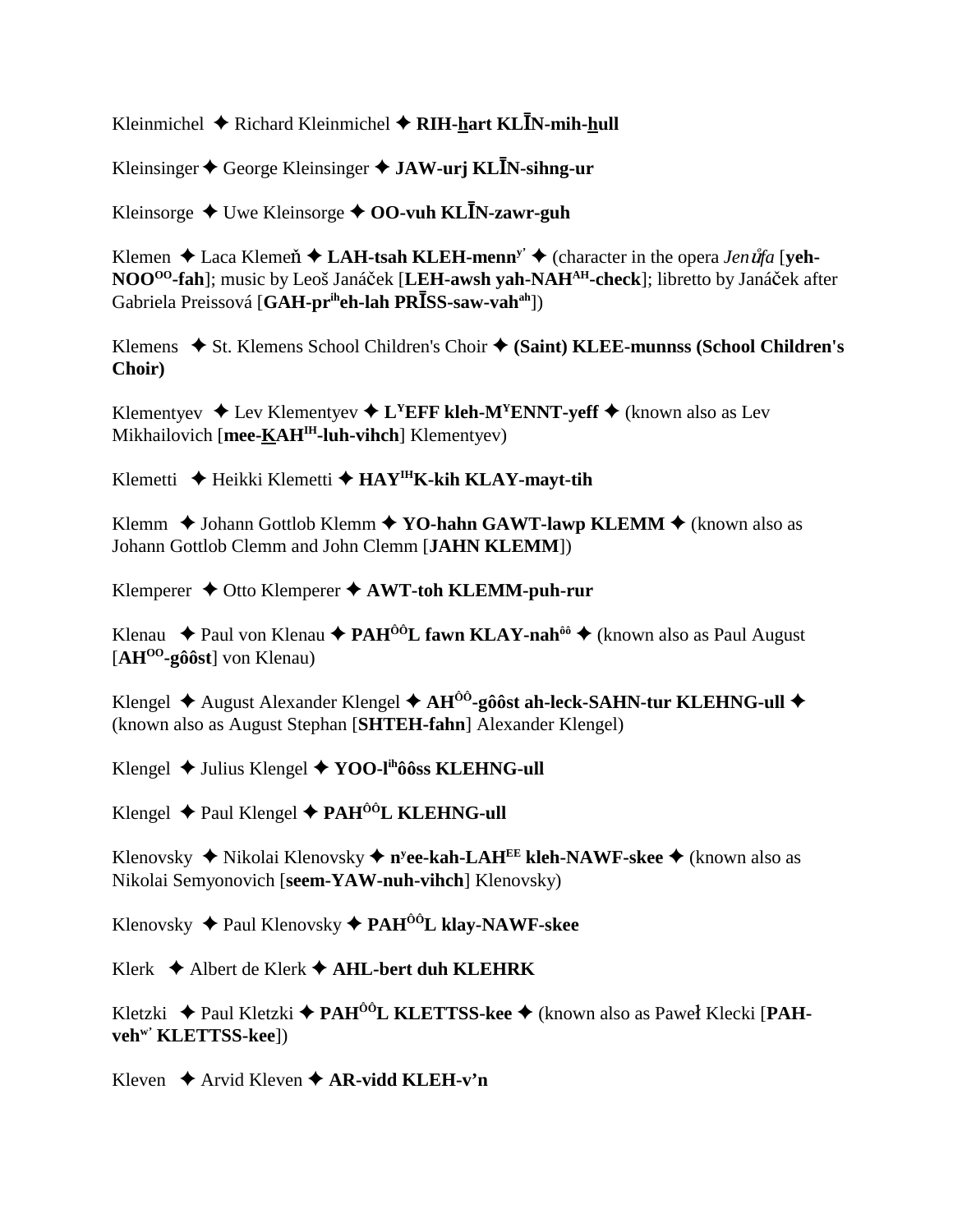Klewitt  $\triangle$  Lisa Klewitt  $\triangle$  LEE-zah KLAY-vitt

Klicka **→** Josef Klička **→ YO-seff KLIHCH-kah** 

Klien ◆ Walter Klien ◆ VAHL-tur KLEEN

Klietmann ◆ Martin Klietmann ◆ MAR-teen KLEET-mahn

Klima  $\triangle$  Alois Klima  $\triangle$  AH-law-iss KLEE-muh

Klimov  $\triangle$  Mikhail Klimov  $\triangle$  mee-k<sup>ah</sup>EEL KL<sup>Y</sup>EE-muff  $\triangle$  (known also as Mikhail Georgievich [**gay-AWR-ghiheh-vihch**] Klimov)

Klimov  $\triangle$  Valery Klimov  $\triangle$  vah-LAY-ree KL<sup>Y</sup>EE-muff  $\triangle$  (known also as Valery Alexandrovich [**uh-ly ick-SAHN-druh-vihch**] Klimov)

Klindworth **◆** Karl Klindworth ◆ KARL KLINNT-vawrt

Kling  $\triangle$  Kling!  $\triangle$  **KLIHNG!**  $\triangle$  (Ring!)  $\triangle$  (composition by Richard Strauss [RIH-hart] **SHTRAHÔÔSS**])

Kling leise mein lied◆ Kling leise, mein Lied ◆ KLIHNG L**I-zuh, mīn LEET** ◆ (composition by Franz Liszt [**FRAHNZ LISST**])

Klingenberg ◆ Friedrich Wilhelm Klingenberg ◆ **FREET-rihh VILL-hellm KLIHNG-unnpehrk**

Klingenstein  $\blacklozenge$  Fritz Klingenstein  $\blacklozenge$  FRITTSS KLIHNG-unn-shtin

Klinghoffer  $\triangle$  Leon Klinghoffer  $\triangle$  LEE-ahn KLIHNG-hawf-fur  $\triangle$  (character in the opera *The Death of Klinghoffer* [**KLIHNG-hawf-fur**]; music by John Adams [**JAHN A-dummz**] and libretto by Alice Goodman [**A-luss GÔÔD-munn**])

Klinghoffer  $\triangle$  Marilyn Klinghoffer  $\triangle$  **MEH-ruh-lunn KLIHNG-hawf-fur**  $\triangle$  (character in the opera *The Death of Klinghoffer* [**KLIHNG-hawf-fur**]; music by John Adams [**JAHN Adummz**] and libretto by Alice Goodman [**A-luss GÔÔD-munn**])

Klingsor  $\triangleleft$  **KLIHNG-zawr**  $\triangleleft$  (character in the opera *Parsifal* [**PAR-zih-fahl**], music and libretto by Richard Wagner [**RIH-hart VAHG-nur**])

Klint Jørgen Klint **YÖ-unn KLINNT**

Klitzsch ◆ Karl Emanuel Klitzsch ◆ KARL av-MAH<sup>AH</sup>-n<sup>ôô</sup>avl KLITTSH

Klobucar ◆ Berislav Klobučar ◆ **BEH-rih-slahf KLAW-bôô-char**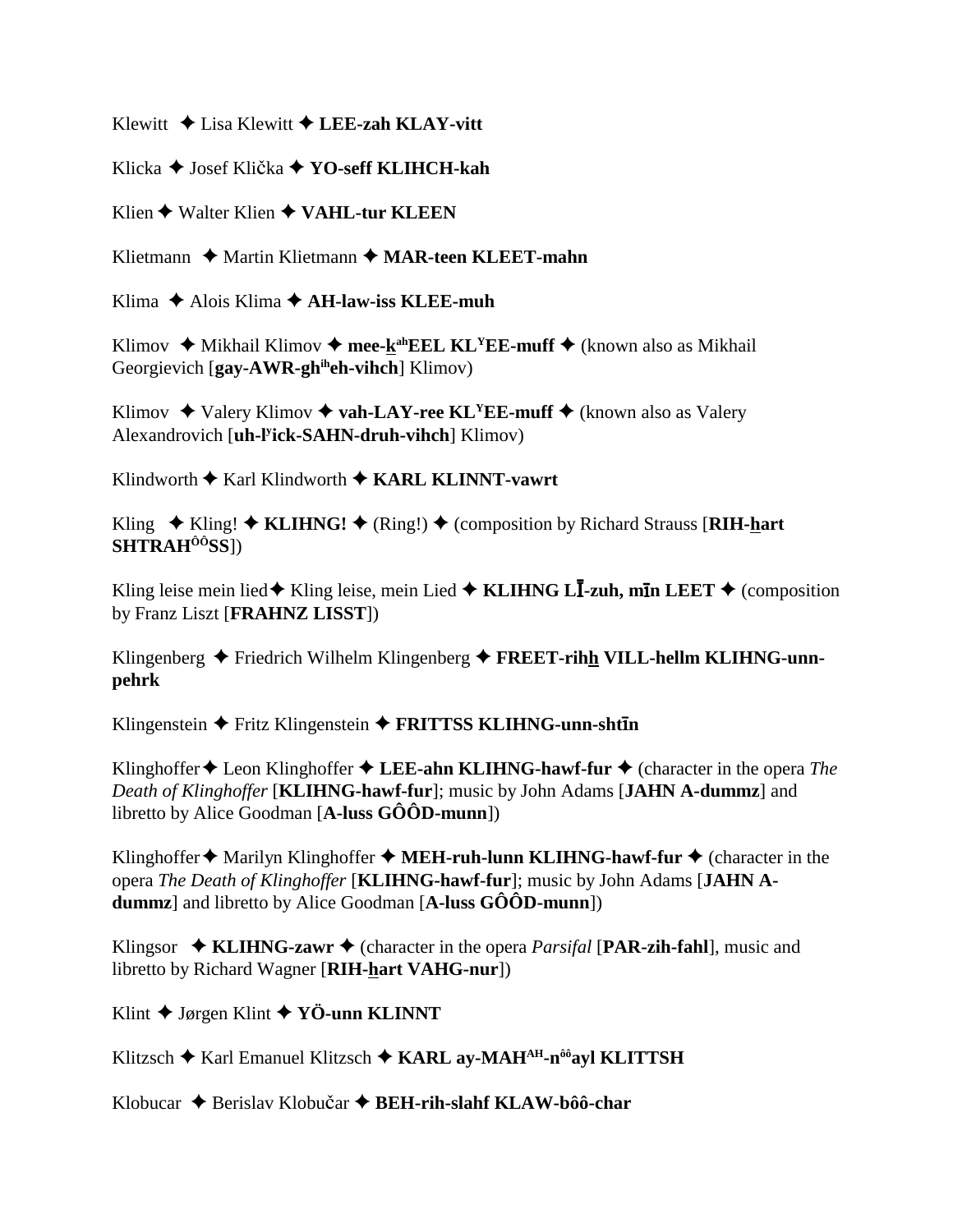Klobucky tanecz  $\triangleleft$  KLO-bôôtss-kee TAH-nettss  $\triangleleft$  (dance from Alia chorea No 8 [AH-l<sup>ih</sup>ah  $\textbf{kaw-RAY-uh}$  (No. 8)] — (anonymous 17th-century Hungarian dances)

Klopsch  $\blacklozenge$  Christina Klopsch  $\blacklozenge$  krih-STEE-nah KLAWPSH

Klopstock  $\blacklozenge$  Friedrich Gottlieb Klopstock  $\blacklozenge$  FREET-rihh GAWT-leep KLAWP-shtawk

Klopstocks morgengesang am schopfungsfeste ◆ Klopstocks Morgengesang am Schöpfungsfeste  $\blacklozenge$  KLAWP-shtawkss MAWR-gunn-guh-zahng ahm SHÖP-fôôngss-fess-tuh  $\blacklozenge$  (Klopstock's Morning Song on the Celebration of the Creation)  $\blacklozenge$  (composition by Carl Philipp Emanuel Bach [KARL FEE-lipp ay-MAH<sup>AH</sup>-n<sup>ôô</sup>ayl BAHK])

Klos  $\triangle$  Friedemann Klos  $\triangle$  FREE-duh-mahn KLOHSS

Klose  $\triangle$  Friedrich Klose  $\triangle$  FREET-rihh KLO-zuh  $\triangle$  (known also as Friedrich Karl Wilhelm [KARL VILL-hellm] Klose)

Klose  $\leftrightarrow$  Hyacinthe-Éléonore Klosé  $\leftrightarrow$  ee-ah-seent-ay-lay-aw-nawr klaw-zay

Klose  $\triangle$  Margarete Klose  $\triangle$  mar-gah-RAY-tuh KLO-zuh

Kloss  $\triangle$  Erich Kloss  $\triangle$  AY-rihh KLAWSS

Klosterfraulein  $\triangle$  Klosterfräulein  $\triangle$  KLAW-stur-froy-lin  $\triangle$  (vocal duet by Johanness Brahms) [yo-HAHN-nuss {BRAHMZ} BRAH<sup>AH</sup>MSS])

Klotz  $\leftrightarrow$  Mathias Klotz  $\leftrightarrow$  mah-TEE-ahss KLAWTSS

Klotz  $\triangle$  Sebastian Klotz  $\triangle$  zay-BAH-st<sup>ih</sup>ahn KLAWTSS

Klotzman ♦ Dorothy Klotzman ♦ DAW-ruh-thee KLAWTSS-munn

Kloz ♦ Johann Carolo Kloz ♦ YO-hahn kah-RO-lo KLAWTSS

 $Klog$   $\blacklozenge$  Mathias  $Klog$   $\blacklozenge$  mah-TEE-ahss KLAWTSS

Klucevsek  $\triangleleft$  Guy Klucevsek  $\triangleleft$  GHEE KLÔÔ-tsevv-seck

Klughardt  $\triangle$  August Klughardt  $\triangle$  AH<sup> $\hat{0}$ 0-gôôst KLÔÔK-hart  $\triangle$  (known also as August</sup> Friedrich Martin [FREET-rihh MAR-teen] Klughardt)

Klusak  $\triangleq$  Jan Klusák  $\triangleq$  YAHN klôô-SAH<sup>AH</sup>K

Kmentt  $\blacklozenge$  Waldemar Kmentt  $\blacklozenge$  VAHL-tuh-mar k'MENNT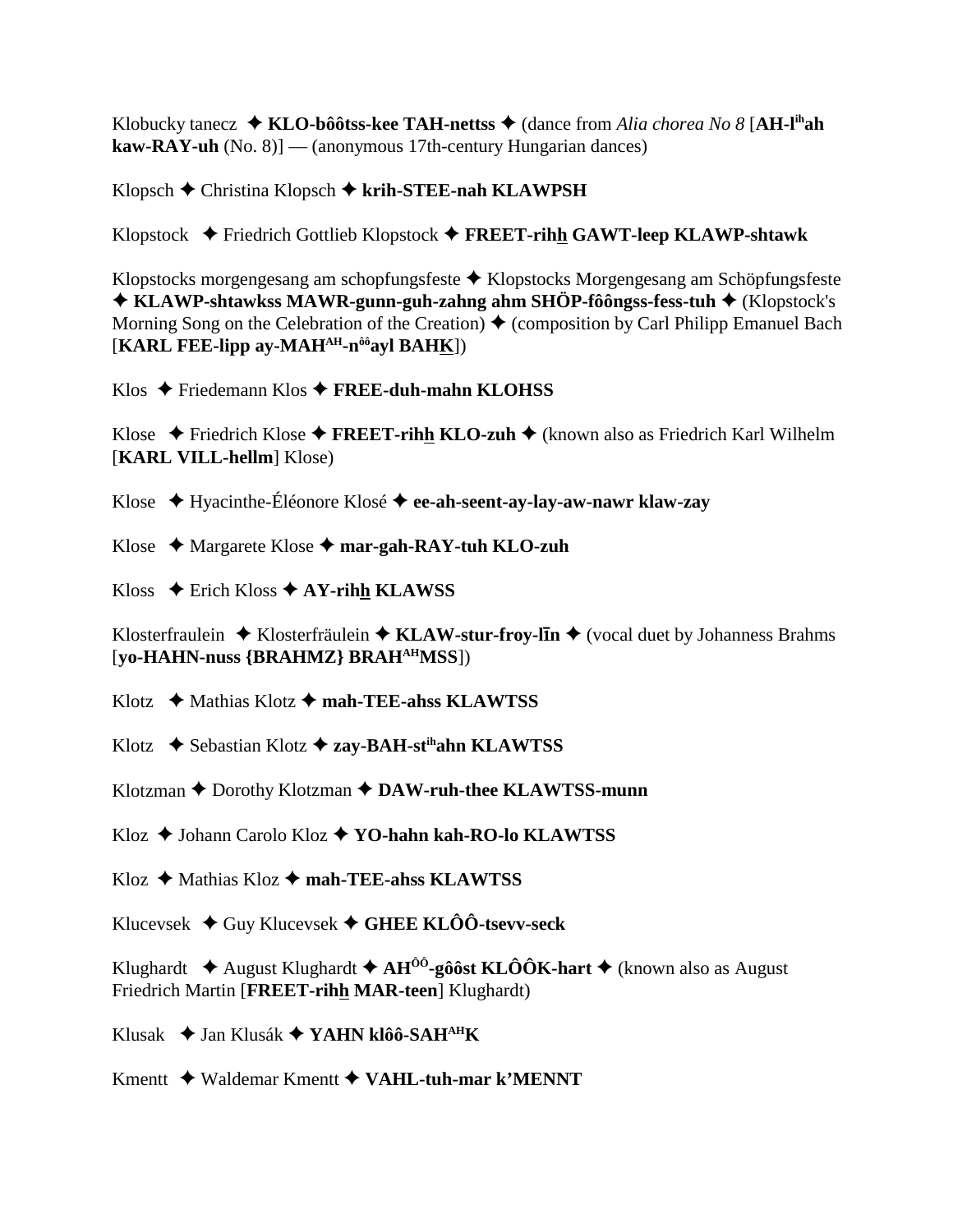Knab  $\triangle$  Armin Knab  $\triangle$  AR-minn KNAHP

Knabe  $\blacklozenge$  William Knabe  $\blacklozenge$  WILL-l<sup>ih</sup>umm k'NAH-buh  $\blacklozenge$  (known also as Valentine Wilhelm Ludwig Knabe [FAH-lenn-tee-nuh VILL-hellm LOOT-vihh k'NAH<sup>AH</sup>-buh])

Knabe und das immlein  $\triangle$  Der Knabe und das Immlein  $\triangle$  dayr k'NAH<sup>AH</sup>-buh ôônt dahss **IMM-lin**  $\blacklozenge$  (The Boy and the Bee)  $\blacklozenge$  (poem by Eduard Mörike [AY-d<sup>oo</sup>art MÖ-rih-kuh] set to music by Hugo Wolf [HOO-go VAWLF])

Knaben wunderhorn  $\triangle$  Des Knaben Wunderhorn  $\triangle$  dess k'NAH<sup>AH</sup>-bunn VÔÔN-tur-hawrn  $\triangle$ (The Youth's Magic Horn)  $\blacklozenge$  (poems from German country folk edited and published in the early 19th century by Achim von Arnim [AH<sup>AH</sup>-kimm fawn AR-nimm] and Clemens Brentano  $\mathbf{[KLAY\text{-}means\,\,brenn\text{-}TAH^{AH}\text{-}no]}$   $\blacklozenge$  (some of the poems from the collection were set to music by various composers)

Knabenchor des staats und domchores berlin  $\triangle$  Knabenchor des Staats- und Domchores Berlin  $\triangle$ k'NAH<sup>AH</sup>-bunn-kohr dess SHTAH<sup>AH</sup>TSS- ôônt DOHM-ko-russ behr-LEEN  $\blacklozenge$  (Boy Choir of the State and Cathedral Choruses of Berlin)

Knabenchor hannover  $\blacklozenge$  Knabenchor Hannover  $\blacklozenge$  k'NAH<sup>AH</sup>-bunn-kohr hahn-NO-fur  $\blacklozenge$ (Hanover [HA-no-vur] Boy Choir)

Knaifel ◆ Alexander Knaifel ◆ uh-l<sup>y</sup>ick-SAHN-d'r k'NAH<sup>IH</sup>-fell

- Knap  $\triangle$  Rolf Knap  $\triangle$  RAWLF k'NAHP
- Knape ◆ Walter Knape ◆ VAHL-tur k'NAH<sup>AH</sup>-puh
- Knapp  $\blacklozenge$  Phebe Palmer Knapp  $\blacklozenge$  FEE-bee PAHL-mur NAPP
- Knappertsbusch  $\triangle$  Hans Knappertsbusch  $\triangle$  HAHNSS k'NAHP-pertss-pôôsh
- Knecht  $\triangleq$  Justin Heinrich Knecht  $\triangleq$  YÔÔSS-tinn HĪN-rihh k'NEHHT
- Kneihs ♦ Hans Maria Kneihs ♦ HAHNSS mah-REE-ah k'NĪSS
- Kneisel  $\triangle$  Franz Kneisel  $\triangle$  FRAHNTSS k'NĪ-zull
- Knepler  $\blacklozenge$  P. Knepler  $\blacklozenge$  (P.) k'NEPP-lur
- Knibbs  $\triangle$  Jean Knibbs  $\triangle$  JEEN NIBBZ
- Kniese  $\triangle$  Julius Kniese  $\triangle$  YOO-l<sup>ih</sup>ôôss k'NEE-zuh
- Knight  $\blacklozenge$  Gillian Knight  $\blacklozenge$  GHILL-l<sup>ih</sup>unn N $\overline{\text{I}}$ T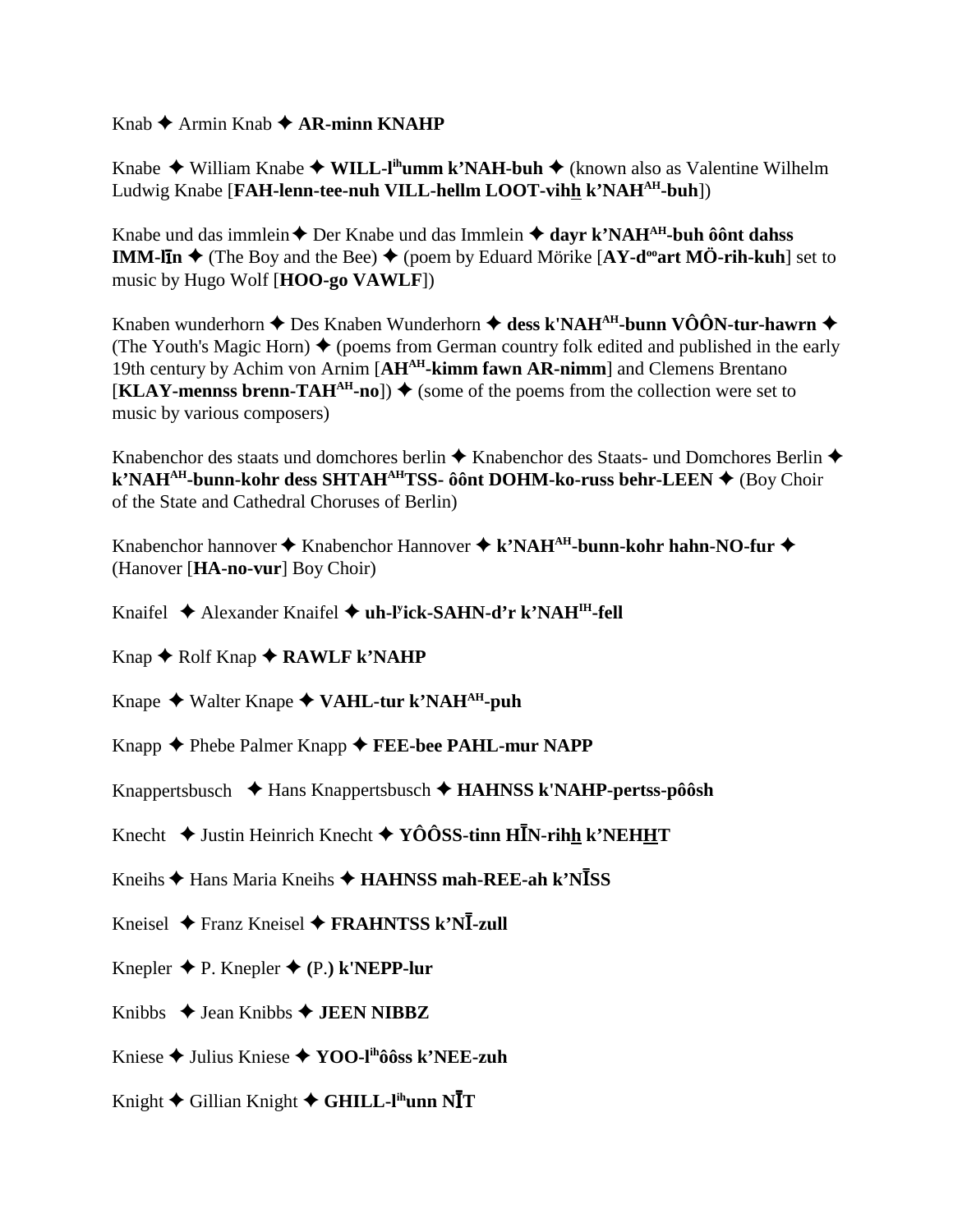Knipper  $\triangle$  Lev Knipper  $\triangle$  L<sup>Y</sup>EFF k'N<sup>Y</sup>IPP-per  $\triangle$  (known also as Lev Konstantinovich [kahn**stahn-TYEE-nuh-vihch**] Knipper)

Knittl **→** Karel Knittl ◆ **KAH-rell k'NITT-t'l** 

Knobel ◆ Betty Wehrli-Knobel ◆ **BETT-tee VAYR-lee-k'NO-buhl** 

Knoch Ernst Knoch **EHRNST k'NAWK**

Knorr ◆ Ernst-Lothar von Knorr ◆ EHRNST-LAW-tar fawn k'NAWR

Knorr ◆ Iwan Knorr ◆ **EE-vahn k'NAWR** ◆ (known also as Iwan Otto Armand [**AWT-toh AR-mahnt**] Knorr)

Knorr ◆ Julius Knorr ◆ **YOO-l<sup>ih</sup>ôôss k'NAWR** 

Knote  $\triangle$  Heinrich Knote  $\triangle$  H**I**N-rihh k'NO-tuh

Knothe Dietrich Knothe **DEE-trihh k'NO-tuh**

Knudsen ◆ Johan Hye-Knudsen ◆ yo-HANN HÜ<sup>UH</sup>-k'NOO-sunn

Knupfer Paul Knüpfer **PAHÔÔL k'NÜP-fur**

Knupfer Sebastian Knüpfer **zay-BAH-stihahn k'NÜP-fur**

Knussen  $\triangle$  Oliver Knussen  $\triangle$  AH-lih-vur NUSS-sunn  $\triangle$  (known also as Stuart [st'YOO-urt] Oliver Knussen)

Knutson **↓** David Knutson **→ DAY-vudd k'NOOT-s'n** 

Knutson ◆ Russell Knutson ◆ RUSS-sull k'NOOT-s'n

Knyaz knyaz prosti menya **→** Knyaz! knyaz, prosti menya! ◆ k'N<sup>Y</sup>ASS! k'N<sup>Y</sup>ASS, prahss-**T<sup>Y</sup>EE menn-YAH!**  $\blacklozenge$  (excerpt from the opera *Pique dame* [**peek dahm**] — *The Queen of Spades*; music by Peter Ilyich Tchaikovsky [**p'YAW-t'r ill-YEECH {chahih-KAWF-skee} chay-KAWF-skee**]; libretto by Modest Tchaikovsky [**mah-DYESST {chahih-KAWF-skee} chay-KAWF-skee**] after Alexander Sergeyevich Pushkin [**uh-ly ick-SAHN-d'r sehr-GAY-yehvihch POOSH-kinn**])

Knyvett Charles Knyvett **CHAH-rullz NIH-vitt**

Knyvett William Knyvett **WILL-lihumm NIH-vitt**

Kobald  $\triangle$  Karl Kobald  $\triangle$  KARL KO-bahlt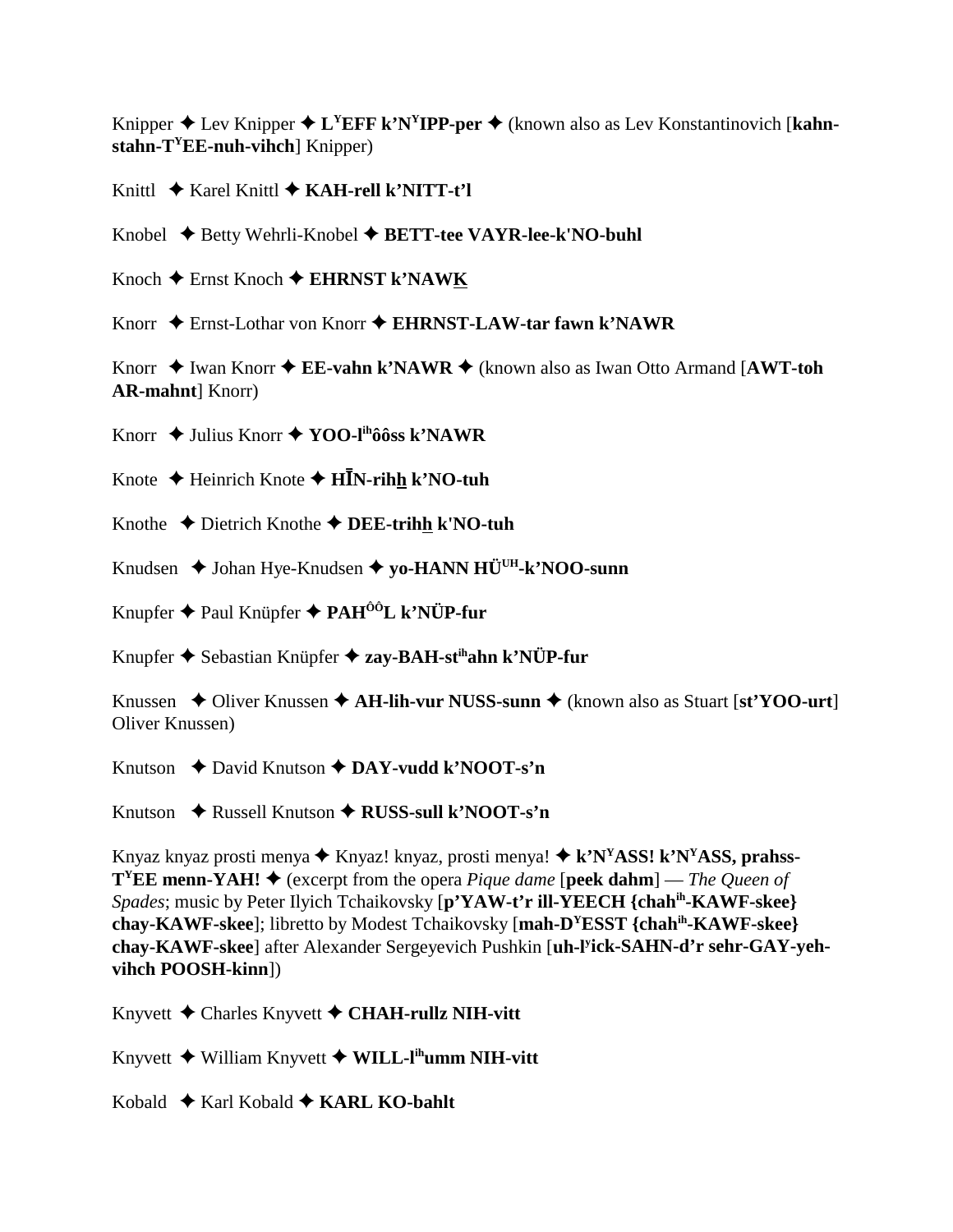Kobayashi Ken-Ichiro Kobayashi **keh**6**-nee-chee-law kaw-bah-yahsh**

Kobbe Gustav Kobbé **GUSS-tuvv kawb-BAY**

Koblitz Ingo Koblitz **IHNG-o KAW-blittss**

Koch **←** Barbara Koch ← BAR-bah-rah KAWK

Koch **←** Caspar Koch ← {KASS-pur KOHK} KAHSS-par KAWK ← (known also as Caspar Petrus [**PAY-trôôss**] Koch)

Koch Eduard Emil Koch **AY-dooart AY-meel KAWK**

Koch  $\triangle$  Erland von Koch  $\triangle$  **AR-lahnd vawn KAWK**  $\triangle$  (known also as Sigurd Christian [SEE**gürd KRISS-tihahn**] Erland von Koch)

Koch ◆ Ernst Koch ◆ EHRNST KAWK

Koch **←** Friedrich Ernst Koch ← FREET-rihh EHRNST KAWK

Koch ♦ Heinrich Christoph Koch ♦ H**I**N-rihh KRIH-stawf KAWK

Koch **←** Helmut Koch ← HELL-môôt KAWK

 $Koch \triangleleft$  Howard Koch  $\triangleleft$  **HOW-urd KOHK** 

Koch **→** Johann Koch ◆ **YO-hahn KAWK** 

 $Koch \triangleq Karl Koch \triangleq KARL KAWK$ 

Koch Lother Koch **LO-tur KAWK**

Koch  $\triangle$  Sigurd von Koch  $\triangle$  **SEE-gürd vawn KAWK**  $\triangle$  (known also as Richert Sigurd Valdemar von Koch [**REE-chert SEE-gürd VAHL-duh-mar vawn KAWK**])

Kochan **→** Günter Kochan → GÜN-tur KAW-hahn

Kochanowski Jan Kochanowski **YAHN ko-hah-NAWF-skee**

Kochanski ◆ Paul Kochanski ◆ **PAWL ko-CHANN-skee** ◆ (known also as Paweł Kochański [**PAH-vehw' ko-H**6**-skee**])

Kochel  $\blacklozenge$  Köchel  $\blacklozenge$  KÖ-hull  $\blacklozenge$  (catalog of compositions by Wolfgang Amadeus Mozart [VAWLF-gahng ah-mah-DAY-ôôss MO-tsart] — usually abbreviated as  $K \triangleleft$  (the full name of the catalog author is Ludwig, Ritter von Köchel [**LOOT-vihh RITT-tur fawn KÖ-hull**])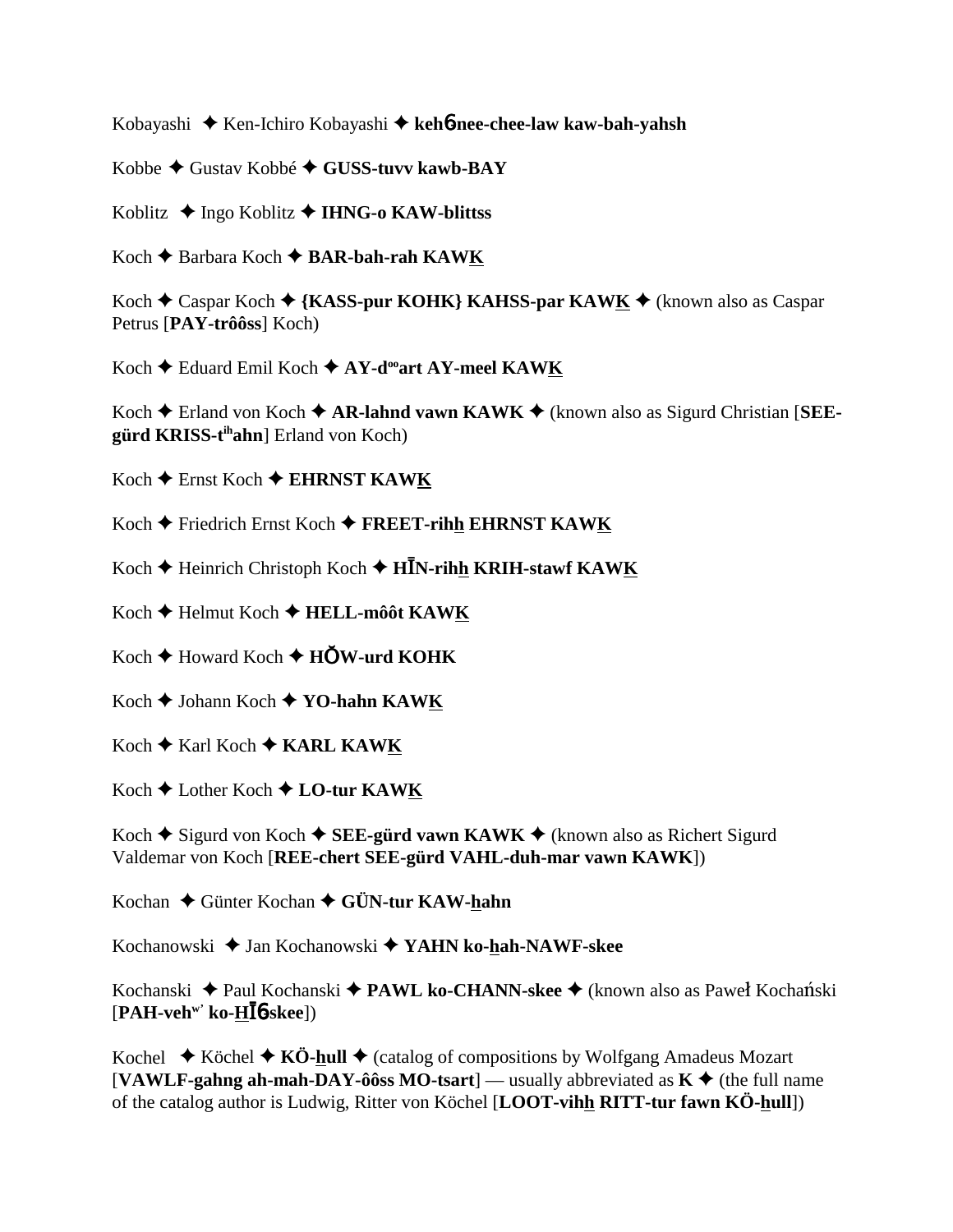Kochel  $\blacklozenge$  Ludwig, Ritter von Köchel  $\blacklozenge$  **LOOT-vihh, RITT-tur fawn KÖ-hull**  $\blacklozenge$  (known also as Ludwig Alois Ferdinand [**AHAH-lo-eess FEHR-tee-nahnt**], Ritter von Köchel)

Kocher **↓** Conrad Kocher ♦ KAWN-raht KAW-hur

Kocian ◆ Jaroslav Kocián ◆ YAH-raw-slahf KAW-ts<sup>ih</sup>ah<sup>ah</sup>n

Kocsar ◆ Miklós Kocsár ◆ MICK-loh<sup>oh</sup>sh KO-chah<sup>ah</sup>r

Kocsis Zoltán Kocsis **zohl-TAHAHN KO-chihsh** (known also as Zoltán György [**JÖRJ**] Kocsis)  $\triangle$  (the first name is also represented as Zoltan [**ZOHL-tahn**])

Koczalski Raoul Koczalski **RAHÔÔL ko-CHAHL-skee**

Koczirz Adolf Koczirz **AH-dawlf KAW-chihrtss**

Koczwara František Kocžwara **FRAHN-ty ih-sheck KOHTSS-zhvah-rah**

Kodalli  $\triangle$  Nevit Kodalli  $\triangle$  **NEH-vitt ko-DAH<sup>AH</sup>L-luh**  $\triangle$  (the terminal *i* in Kodalli is a substitute for the Turkish letter  $\vec{l}$ 

Kodaly Zoltán Kodály **ZOHL-tahahn ko-DAHAH-yee**

Koeberg Frits Ehrhardt Adriaan Koeberg **FRITTSS EHR-hart ah-drihAHAHN KOObehrk**

Koechlin **→** Charles Koechlin → **sharl kösh-leh6 →** (known also as Charles Louis Eugène Koechlin [**sharl lôôee ö-zhenn kösh-leh**6])

Koehler **→** Ted Koehler → TEDD KÖ-lur

Koellreutter Hans Joachim Koellreutter **HAHNSS YOHOH-ah-kimm KÖL-royt-tur**

Koemmenich Louis Koemmenich **{LOO-uss KEMM-muh-nihch} LOO-ee KÖM-muhnihh**

Koenemann  $\triangle$  Theodore Koenemann  $\triangle$  tay-o-DOH-ruh KÖ-nuh-mahn  $\triangle$  (Germanized version of the Russian Feodor Keneman [**f ehAW-dur KAY-nuh-munn**])

Koenen Friedrich Koenen **FREET-rihh KÖ-nunn**

Koenen ◆ Tilly Koenen ◆ TILL-lee KOO-nunn

Koenig ◆ Gottfried Michael Koenig ◆ GAWT-freet MIH-hah-ell KÖ-nihh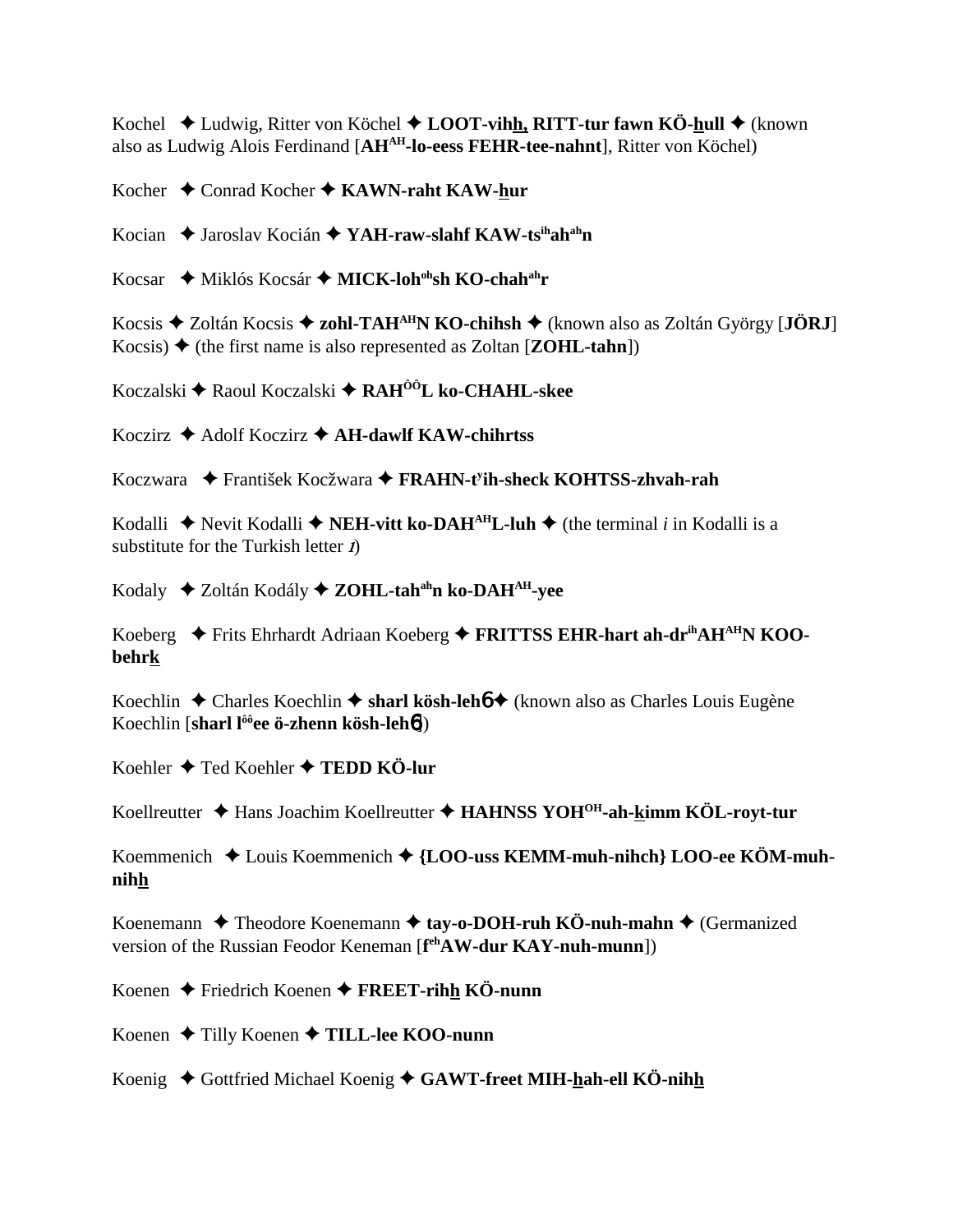Koering René Koering **ruh-nay kö-rihng**

Koessler Hans Koessler **HAHNSS KÖSS-lur**  (known also as Hans Kössler [**KÖSSlur**])

Koestenbaum ◆ Joshua Koestenbaum ◆ JAH-shuh-wuh KEH-stunn-bawm

Koetsier Jan Koetsier **YAHN koot-SEER**

Koetsier Marjolein Koetsier **MAR-yo-layn koot-SEER**

Koffler Józef Koffler **YÔÔ-zeff KAWF-ler**

Kofler Leo Kofler **{LEE-o KAWF-lur} LAY-o KAWF-lur**

Kogan  $\triangle$  Leonid Kogan  $\triangle$  **lay-ah-N<sup>Y</sup>ITT KAW-gunn**  $\triangle$  (known also as Leonid Borisovich [**bah-REE-suh-vihch**] Kogan)

Kogel ♦ Gustav Friedrich Kogel ♦ GÔÔ-stahf FREET-rihh KO-gull

Kohler Dorothea Köhler **doh-ro-TAY-ah KÖ-lur**

Kohler Ernesto Köhler **ayr-NAY-stoh KÖ-lur**

Kohler Ernst Köhler **EHRNST KÖ-lur**

Kohler **←** Franz Kohler ← FRANNZ KOH-lur

Kohler Louis Köhler **LOO-ee KÖ-lur**

Kohler ◆ Siegfried Köhler ◆ ZEEK-freet KÖ-lur

Kohn ◆ Karl Kohn ◆ KARL KOHN ◆ (known also as Karl Georg Kohn [KARL GAY**awrk KOHN**])

Kohout ◆ Antonín Kohout ◆ **AHN-taw-n<sup>y</sup>ee<sup>ee</sup>n KO-hoh<sup>oh</sup>ôô<sup>ôô</sup>t** 

Kohoutek  $\blacklozenge$  Ctirad Kohoutek  $\blacklozenge$  ts'TIH-raht ko-HOH<sup>OH</sup>ÔÔ<sup>ôô</sup>-teck

Kohs Ellis Bonoff Kohs **ELL-luss BAW-nawf KOHZ**

Kohut **→** Adolf Kohut ◆ AH<sup>AH</sup>-dawlf KO-hôôt

Koizumi Fumio Koizumi **hoo-meeaw kawee-zoo-mee**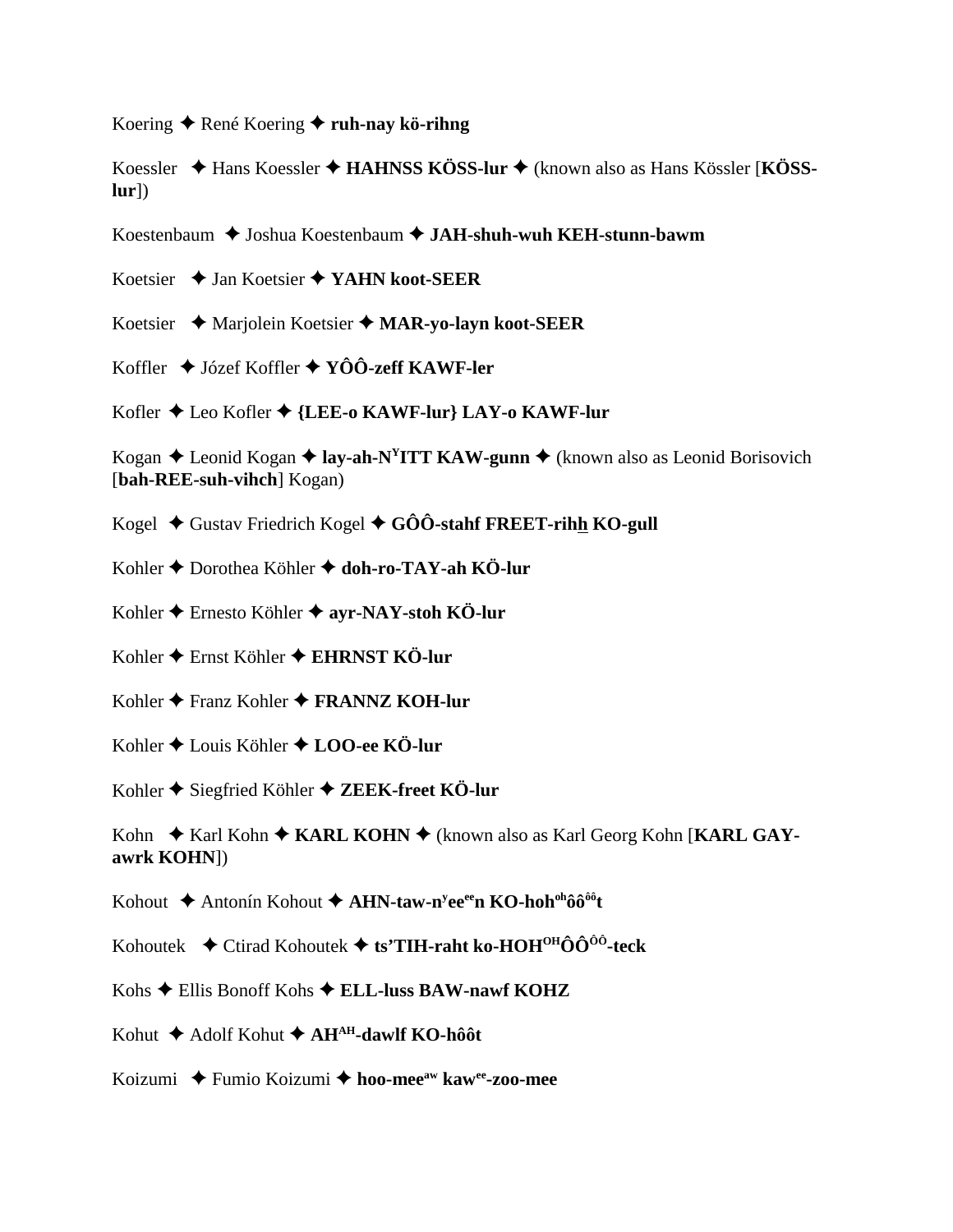Koizumi Kazuhiro Koizumi **kah-zoo-hee-law kawee-zoo-mee**

Kojian **→** Varujan Kojian → {vah-ROO-junn KO-junn} vah-rôô-YAHN kah-y<sup>ih</sup>AHN → (known also as Varujan Haig [**HAHIHK**] Kojian)

Kojo no tsuki  $\blacklozenge$  Kojo no Tsuki  $\blacklozenge$  kaw-jaw naw ts'k  $\blacklozenge$  (composition by R. Taki [(R.) tahk])

Kokai ◆ Rezső Kókai **◆ REH-zhö<sup>ö</sup> KOH<sup>OH</sup>-kah<sup>ih</sup>** 

Kokkonen Joonas Kokkonen **YAWAW-nahss KAWK-kaw-nenn**

Kokoris Eva Kokoris  **EE-vah ko-KOH-riss**

Kol domu se ted potacim  $\bullet$  Kol domu se ted' potácím  $\bullet$  kohl DOH-môô seh t<sup>y</sup>edd po-**TAH<sup>AH</sup>-tsee<sup>ee</sup>m ◆ (I Wander Oft past Yonder House) ◆ (song by Antonín Dvořák [AHN-tawny eeeen d'VAW-r shahahk**])

Kol nidrei ◆ Kol Nidrei ◆ KOHL NEE-dri ◆ (composition by Max Bruch [MAHKSS **BRÔÔK**])

Kolachevsky **→** Mikhail Kolachevsky → mee-k<sup>ah</sup>EEL kah-lah-CHEFF-skee → (known also as Mikhail Kalachevsky [**kah-lah-CHEFF-skee**])

Kolankowski Antoni Kolankowski **ahn-TOH-nee kaw-lahn-KAWF-skee**

Kolar Victor Kolar **{VICK-tur KO-lur} VICK-tawr KO-lar**

Kolbe Oskar Kolbe **AWSS-kar KAWL-buh**

Kolberg ◆ Oskar Kolberg ◆ **AWSS-kar KAWL-berk** ◆ (known also as Henryk [**HENN-rick**] Oskar Kolberg)

Kolchinskaya Camilla Kolchinskaya **kah-MEEL-luh kahl-CHINN-skuh-yuh**

Kolessa Filaret Kolessa **fih-lah-RETT kah-LESS-suh** (known also as Filaret Mikhailovich [**mee-KAHIH-luh-vihch**] Kolessa)

Kolff J. van Santen Kolff  **(**J.**) funn SAHN-tunn KAWLF**

Kolinski ◆ Mieczyslaw Kolinski ◆ MEE-chiss-law ko-LINN-skee ◆ (this Polish National is known in Poland as Mieczysław Koliński [mereh-CHISS-wahf kaw-LEE6-skee])

Kolisch **→** Rudolf Kolisch **→ ROO-dawlf KO-lihsh** 

Kollmann Augustus Frederic Christopher Kollmann **{aw-GUSS-tuss FREH-duh-rick**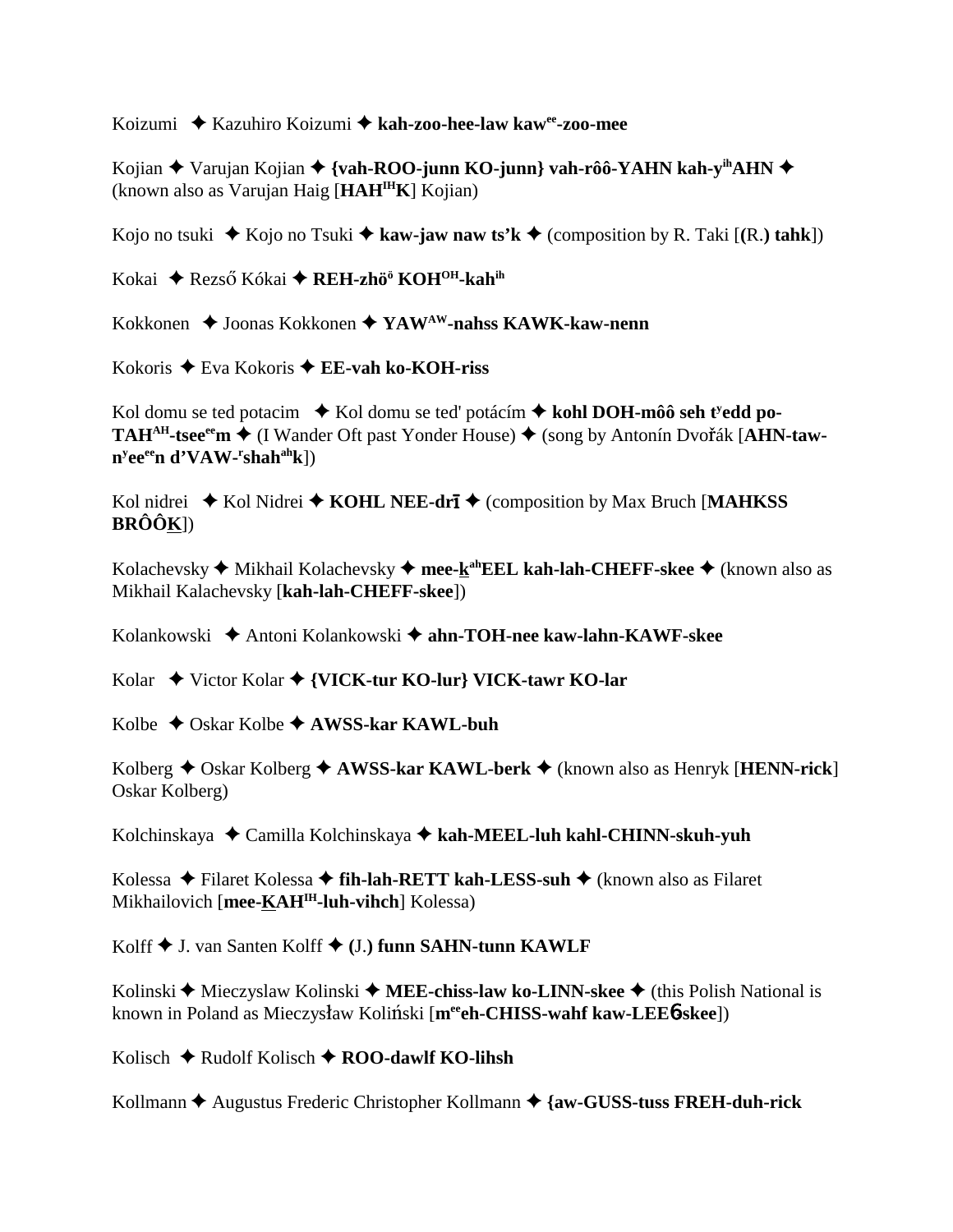KRISS-tuh-fur KOHL-munn} AH<sup>ÔÔ</sup>-gôô-shtôôss FRAY-duh-rick KRIH-staw-fur KAWL**mahn**

Kollo **↓** René Kollo **→ ruh-nay KAWL-lo** 

Kollo Walter Kollo **VAHL-tur KAWL-lo** (known also as Elimar [**AY-lih-mar**] Walter Kollo)

Kolman ◆ Petr Kolman ◆ PEH-t'r KOHL-munn ◆ (known also as Peter [PEH-tur] Kolman)

Koln  $\triangle$  Köln  $\triangle$  KÖLN  $\triangle$  (Cologne [kuh-LOHN])  $\triangle$  (German city)

Kolneder Walter Kolneder **VAHL-tur KAWL-nay-dur**

Kolner rundfunkchor ◆ Kölner Rundfunkchor ◆ KÖL-nur RÔÔNT-fôônk-kohr ◆ (Cologne [**kuh-LOHN**] Radio chorus)

Kolner rundfunkorchester Kölner Rundfunkorchester **KÖL-nur RÔÔNT-fôônk-awr-KEH-stur** (Cologne [**kuh-lohn**] Radio Orchestra)

Kolodin **→** Irving Kolodin **→ UR-vihng kaw-LAW-d'n** 

Kolzov **kahl-ZOHF**

Kom nu hit dod  $\blacklozenge$  Kom nu hit, död  $\blacklozenge$  KÔÔM nü heet, DÖD  $\blacklozenge$  (Come Here, Death)  $\blacklozenge$  (poem by Bertel Gripenberg [**BAR-tell GREE-penn-bary'**] after William Shakespeare [**WILL-lihumm SHAYK-spih<sup>uh</sup>r**], set to music by Jean Sibelius [**zhah6** sih-BAY-l<sup>ih</sup>ôôss])

Komitas **kah-MEE-tuss**

Komm bald  $\triangle$  **KAWM BAHLT**  $\triangle$  (Come Soon)  $\triangle$  (poem by Klaus Groth [**KLAH<sup>ôô</sup>SS GROHT**] set to music by Johannes Brahms [**yo-HAHN-nuss {BRAHMZ} BRAHAHMSS**])

Komm du susse todesstunde ◆ Komm, du süsse Todesstunde ◆ KAWM, doo ZÜSS-suh **TOH-duss-shtôôn-tuh ♦** (Come, Sweet Hour of Death) ♦ (cantata [**kunn-TAH-tuh**] by Johann Sebastian Bach [**YO-hahn {suh-BASS-tihunn BAHK} zay-BAH-stihahn BAHK**])

Komm jesu komm ◆ Komm, Jesu, komm ◆ kawm, YAY-zoo, kawm ◆ (Come, Jesus, Come) ◆ (motet [**mo-TETT**] by Johann Sebastian Bach [**YO-hahn** {suh-BASS-t<sup>ih</sup>unn BAHK} zay-**BAH-stihahn BAHK**])

Komm liebe zither komm  $\triangle$  Komm, liebe Zither, komm  $\triangle$  KAWM, lee-buh TSIH-tur, **KAWM**  $\blacklozenge$  (Come, Dear Zither [**ZIH-thur**], Come)  $\blacklozenge$  (song by Wolfgang Amadeus Mozart [**VAWLF-gahng ah-mah-DAY-ôôss MO-tsart**])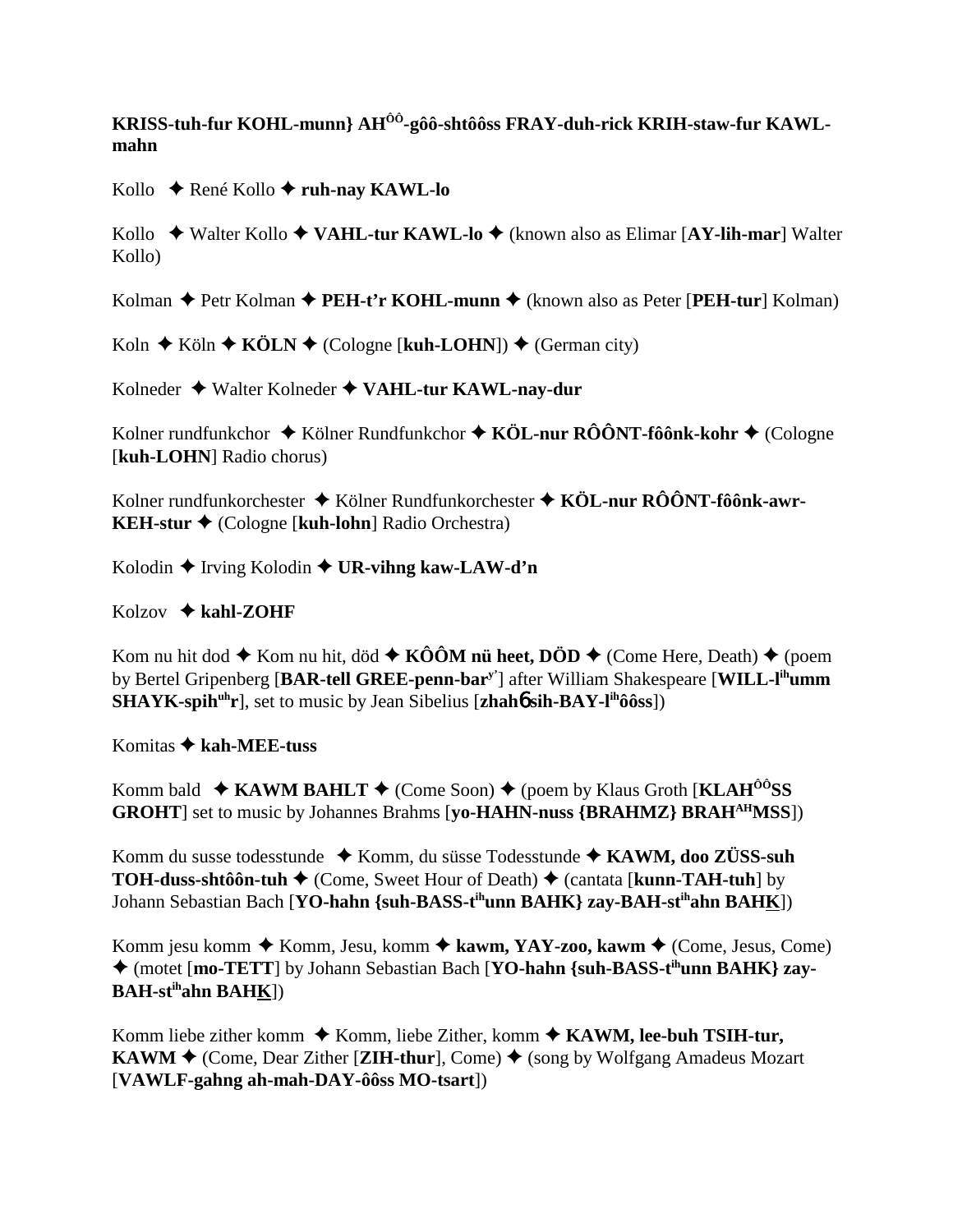Komm mit mir zum souper ◆ Komm mit mir zum Souper ◆ KAWM mitt MEER tsoom soo**pay**  $\triangle$  (excerpt from the operetta *Die Fledermaus* [dee FLAY-dur-mah<sup> $\hat{\theta}$ oss] — *The Bat*; music</sup> by Johann Strauss II [YO-hahn SHTRAH<sup>ÔÔ</sup>SS II]; libretto by Carl Haffner [KARL HAHF**nur**] and Richard Genée [**RIH-hart zhuh-nay**] after Henri Meilhac [**ah**6**-ree meh-yack**] and Ludovic Halévy [**lü-daw-veek ah-lay-vee**])

Komm o hoffnung  $\blacklozenge$  Komm, O Hoffnung  $\blacklozenge$  kawm, o HAWF-nôông  $\blacklozenge$  (aria from Act I of the opera *Fidelio* [**fee-DAY-liho**]; music by Ludwig van Beethoven [**LOOT-vihh funn BAYAY-tohfunn**]; libretto by Joseph Sonnleithner [**YO-zeff ZAWN-lit-nur**], Stephan von Breuning [**SHTEH-fahn fawn BROY-nihng**], and Georg Friedrich Treitschke [**GAY-awrk FREET-rihh TRTSH-kuh**])

Komme holde sommernacht O komme, holde Sommernacht **O KAW-muh HAWL-tuh ZAWM-mur-nahkt**  $\triangleq$  (O Come, Sweet Summer Night)  $\triangleq$  (song by Johannes Brahms [vo-**HAHN-nuss {BRAHMZ} BRAHAHMSS**])

Kommet her ihr frechen sunder  $\triangle$  Kommet her, ihr frechen Sünder  $\triangle$  KAWM-mutt HAYR, **eer FREH-hunn ZÜN-tur**  $\triangle$  (Come This Way, You Shameless Sinners)  $\triangle$  (composition by Wolfgang Amadeus Mozart [**VAWLF-gahng ah-mah-DAY-ôôss MO-tsart**])

Kommst du nun jesu vom himmel herunter ◆ Kommst du nun, Jesu, vom Himmel herunter ◆ **KAWMST doo NOON, YAY-zoo, fawm HIMM-mull HAY-rôôn-tur ♦** (composition by Johann Sebastian Bach [**YO-hahn {suh-BASS-t<sup>ih</sup>unn BAHK} zay-BAH-st<sup>ih</sup>ahn BAH<u>K</u>])** 

Kommt dir manchmal in den sinn ◆ Kommt dir manchmal in den Sinn ◆ KAWMT deer **MAHNH-mahl inn dayn ZINN**  $\blacklozenge$  (Does it Sometimes Come to Memory)  $\blacklozenge$  (Hungarian poem translated to German by Hugo Conrat [**HOO-go KAWN-raht**] and set to music by Johannes Brahms [**yo-HAHN-nuss {BRAHMZ} BRAHAHMSS**])

Kommt ihr tochter helft mir klagen ◆ Kommt, ihr Töchter, helft mir klagen ◆ KAWMT eer **TÖH tur, HELLFT meer KLAH-gunn**  $\blacklozenge$  (Come, Ye Daughters, Share My Mourning)  $\blacklozenge$ (choral excerpt from the *St. Matthew Passion* by Johann Sebastian Bach [**YO-hahn {suh-BASSt ihunn BAHK} zay-BAH-stihahn BAHK**])

Komorous ◆ Rudolf Komorous ◆ RÔÔ-dawlf KAW-maw-roh<sup>oh</sup>ôô<sup>ôô</sup>ss

Komorzynski Egon Komorzynski **AY-gawn ko-mawr-ZÜN-skee**

Kon kim  $\blacklozenge$  Kim, Byong-kon  $\blacklozenge$  **KIMM, T'YAHNG-KÔÔN** 

Kondina ◆ Olga Kondina ◆ AWL-guh KAWN-d<sup>y</sup>ih-nuh

Kondorossy Leslie Kondorossy **{LESS-lee kahn-duh-ROHSS-see} LESS-lee KAWNdaw-rawsh-shee**  $\triangle$  (*Leslie* probably was not the original Hungarian name)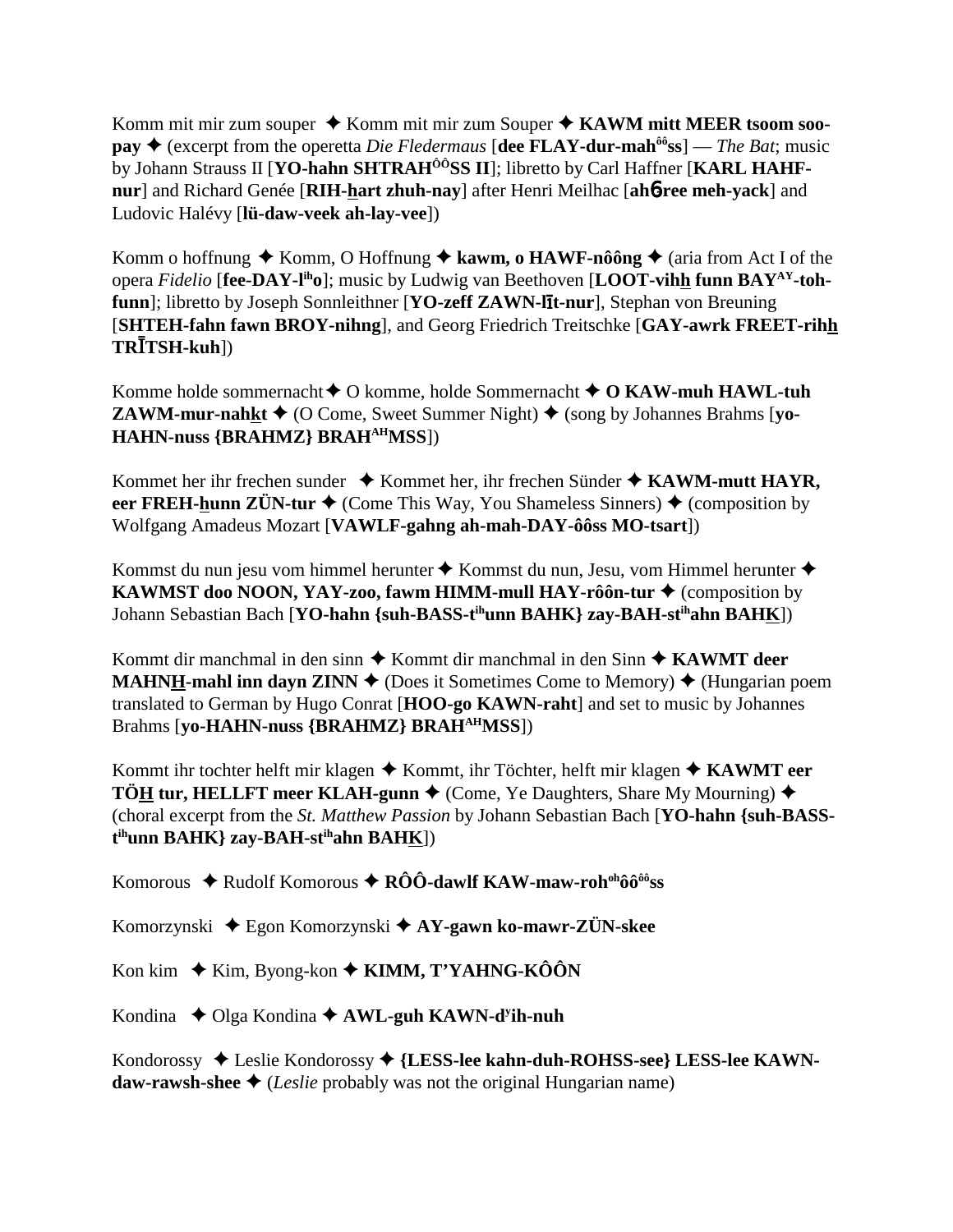Kondorossy ◆ Leslie Kondorossy ◆ {LESS-lee kahn-duh-ROHSS-see} LESS-lee KOHN**doh-rohsh-shee**

Kondov Luben Kondov **LOO-benn KAWN-dawf**

Kondracki ◆ Michal Kondracki ◆ {MEE-shahl kahn-DRAH-kee} MEE-kull kahn-**DRAHTSS-kee**

Kondrashin  $\triangle$  Kirill Kondrashin  $\triangle$  kih-REEL kahn-DRAH-shinn  $\triangle$  (known also as Kirill Petrovich [**pih-TRAW-vihch**] Kondrashin)

Konecny  $\blacklozenge$  Konečný  $\blacklozenge$  KAW-nehch-nee<sup>ee</sup>  $\blacklozenge$  (character in the opera *Osud* [AW-sôôt] — *Destiny*; music by Leoš Janáček [LEH-awsh yah-NAH<sup>AH</sup>-check]; libretto by Fedora Bartšová [**FEH-daw-rah BART-shaw-vahah**])

Konetzni Anny Konetzni **AHN-nee ko-NETTSS-nee**

Konetzni Hilde Konetzni **HILL-tuh ko-NETTSS-nee**

Kong gaud og ungan herredag ◆ Kong Gaud og ungan Herredag ◆ KAWNG GA<sup>EW</sup>D aw **EWNG-ahn**  $HA^R$ **-ruh-dahg**  $\blacklozenge$  (King Gaud and Young Herredag)

Konig ◆ Gunda König ◆ GÔÔN-tah KÖ-nih<u>h</u>

Konig ◆ Jan Latham-König ◆ YAHN LAH-tahm-KÖ-nihh

Konig  $\triangle$  Klaus König  $\triangle$  KLAH<sup>ôô</sup>SS KÖ-nihh

Konig das kann ich dir nicht sagen  $\triangle$  O König, das kann ich dir nicht sagen  $\triangle$  O KÖ-nihh, **dahss kahn ihh deer nihht ZAH-gunn**  $\triangle$  (aria from Act II of the opera *Tristan und Isolde* [**TRIH-stahn ôônt ee-ZAWL-tuh**], music and libretto by Richard Wagner [**RIH-hart VAHGnur**])

Konigen der nacht  $\triangle$  Königen der Nacht  $\triangle$  KÖ-nee-gunn dayr NAHKT  $\triangle$  (Oueen of the Night) (character in the opera *Die Zauberflöte* [**dee TSAHÔÔ-bur-flö-tuh**] — *The Magic Flute;* music by Wolfgang Amadeus Mozart [**VAWLF-gahng ah-mah-DAY-ôôss MO-tsart**] and libretto by Emanuel Schikaneder [ay-MAH<sup>AH</sup>-n<sup>oo</sup>ayl SHEE-kah-nay-dur])

Konigin von saba  $\blacklozenge$  Königin von Saba  $\blacklozenge$  KÖ-nee-ghinn fawn ZAH-bah  $\blacklozenge$  (Queen of Sheba) (character in the oratorio *Solomon*; music by George Frideric Handel [**JAW-urj FRIH-duhrick HANN-d'l**]; anonymous libretto after II Chronicles, I Kings v, and Josephus [**jo-SEE-fuss**])

Konigsberg Königsberg **KÖ-nickss-pehrk**

Konigslow Johann Wilhelm Cornelius von Königslöw **YO-hahn VILL-hellm kawr-NAY-**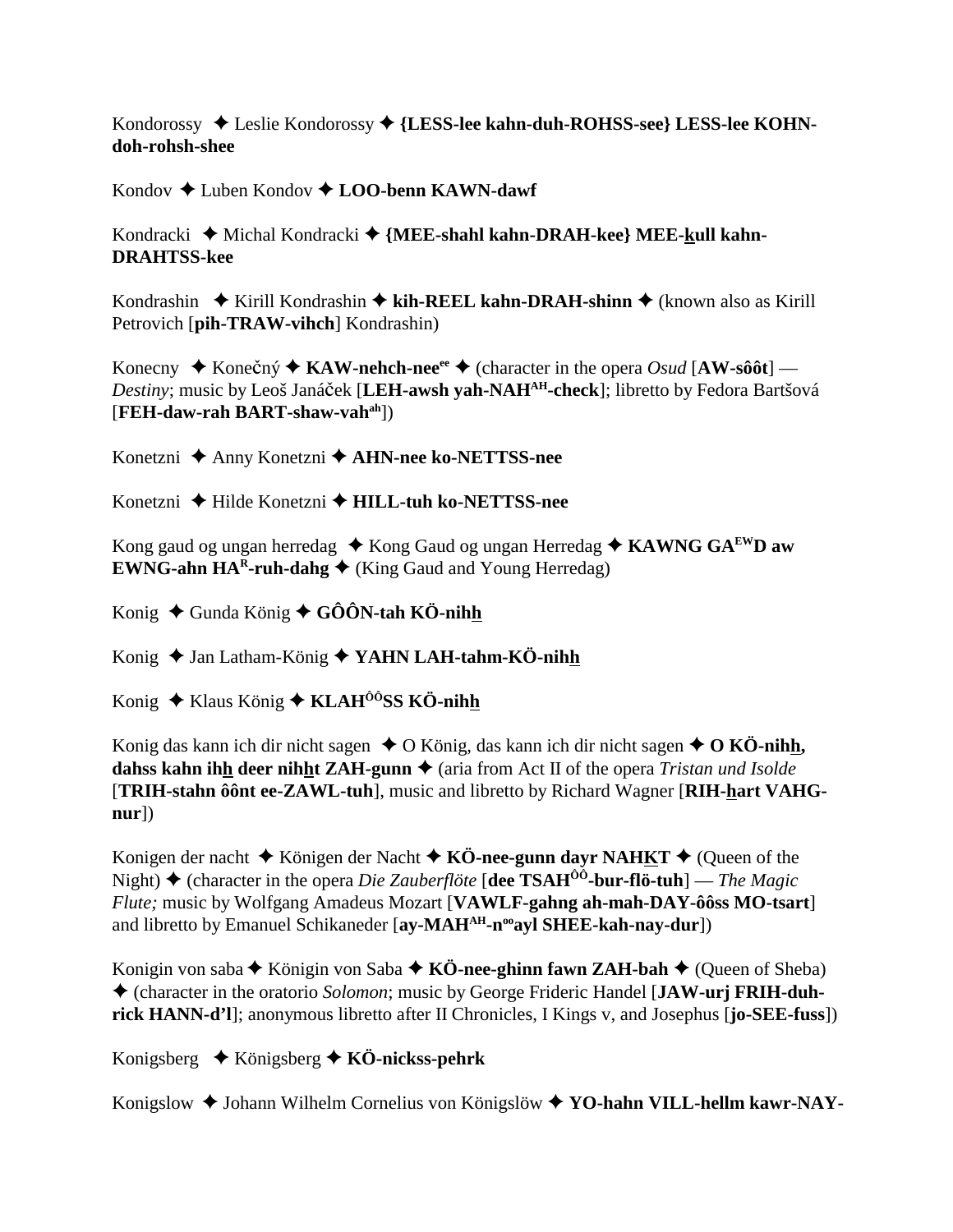## **l ihôôss fawn KÖ-nick-slö**

Konigslow Otto Friedrich von Königslöw **AWT-toh FREET-rihh fawn KÖ-nick-slö**

Koning ◆ David Koning ◆ DAH-vitt KO-nihng

Koning ◆ Kees-Jan de Koning ◆ KAY<sup>AY</sup>SS-YAHN deh KO-nihng

Konings Jos Konings **YOHSS KO-nihngss**

Konitz **→ Lee Konitz → LEE KO-nittz** 

Konius ◆ Georgi Konius ◆ gay-AWR-ghee KAW-n<sup>ih</sup>ôôss ◆ (known also as Georgi Conus [**KAW-nôôss**] and Georgi Eduardovich [**eh-dôôAR-duh-vihch**] Conus)

Konjovic ◆ Petar Konjović ◆ PAY-tar KAWN-yaw-vihch

Kono **↓** Kristo Kono **→ KRISS-toh KO-no** 

Konoye ◆ Hidemarō Konoye ◆ hee-deh-mah-law<sup>aw</sup> kaw-naw-yeh

Konstanze **kawn-STAHN-tsuh** (character in the opera *Die Entführung aus dem Serail* [**dee ennt-FÜ-rôông ahôôss daym zay-RAHIHL**] — *The Abduction From the Harem*; music by Wolfgang Amadeus Mozart [**VAWLF-gahng ah-mah-DAY-ôôss MO-tsart**]; libretto by Johann Gottlieb Stephanie [**YO-hahn GAWT-leep SHTEH-fah-nee**) after Christoph Friedrich Bretzner [**KRIH-stawf FREET-rihh BRETTSS-nur**])

Kont **↑** Paul Kont **↑ PAH<sup>ÔÔ</sup>L KAWNT** 

Kontarsky Alfons Kontarsky **AHL-fawnss kawn-TAR-skee**

Kontarsky Aloys Kontarsky **AHAH-law-üss kawn-TAR-skee**

Kontarsky **→** Bernhard Kontarsky → **BEHRN-hart kawn-TAR-skee** 

Kontchak  $\triangle$  Khan Kontchak  $\triangle$  KAHN kahnt-CHAHK  $\triangle$  (character in the opera *Prince Igor* [**EE-gur**]; music by Alexander Borodin [**uh-ly ick-SAHN-d'r buh-rah-DYEEN**]; libretto by Borodin after Vladimir Stasov [**vlah-DYEE-mihr STAH-suff**])

Kontinuo **kawn-TEE-nôôo**

Kontrabass  $\triangle$  KAWN-trah-bahss  $\triangle$  (double bass, bass viol, German spelling and pronunciation)

Kontski ◆ Antoine de Kontski ◆ ah**6-twahn deh KAWNT-skee** ◆ (the given name of this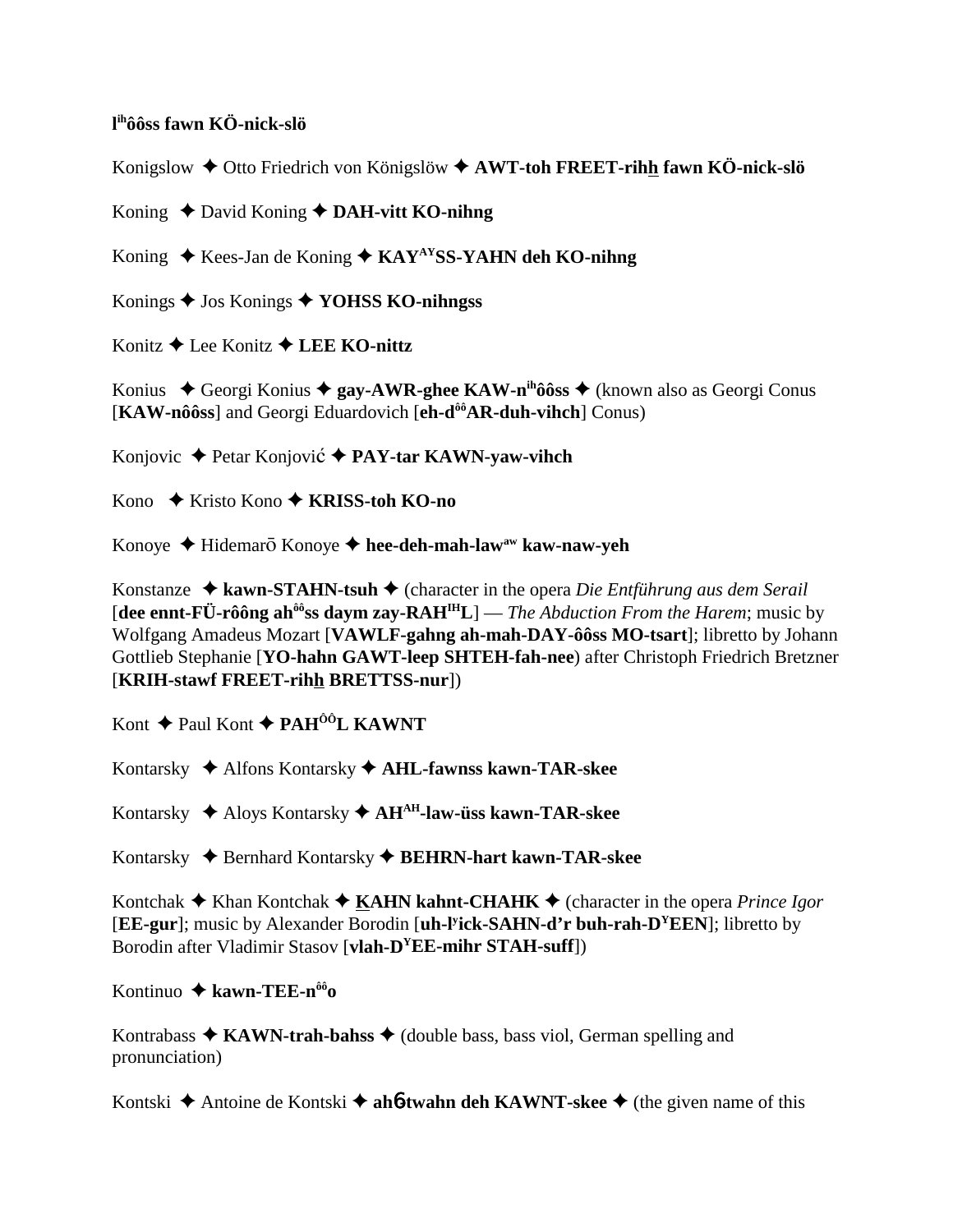Polish National is a French modification of the Polish Antoni [**ahn-TOH-nee**])

Kontski ◆ Appolinaire de Kontski ◆ ahp-paw-lee-nehr duh kawnt-skee ◆ (French pronunciation of the name of this Polish-born French musician)

Kontski  $\triangle$  Charles de Kontski  $\triangle$  sharl duh kawnt-skee  $\triangle$  (French pronunciation of the name of this Polish-born French musician)

Kontu ◆ Matti-Petteri Kontu ◆ MAHT-tih-PETT-teh-rih KAWN-tôô

Kontu  $\div$  Uli Kontu  $\div$  ÔÔ-lih KAWN-tôô

Konwitschny Franz Konwitschny **FRAHNTSS kawn-VITTSH-nee**

Konya Sándor Konya **SHAHAHN-dawr KOHN-yah**

Konzert d moll fur violine und orchester  $\triangle$  Konzert d-moll für Violine und Orchester  $\triangle$ **KAWN-tsert DAY-MAWL für fee-o-LEE-nuh ôônt awr-KEH-stur ♦ (Concerto in d Minor** *for Violin and Orchestra* by Albert Dietrich [**AHL-pert DEET-rihh**])

Konzert d moll fur zwei violinen streicher und continuo  $\triangle$  Konzert d-moll für zwei Violinen, Streicher und Continuo  $\blacklozenge$  KAWN-tsehrt DAY-MAWL für ts'VI fee-o-LEE-nunn, SHTRI**hur ôônt kawn-TEE-n<sup>ôô</sup>o**  $\triangleleft$  **(Concerto in** *d* **Minor for Two Violins, Strings, and Continuo**  $\triangleleft$ (composition by Johann Sebastian Bach [**YO-hahn {suh-BASS-tihunn BAHK} zay-BAHstihahn BAHK**])

Konzert fur blockflote und traversflote e moll ♦ Konzert für Blockflöte und Traversflöte e-moll ◆ KAWN-tsehrt für BLAWK-flö-tuh ôônt TRAH-vurss-flö-tuh AY-MAWL ◆ (Concerto for Recorder and Transverse Flute in  $e$  Minor)  $\triangle$  (composition by Georg Philipp Telemann [**GAY-awrk FEE-lipp TAY-luh-mahn**])

Konzert fur four cembali und streicher a moll  $\triangle$  Konzert für 4 Cembali und Streicher a-moll  $\triangle$ **KAWN-tsehrt für 4 TSEMM-bah-lee ôônt SHTRĪ-hur AH<sup>AH</sup>-MAWL ♦ (Concerto for 4**) Harpsichords and Strings in *a* Minor)  $\blacklozenge$  (composition by Johann Sebastian Bach [**YO-hahn**] **{suh-BASS-tihunn BAHK} zay-BAH-stihahn BAHK**])

Konzert fur klarinette und orchester ◆ Konzert für Klarinette und Orchester ◆ KAWN-tsehrt **für klah-ree-NETT-tuh ôônt awr-KEH-stur ♦ (Concerto for Clarinet and Orchestra ♦** (composition by Ludwig Spohr [**LOOT-vihh SHPOHR**] — also known as Louis Spohr [**l ôôee spawr**])

Konzert fur klavier und orchester **→** Konzert für Klavier und Orchester ◆ KAWN-tsehrt für **klah-FEER ôônt awr-KEH-stur**  $\triangle$  (Concerto for Piano and Orchestra )  $\triangle$  (composition by Johannes Brahms [**yo-HAHN-nuss** {**BRAHMZ**} **BRAH<sup>AH</sup>MSS**]) ♦ (composition by Peter Ilyich Tschaikowsky [**p'YO-t'r ill-YEECH {chahih-KAWF-skee} chay-KAWF-skee**])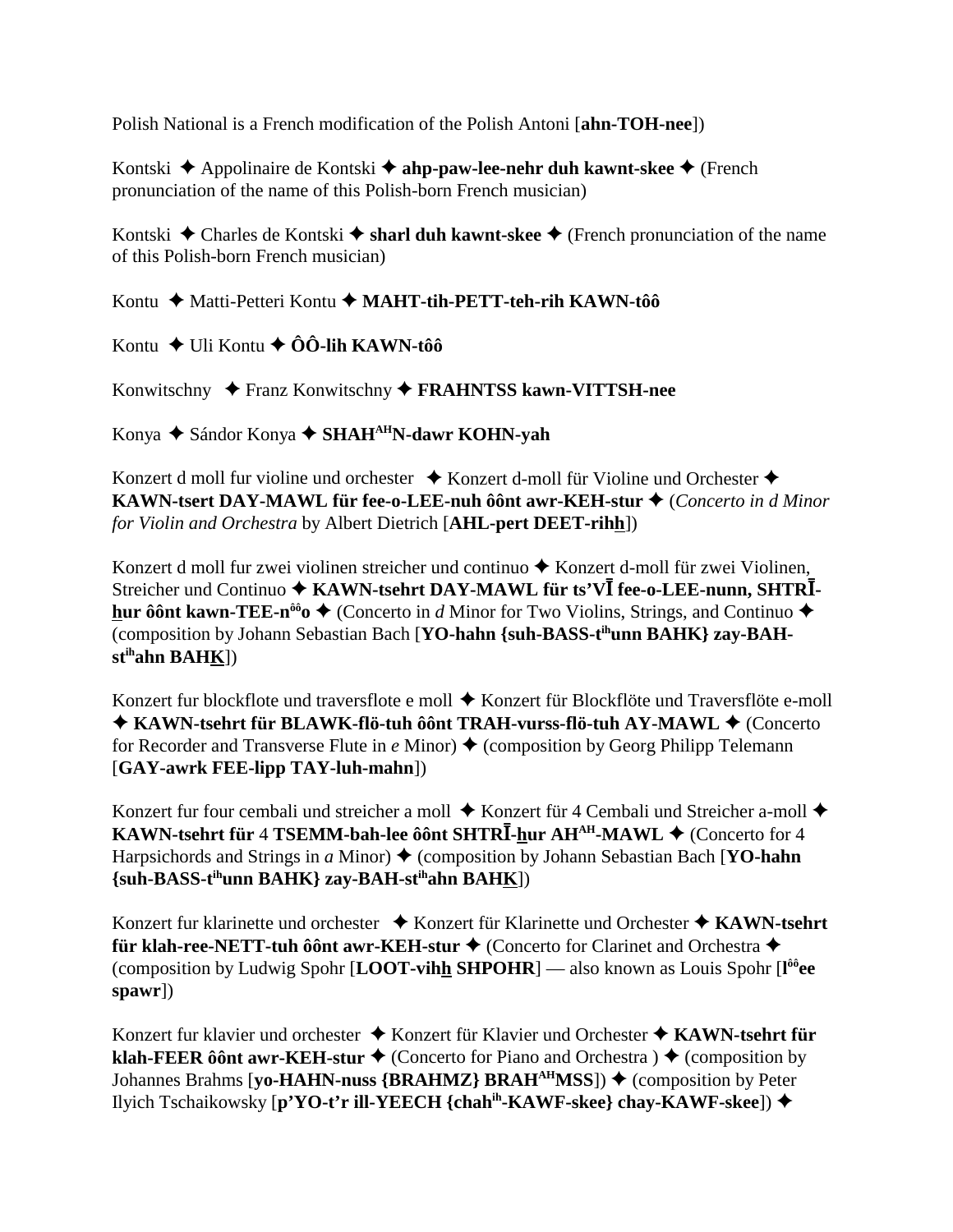(composition by Serge Prokofiev [sehr-GAY prah-KAW-f<sup>ih</sup>eff])  $\triangle$  (composition by Ludwig van Beethoven [LOOT-vihh funn BAY<sup>AY</sup>-toh-funn])  $\blacklozenge$  (composition by Wolfgang Amadeus Mozart [**VAWLF-gahng ah-mah-DAY-ôôss MO-tsart**])

Konzert fur oboe damore streicher und basso continuo d dur  $\triangle$  Konzert für Oboe d'Amore, Streicher und Basso continuo D-dur **KAWN-tsehrt für o-BO-uh dah-MO-ray, SHTR-hur ôônt BAHSS-so kohn-TEE-n<sup>∞</sup>o DAY-DOOR ♦** (*Concerto for Oboe d'Amore* [**dah-MO-ray**]*, Strings and Continuo* [**kunn-TIH-n'yuh-wo**] *in D Major* by Johann Sebastian Bach [**YO-hahn {suh-BASS-tihunn BAHK} zay-BAH-stihahn BAHK**])

Konzert fur oboe damore streicher und basso continuo a dur  $\triangle$  Konzert für Oboe d'Amore, Streicher und Basso continuo A-dur **KAWN-tsehrt für o-BO-uh dah-MO-ray, SHTR-hur** ôônt BAHSS-so kohn-TEE-n<sup>∞</sup>o AH<sup>AH</sup>-DOOR ◆ (*Concerto for Oboe d'Amore* [dah-MO**ray**]*, Strings and Continuo* [**kunn-TIH-n'yuh-wo**] *in A Major* by Johann Sebastian Bach [**YOhahn {suh-BASS-tihunn BAHK} zay-BAH-stihahn BAHK**])

Konzert fur oboe streicher und basso continuo d moll ◆ Konzert für Oboe, Streicher und Basso continuo d-moll **KAWN-tsehrt für o-BO-uh, SHTR-hur ôônt BAHSS-so kawn-TEE-nooo DAY-MAWL ♦** (*Concerto for Oboe, Strings and Continuo in d Minor* by Johann Sebastian Bach [**YO-hahn** {suh-BASS-t<sup>ih</sup>unn BAHK} zay-BAH-st<sup>ih</sup>ahn BAH<u>K</u>])

Konzert fur oboe violine streicher und basso continuo c moll  $\triangle$  Konzert für Oboe, Violine, Streicher und Basso continuo c-moll  **KAWN-tsehrt für o-BO-uh, fee-o-LEE-nuh, SHTR hur ôônt BAHSS-so kawn-TEE-n<sup>oo</sup>o TSAY-MAWL ♦** (*Concerto for Oboe, Violin, Strings and Continuo* [**kunn-TIH-n'yuh-wo**] *in c Minor* by Johann Sebastian Bach [**YO-hahn {suh-BASS-tihunn BAHK} zay-BAH-stihahn BAHK**])

Konzert fur orgel oboen streicher und basso continuo d moll  $\blacklozenge$  Konzert für Orgel, Oboen, Streicher und Basso continuo d-moll **KAWN-tsehrt für AWR-gull, o-BO-unn, SHTR-hur ôônt BAHSS-so kawn-TEE-n<sup>∞</sup>o DAY-MAWL ♦** (*Concerto for Organ, Oboes, Strings and Continuo* [**kunn-TIH-n'yuh-wo**] *in d Minor* by Johann Sebastian Bach [**YO-hahn {suh-BASSt ihunn BAHK} zay-BAH-stihahn BAHK**])

Konzert fur three cembali und streicher d moll  $\blacklozenge$  Konzert für 3 Cembali und Streicher d-moll  $\blacklozenge$ **KAWN-tsehrt für 3 TSEMM-bah-lee ôônt SHTRĪ-hur DAY-MAWL ♦ (Concerto for 3**) harpsichords and strings in  $d$  Minor  $\triangle$  (composition by Johann Sebastian Bach [**YO-hahn** {suh-**BASS-tihunn BAHK} zay-BAH-stihahn BAHK**])

Konzert fur three cembali und streicher c dur  $\bullet$  Konzert für 3 Cembali und Streicher C-dur  $\bullet$ **KAWN-tsehrt für 3 TSEMM-bah-lee ôônt SHTRĪ-hur TSAY-DOOR ♦ (Concerto for 3**) Harpsichords and Strings in C Major) (composition by Johann Sebastian Bach [**YO-hahn {suh-BASS-tihunn BAHK} zay-BAH-stihahn BAHK**])

Konzert fur three oboen b dur ◆ Konzert für 3 Oboen B-dur ◆ KAWN-tsehrt für 3 o-BO**unn BAY-DOOR**  $\blacklozenge$  (Concerto for 3 Oboes in B Flat Major)  $\blacklozenge$  (composition by Georg Philipp)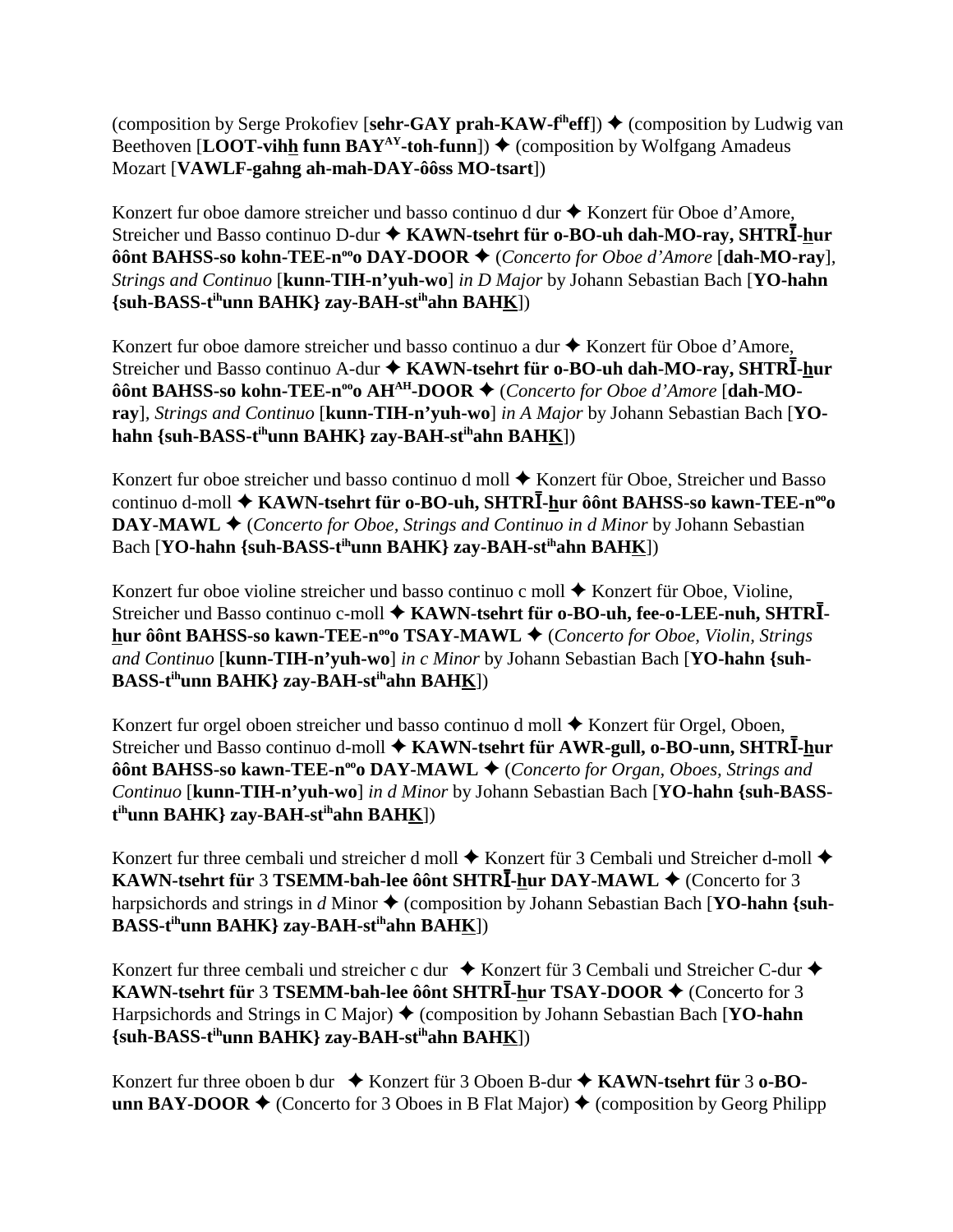## Telemann [**GAY-awrk FEE-lipp TAY-luh-mahn**])

Konzert fur three violinen streicher und basso continuo d dur  $\triangle$  Konzert für 3 Violinen, Streicher und Basso continuo D-dur **KAWN-tsehrt für** 3 **fee-o- LEE-nunn, SHTR-hur ôônt BAHSS-so kohn-TEE-n<sup>oo</sup>o DAY-DOOR ♦** (*Concerto for 3 Violins, Strings and Continuo* [**kunn-TIH-n'yuh-wo**] *in D Major* by Johann Sebastian Bach [**YO-hahn {suh-BASS-tihunn BAHK} zay-BAH-stihahn BAHK**])

Konzert fur traversflote d dur ↓ Konzert für Traversflöte D-dur ♦ KAWN-tsehrt für TRAH**vurss-flö-tuh DAY-DOOR**  $\blacklozenge$  (Concerto for Transverse Flute in D Major)  $\blacklozenge$  (composition by Georg Philipp Telemann [**GAY-awrk FEE-lipp TAY-luh-mahn**])

Konzert fur trompete d dur ◆ Konzert für Trompete D-dur ◆ KAWN-tsehrt für trawm-PAY**tuh DAY-DOOR**  $\blacklozenge$  (Concerto for Trumpet in D Major)  $\blacklozenge$  (composition by Georg Philipp Telemann [**GAY-awrk FEE-lipp TAY-luh-mahn**])

Konzert fur trompete und violine d dur ♦ Konzert für Trompete und Violine D-dur ♦ KAWN**tsehrt für trawm-PAY-tuh ôônt fee-o-LEE-nuh DAY-DOOR ♦ (Concerto for Trumpet and** Violin in D Major)  $\blacklozenge$  (composition by Georg Philipp Telemann [GAY-awrk FEE-lipp TAY**luh-mahn**])

Konzert fur two chalumeaux d moll  $\blacklozenge$  Konzert für 2 Chalumeaux d moll  $\blacklozenge$  KAWN-tsehrt für 2 **shah-lü-mo DAY MAWL ♦ (Concerto for 2 Chalumeaux [shah-lü-mo]** *in d Minor* **by Georg** Philipp Telemann [GAY-awrk FEE-lipp TAY-luh-mahn])  $\blacklozenge$  (the chalumeau is an early, singlereed instrument related to the clarinet)

Konzert fur violine streicher und basso continuo g moll  $\triangle$  Konzert für Violine, Streicher und Basso continuo g-moll **KAWN-tsehrt für fee-o-LEE-nuh, SHTR-hur ôônt BAHSS-so KAWN-tee-n<sup>oo</sup>o GAY-MAWL**  $\blacklozenge$  (*Concerto for Violin, Strings and Continuo in g Minor* by Johann Sebastian Bach [**YO-hahn** {suh-BASS-t<sup>ih</sup>unn BAHK} zay-BAH-st<sup>ih</sup>ahn BAH<u>K</u>])

Konzert fur violine streicher und basso continuo d moll ◆ Konzert für Violine, Streicher und Basso continuo d-moll **KAWN-tsehrt für fee-o-LEE-nuh, SHTR-hur ôônt BAHSS-so kawn-TEE-n<sup>∞</sup>o DAY-MAWL ♦** (*Concerto for Violin, Strings and Continuo* [**kunn-TIH**n'yuh-wo] *in d Minor* by Johann Sebastian Bach [YO-hahn {suh-BASS-t<sup>ih</sup>unn BAHK} zay-**BAH-stihahn BAHK**])

Konzert fur violine und orchester Konzert für Violine und Orchester **KAWN-tsehrt für fee-o-LEE-nuh ôônt awr-KEH-stur**  $\blacklozenge$  (*Concerto for Violin and Orchestra*)  $\blacklozenge$  (composition by Wolfgang Amadeus Mozart [**VAWLF-gahng ah-mah-DAY-ôôss MO-tsart**])  $\triangle$  (composition by Jean Sibelius [zhah**ó sih-BAY-l<sup>ih</sup>ôôss**]) ♦ (composition by Antonín Dvořák [A**HN-tawny eeeen d'VAW-r shahahk**])

Konzerte fur blockflote streicher und cembalo ◆ Konzerte für Blockflöte, Streicher und Cembalo  **kawn-TSEHR-tuh für BLAWK-flö-tuh, SHTR-hur ôônt TSEMM-bah-lo** (*Concertos*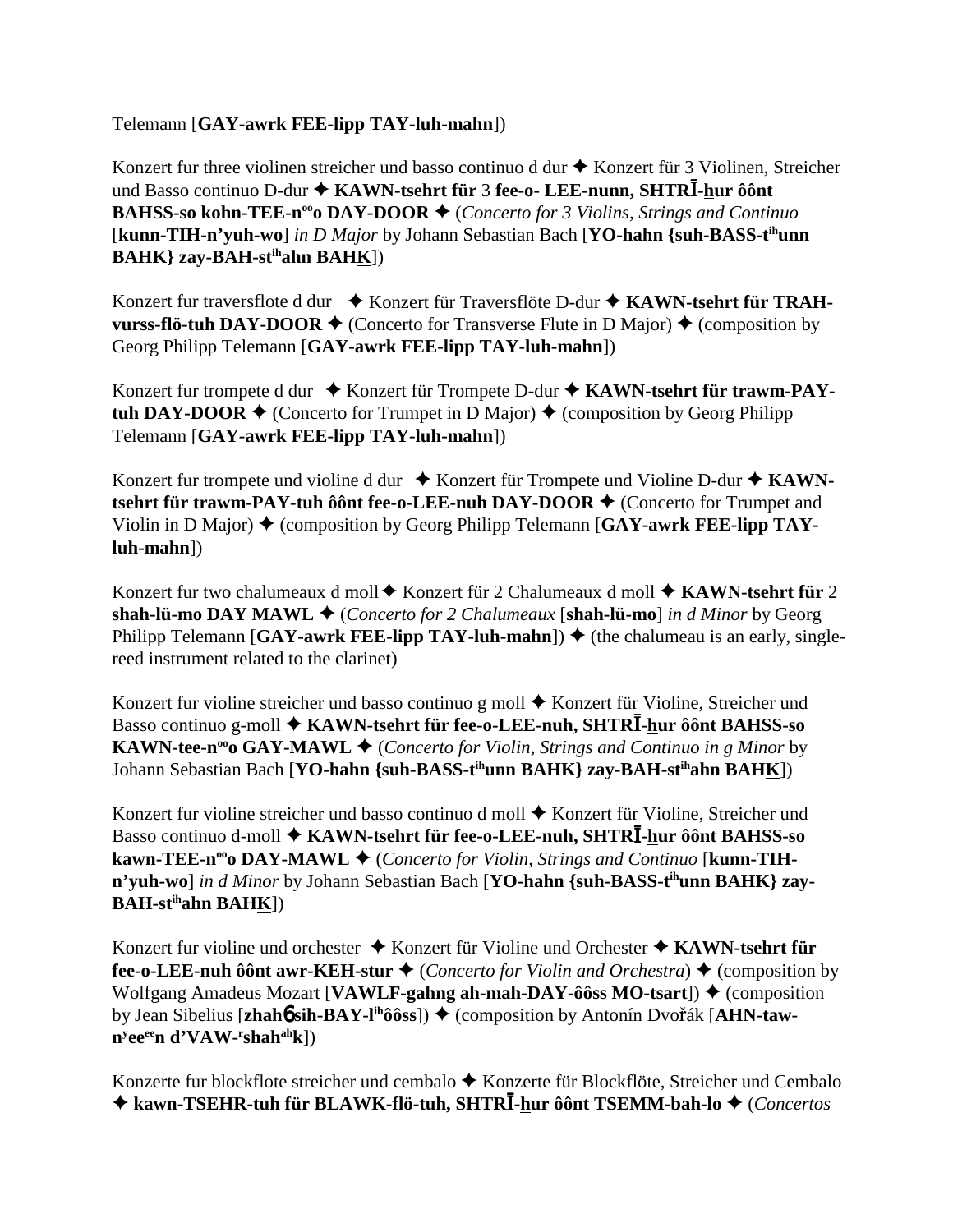for Recorder, Strings and Harpsichord by Antonio Vivaldi [ahn-TAW-n<sup>ee</sup>o vee-VAHL-dee])

Konzertparaphrase uber ernani ◆ Konzertparaphrase über "Ernani" ◆ KAWN-tsehrt-pah-rahfrah-zuh ü-bur "ayr-NAH-nee" ♦ (concert paraphrase by Franz Liszt [FRAHNZ LISST] on the opera *Ernani* [ayr-NAH-nee]; opera music by Giuseppe Verdi [joo-ZAYP-pay VAYR-dee]; opera libretto by Francesco Maria Piave [frahn-CHAY-sko mah-REE-ah per AH-vay] after Victor Hugo [{VICK-tur h'YOO-go} veek-tawr ü-go])

Konzertsatz sinfonia fur violine three trompeten pauken two oboen streicher und basso continuo d dur ◆ Konzertsatz (Sinfonia) für Violine, 3 Trompeten, Pauken, 2 Oboen, Streicher und Basso continuo D-dur ◆ KAWN-tsehrt-zahtss (zinn-fo-NEE-uh) für fee-o-LEE-nuh, 3 trawm-PAY-tunn, PAH<sup>ÔÔ</sup>-kunn, 2 o-BO-unn, SHTRĪ-hur ôônt BAHSS-so kohn-TEE-n<sup>oo</sup>o DAY-**DOOR**  $\triangle$  (Concerto Movement (Sinfonia) for Violin, 3 Trumpets, Timpani, 2 Oboes, Strings and Continuo [kunn-TIH-n'vuh-wo] in D Major by Johann Sebastian Bach [YO-hahn {suh-**BASS-tihunn BAHK} zay-BAH-stihahn BAHK])** 

Konzertstuck  $\bullet$  Konzertstück  $\bullet$  KAWN-tsehrt-shtük  $\bullet$  (Concert Piece)  $\bullet$  (composition by Franz Schubert [FRAHNTSS SHOO-bert])

Konzertvereinigung wiener staatsopernchor ◆ Konzertvereinigung Wiener Staatsopernchor ◆ KAWN-tsehrt-feh-rī-nih-gôông VEE-nur SHTAH<sup>AH</sup>TSS-aw-pehrn-kohr ♦ (Vienna State **Opera Concert Chorus**)

Koole  $\triangle$  Arend Koole  $\triangle$  AH-rennt KOH<sup>OH</sup>-luh  $\triangle$  (known also as Arend Johannes Christiaan [yo-HAHN-nuss kriss-t<sup>ih</sup>AH<sup>AH</sup>N] Koole)

Koonig  $\triangle$  Willem De Koonig  $\triangle$  WILL-lumm dee KOO-nigg  $\triangle$  (an American painter whose name was used as the title of an orchestral composition in the *Quadri* [k<sup>oo</sup>**AHD-ree**] collection by **Jack Fortner [JACK-FAWRT-nur])** 

Koopman  $\triangle$  Ton Koopman  $\triangle$  TAWN KOH<sup>OH</sup>P-mahn

Kooy  $\triangle$  Peter Kooy  $\triangle$  PAY-tur KOH<sup>OH</sup>ee

Kopecky ◆ Pavel Kopecký ◆ PAH-vell KO-pettss-kee<sup>ee</sup>

- Kopelent  $\triangleleft$  Marek Kopelent  $\triangleleft$  MAH-reck KO-peh-lennt
- Kopelman  $\triangleleft$  Mikhail Kopelman  $\triangleleft$  mee- $\underline{k}^{ab}EEL$  KAW-pell-munn
- Koper ◆ Carmen-Renate Köper ◆ KAR-munn-ray-NAH-tuh KÖ-pur

Kopleff ◆ Florence Kopleff ◆ FLAW-runntss KAHP-leff

Kopp  $\blacklozenge$  Miroslav Kopp  $\blacklozenge$  MIH-raw-slahf KAWP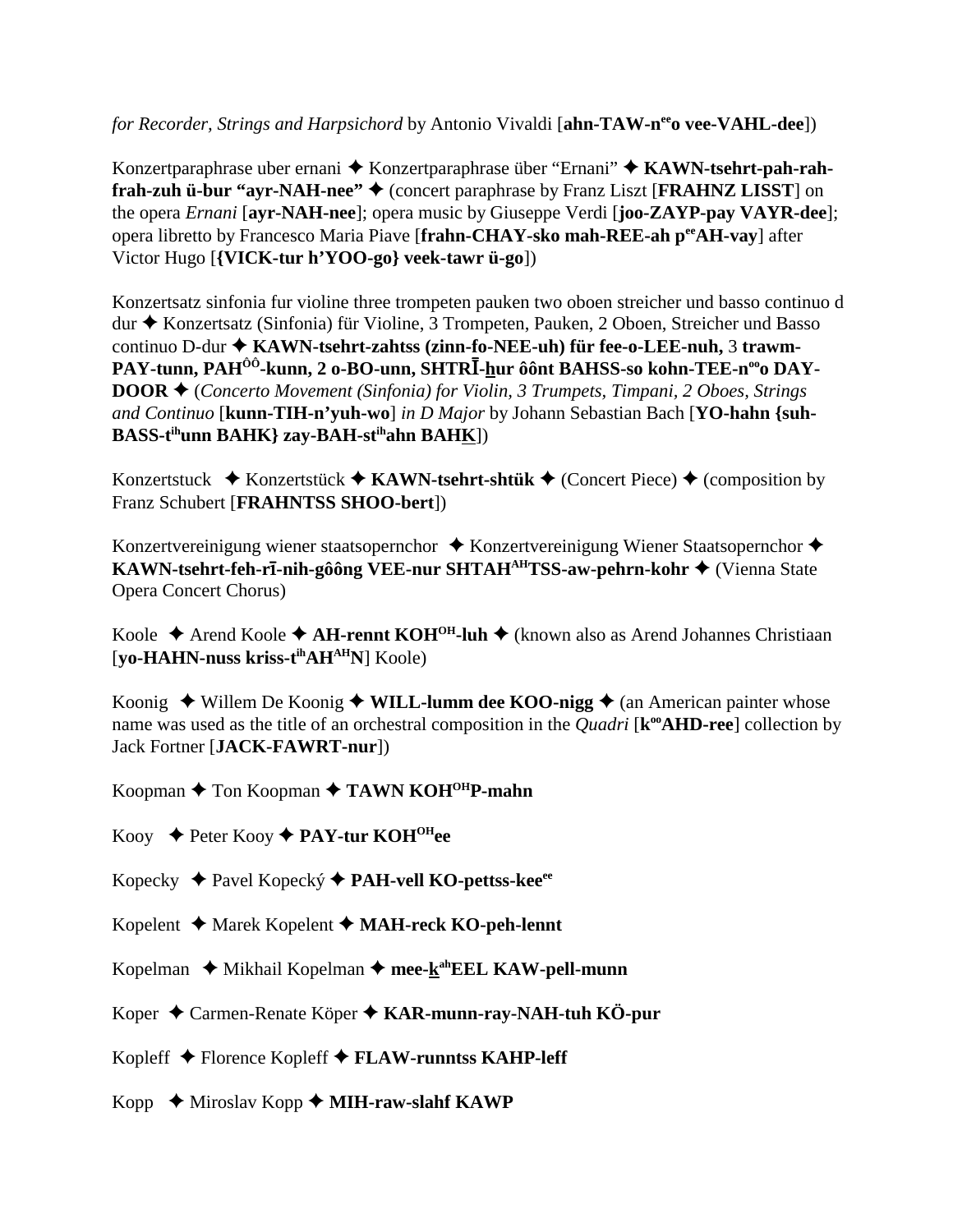Koppel ◆ Herman D. Koppel ◆ **HEHR-munn** (D.) **KAHP-puhl ◆** (known also as Herman David [ **DA-vihth**] Koppel)

Koppel ◆ Thomas Herman Koppel ◆ TAH-muss HEHR-munn KAHP-puhl

Koppelstetter Martina Koppelstetter **mar-TEE-nah KAWP-puhl-shtett-tur**

Kopperud Jean Kopperud **JEEN KAHP-puh-rood**

Kopylov ◆ Alexander Kopylov ◆ uh-l<sup>y</sup>ick-SAHN-d'r kuh-pih-LAWF ◆ (known also as Alexander Alexandrovich [**uh-ly ick-SAHN-druh-vihch**] Kopylov)

Kopytman ◆ Mark Kopytman ◆ MARK kah-PEET-munn

Korbay Francis Alexander Korbay **FRANNT-suss a-ligg-ZANN-dur KAWR-bay**  (probably an Anglicized version of the original Hungarian name — the Hungarian pronunciation of Korbay is **KAWR-b1**)

Korchmarev ◆ Klimenti Korchmarev ◆ kl<sup>y</sup>ee-M<sup>Y</sup>ENN-t<sup>y</sup>ee karch-mah-r'YAWF ◆ (known also as Klimenti Arkadievich [**ar-KAH-diheh-vihch**] Korchmarev)

Korcsmaros ◆ Peter Korcsmáros ◆ PEH-ter kawrch-MAH<sup>AH</sup>-rawsh

Kord ◆ Kazimierz Kord ◆ kah-ZEE-m<sup>ee</sup>erz KAWRT

Koreshchenko ◆ Arseni Koreshchenko ◆ ar-SAY-n<sup>y</sup>ee kah-rehsh-CHENN-kuh

Korganov **→** Genari Korganov → gheh-NAH-ree kar-GAH-nuff

Korinek Miroslav Koínek **MIH-raw-slahf kaw-RSHEEEE-neck**

Korn ◆ Clara Anna Korn ◆ {KLA-ruh ANN-nuh KAWRN} KLAH-rah AHN-nah KAWRN

Korn ◆ Peter Jona Korn ◆ PAY-tur YO-nah KAWRN

Kornacker Thomas Kornacker **TAH-muss KAWR-nuh-kur**

Kornauth Egon Kornauth  **AY-gawn KAWR-nahôôt**

Kornblumen ◆ **KAWRN-bloo-munn ◆** (Cornflowers) ◆ (song from *Mädchenblumen* [**METT-hunn-bloo-munn**] — *Maiden Blossoms* — by Richard Strauss [**RIH-hart SHTRAHÔÔSS**])

Korndorf ◆ Nikolai Korndorf ◆ n<sup>y</sup>ee-kah-LAH<sup>IH</sup> KAWRN-durf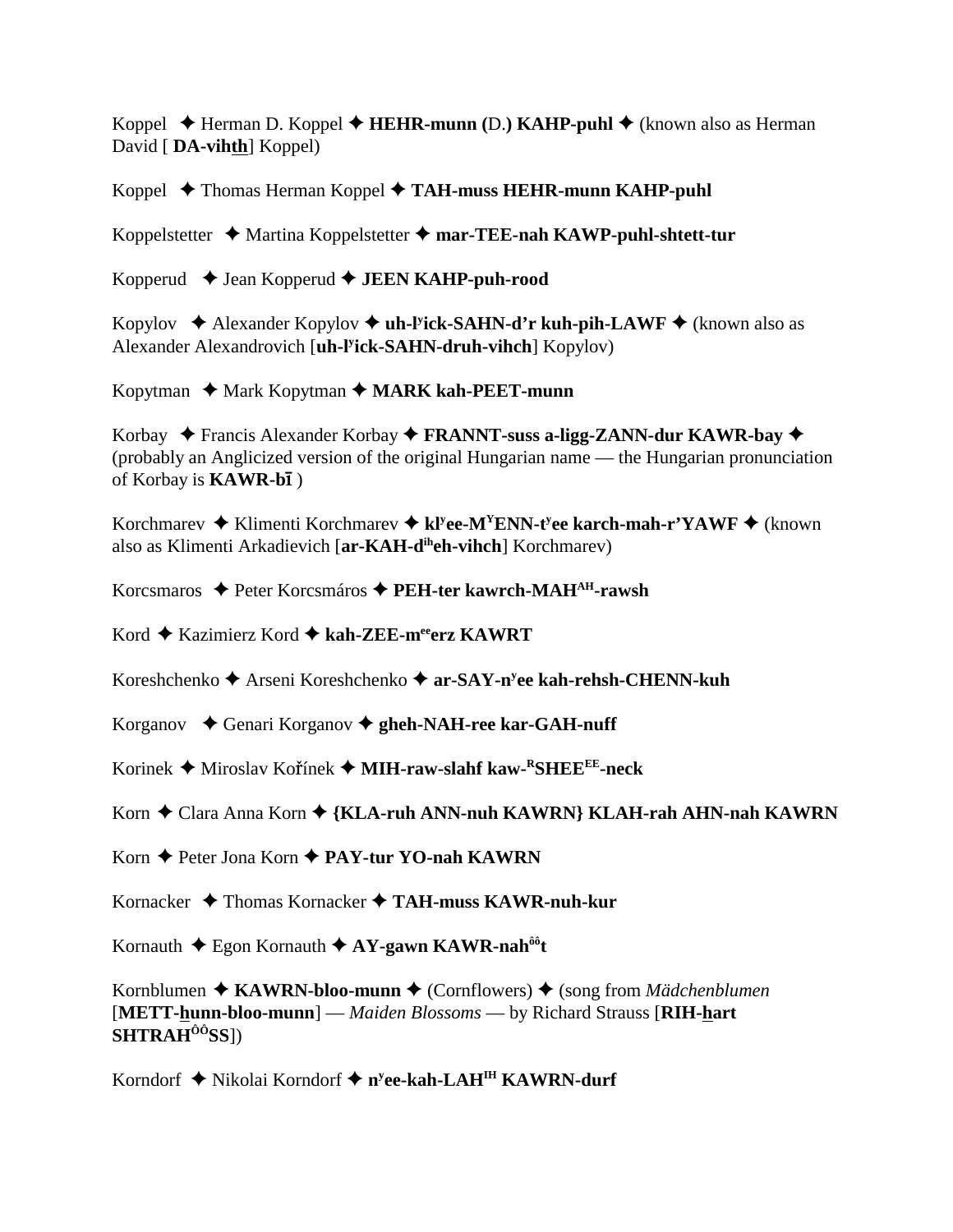Korner ◆ Christian Gottfried Körner ◆ KRIH-st<sup>ih</sup>ahn GAWT-freet KÖR-nur

Korner Gotthilf Wilhelm Körner **GAWT-hillf VILL-hellm KÖR-nur**

Kornerup **→** Thorvald Otto Kornerup → TAW-vahl AHT-toh KO-nuh-woop

Korngold Erich Wolfgang Korngold **{EH-rick WÔÔLF-gang KAWRN-gohld} AY-rihh VAWLF-gahng KAWRN-gawlt**

Korngold ◆ Julius Korngold ◆ {JOO-l<sup>ih</sup>uss KAWRN-gohld} YOO-l<sup>ih</sup>ôôss KAWRN-gawlt

Kornmuller ♦ Otto Kornmüller ♦ AWT-toh KAWRN-mül-lur

Korodi ◆ András Kórodi ◆ ahn-DRAH<sup>AH</sup>SH KOH<sup>OH</sup>-raw-dee ◆ (known also as Andras [**AHN-drahsh**] Kórodi)

Koron de loz mochachoz **→** El koron de loz mochachoz **→ ell ko-RAWN day lawth mo-CHAH-chawth**  $\triangle$  (a medieval song of the Jews who were expelled from Spain in 1492 and who settled in Bulgaria)

Korpas Ferenc Korpás **FEH-renntss KOHR-pahahsh**

Korsak Julian Korsak **YÔÔ-lihahn KAWR-sahk**

Korsakof ◆ Nicolai Rimsky-Korsakof ◆ n<sup>y</sup>ee-kah-LAH<sup>IH</sup> REEM-skee-KAWR-suh-kuff

Korsakov ◆ Andrei Rimsky-Korsakov ◆ ahn-DRAY<sup>EE</sup> REEM-skee-KAWR-suh-kuff ◆ (known also as Andrei Nikolaievich [**ny ee-kah-LAHIH-eh-vihch**] Rimsky-Korsakov)

Korsakov ◆ Georgi Rimsky-Korsakov ◆ gay-AWR-ghee REEM-skee-KAWR-suh-kuff ◆ (known also as Georgi Mikhailovich [**mee-KAHIH-luh-vihch**] Rimsky-Korsakov)

Korsakov ◆ Nicolai Rimsky-Korsakov ◆ n<sup>y</sup>ee-kah-LAH<sup>IH</sup> REEM-skee-KAWR-suh-kuff ◆ (known also as Nikolai Andreievich [**ahn-DRAYEE-eh-vihch**] Rimsky-Korsakov, Nicolas [**ny ee-KAW-luss**] Rimsky-Korsakov, Nikolai Rimsky-Korsakow [**ny ee-kah-LAHIH REEM-skee-KAWR-suh-kuff**], and Nicolai Rimskiej-Korsakof [**ny ee-kah-LAHIH REEM-skee-KAWR-suhkuff**])

Korsakov ◆ Sofiya Rimsky-Korsakov ◆ sah-FEE-yuh REEM-skee-KAWR-suh-kuff

Korte  $\triangle$  Karl Korte  $\triangle$  KARL KAWR-tee  $\triangle$  (known also as Karl Richard [RIH-churd] Korte)

Korte ◆ Oldřich František Korte ◆ OHLD-<sup>r</sup>shih<u>k</u> FRAHN-t<sup>y</sup>ih-sheck KAWR-teh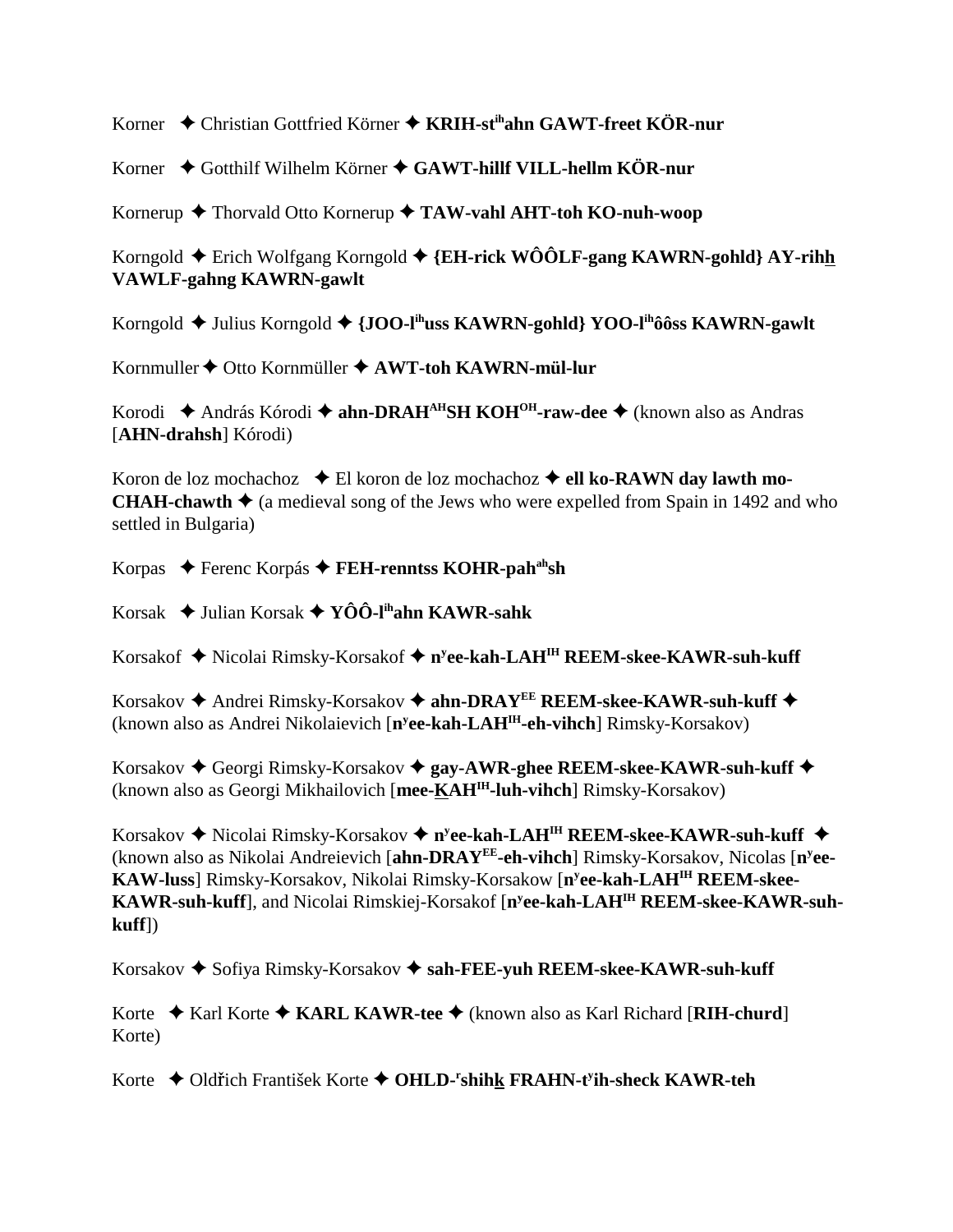Korte Werner Korte **VEHR-nur KAWR-tuh**

Kortekangas Olli Kortekangas **AWL-lih KAWR-teh-kahn-gahss**

Kortschak Hugo Kortschak **{h'YOO-go KAWRT-shack} HOO-go KAWRT-shahk**

Kortsen **→** Bjarne Kortsen **→ b'YAR-nuh KAWRT-s'n** 

Kosa ◆ György Kósa ◆ **JÖRJ KOH<sup>OH</sup>-shah** 

Kosakoff **→** Reuven Kosakoff **→ ROO-vunn KO-sah-kawf** 

Koschak Marie Leopoldine Pachler-Koschak **mah-REE-uh lay-o-pawl-TEE-nuh PAHK-lur-KAW-shahk**

Koschat **→** Thomas Koschat **→ TOH-mahss KAW-shaht** 

Koscheluch **◆ Johann Antonín Koscheluch ◆ YO-hahn AHN-taw-n<sup>y</sup>ee<sup>ee</sup>n KAW-sheh-lôô<u>k</u> ◆** (known also as Jan Evangelista Antonín Tomáš Koscheluch [**YAHN EH-vahn-jeh-liss-tuh AHN-taw-n<sup>y</sup>ee<sup>ee</sup>n toh-MAH<sup>AH</sup>SH KAW-sheh-lôô<u>k</u>] ♦ (the last name is also spelled Koželuh** [**KO-zheh-lôôh**] and Kozeluch [**KO-zeh-lôôk**)

Koselitz Johann Heinrich Köselitz **YO-hahn HN-rihh KÖ-zuh-littss**

Koshetz  $\triangle$  Nina Koshetz  $\triangle$  N<sup>Y</sup>EE-nuh kah-SHETTZ  $\triangle$  (known also as Nina Pavlovna [**PAHV-luvv-nuh**] Koshetz)

Kosice teachers choir ◆ Košice Teachers' Choir ◆ KAW-shih-tseh (Teachers' Choir)

Kosinska  $\blacklozenge$  Kosinská  $\blacklozenge$  **KO-sinn-skah**<sup>ah</sup>  $\blacklozenge$  (character in the opera *Osud* [AW-sôôt] — *Destiny*; music by Leoš Janáček [LEH-awsh yah-NAH<sup>AH</sup>-check] and libretto by Fedora Bartšová [**FEH-daw-rah BART-shaw-vahah**])

Koskenlaskian morsiamet Koskenlaskian Morsiamet  **KAWSS-kenn-lahss-kihahn MAWR-s<sup>ih</sup>ah-mett ♦** (The Rapids-Shooter's Brides) ♦ (poem by August Oksanen [AH<sup>oo</sup>-gôôst **AWK-sah-nenn**] set to music by Jean Sibelius [**zhah**6 **sih-BAY-lihôôss**])

Koskenniemi V. A. Koskenniemi **(**V. A.**) KAWSS-kenn-niheh-mih**

Koskimies A. V. Forsman-Koskimies **(**A. V.**) FAWRSS-mahn-KAWSS-kih-mihess**

Koskinen Anne Koskinen **AHN-neh KAWSS-kih-nenn**

Kosleck Julius Kosleck **YOO-lihôôss KAWSS-leck**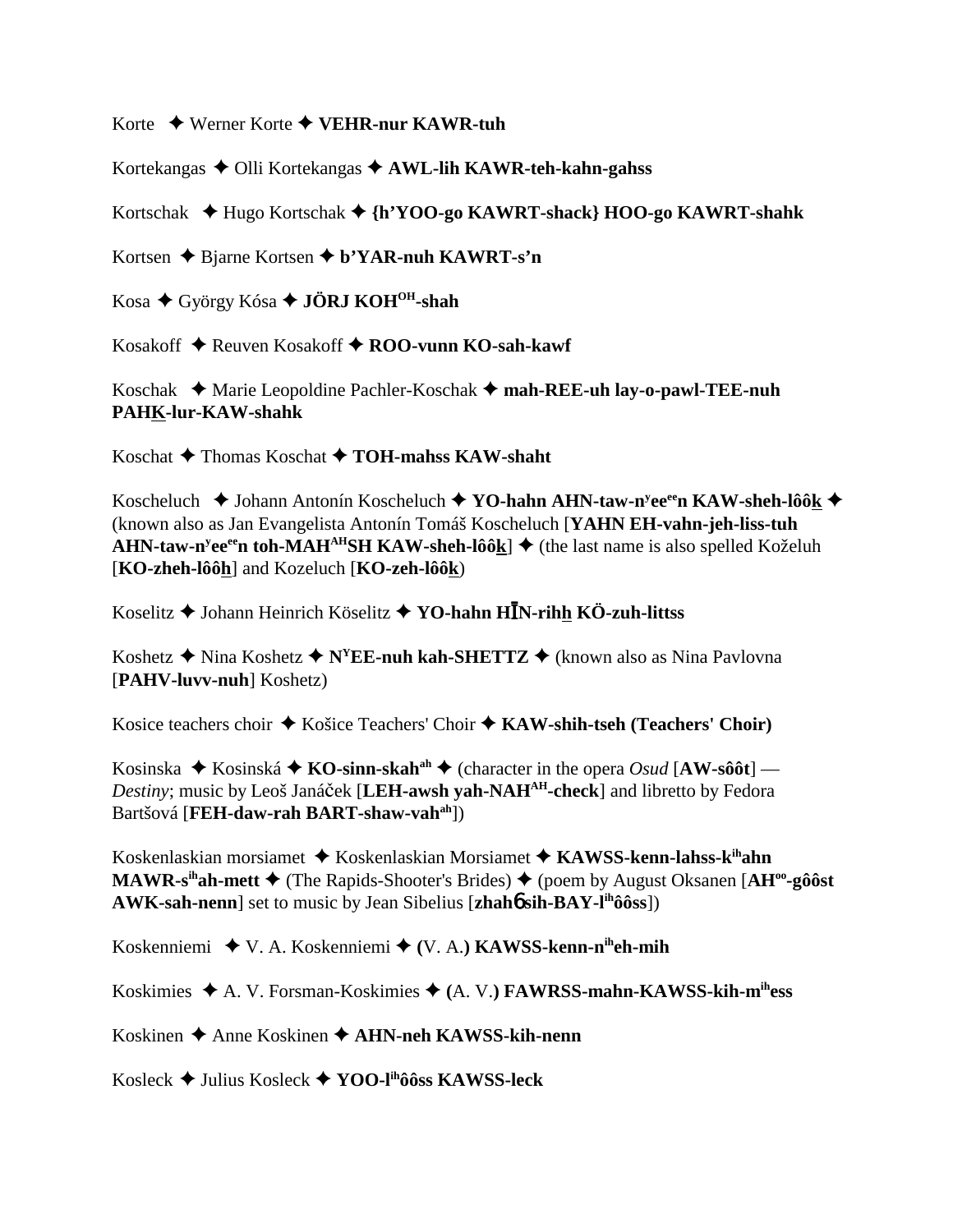Kosler ◆ Zdeněk Košler ◆ ZDEH-n<sup>y</sup>eck KAWSH-lehr

Koslowsky Johanna Koslowsky **yo-HAHN-nah kaw-SLAWV-skee**

Kosma Joseph Kosma **YO-seff KAWSH-mah**

Kossler Hans Kössler **HAHNSS KÖSS-lur** (known also as Hans Koessler [**KÔSSlur**])

Kossmaly Carl Kossmaly **KARL KAWSS-mah-lee**

Kossowski Edmund Kossowski **EDD-môônt kahss-SAWV-skee**

Kostandis ◆ KAW-stahn-d<sup>y</sup>iss ◆ (character in the opera *Řecké Pašije* [<sup>R</sup>SHETTSS-keh<sup>eh</sup> PAH-shih-yeh] — *The Greek Passion;* music by Bohuslav Martinů [BO-hôô-slahf MAR-t<sup>y</sup>ihnoo<sup>oo</sup>]; libretto by Martinu after Nikos Kazantzakis [NEE-kawss kah-zahnt-Z**I**-kiss])

Kostecky Lubomír Kostecký **LÔÔ-baw-meer kaw-STETTSS-keeee**

Kostelanetz André Kostelanetz **{AHN-dray kahss-teh-LAH-nettz} ahn-DRAY kawssteh-LAH-nettz**

Kostelanetz **→** Richard Kostelanetz → RIH-churd kahss-teh-LAH-nettz

Kostelnička ◆ KAW-stell-n<sup>y</sup>ihch-kah ◆ (character in the opera *Jen ut̃fa* [yeh-NOO<sup>oo</sup>-fah]; music by Leoš Janáček [LEH-awsh yah-NAH<sup>AH</sup>-check]; libretto by Janáček after Gabriela Preissová [**GAH-pr<sup>ih</sup>eh-lah PR<sup>***ISS-saw-vah<sup>ah</sup>]*)</sup>

Koster **→** Raymund Koster ◆ RAY-munnd KAWSS-tur

Kostic ◆ Dušan Kostić ◆ **DOO-shunn KAW-stihch** 

Kostic Vojislav Kosti **VO-yih-slahf KAW-stihch**

Kostiurina Maria Ism. Kostiurina **mah-REE-uh** Ism. **kahss-tihOO-rih-nuh**

Kostlin **→** Heinrich Adolf Köstlin → H**I**N-rih AH<sup>AH</sup>-dawlf KÖST-linn

Kostlin ◆ Karl Reinhold Köstlin ◆ KARL R**I**N-hawlt KÖST-linn

Kostov Georgi Kostov **gay-AWR-ghee KAW-stawf**

Kosugi Takehisa Kosugi **tah-k'sah kaw-soo-ghee**

Koszalin state philharmonic orchestra Koszalin State Philharmonic Orchestra **kahss-ZAH-**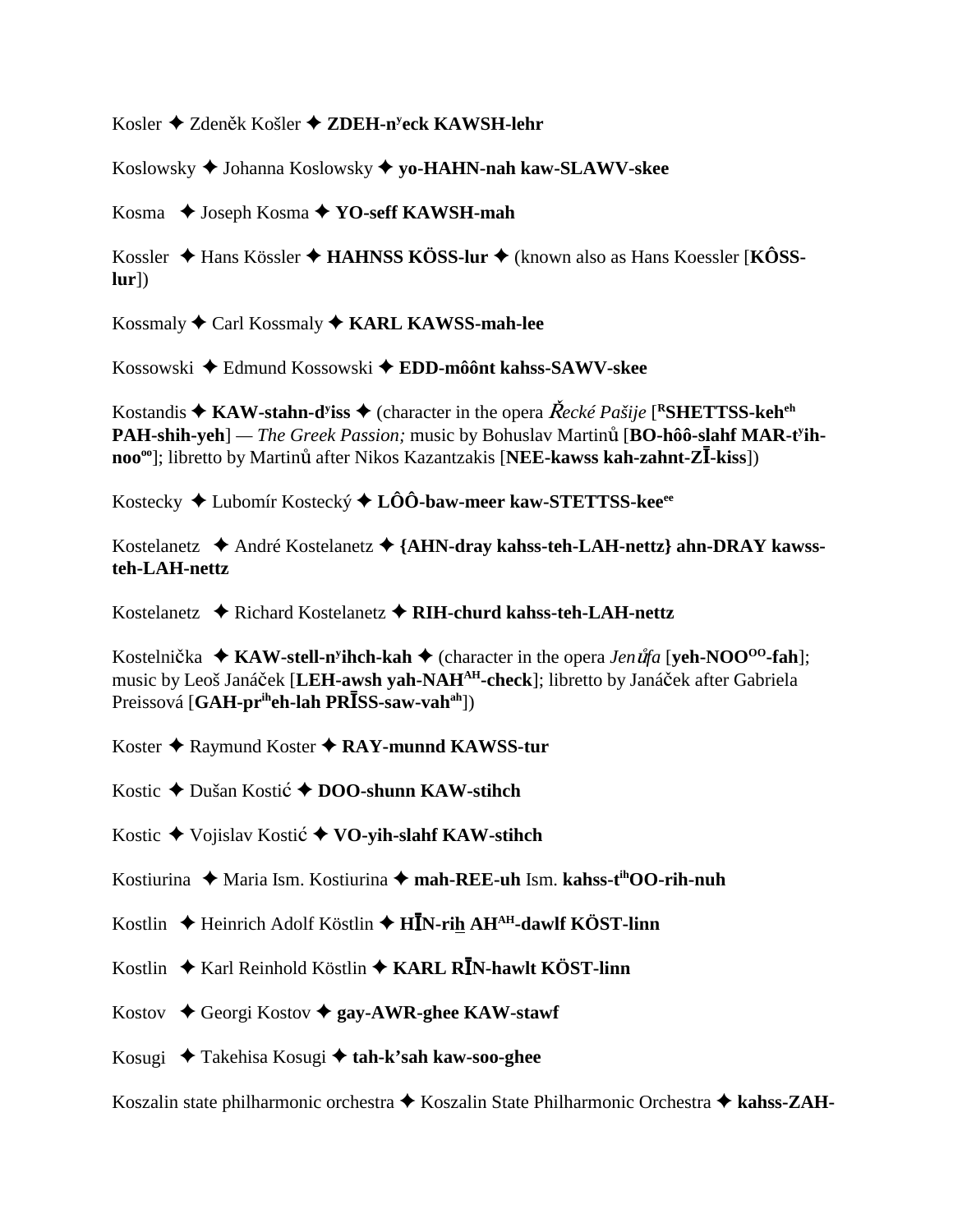#### **linn (State Philharmonic Orchestra)**

Kotek Joseph Kotek **YAW-seff KAW-ty eck** (known also as Eduard [**eh-dôôART**] Joseph Kotek)

Kotek **KAW-teck** (The Pussy Cat) (poem by Józef Korzeniowski [**YÔÔ-zeff kawrzeh-n<sup>ee</sup>AHF-skee**] set to music by Stanisław Moniuszko [stah-N<sup>Y</sup>EESS-wahf mah-n<sup>ee</sup>ÔÔSH**kaw**])

Koth Erika Köth **AY-rih-kah KÖT**

Kothe  $\triangle$  Aloys Kothe  $\triangle$  AH<sup>AH</sup>-law-üss KAW-tuh

Kothe **←** Bernhard Kothe ← BEHRN-hart KAW-tuh

Kothe Wilhelm Kothe **VILL-hellm KAW-tuh**

Kothen ♦ Karl Axel Kothen ♦ KARL AHK-sayl KAW-tayn

Kotik Petr Kotík **PEH-t'r KO-ty eek**

Kotilainen **↓** Otto Kotilainen ◆ AWT-taw KAW-tih-lahih-nenn

Kotliarov ◆ Mikhail Kotliarov ◆ mee-kahEEL kaht-l<sup>ih</sup>AH-ruff

Kotonski Wodzimierz Kotoski **vwah-dZEE-meeehrz kaw-TOY**6**-skee**

Kotter **→** Hans Kotter ◆ HAHNSS KAWT-tur ◆ (known also as Hans Johannes Kotter [**HAHNSS yo-HAHN-nuss KAWT-tur**])

Kottlitz **→** Adolf Kottlitz **→ AH<sup>AH</sup>-dawlf KAWT-littss** 

Kotzeluch Leopold Kotzeluch **LEH-aw-pawlt KAWT-zeh-lôôk** (known also as Leopold Jan Antonín [**YAHN AHN-taw-n<sup>y</sup>ee<sup>ee</sup>n**] Kotzeluch]) ♦ (the last name is also spelled Kozeluch [**KAW-zeh-lôôk**] and Koželuh [**KAW-zheh-lôôh**])

Kotzolt Heinrich Kotzolt **HN-rihh KAWT-tsawlt**

Kotzschmar ◆ Hermann Kotzschmar ◆ {HUR-munn KAHTSH-mar} HEHR-mahn **KAWTSH-mar**

Kotzwara Franz Kotzwara **FRAHNZ KOHTZ-vah-rah**

Kouguell ◆ Arkadie Kougell ◆ {**AR-kah-dee KOO-g'l} ar-KAH-d<sup>y</sup>ee KAW<sup>ôô</sup>-ghell**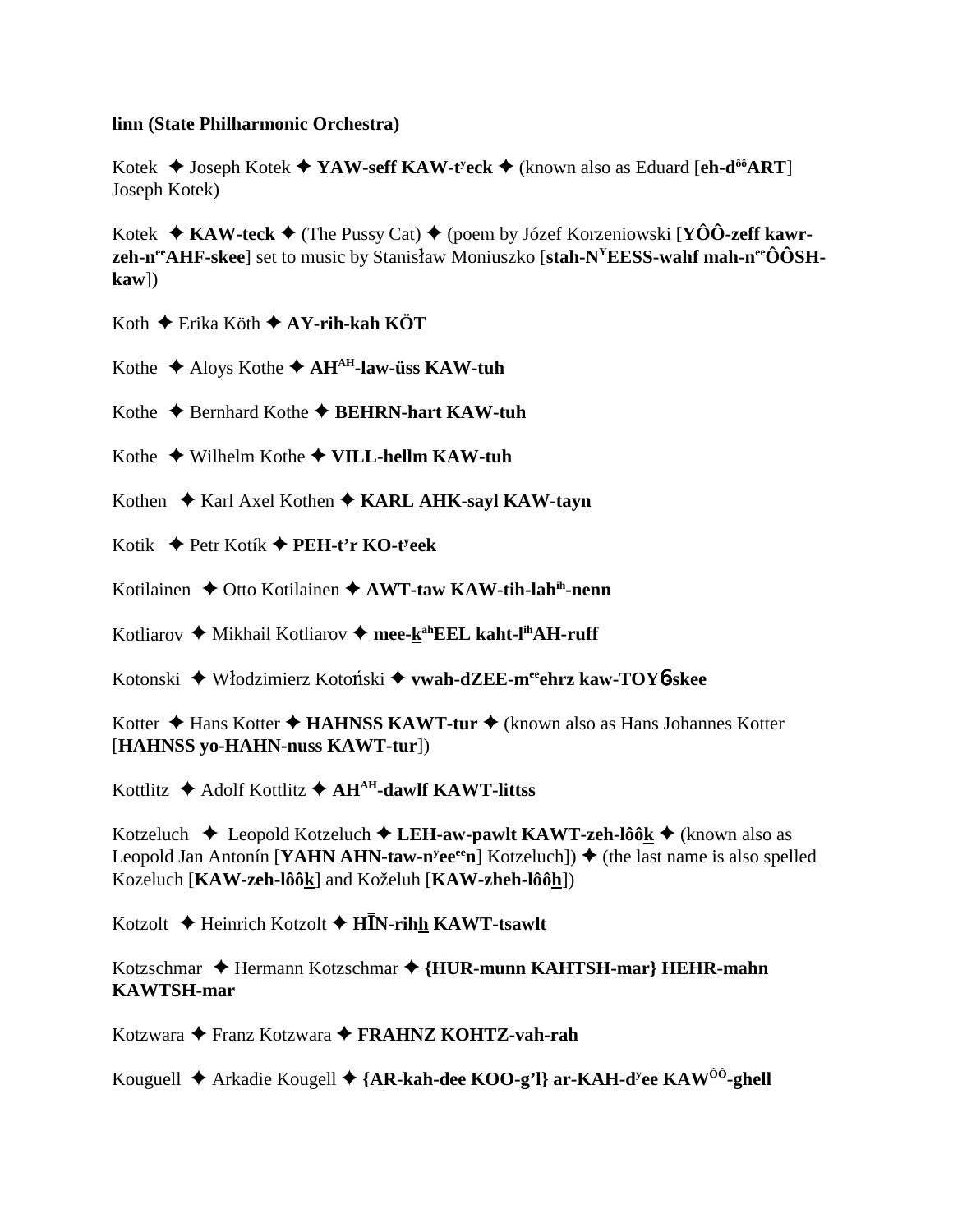Koukouzeles Joannes Koukouzeles **eeo -AHN-niss koo-koo-zeh-LESS**

Kounadis Arghyris Kounadis **har-GHIH-riss koo-NAH-thiss**

Kountz Richard Kountz **RIH-churd KOONTZ**

Koussevitzky Nathalie Koussevitzky  **NAH-tah-lee kooss-suh-VITTSS-kee**

Koussevitzky ◆ Serge Koussevitzky ◆ SEHRJ kooss-suh-VITTSS-kee ◆ (known also as Serge Alexandrovich [**uh-l<sup>y</sup>ick-SAHN-druh-vihch**] Koussevitzky) ♦ (the last name is also transliterated as Kussevitsky)

Koutouzov ◆ Arsenyi Golenistchev-Koutousov ◆ ar-SAY-n<sup>y</sup>ee gah-leh-N<sup>Y</sup>ISHT-cheff kôô-**TOO-suff**

Koutouzov  $\triangle$  Olga Golenistchev-Koutouzov  $\triangle$  AWL-guh gah-leh-N<sup>Y</sup>ISHT-cheff-kôô-TOO**zuff**

Koutzen **→** Boris Koutzen ◆ {BAW-riss KOOT-zunn} bah-REESS KAW<sup>ÔÔ</sup>T-zenn

Kova **←** Marija Kova ← muh-REE-yuh KO-vuh

Kovacevic ◆ Krešimir Kovačević ◆ KREH-shih-mihr kaw-VAH-cheh-vihch

Kovacevich ◆ Stephen Bishop-Kovacevich ◆ STEE-vunn BIH-shupp-kaw-vuh-SEH-vihch  $\triangle$  (known also as Stephen Bishop and Stephen Bishop Kovacevich)

Kovacs János Kovács **YAHAH-nawsh ko-VAHAHSH**

Kovacs Pál Kovács **PAHAHL ko-VAHAHSH**

Koval ◆ Marian Koval ◆ **mah-ree-AHN KAW-vull** ◆ (known also as Marian Viktorovich [**VEEK-tuh-ruh-vihch**] Koval)

Kovalev Pavel Kovalev **PAH-vell kah-vah-l'YAWF**

Kovaricek ◆ František Kovaříček ◆ FRAHN-t<sup>y</sup>ih-sheck KO-vah-<sup>r</sup>shee<sup>ee</sup>-check

Kovarovic ◆ Karel Kovařovic ◆ KAH-rell KO-vah-<sup>r</sup>sho-vittss

Kovats **→** Kolos Kováts ◆ **KO-lohsh ko-VAH<sup>AH</sup>CH** 

Koven  $\triangle$  Reginald de Koven  $\triangle$  **REH-juh-nulld duh KO-v'n**  $\triangle$  (known also as Henry Louis [**HENN-ree LOO-uss**] Reginald de Koven)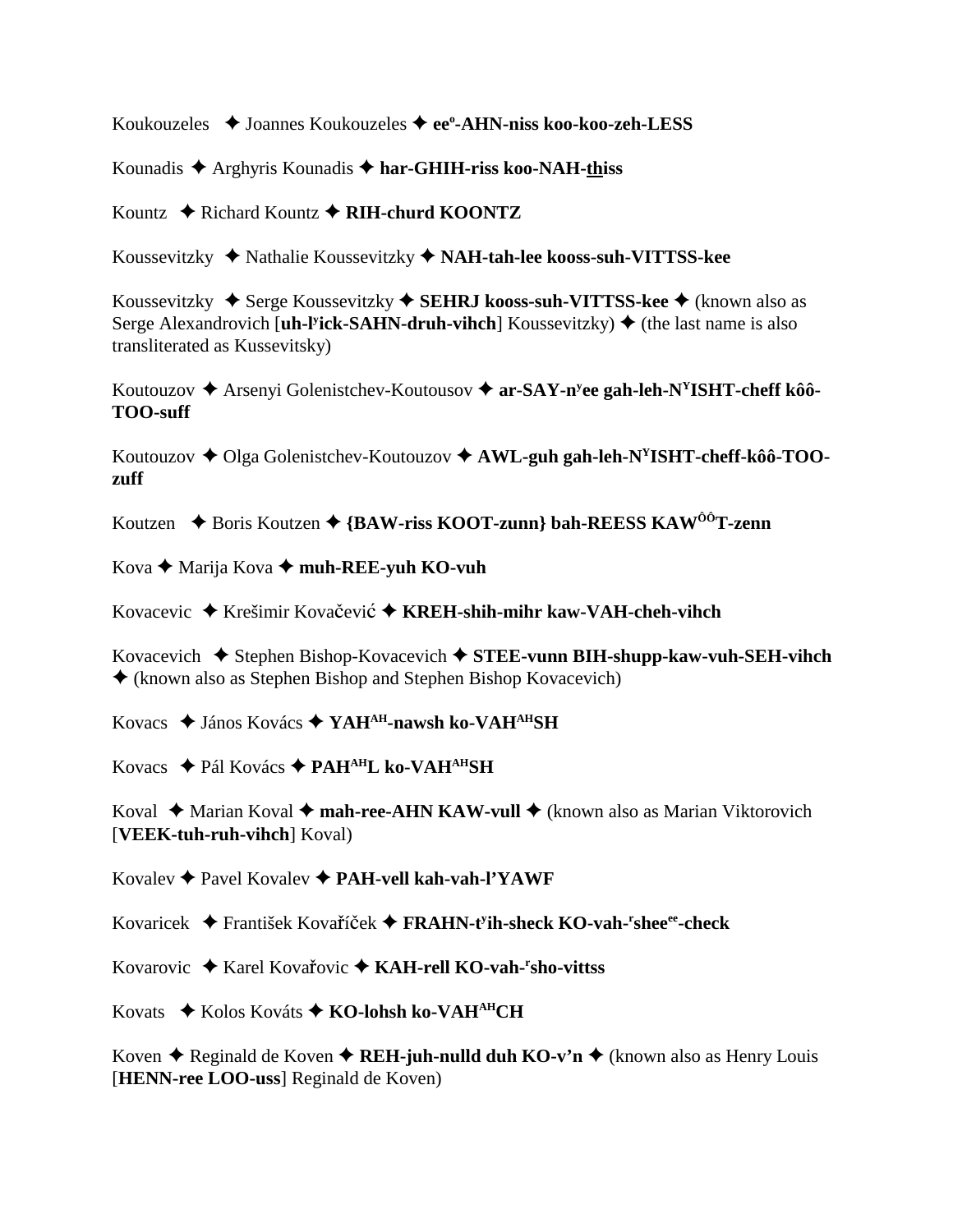Kowalski Henri Kowalski **ah**6**-ree kaw-vahl-skee**

Kowalski Jochen Kowalski **YAW-henn ko-VAHL-skee**

Kowalski Július Kowalski **YOO-lihôôss KO-vahl-skee**

Kowalski ◆ Max Kowalski ◆ **MAHKSS ko-VAHL-skee** 

 $\text{Kox} \triangleleft \text{Hans Kox} \triangleleft \text{HAHNSS}$  KAWKSS

Koyaanisqatsi  $\triangleq$  ko-yah<sup>ah</sup>-niss-KAHT-see  $\triangleq$  (a film)

Koyama Kiyoshige Koyama **kee-yaw-shee-gheh kaw-yah-mah**

Kozeluh ◆ Johann Antonín Koželuh ◆ **YO-hahn AHN-taw-n<sup>y</sup>ee<sup>ee</sup>n KAW-zheh-lôô<u>h</u> ◆** (known also as Jan Evangelista Antonín Tomáš [**YAHN EH-vahn-jeh-liss-tuh AHN-taw-** $\mathbf{n}^{\text{y}}$ ee<sup>ee</sup>n toh-MAH<sup>AH</sup>SH] Kozeluh  $\blacklozenge$  (the last name is also spelled Kozeluch [**KO-tsuh-lôô**k] and Koscheluch [**KAW-shuh-lôôk**])

Kozeluh **→** Leopold Koželuh → LEH-o-pawlt KAW-zheh-lôôh → (known also as Leopold Jan Antonín [**YAHN AHN-taw-n<sup>y</sup>ee<sup>ee</sup>n**] Koželuh) ♦ (the last name is also spelled Kotzeluch [**KAWT-tsuh-lôôk**] and Kozeluch [**KO-tsuh-lôôk**])

Kozina Marjan Kozina  **MAR-yahn KAW-zih-nuh**

Kozlov  $\triangleleft$  I. Kozlov  $\triangleleft$  (I.) kahz-LAWF

Kozlovsky ◆ Ivan Kozlovsky ◆ ee-VAHN kahz-LAWF-skee ◆ (known also as Ivan Semyonovich [**seem-YAW-nuh-vihch**] Kozlovsky)

Kozma  **→** Matei Kozma ◆ MAH-tehee KAWZ-mah

Kraber ◆ Karl Kraber ◆ **KARL KRAY-bur** 

Krachmalnick Samuel Krachmalnick **SA-m'yuh-wull krahch-MAHL-nick**

Kraemer Nicholas Kraemer **NIH-kuh-luss KRAY-mur**

Kraft ◆ Anton Kraft ◆ **AHN-toh<sup>oh</sup>n KRAHFT** 

Kraft Leo Kraft **LEE-o KRAFFT** (known also as Leo Abraham [**AY-brah-hamm**] Kraft)

Kraft **◆** Nikolaus Kraft ◆ NIH-kaw-lah<sup>ôô</sup>sh KRAHFT

Kraft ◆ Walter Kraft ◆ VAHL-tur KRAHFT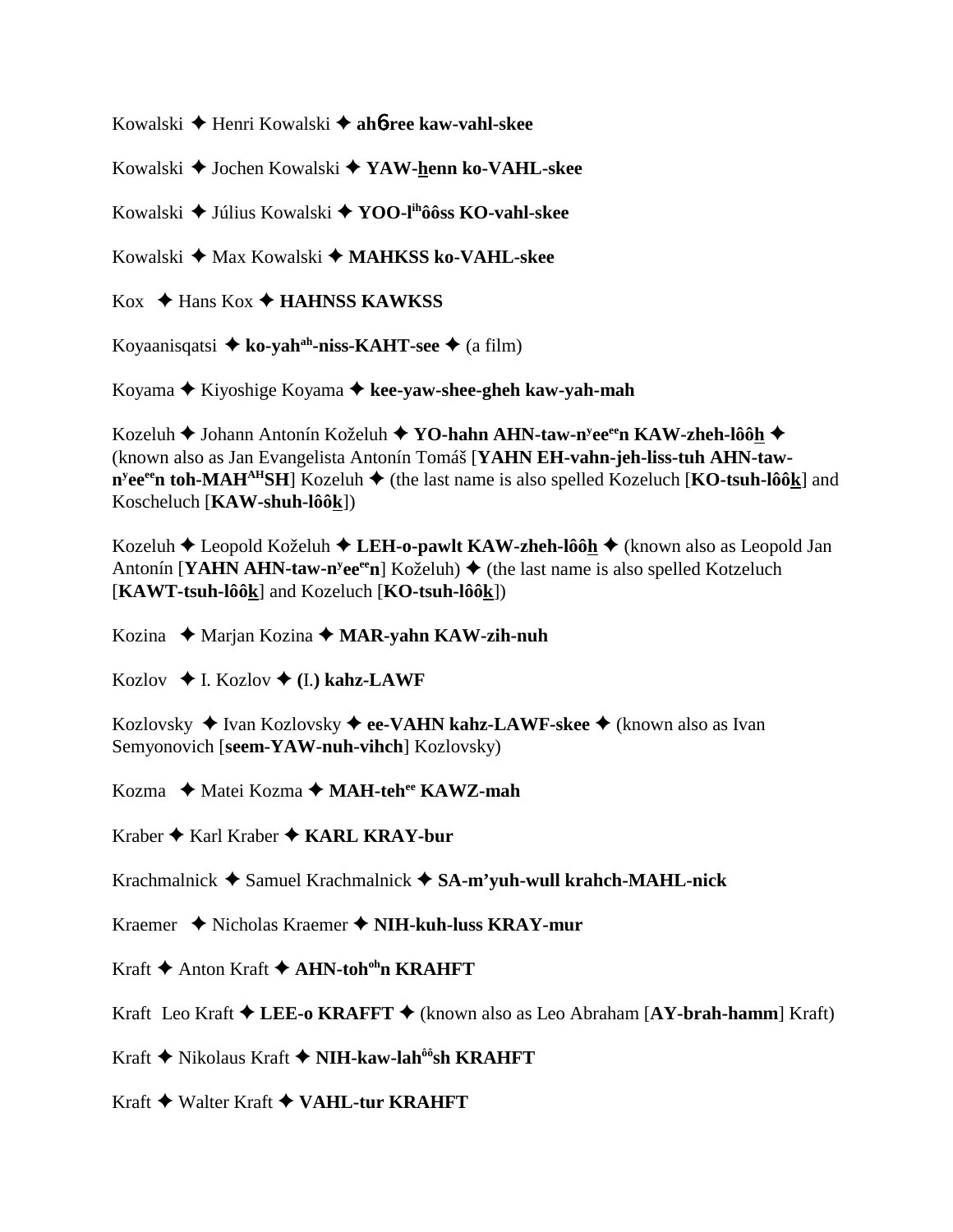$Kraft \triangleq$  William  $Kraft \triangleq WILL$ -l<sup>ih</sup>umm  $KRAFFT$ 

Krag  $\blacklozenge$  Vilhelm Andreas Krag  $\blacklozenge$  VILL-hellm ahn-DRAY-ahss KRAHK

Krahe  $\triangle$  Die Krähe  $\triangle$  dee KRAY-uh  $\triangle$  (The Crow)  $\triangle$  (poem by Wilhelm Müller [VILLhellm MÜL-lur] set to music by Franz Schubert [FRAHNTSS SHOO-bert] in the song cycle Winterreise [VINN-tur-r $\overline{\textbf{i}}$ -zuh] — The Winter's Journey)

Krainev  $\triangleq$  Vladimir Krainev  $\triangleq$  vlah-D<sup>Y</sup>EE-mihr KRAH<sup>EE</sup>-n<sup>y</sup>eff  $\triangleq$  (known also as Vladimir Vsevolodovich [v'SEH-vuh-luh-duh-vihch] Krainev])

Krakowiaczek  $\triangleq$  krah-ko-v<sup>ee</sup> AH-check  $\triangleq$  (folk dance from Cracow [KRAH-kawf], also a boy from Cracow)  $\triangle$  (poem by Edmund Wasilewski [EDD-môônt vah-see-L<sup>Y</sup>EVV-skee] set to music by Stanisław Moniuszko [stah- $N^{\gamma}$ EESS-wahf mah-n<sup>ee</sup>ÔÔSH-kaw])

Kramar  $\triangleq$  František Vincenc Kramář  $\triangleq$  **FRAHN-t'ih-sheck VINN-tsenntss krah-MAH<sup>R</sup>SH** ♦ (known also as the Germanized Franz Vinzenz Krommer [FRAHNTSS VINN-tsentss] **KRAWM-mur])** 

Kramskoi ♦ Aleksandr Ivanov-Kramskoi ♦ ah-Fick-SAHN-d'r ee-vah-NAWF-krahm-**SKAWEE** 

Kranendonk  $\triangle$  Leonard Kranendonk  $\triangle$  LEH-nurd KRAY-n'n-dahnk

Kranich and bach  $\triangle$  Kranich & Bach  $\triangle$  {KRANN-nick (and) BAHK} KRAH-nihh (and) **BAHK** 

Krantz ♦ Eugen Krantz ♦ oy-GAYN KRAHNTSS

Kranz  $\rightarrow$  Der Kranz  $\rightarrow$  dayr KRAHNTSS  $\rightarrow$  (The Wreath)  $\rightarrow$  (poem by Hans Schmidt) [HAHNSS SHMITT] set to music by Johannes Brahms [yo-HAHN-nuss {BRAHMZ}] **BRAH<sup>AH</sup>MSS**])

Krapf ◆ Gerhard Krapf ◆ {GURR-hard KRAHPF} GAYR-hart KRAHPF

Krapp  $\triangle$  Edgar Krapp  $\triangle$  ETT-gahr KRAHP

Krasa ◆ Hans Krása ◆ HAHNSS KRAH<sup>AH</sup>-suh

Krasnapolsky  $\blacklozenge$  Yuri Krasnapolsky  $\blacklozenge$  YÔÔ-ree krazz-nah-PAWL-skee

Krasner ◆ Louis Krasner ◆ LOO-uss KRAZZ-nur

Krasova ◆ Marta Krásová ◆ MAHR-tuh KRAH<sup>AH</sup>-saw-vah<sup>ah</sup>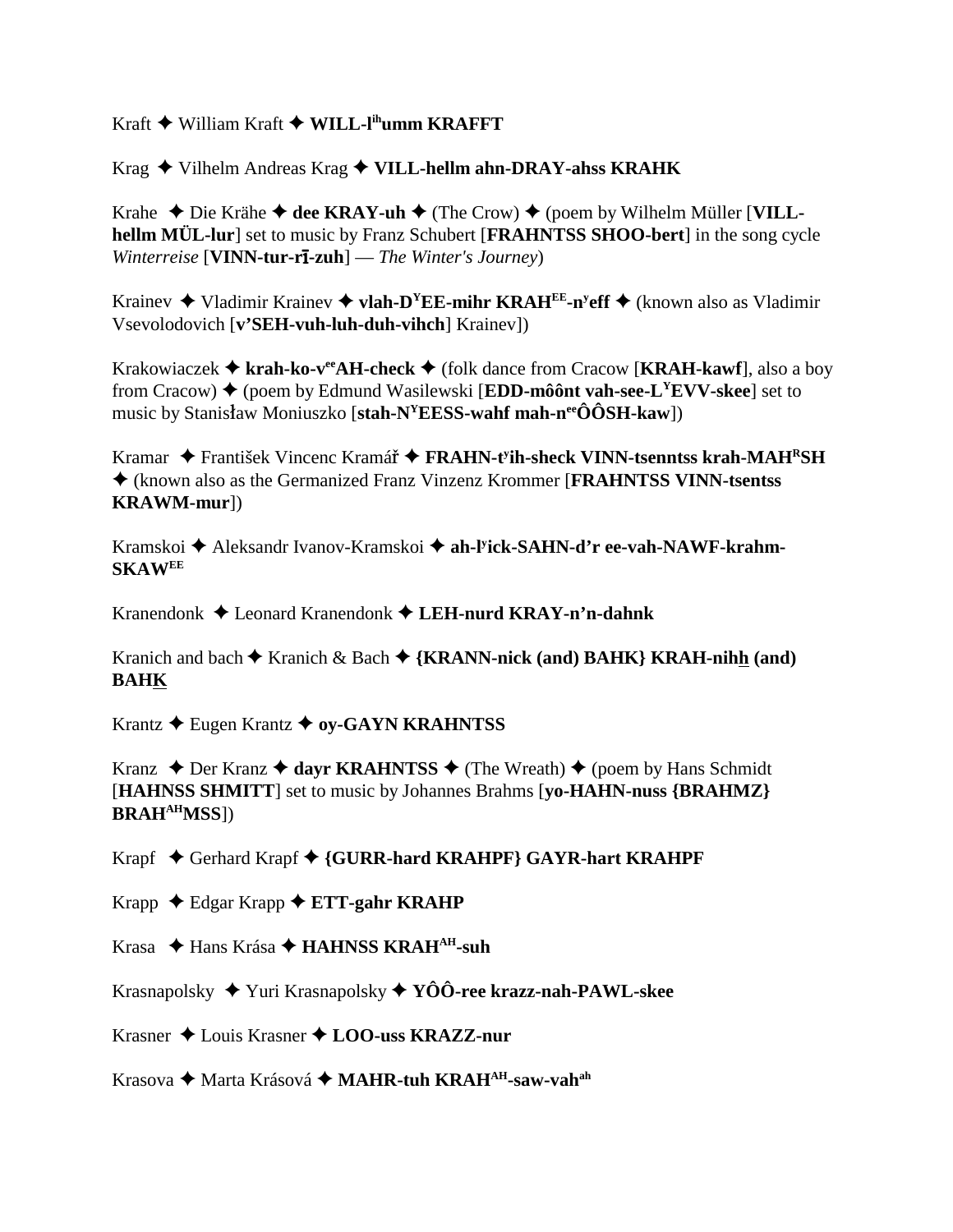- Kratov  $\triangle$  Jan Kratov  $\triangle$  YAHN KRAH-tuff
- Kraus  $\triangle$  Adalbert Kraus  $\triangle$  AH<sup>AH</sup>-dahl-pert KRAH<sup>00</sup>SS
- Kraus ◆ Alessandro Krauss ◆ ah-less-SAHN-dro KRAH<sup>ôô</sup>SS

Kraus  $\triangle$  Alfredo Kraus  $\triangle$  ahl-FRAY-tho KRAH<sup>00</sup>SS  $\triangle$  (known also as Alfredo Kraus Trujillo [troo-HEE-l'vo])

- Kraus  $\triangle$  Detlef Kraus  $\triangle$  DETT-luff KRAH<sup> $\hat{o}$ *O*SS</sub></sup>
- Kraus  $\triangle$  Ernst Kraus  $\triangle$  EHRNST KRAH<sup> $\hat{O}$ *C*<sub>SS</sub></sup>
- Kraus  $\triangle$  Felix von Kraus  $\triangle$  FAY-lickss fawn KRAH<sup> $\angle$ o</sub><sup>o</sup>SS</sup>
- Kraus ◆ Herbert Kraus ◆ HEHR-pert KRAH<sup>ôô</sup>SS
- Kraus ◆ Joseph Martin Kraus ◆ YO-zeff MAR-teen KRAH<sup>ôô</sup>SS
- Kraus  $\triangle$  Lili Kraus  $\triangle$  LIH-lee KRAH<sup> $\angle$ ô</sup>SS
- Kraus  $\triangle$  Michael Kraus  $\triangle$  MIH-hah-ell KRAH<sup> $\angle$ ô</sup>SS
- Kraus ♦ Otakar Kraus ♦ AW-tah-kar KRAH<sup>ôô</sup>SS
- Krause  $\triangle$  Anton Krause  $\triangle$  AHN-toh<sup>oh</sup>n KRAH<sup>ÔÔ</sup>-zuh
- Krause  $\triangleleft$  Eduard Krause  $\triangleleft$  AY-d<sup>ôô</sup>art KRAH<sup>ÔÔ</sup>-zuh
- Krause  $\triangle$  Emil Krause  $\triangle$  AY-meel KRAH<sup>00</sup>-zuh

Krause ◆ Karl Christian Friedrich Krause ◆ KARL KRIH-st<sup>ih</sup>ahn FREET-rihh KRAH<sup>ÔÔ</sup>zuh

- Krause  $\triangleleft$  Martin Krause  $\triangleleft$  MAR-teen KRAH<sup> $0$ 0</sup>-zuh
- Krause  $\triangle$  Theodor Krause  $\triangle$  TAY-o-doh<sup>oh</sup>r KRAH<sup> $\hat{0}$ 0-zuh</sub></sup>
- Krause  $\rightarrow$  Tom Krause  $\rightarrow$  TAWM KRAH<sup>00</sup>-say
- Kraushaar  $\triangle$  Otto Kraushaar  $\triangle$  AWT-toh KRAH<sup> $00$ </sup>SS-hah<sup>ah</sup>r

Krauss  $\triangle$  Clemens Krauss  $\triangle$  KLAY-mennss KRAH<sup> $\hat{o}$ o<sup>s</sup>SS  $\triangle$  (known also as Clemens Heinrich</sup>  $[H\bar{I}N\text{-rihh}]$  Krauss)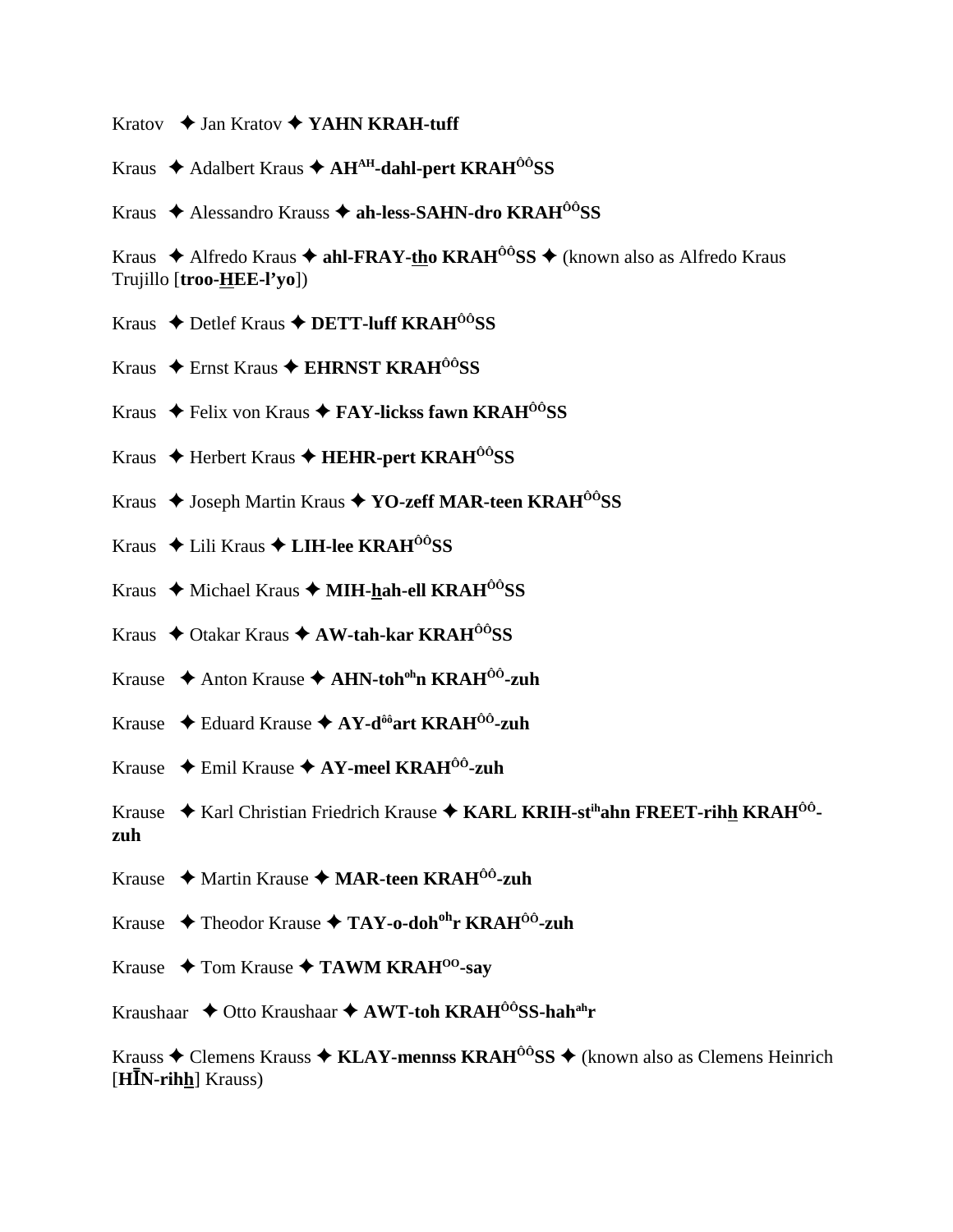Krauss  $\triangle$  Gabrielle Krauss  $\triangle$  gahp-r<sup>ee</sup>AYL-luh KRAH<sup> $\hat{0}$ 0<sup>o</sup>SS  $\triangle$  (known also as Marie [mah-</sup> **REE-uh**] Gabrielle Krauss)

Krauze ◆ Zygmunt Krauze ◆ ZIGG-môônt KRAH<sup> $\hat{0}$ o-zeh</sup>

Kray  $\triangle$  Hans Müller-Kray  $\triangle$  HAHNSS MÜL-lur KRI

Krebill  $\blacklozenge$  Dorothy Krebill  $\blacklozenge$  DAW-ruh-thee KREH-bill

Krebs  $\div$  Carl August Krebs  $\div$  KARL AH<sup> $\hat{0}$ o<sup>2</sup>-gô 6st KREPPSS</sup>

Krebs  $\triangleleft$  Helmut Krebs  $\triangleleft$  HELL-moot KREPPSS

Krebs ♦ Johann Gottfried Krebs ♦ YO-hahn GAWT-freet KREPPSS

Krebs  $\triangle$  Johann Ludwig Krebs  $\triangle$  YO-hahn LOOT-vihh KREPPSS

Krebs  $\triangle$  Johann Tobias Krebs  $\triangle$  YO-hahn toh-BEE-ahss KREPPSS

Kreder  $\rightarrow$  Jean-Paul Kreder  $\rightarrow$  zhahó-pohl kruh-day

Krehbiel  $\triangle$  Henry Krehbiel  $\triangle$  HENN-ree KREH-beel  $\triangle$  (known also as Henry Edward [**EDD-wurd**] Krehbiel)

Krehl  $\blacklozenge$  Stephan Krehl  $\blacklozenge$  SHTEH-fahn KRAYL

Krein  $\triangle$  Alexander Krein  $\triangle$  uh-Fick-SAHN-d'r KRAYN  $\triangle$  (known also as Alexander Abramovich [ah-BRAH-muh-vihch] Krein)

Krein  $\blacklozenge$  Grigori Krein  $\blacklozenge$  gree-GAW-ree KRAYN  $\blacklozenge$  (known also as Grigori Abramovich [ah-**BRAH-muh-vihch** Krein)

Krein  $\rightarrow$  Julian Krein  $\rightarrow$  yôô-l<sup>ih</sup>AHN KRAYN  $\rightarrow$  (known also as Julian Grigorievich [gree- $GAW-r<sup>ih</sup>eh-vihch<sup>1</sup> Krein)$ 

Kreisler  $\bigstar$  Fritz Kreisler  $\bigstar$  FRITTSS KRISS-lur

Kreisleriana  $\triangleq$  kr**iss-leh-r**<sup>ih</sup>AH-nah  $\triangleq$  (compositions by Robert Schumann [ROH<sup>OH</sup>-behrt  $SHOO-mahn$ )

Kreissle von hellborn  $\triangle$  Heinrich Kreissle von Hellborn  $\triangle$  HIN-rihh KRISS-luh fawn HELLpawrn

Krejci ◆ Iša Krejčí ◆ IH-shah KRAY-chee<sup>ee</sup> ◆ (known also as Iša František [FRAHN-t<sup>y</sup>ihsheck] Krejčí)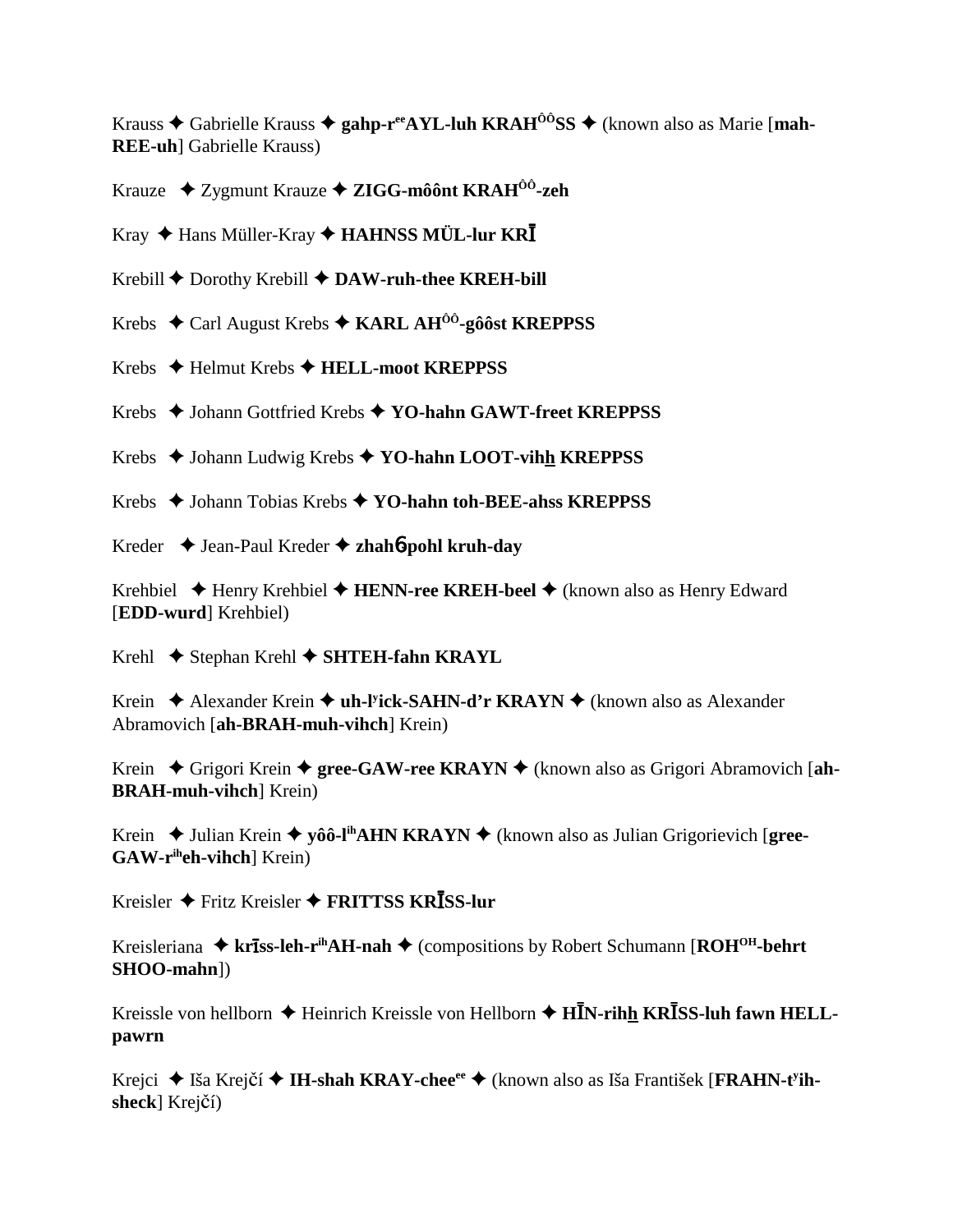Krejci **→** Josef Krejčí **→ YO-seff KRAY-chee**<sup>ee</sup>

Krejci ◆ Miroslav Krejčí ◆ MIH-raw-slahf KRAY-chee<sup>ee</sup>

Krek  $\triangleq$  Uroš Krek  $\triangleq$  ÔÔ-rahsh KRECK

Kremenliev Boris Kremenliev **{BAW-riss KREH-menn-levv} bo-REESS KREH-mennl eeeff**

Kremer ◆ Gidon Kremer ◆ GHEE-dawn KRAY-mur ◆ (in Latvia, this Latvian National would be known as Gidons Kremers [**GHIH-dohnss KREH-merss**])

Kremer **→** Isa Kremer **→ EE-suh KRAY-mer** 

Kremlev ◆ Yuli Kremlev ◆ YOO-l<sup>y</sup>ee kremm-L<sup>Y</sup>AWF ◆ (known also as Yuli Anatolyevich [**ah-nah-TAWL-yeh-vihch**] Kremlev)

Krempelsetzer Georg Krempelsetzer **GAY-awrk KREMM-puhl-zett-tsur**

Kremser **→** Eduard Kremser → AY-d<sup>oo</sup>art KREMM-zur

Krenek  $\triangle$  Ernst Krenek  $\triangle$  URNST KREH-neck  $\triangle$  (known also as Ernst Krenek [EHRNST] **kr SHEH-neck**])

Krenn ◆ Franz Krenn ◆ **FRAHNTSS KRENN** 

Krenn ◆ Fritz Krenn ◆ **FRITTSS KRENN** 

Krenn ◆ Werner Krenn ◆ VEHR-nur KRENN

Krentzlin ◆ Richard Krentzlin ◆ RIH-hart KRENNTSS-linn

Krenz **→ Jan Krenz → YAHN KRENNZ** 

Kreon  $\triangle$  **KRAY-ohn**  $\triangle$  (character in the opera-oratorio *Oedipus Rex* [**OY-dih-pooss RAYKSS**]; music by Igor Stravinsky [**EE-gur strah-VINN-skee**]; libretto by Jean Cocteau [**zhah**6 **kawk-toh**] after Sophocles [**SAW-fuh-kleez**])

Kresanek Jozef Kresánek **YO-zeff kreh-SAHAH-neck**

Kretschmer Edmund Kretschmer **ETT-môônt KRETTSH-mur**

Kretzschmar ◆ Hermann Kretzschmar ◆ **HEHR-mahn KRETTSH-mar** ◆ (known also as August Ferdinand [**AHÔÔ-gôôst FEHR-tee-nahnt**] Hermann Kretzschmar)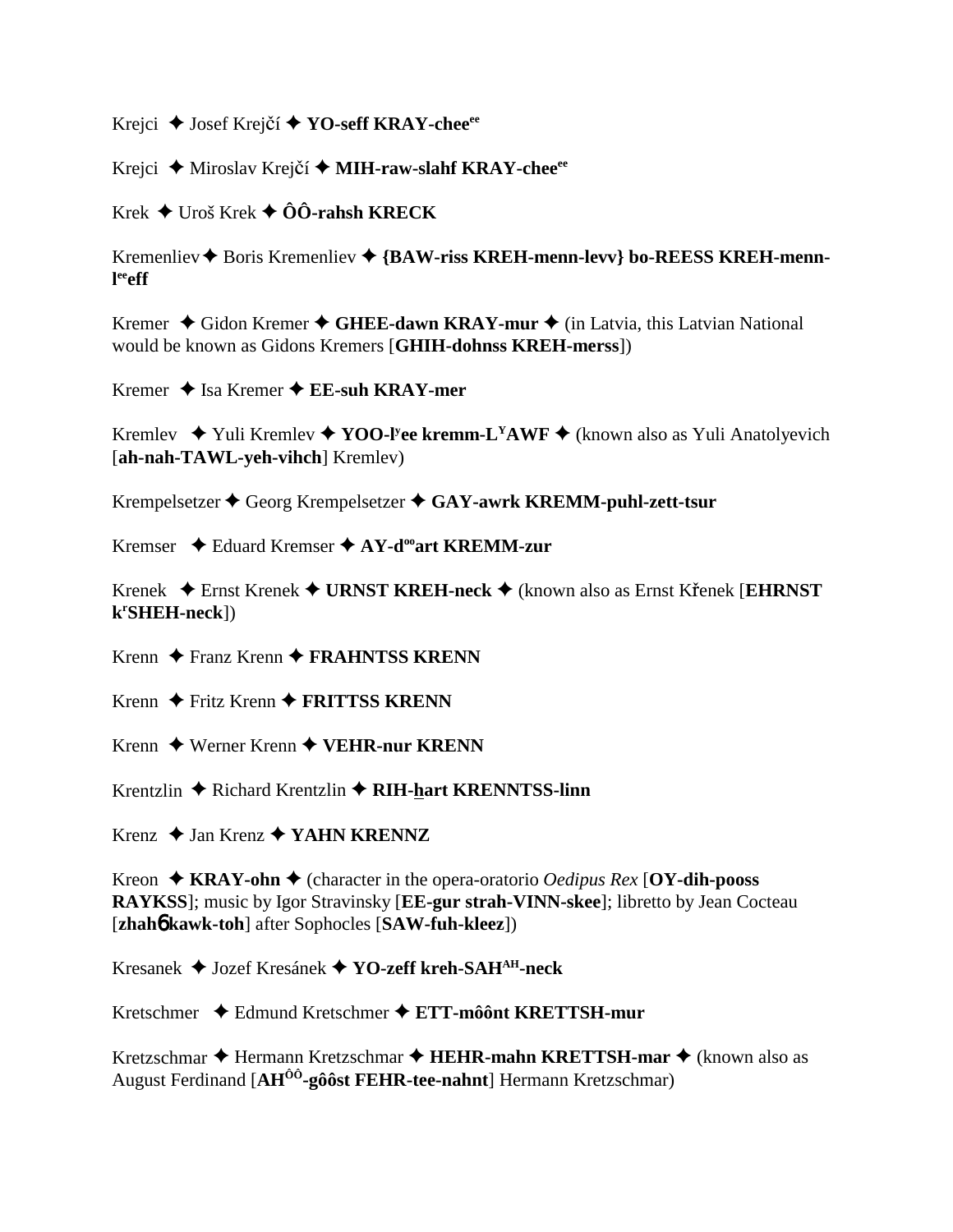Kreube Charles Frédéric Kreubé **sharl fray-day-reek krö-bay**

Kreuder Peter Paul Kreuder **PAY-tur PAHÔÔL KROY-dur**

Kreutz **→** Arthur Kreutz **→ AR-thur KROYTZ** 

Kreutzer Auguste Kreutzer **o-güst KROYT-tsur**

Kreutzer Charles François Kreutzer **sharl frah**6**-swah KROYT-tsur**

Kreutzer ◆ Conradin Kreutzer ◆ KAWN-rah-dinn KROYT-tsur

Kreutzer ◆ Jean Nicolas Auguste Kreutzer ◆ zhah**6** nee-kaw-lah o-güst KROYT-tsur

Kreutzer **KROYT-tsur**  (*Sonata No. 9 in A* by Ludwig van Beethoven [**LOOT-vihh funn BAYAY-toh-funn**])

Kreutzer Léon Charles François Kreutzer **lay-aw**6 **sharl frah**6**-swah KROYT-tsur**

Kreutzer Leonid Kreutzer **lay-ah-NYITT KROYT-tsur**

Kreutzer Rodolphe Kreutzer **raw-dawlf KROYT-tsur**

Kreuzweg wird begraben  $\triangle$  Am Kreuzweg wird begraben  $\triangle$  ahm KROYTSS-vavk vihrt **buh-GRAH-bunn**  $\blacklozenge$  **(They Buried Him at the Crossroads)**  $\blacklozenge$  **(poem by Heinrich Heine [HINrihh H-nuh**] set to music by Charles Tomlinson Griffes [**CHAH-rullz TAHM-l'n-s'n GRIFFfuss**])

Kreuzzug  $\triangle$  Der Kreuzzug  $\triangle$  dayr KROYTSS-tsôôk  $\triangle$  (The Crusade)  $\triangle$  (poem by Karl Gottfried von Leitner [**KARL GAWT-freet fawn LT-nur**] set to music by Franz Schubert [**FRAHNTSS SHOO-bert**])

Kricka ◆ Jaroslav Křička ◆ YAH-r<mark>aw-slahf k<sup>r</sup>SHIHCH-kah</mark>

Krieger Adam Krieger **AHAH-dahm KREE-gur**

Krieger Armando Krieger **ar-MAHN-doh KREE-gur**

Krieger Edino Krieger **eh-JEE-no KREE-gur**

Krieger ◆ Johann Philipp Krieger ◆ YO-hahn FEE-lipp KREE-gur

Kriegers ahnung  $\triangle$  Kriegers Ahnung  $\triangle$  KREE-gurss AH<sup>AH</sup>-nôông  $\triangle$  (Warrior's Foreboding) (poem by Ludwig Rellstab [**LOOT-vihh RELL-shtahp**] set to music by Franz Schubert [**FRAHNTSS SHOO-bert**] in his *Schwanengesang* [**SHVAHAH-nunn-guh-zahng**] — *Swan*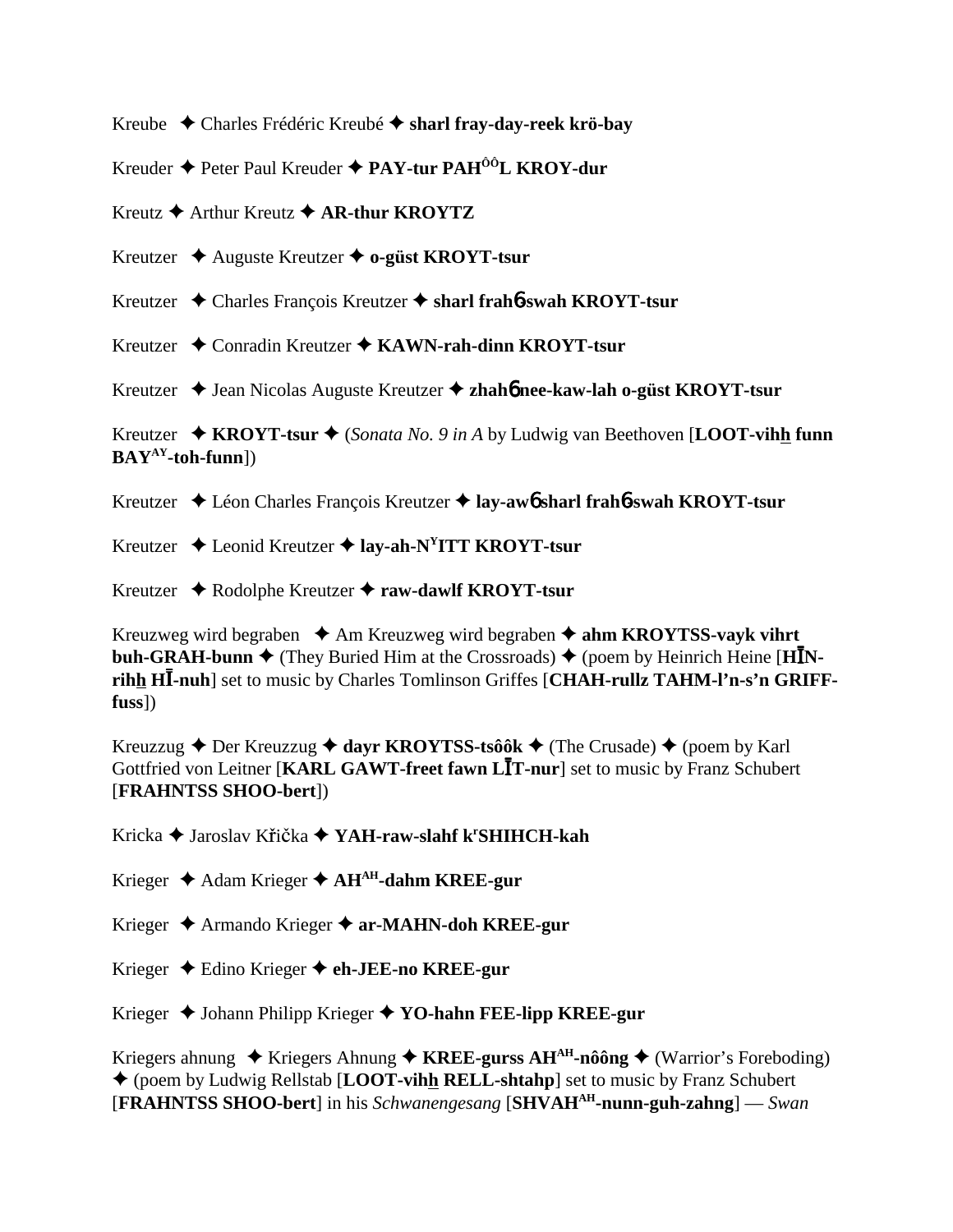*Song*)

Kriegler ◆ Mitch Kriegler ◆ MIHCH KREEG-lur

Kriens Christian Kriens **{KRISS-tihunn KREENZ} KRISS-tihahn KREENSS**

Krigar Hermann Krigar **HEHR-mahn KREE-gar**

Krips ◆ Henry Krips ◆ **HENN-ree KRIPPSS** ◆ (known also as Henry Joseph [**JO-zuff**] Krips)

Krips Josef Krips **YOHOH-zeff KRIPPSS**

Krishna ◆ Lord Krishna ◆ (Lord) KRIHSH-nah ◆ (character in the opera *Satyagraha* [saht**yeeAH-grah-hah**] — *To Insist on the Truth* — by Philip Glass [**FIH-lupp GLASS**])

Kristofferson ◆ Kris Kristofferson ◆ KRISS kriss-TAWF-fur-s'n

Kriukov ◆ Nikolai Kriukov ◆ n<sup>y</sup>**ee-kah-LAH<sup>IH</sup> kr<sup>ih</sup>OO-kuff** 

Kriukov ◆ Vladimir Kriukov ◆ **vlah-D<sup>Y</sup>EE-mihr kr<sup>ih</sup>OO-kuff** 

Krivine Emmanuel Krivine **emm-mah-nü ell kree-veen**

Krivinka ◆ Gustav Křivinka ◆ GÔÔSS-tahf k<sup>r</sup>SHIH-vinn-kah

Krizkovsky Pavel Kížkovský **PAH-vell kr SHEEEEZH-kawv-skeeee**

Kroeger Ernest Richard Kroeger **UR-nusst RIH-churd KRO-gur**

Kroeger ◆ Karl Kroeger ◆ KARL KRO-gur

Krohn ◆ Ernst C. Krohn ◆ URNST C. KROHN ◆ (known also as Ernst Christopher [KRISS**tuh-fur**] Krohn)

Krohn ◆ Felix Krohn ◆ **FAY-lickss KROHN** ◆ (known also as Felix Julius Theofil [**YOOl ihooss TAY-aw-fill**] Krohn)

Krohn ◆ Ilmari Krohn ◆ **ILL-mah-rih KRAWN** ◆ (known also as Ilmari Henrik Reinhold Krohn **[ILL-mah-rih HAYN-rick R<sup>***I***N-hawld KRAWN])**</sup>

Kroll ◆ Erwin Kroll ◆ **EHR-vinn KRAWL** 

Kroll **←** Franz Kroll ← FRAHNTSS KRAWL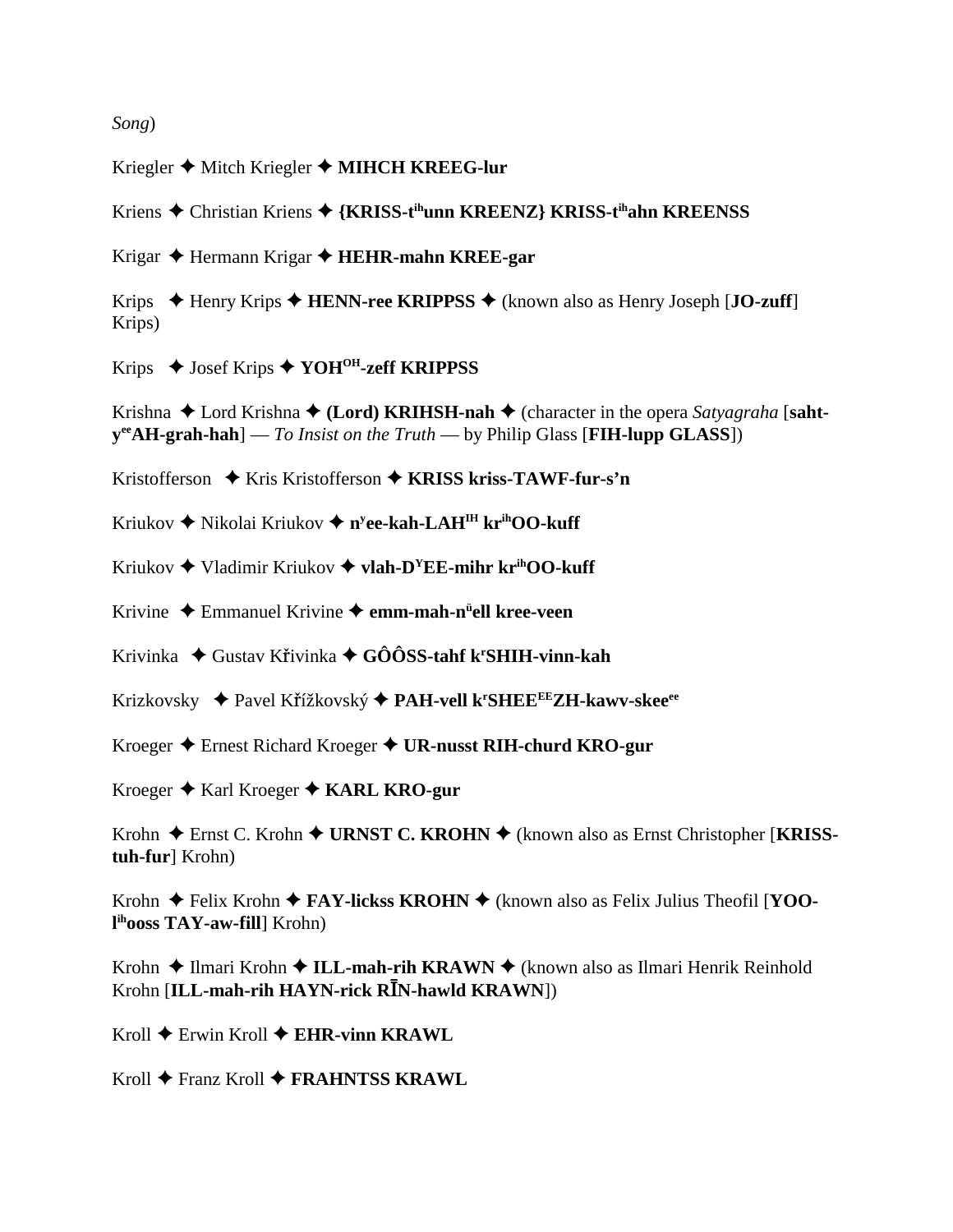Kroll  $\blacklozenge$  William Kroll  $\blacklozenge$  WILL-l<sup>ih</sup>umm KROHL

Krombholc  $\triangle$  Jaroslav Krombholc  $\triangle$  YAH-raw-slahf KRAWMB-hohltss

Krombholc  $\triangle$  Karlo Krombholc  $\triangle$  KAR-lo KRAWMB-hawltss

Krommer ◆ Franz Vinzenz Krommer ◆ FRAHNTSS VINN-tsentss KRAWM-mur ◆ (Germanized version of the Czech name František Vincenc Kramář [FRAHN-t<sup>y</sup>ih-sheck VINNtsenntss KRAH-MAH<sup>R</sup>SH])

Kromolicki ♦ Joseph Kromolicki ♦ YO-zeff kro-mo-LITTSS-kee ♦ (a Germanized version of the Polish Józef Kromolicki [ $Y\hat{O}\hat{O}$ -zeff kraw-maw-LEETSS-kee])

Kronke  $\triangle$  Emil Kronke  $\triangle$  AY-meel KRAWNG-kuh

Kronold  $\blacklozenge$  Hans Kronold  $\blacklozenge$  {HANNZ KRO-nawld} HAHNSS KRAW-nawlt

Kronold  $\blacklozenge$  Selma Kronold  $\blacklozenge$  {SELL-muh KRO-nawld} SELL-mah KRAW-nawlt

Kronos quartet  $\rightarrow$  Kronos Quartet  $\rightarrow$  KRO-nohss (Quartet)

Kronprinz  $\triangle$  Der Kronprinz  $\triangle$  dayr KRAWN-prinntss  $\triangle$  (The Crown Prince)  $\triangle$  (character in the opera *Das Nusch-Nuschi* [dahss  $N\hat{O} \hat{O} S H - N \hat{O} \hat{O}$ -shee] — *The Nusch-Nuschi*; music by Paul Hindemith  $\text{[PAH}^{00}L \text{ HINN-tuh-mitt]}$  and libretto by Franz Blei  $\text{[FRAHNTSS BLI]}$  + (the Nusch-Nuschi is a mythical beast, half rat and half alligator)  $\triangle$  (the opera is subtitled A Play for **Burmese Marionettes**)

Kroo ◆ György Kroó ◆ JÖRJ KR<sup>AW</sup>OH<sup>OH</sup>

Kroslish sonate  $\triangle$  Kroslish Sonate  $\triangle$  KRAWSS-lihsh zo-NAH-tuh  $\triangle$  (compositions by Ralph Shapey  $[RA<sup>L</sup>F SHAY-pee]$ 

Krosnick  $\triangle$  Joel Krosnick  $\triangle$  JO-ull KRAWZ-nick

 $Krow \triangleleft$  Josef Theodor  $Krow \triangleleft YO$ -seff TEH-aw-dawr KRAWF

Krover  $\triangle$  Theodor Krover  $\triangle$  TAY-o-doh<sup>oh</sup>r KRO-vur

Krstic → Petar Krstič → PAY-tur KUR-stihch

Kruckl  $\blacklozenge$  Franz Krückl  $\blacklozenge$  FRAHNTSS KRÜ-k'l

Krueger ♦ Christopher Krueger ♦ KRISS-tuh-fur KROO-gur

Krueger ♦ Karen Krueger ♦ KA-runn KROO-gur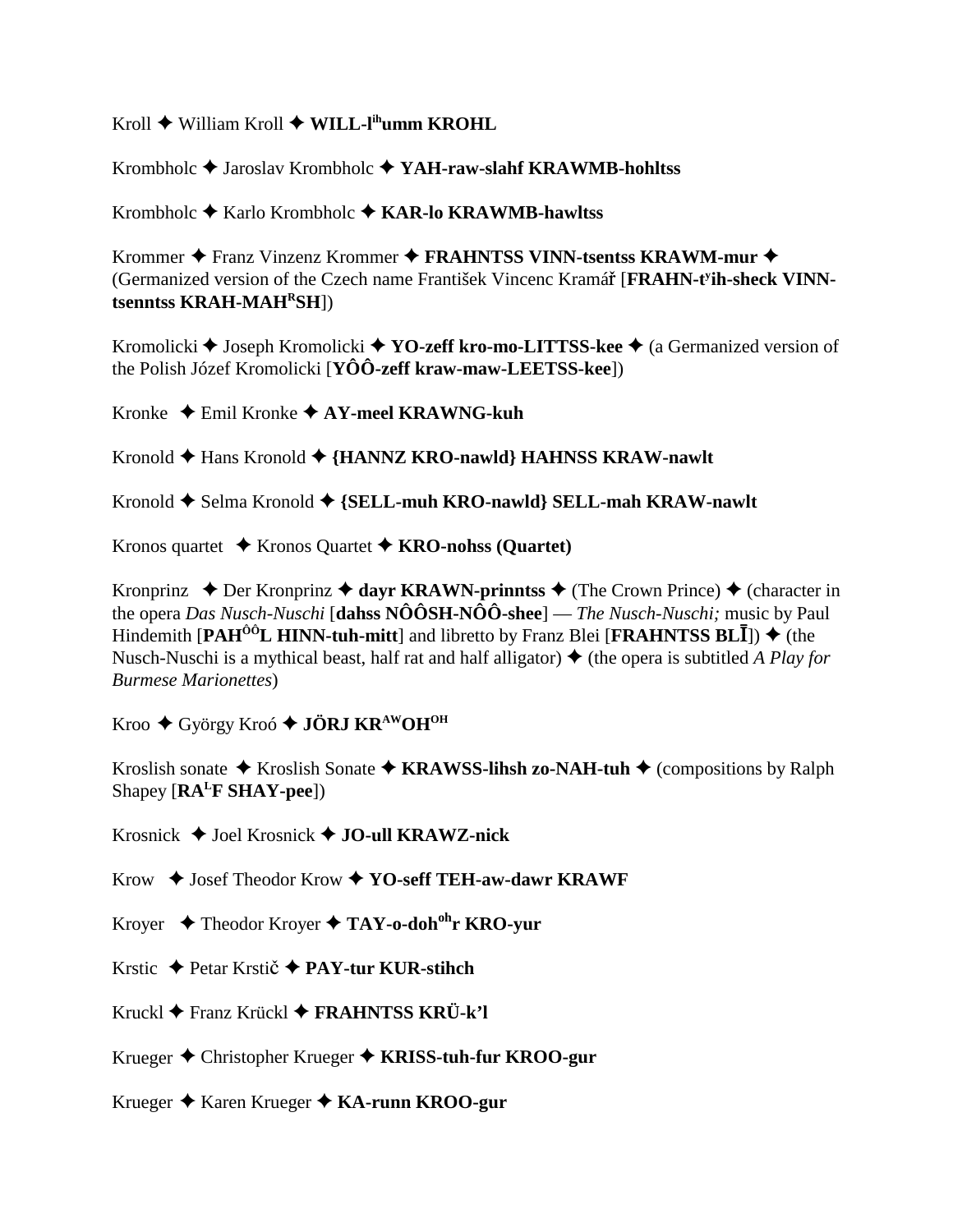Krueger ◆ Karl Krueger ◆ KARL KROO-gur ◆ known also as Karl Adalbert Krueger [**KARL A-d'l-burt KROO-gur**])

Krufft Nikolaus von Krufft **NEE-ko-lahôôss fawn KRÔÔFT**

Krug Dietrich Krug **DEE-trihh KROOK**

Krug Friedrich Krug **FREET-rihh KROOK**

Krug ◆ Joseph Krug ◆ YO-zeff KROOK ◆ (known also as Wenzel [VENN-tsull] Joseph Krug)

Kruger Eduard Krüger **AY-dooart KRÜ-gur**

Kruger Wilhelm Krüger **VILL-hellm KRÜ-gur**

Kruis ◆ M. H. van't Kruis ◆ (M. H.) funnt KRÜ<sup>R</sup>SS

Krul ◆ Eli Krul ◆ {**EE-lī KRULL} EH-lee KRÔÔL** 

Krumpholtz Anne-Marie Krumpholtz **AHN-nuh-mah-REE-uh KRÔÔMP-hawltss**

Krumpholtz  $\triangle$  Jean-Baptiste Krumpholtz  $\triangle$  zhah**6**-bah-teest KRÔÔMP-hawltss  $\triangle$  (known also as Johann Baptist Krumpholtz [**YO-hahn BAHP-tisst KRÔÔMP-hawltss**] and Jan Křtitel Krumpholtz [**YAHN KRSH-ty ih-tell KRÔÔMP-hawltss**])

Krumpholtz  $\blacklozenge$  Wenzel Krumpholtz  $\blacklozenge$  VENN-tsull KRÔÔMP-hawltss  $\blacklozenge$  (Germanized version of Václav [**VAHAHTSS-lahf**] Krumpholtz)

Krupa ◆ Gene Krupa **◆ JEEN KROO-puh** 

Kruse Georg Richard Kruse **GAY-awrk RIH-hart KROO-zuh**

Kruse Heinz Kruse **HNTSS KROO-zuh**

Kruseman **→** Jacob Philip Kruseman → YA-kawp FEE-lipp KRÜ-zuh-mahn

Krushelnitskaya ◆ Salomea Krushelnitskaya ◆ s**ah-lah-MAY-uh krôô-shell- N<sup>Y</sup>ITT-skuh-yuh** (known also as Solomea Ambrosivna [**ahm-BRAW-sivv-nuh**] Krushelnitskaya)

Krusina  $\triangle$  Krušina  $\triangle$  KRÔÔ-shih-nuh  $\triangle$  (character in the opera *Prodaná nevěsta* [PRAW $d$ ah-nah<sup>ah</sup> NEH-v<sup>y</sup>ess-tah] — *The Bartered Bride*; music by Bedřich Smetana [BEDD-<sup>r</sup>shih<u>k</u> **SMEH-tuh-nuh**] and libretto by Karel Sabina [**KAH-rell SAH-bih-nah**])

Kruvand  $\triangle$  Gail Kruvand  $\triangle$  GAY<sup>UH</sup>L KROO-vunnd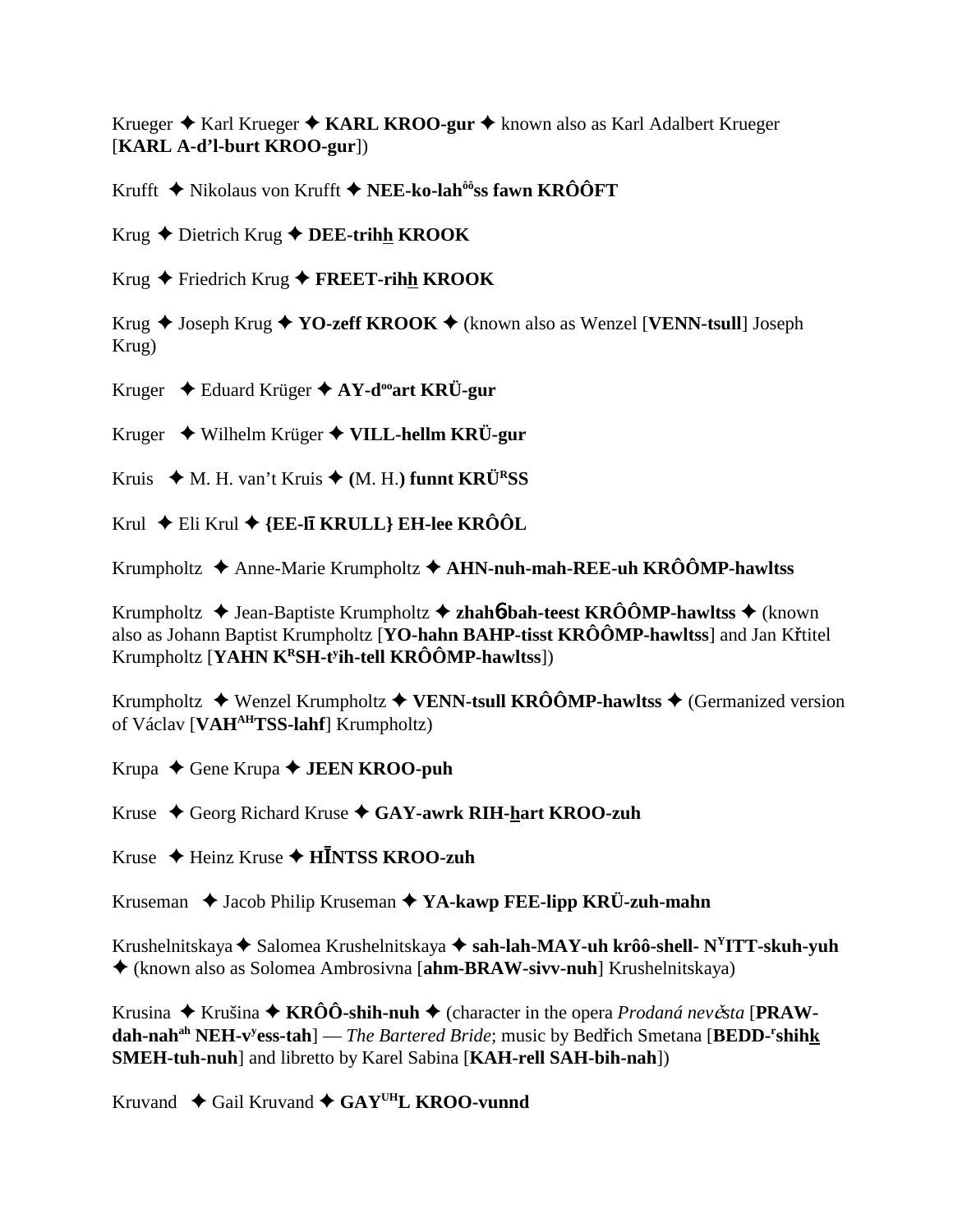Kruyf  $\blacklozenge$  Ton de Kruyf  $\blacklozenge$  TAWN duh KRÜ<sup>R</sup>F

Krygell Johan Adam Krygell **yo-HANN A-dumm KRÜ-gull**

Kryl ◆ KRILL ◆ (composition by Robert Erickson [RAH-burt EH-rick-sunn])

Krylov Pavel Krylov **PAH-vell krih-LAWF**

Krysolov  $\triangle$  krih-sah-LAWF  $\triangle$  (The Pied Piper)  $\triangle$  (poem by Valeri Bryusov [vah-LAY-ree **br'YOO-suff**] set to music by Serge Rachmaninoff [**sehr-GAY rahk-MAH-ny ih-nuff**])

Kryzhanovsky Ivan Kryzhanovsky **ee-VAHN krih-zhah-NAWF-skee**

Kto mozhet sravnitsa s matildaj majej  $\triangle$  Kto mozhet sravnitsa s Matil'daj majej  $\triangle$  k'TAW **MAW-zhett srahv-N<sup>Y</sup>ITT-suh s'mah-T<sup>Y</sup>ILL-day mah-YAY**  $\blacklozenge$  **(Who Can Compare with My** Mathilda) **♦** (aria from the opera *Iolanthe* [<sup>ih</sup>**ah-LAHN-teh**]; music by Peter Ilyich Tchaikovsky [**p'YAW-t'r ill-YEECH {chahih-KAWF-skee} chay-KAWF-skee**] and libretto by Modest Tchaikovsky [**mah-D<sup>Y</sup>ESST** {chah<sup>ih</sup>-KAWF-skee} chay-KAWF-skee])  $\blacklozenge$  (other spellings of the opera are Iolanta [**ihah-LAHN-tuh**] and Jolanthe [**yah-LAHN-teh**])

Kubalek Antonín Kubalek **AHN-taw-ny eeeen KÔÔ-buh-leck**

Kubelik Jan Kubelík **YAHN KÔÔ-beh-leeeek**

Kubelik ◆ Rafael Kubelík ◆ RAH-fah-ell KÔÔ-beh-lee<sup>ee</sup>k ◆ (known also as Jeroným [YEHraw-nee<sup>ee</sup>m] Rafael Kubelík)

Kubera Joseph Kubera **JO-zuff kôô-BEH-ruh**

Kubiak Teresa Kubiak **teh-REH-sah KÔÔ-beeahk**

Kubik  $\blacklozenge$  Gail Kubik  $\blacklozenge$  GAY<sup>UH</sup>L KÔÔ-bick  $\blacklozenge$  (known also as Gail Thompson [TAHMP-s'n] Kubik)

Kubin ◆ Rudolf Kubín ◆ RÔÔ-dawlf KÔÔ-bee<sup>ee</sup>n

Kubis  $\rightarrow$  Tom Kubis  $\rightarrow$  **TAHM KÔÔ-biss** 

Kubla khan  $\blacklozenge$  The Pleasure-dome of Kubla Khan  $\blacklozenge$  (The Pleasure-Dome of) KOO-blah **KAHN ♦ (composition by Charles Tomlinson Griffes [CHAH-rullz TAHM-l'n-s'n GRIFFfuss**])

Kucera **→** Václav Kučera → VAH<sup>AH</sup>TSS-lahf KÔÔ-cheh-rah

Kuchar ◆ Jan Křtitel Kuchař ◆ YAHN K<sup>R</sup>SH-t<sup>y</sup>ih-tell KÔÔ-<u>k</u>ah<sup>r</sup>sh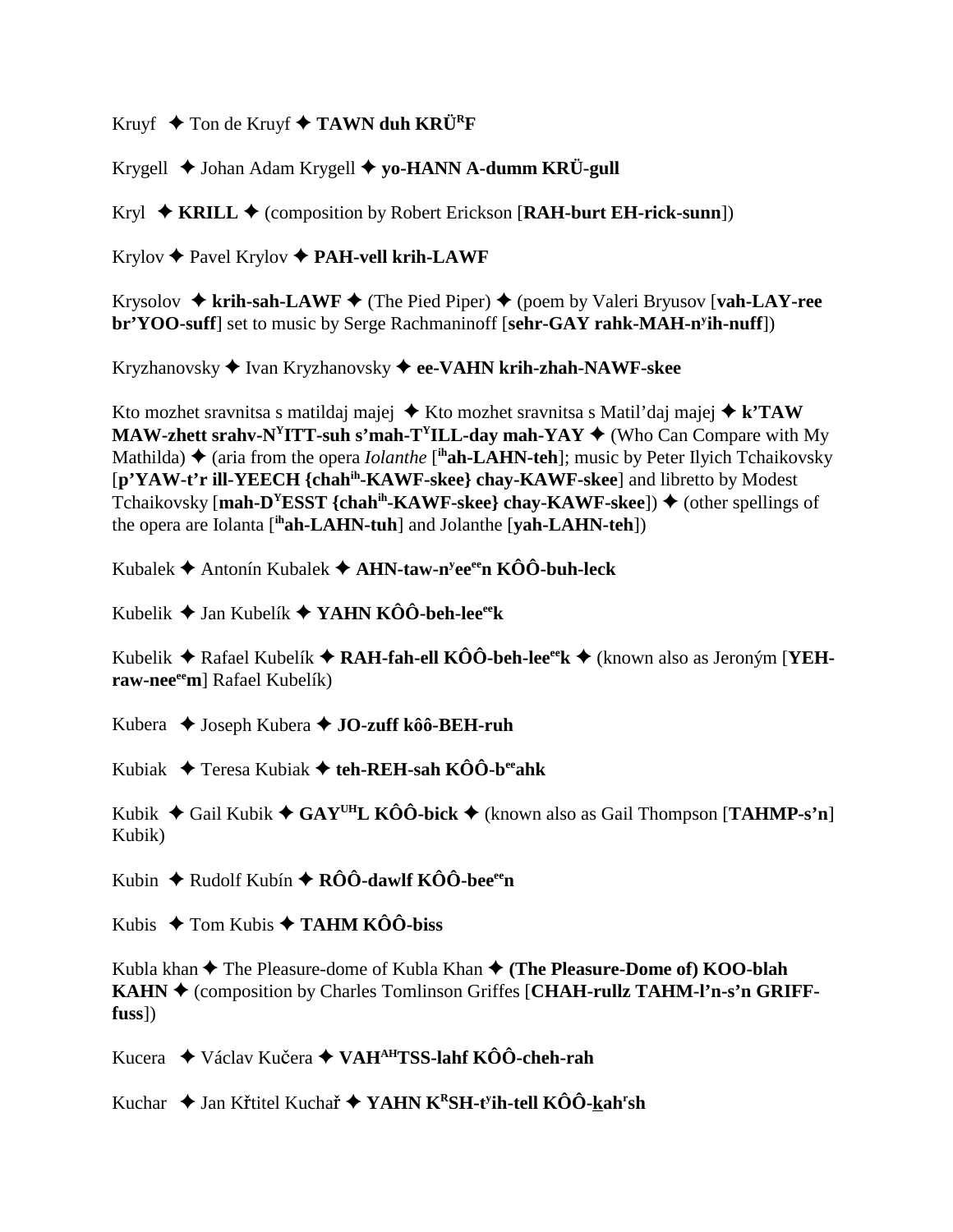Kucharz  $\triangle$  Johann Baptist Kucharz  $\triangle$  YO-hahn BAHP-tisst KÔÔ-kartss  $\triangle$  (Germanized version of the Czech name Jan Křtitel Kuchař [YAHN  $K^RSH$ -t<sup>y</sup>ih-tell  $K\hat{O}\hat{O}$ -kah<sup>r</sup>sh])

Kucken ◆ Friedrich Wilhelm Kücken ◆ FREET-rihh VILL-hellm KÜ-kunn

Kuckertz ♦ Josef Kuckertz ♦ YOH<sup>OH</sup>-zeff KÔÔ-kertss

Kuczinski ◆ Paul Kuczinski ◆ PAH<sup>ÔÔ</sup>L kôô-CHINN-skee

Kuda kuda kuda wy udalilish ◆ Kuda, kuda, kuda, wy udalilish ◆ koo-DAH, koo-DAH, koo-**DAH, wü ôô-dah-L<sup>Y</sup>IH-l<sup>y</sup>ihsh**  $\blacklozenge$  (aria from the opera *Yevgeny Onegin* [vevv-GAY-nee ah-N<sup>Y</sup>AY-ghinn]; music by Peter Ilyich Tchaikovsky [p'YAW-t'r ill-YEECH {chah<sup>ih</sup>-KAWFskee} chay-KAWF-skee]; libretto by Konstantin Shilovsky [kahn-stahn-T<sup>Y</sup>EEN shih-LAWFskee] and P. I. Tchaikovsky after Alexander Sergeyevich Pushkin [uh-l'ick-SAHN-d'r sehr-**GAY-yeh-vihch POOSH-kinn])** 

Kudelski  $\triangle$  Karl Matthias Kudelski  $\triangle$  KARL maht-TEE-ahss koo-DELL-skee

Kuen  $\triangle$  Paul Kuen  $\triangle$  PAWL k'YOO-unn

Kuerti ◆ Anton Kuerti ◆ ANN-tunn k<sup>ôô</sup>EHR-tee ◆ (known also as Anton Emil Kuerti [AHN- $\mathbf{toh}^{\text{oh}}$ n AY-meel KÜR-tee])

Kuether  $\triangle$  John Kuether  $\triangle$  JAHN k'YOO-thur

Kuettenbaum  $\triangle$  Annette Kuettenbaum  $\triangle$  ahn-NETT-tuh KÜT-tunn-pah<sup> $\hat{\theta}$ êm</sup>

Kufferath  $\blacklozenge$  Hubert Ferdinand Kufferath  $\blacklozenge$  HOO-bert FEHR-tee-nahnt KÔÔF-fuh-raht

Kufferath ◆ Johann Hermann Kufferath ◆ YO-hahn HEHR-mahn KÔÔF-fuh-raht

Kufferath  $\triangle$  Louis Kufferath  $\triangle$  LOO<sup>EE</sup> KÔÔF-fuh-raht

Kufferath  $\triangle$  Maurice Kufferath  $\triangle$  maw-reess KÜF-'raht

Kuffner ◆ Joseph Küffner ◆ YO-zeff KÜF-nur

Kugler ◆ Franz Kugler ◆ FRAHNTSS KÔÔG-lur

Kuh  $\div$  Emil Kuh  $\div$  AY-meel KOO

Kuhac  $\triangle$  Franjo Zaver Kuhač  $\triangle$  FRAHN-yaw ZAH-vehr KOO-hahch  $\triangle$  (known also as Franz Xaver Kuhač [FRAHNTSS KSAH-vur KOO-hahch])

Kuhac ◆ Franz Xaver Kuhač ◆ FRAHNTSS KSAH-vur KOO-hahch ◆ (known also as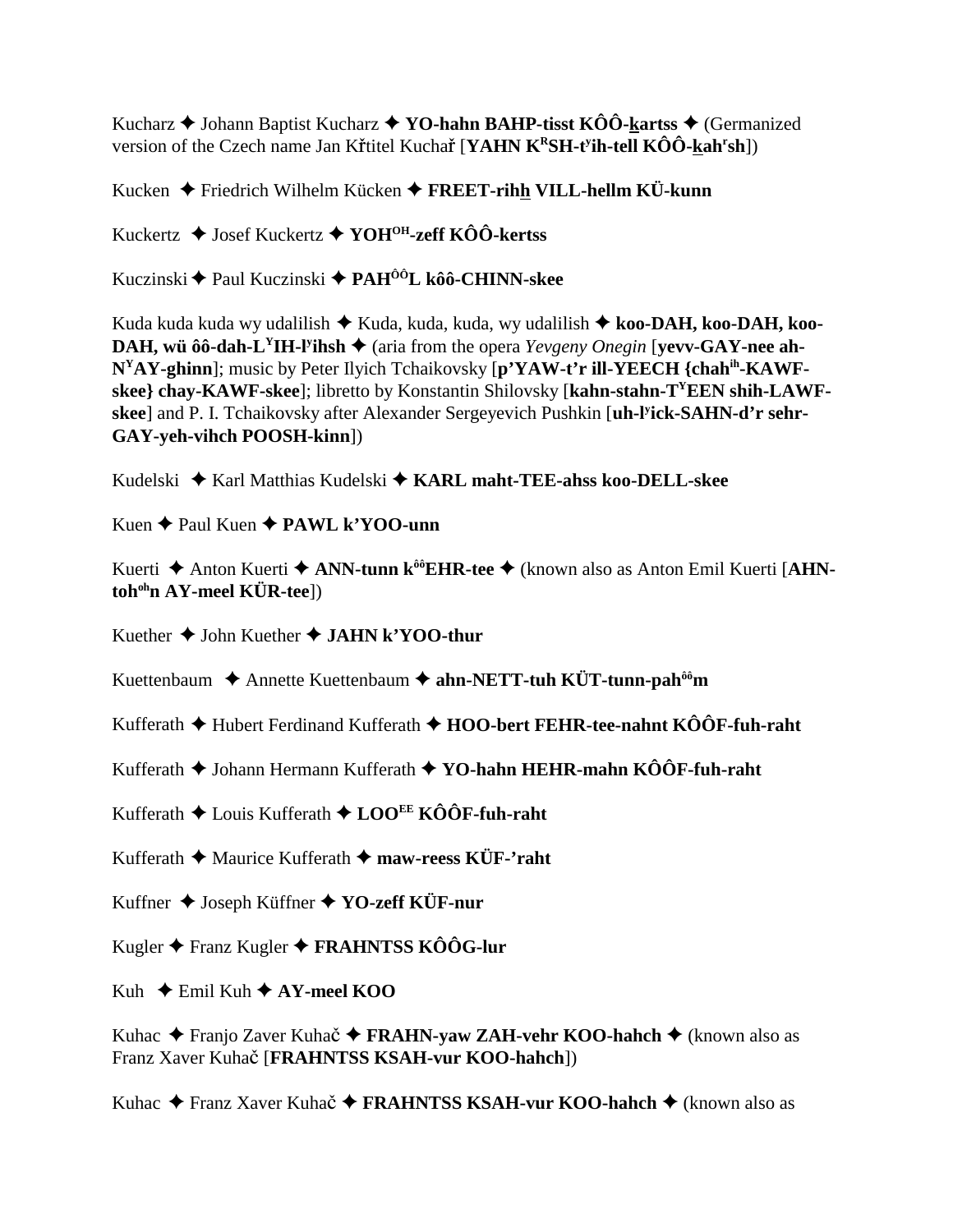Franjo Zaver Kuhač [**FRAHN-yaw ZAH-vehr KOO-hahch**])

Kuhe  $\blacklozenge$  Wilhelm Kuhe  $\blacklozenge$  VILL-hellm KÔÔ-uh

Kuhlau ◆ Friedrich Kuhlau ◆ FREET-rihh KOO-lah<sup>ôô</sup> ◆ (known also as Daniel Friedrich Rudolph Kuhlau [**DAH-nihayl FREET-rihh ROO-dawlf KOO-lahôô**])

Kuhler wald  $\triangle$  O kühler Wald  $\triangle$  O KÜ-lur VAHLT  $\triangle$  (O Cool Forest)  $\triangle$  (poem by Clemens Brentano [KLAY-mennss brenn-TAH<sup>AH</sup>-no] set to music by Johannes Brahms [yo-HAHN**nuss {BRAHMZ} BRAHAHMSS**])

- Kuhlmann ◆ Kathleen Kuhlmann ◆ kath-LEEN KOOL-munn
- Kuhlmann ◆ Rosemary Kuhlmann ◆ ROHZ-meh-ree KOOL-munn
- Kuhmstedt Friedrich Karl Kühmstedt **FREET-rihh KARL KÜM-shtett**
- Kuhn **→** Gustav Kuhn **→ GÔÔ-stahf KOON**
- Kuhn  **★** Michael Kühn **★ MIH-hah-ell KÜN**
- Kuhn  $\rightarrow$  Paul Kuhn  $\rightarrow$  **PAWL k'YOON**
- Kuhn childrens chorus **→** Kühn Children's Chorus **→ KÜN (Children's Chorus)**
- Kuhnau ◆ Johann Christoph Kühnau ◆ YO-hahn KRIH-stawf KÜ-nah<sup>ôô</sup>
- Kuhnau ◆ Johann Kuhnau ◆ YO-hahn KOO-nah<sup>ôô</sup>
- Kuhner **→** Basil Kühner **→ BAH-zill KÜ-nur**
- Kuhner  $\triangle$  Konrad Kühner  $\triangle$  KAWN-raht KÜ-nur
- Kuhse Hanne-Lore Kuhse **HAHN-nuh-LO-ruh KOO-zuh**
- Kuijken Barthold Kuijken **BAR-tawlt KÜ-kunn**
- Kuijken  $\triangle$  Sigiswald Kuijken  $\triangle$  **SEE-ghiss-wahlt KÜ-kunn**
- Kuijken Wieland Kuijken **WEE-lahnt KÜ-kunn**
- Kuivila ◆ Ron Kuivila ◆ RAHN k<sup>ôô</sup>ih-VEE-lah
- Kujala Walfrid Kujala **WAHL-frudd kôô-JAH-luh**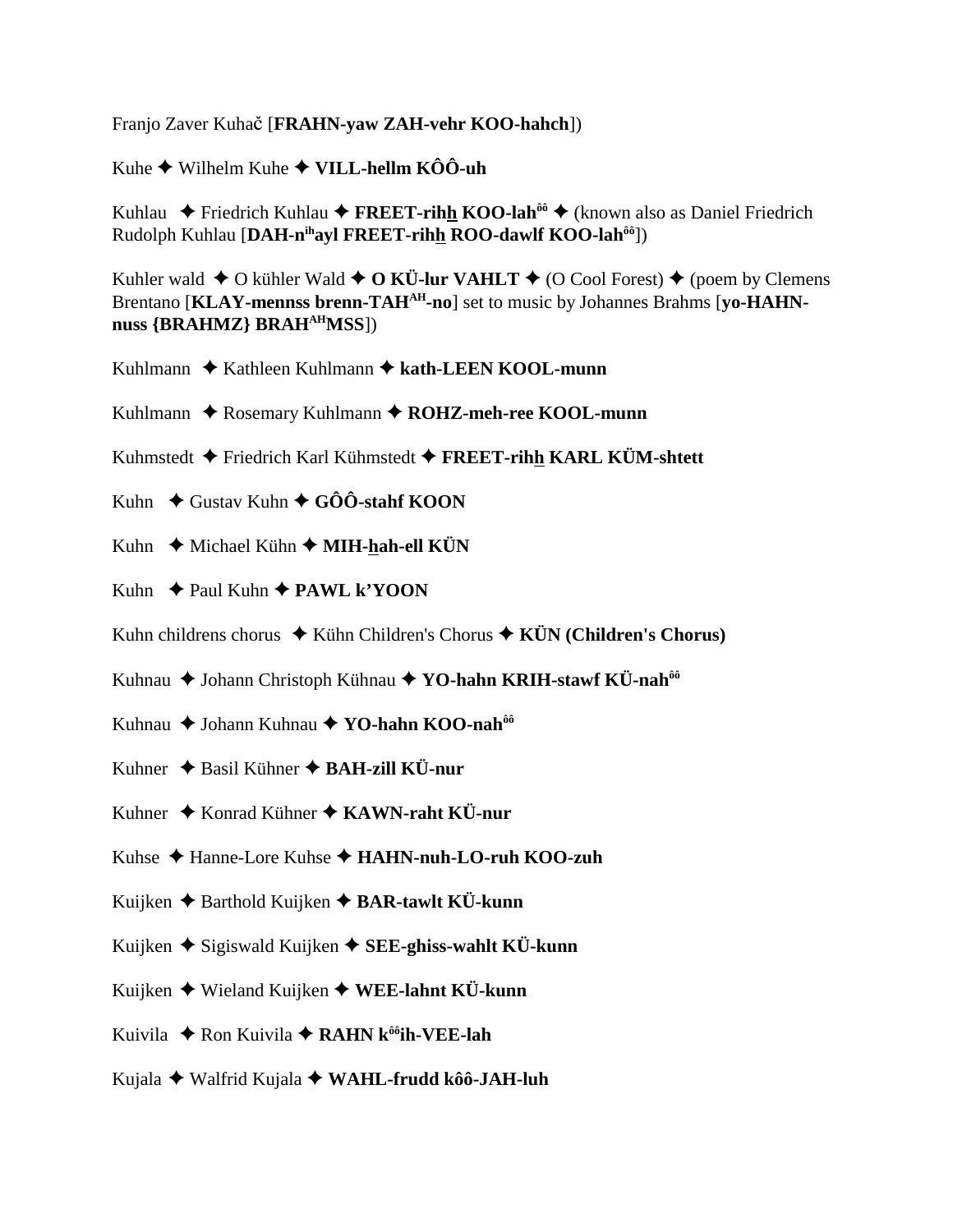Kukolnik ◆ Nestor Vasil'yevich Kuko'lnik ◆ N<sup>Y</sup>ESS-tur vah-SEEL-yeh-vihch KOO-kull**ny ick**

Kukulka  $\blacklozenge$  Kukułka  $\blacklozenge$  kôô-KÔÔ<sup>w</sup>'-kah  $\blacklozenge$  (Cuckoo)  $\blacklozenge$  (poem by Jan Czeczot [**YAHN CHEH-chawt** set to music by Stanisław Moniuszko [stah-N<sup>Y</sup>EESS-wahf mah-n<sup>ee</sup>ÔÔSH**kaw**])

Kulbach Lisle Kulbach **L UHL KOOL-bahk**

- Kulenkampff Georg Kulenkampff **GAY-awrk KOO-lunn-kahmpf**
- Kulenkampff ♦ Gustav Kulenkampff ♦ GÔÔ-stahf KOO-lunn-kahmpf

Kulesha Gary Kulesha **GA-ree koo-LEH-shuh**

- Kulikov Pavel Kulikov **PAH-vell kôô-ly ih-KAWF**
- Kulka János Kulka **YAHAH-nawsh KÔÔL-kah**
- Kullak Adolf Kullak **AHAH-dawlf KÔÔL-lahk**
- Kullak Franz Kullak **FRAHNTSS KÔÔL-lahk**
- Kullak Theodor Kullak **TAY-o-dohohr KÔÔL-lahk**
- Kullman Charles Kullman **CHAH-rullz KÔÔL-munn**
- Kulm ◆ Walter Müller von Kulm ◆ VAHL-tur MÜL-lur fawn KÔÔLM
- Kumer Zmaga Kumer **ZMAH-gah KOO-mehr**
- Kummer Friedrich August Kummer **FREET-rihh AHÔÔ-gôôst KÔÔM-mur**
- Kummer Kaspar Kummer **KAHSS-par KÔÔM-mur**
- Kummerle Salomon Kümmerle **ZAHAH-lo-mawn KÜM-mur-luh**
- Kun woo Paik, Kun-Woo **PECK, KÔÔN-OO**
- Kunad ◆ Rainer Kunad ◆ RAH<sup>IH</sup>-nur KOO-naht
- Kunc **→** Božidar Kunc → {**BO-zih-dar KÔÔNTSS**} **BAW-zhih-dar KOONTSS**
- Kunc **→** Jan Kunc ◆ **YAHN KÔÔNTSS**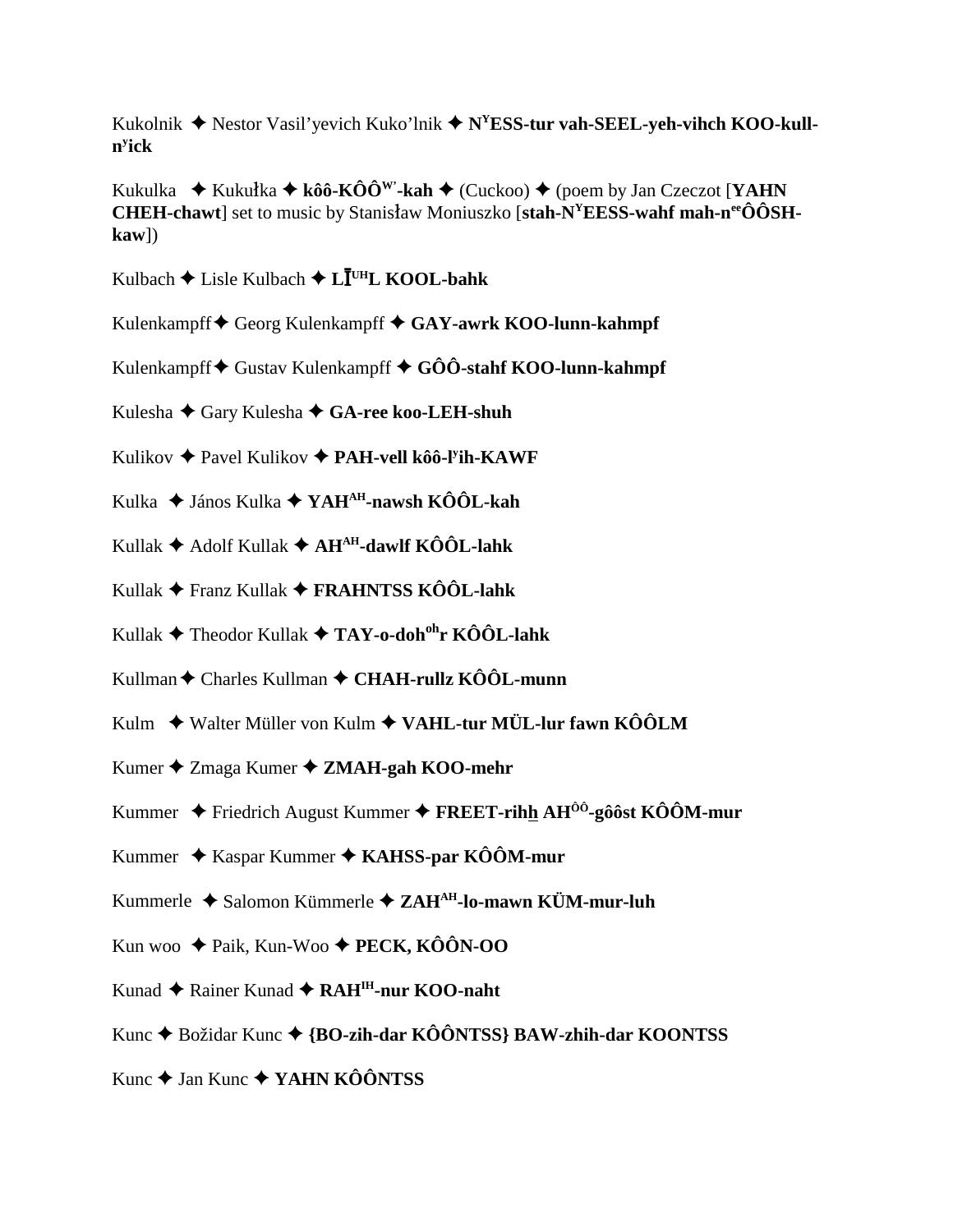Kundera  $\triangleq$  Ludvík Kundera  $\triangleq$  LÔÔD-vee<sup>ee</sup>k KÔÔN-deh-rah

Kundry  $\triangle$  KÔÔN-dree  $\triangle$  (character in the opera *Parsifal* [PAR-zih-fahl], music and libretto by Richard Wagner [RIH-hart VAHG-nur])

Kuninc rudolf der unverzagte  $\triangle$  Der kuninc Rudolf/Der Unverzagte  $\triangle$  dayr KOO-nihngk ROO-dawlf/dayr ÔÔN-fer-tsahk-tuh (King Rudolf the Fearless)

Kuninska opacka ◆ Maria Kunińska-Opacka ◆ MAH-r<sup>ee</sup>ah kôô-N<sup>Y</sup>EE6-skah-o-PAHTSS-kah

Kunits ◆ Luigi von Kunits ◆ {I<sup>oo</sup>EE-jee vahn k'YOO-nittz} l<sup>oo</sup>EE-jee fawn KOO-nittss

Kunkel  $\triangle$  Charles Kunkel  $\triangle$  CHAH-rullz KUHNG-k'l

Kunkel ◆ Franz Joseph Kunkel ◆ FRAHNTSS YO-zeff KÔÔNG-kull

Kunkel  $\triangle$  Jacob Kunkel  $\triangle$  JAY-kubb KUHNG-k'l

Kunneke  $\triangleleft$  Eduard Künneke  $\triangleleft$  AY-d<sup>oo</sup>art KÜN-nuh-kuh

Kunsemuller  $\blacklozenge$  Ernst Kunsemüller  $\blacklozenge$  EHRNST KÔÔN-suh-mül-lur

Kunst  $\triangle$  Jaap Kunst  $\triangle$  YAH<sup>AH</sup>P KÜNST  $\triangle$  (known also as Jaap Jakob [YAH<sup>AH</sup>-kawp] Kunst)

Kunst  $\triangle$  Jos Kunst  $\triangle$  YAWSS KÜNST

Kunst der fuge  $\triangle$  Die Kunst der Fuge  $\triangle$  dee KÔÔNST dayr FOO-guh  $\triangle$  (The Art of the Fugue)  $\blacklozenge$  (composition by Johann Sebastian Bach [YO-hahn {suh-BASS-t<sup>ih</sup>unn BAHK} zay-**BAH-st<sup>ih</sup>ahn BAHK]** 

Kuntze  $\triangle$  Karl Kuntze  $\triangle$  KARL KÔÔNT-tsuh

Kuntzsch  $\triangle$  Matthias Kuntzsch  $\triangle$  maht-TEE-ahss KÔÔNTSH

Kunwald  $\triangleq$  Ernst Kunwald  $\triangleq$  EHRNST KÔÔN-vahlt

Kunz ♦ Alfred Kunz ♦  $A^L$ -frudd KOONZ ♦ (known also as Alfred Leopold [LEE-uh-pohld] Kunz)

Kunz ♦ Annemarie Fischer-Kunz ♦ AH-nuh-mah-ree-uh FIH-shur-KÔÔNTSS

Kunz ← Erich Kunz ← AY-rihh KÔÔNTSS

Kunz ♦ Ernst Kunz ♦ EHRNST KÔÔNTSS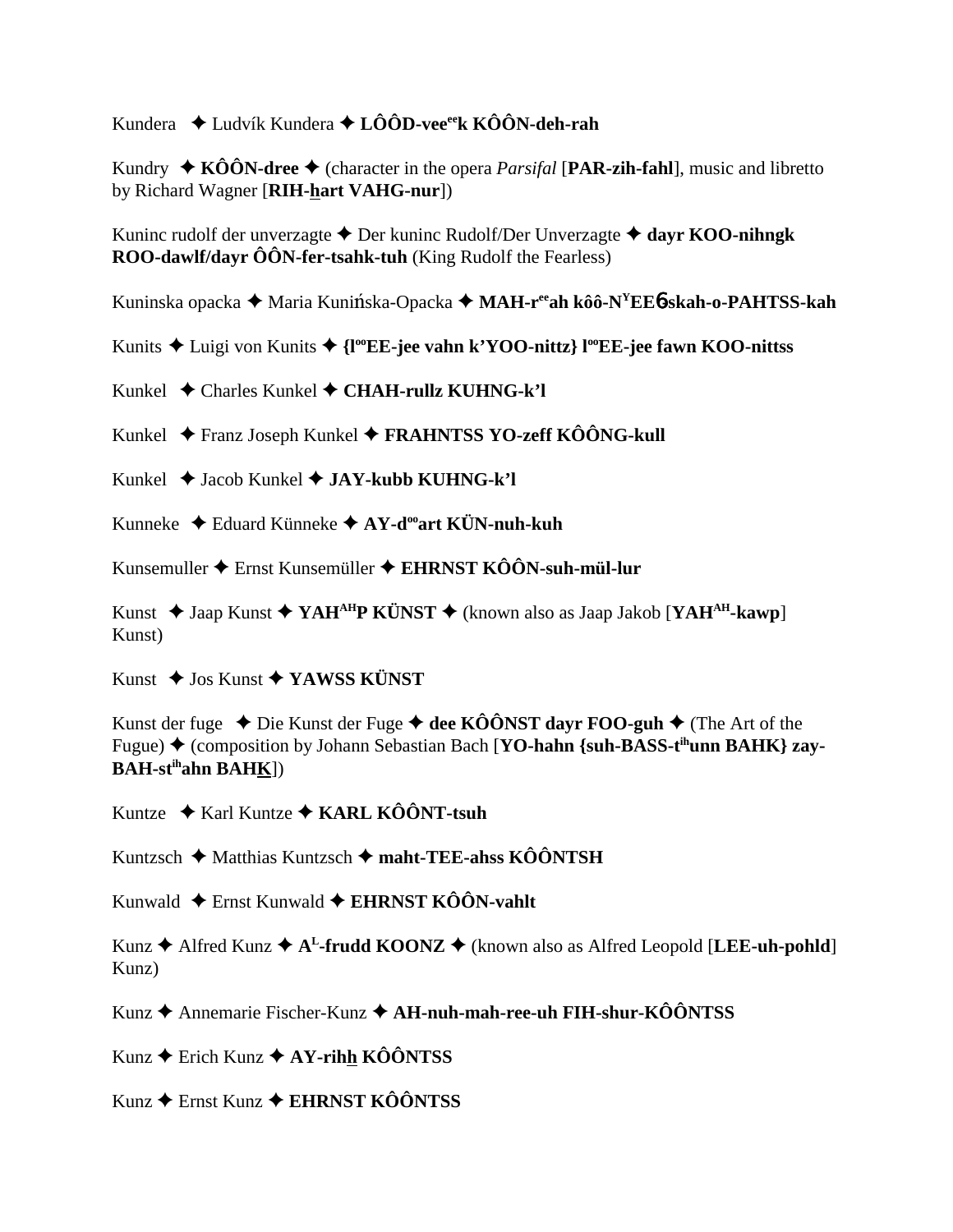Kunzel  $\triangle$  Erich Kunzel  $\triangle$  EH-rick KUNN-z'l

Kunzen ◆ Adolph Carl Kunzen ◆ AH-dawlf KARL KÔÔN-tsunn

Kunzen  $\triangle$  Friedrich Ludwig Aemilius Kunzen  $\triangle$  FREET-rihh LOOT-vihh ah<sup>ay</sup>-MEE-l<sup>ih</sup>ôôss  $K\hat{O}\hat{O}N$ -tsunn

Kunzen  $\triangle$  Johann Paul Kunzen  $\triangle$  YO-hahn PAH<sup>ôô</sup>L KÔÔN-tsunn

Kunzen  $\triangle$  Louise Friederica Ulrica Kunzen  $\triangle$  loo-EE-zuh free-duh-REE-kah ÔÔL-rih-kah  $K\hat{O}\hat{O}N$ -tsunn

Kuosmanen  $\triangleq$  Kari Kuosmanen  $\triangleq$  KAH-rih k<sup> $\hat{\theta}$ 8 (AWSS-mah-nenn</sup>

Kupferberg  $\blacklozenge$  Herbert Kupferberg  $\blacklozenge$  HUR-burt KUPP-fur-burg

Kupferman  $\blacklozenge$  Meyer Kupferman  $\blacklozenge$  MI-yur KUPP-fur-munn

Kupkovic ♦ Ladislav Kupkovič ♦ LAH-d<sup>y</sup>iss-lahf KÔÔP-kaw-vihsh

Kuppelwieser ♦ Robert Kuppelwieser ♦ ROH<sup>OH</sup>-behrt KÔÔP-puhl-vee-zur

Kupper  $\triangle$  Annelies Kupper  $\triangle$  AHN-nuh-leess KÔÔP-pur  $\triangle$  (known also as Annelies Gabriele Kupper [AHN-nuh-leess gahp- $r^{ee}AY$ -luh KÔÔP-pur])

Kurath  $\div$  Gertrude Prokosch Kurath  $\div$  GUR-trood PRO-kahsh KÔÔ-ruth  $\div$  (known also as Gertrude Prokosch Tula [TOO-luh] Kurath)

Kuri aldana ◆ Mario Kuri-Aldana ◆ MAH-r<sup>ee</sup>o KOO-ree-ahl-DAH-nah

Kurka  $\triangle$  Robert Kurka  $\triangle$  RAH-burt KÔÔR-kah  $\triangle$  (known also as Frank [FRANGK] Kurka)

Kurotschkin  $\triangle$  KOO-ruhch-kinn

Kurpinski ♦ Karol Kurpiński ♦ KAH-rawl kôôr-PEE6-skee ♦ (known also as Karol Kazimierz  $[kah-ZEE-m<sup>ee</sup>ehrz] Kurpiński)$ 

Kursteiner ♦ Jean Paul Kürsteiner ♦ JEEN PAWL kôôr-STI-nur

Kurt  $\triangle$  Melanie Kurt  $\triangle$  MAY-lah-nee KÔÔRT

Kurtag  $\rightarrow$  György Kurtág  $\rightarrow$  JÖRJ kôôr-TAH<sup>AH</sup>G

Kurth  $\div$  Ernst Kurth  $\div$  EHRNST KÔÔRT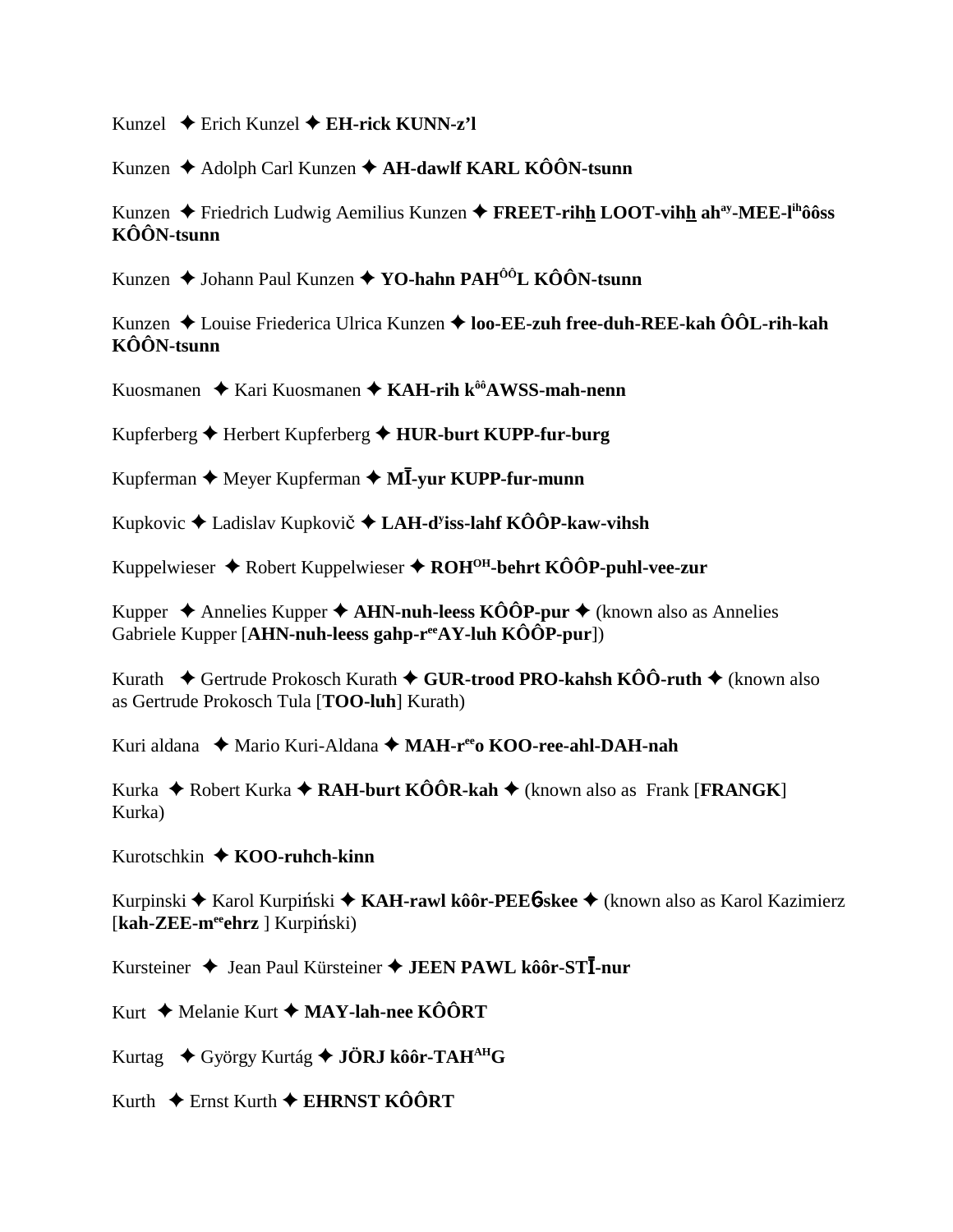Kurty ← Hella Kurty ← HELL-lah KÔÔR-tee

Kurtz ◆ Efrem Kurtz ◆ {EH-frumm KURTZ} veh-FRAYM KÔÔRTZ

Kurz ◆ Selma Kurz ◆ ZELL-mah KÔÔRTSS

Kurz ◆ Siegfried Kurz ◆ ZEEK-freet KÔÔRTSS

Kurzinger  $\triangleleft$  Ignaz Franz Xaver Kürzinger  $\triangleleft$  IGG-nahtss FRAHNTSS KSAH-vur KÜRtsihng-ur

Kusche  $\triangle$  Benno Kusche  $\triangle$  BENN-no KÔÔ-shuh

Kusevitsky  $\blacklozenge$  Moshe Kusevitsky  $\blacklozenge$  MAW-sheh kôô-seh-VITT-skih

Kusse ◆ Der Küsse ◆ dayr KÜSS-suh ◆ (The Kiss) ◆ (poem by Christian Felix Weisse **[KRIH-st<sup>ih</sup>ahn FAY-lickss VISS-suh**] set to music by Ludwig van Beethoven [LOOT-vihh funn  $BAY^{AY}$ -toh-funn])

Kusser  $\blacklozenge$  Johann Sigismund Kusser  $\blacklozenge$  YO-hahn ZEE-ghiss-môônt KÔÔSS-sur  $\blacklozenge$  (known also as Johann Sigismund Cousser  $[K\hat{O}\hat{O}SS\text{-}sur]$ 

Kussevitsky  $\triangle$  Serge Kussevitsky  $\triangle$  SEHRJ kooss-suh-VITTSS-kee  $\triangle$  (known also as Serge Alexandrovich Kussevitsky [sehr-GAY uh-Fick-SAHN-druh-vihch kooss-suh-VITTSS-kee])  $\blacklozenge$  (the last name is also transliterated as Koussevitzky)

Kuster  $\triangle$  Hermann Küster  $\triangle$  HEHR-mahn KÜ-stur

Kutavicius → Bronislovas Kutavičius → braw-nih-SLO-vahss kôô-TAH-vih-ch<sup>ih</sup>ôôss

Kutev ← Filip Kutev ← FEE-leep KOO-teff

Kuula ◆ Toivo Kuula ◆ TAW<sup>IH</sup>-vaw KOO-lah ◆ (known also as Toivo Timoteus [TIHmaw-teh-ôôssl Kuula)

Kuusisto  $\bigstar$  Ilkka Taneli Kuusisto  $\bigstar$  ILK-kah TAH-neh-lih KOO-siss-taw

Kuusisto ◆ Taneli Kuusisto ◆ TAH-neh-lih KOO-siss-taw

Kuyper  $\triangle$  Elisabeth Kuyper  $\triangle$  eh-LIH-zah-bett KÜ-pur

Kuzdo ◆ Victor Küzdö ◆ {VICK-tur KUZZ-doh} VICK-tohr KÜZ-dö

Kuznetsova → Maria Kuznetsova → mah-REE-uh kôôz-n<sup>y</sup>ett-SAW-vuh → (known also as Maria Nikolaievna [n<sup>y</sup>ee-kah-LAH<sup>IH</sup>-evv-nuh] Kuznetsova)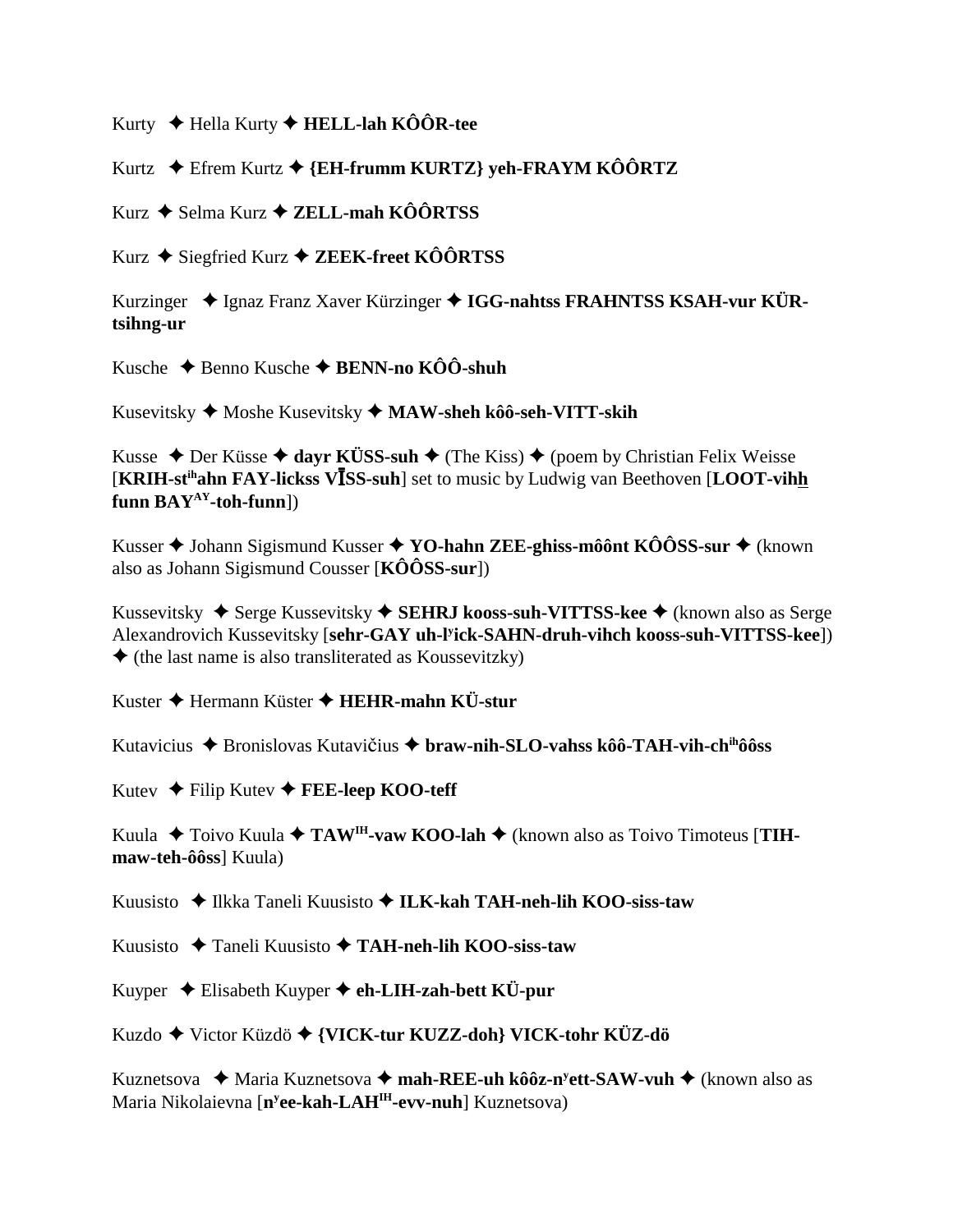Kuznetzov ♦ Konstantin Kuznetzov ♦ kahn-stahn-T<sup>Y</sup>EEN kôôz-n<sup>y</sup>ett-ZAWF ♦ (known also as Konstantin Alexeievich [ah-l<sup>y</sup>ick-SAY<sup>EE</sup>-eh-vihch] Kuznetzov)

Kvam  $\triangle$  Oddvar Kvam  $\triangle$  AWD-var KVAHM  $\triangle$  (known also as Oddvar Schirmer [SHIHRmer] Kvam)

Kvandal  $\blacklozenge$  Johan Kvandal  $\blacklozenge$  YOO-ahn KVAHN-dahl  $\blacklozenge$  (known also as David Johansen [DAH-vidd yoo-HAHN-s'n])

Kvapil ◆ Jaroslav Kvapil ◆ YAH-raw-slahf k'VAH-pill

Kvernadze  $\triangle$  Bidzina Kvernadze  $\triangle$  bidd-ZEE-nuh k'vur-NAHD-zuh

Kvitka ◆ Klyment Kvitka ◆ klee-MENNT k'VEET-kuh

Kwalwasser  $\triangleq$  Helen Kwalwasser  $\triangleq$  HEH-lunn KWAHL-wahss-sur

Kwalwasser  $\triangleleft$  Jacob Kwalwasser  $\triangleleft$  JAY-kubb KWAHL-wahss-sur

Kwando moshe  $\triangle$  Kwando Moshe  $\triangle$  KWAHN-doh MO-shay  $\triangle$  (a medieval religious song of the Jews who were expelled from Spain in 1492 and who settled in Bulgaria)

Kwartet i chor kobiet  $\triangleq$  Kwartet i chór kobiet  $\triangleq$  KVAR-tett ee HÔÔR KAH-b<sup>ee</sup>ett  $\triangleq$  (quartet and women's choir from the opera *Straszny Dwór* [**STRAHSH-nih d'VÔÔR**] — The Haunted *Manor*; music by Stanisław Moniuszko [stah- $N^{\gamma}$ EESS-wahf mah-n<sup>ee</sup>ÔÔSH-kaw] and libretto by Jan Checiński [YAHN heh**6-TSEE6-skee**])

Kwast  $\triangle$  James Kwast  $\triangle$  JAYMZ k'VAHSST

Kwei ◆ Sze, Yi-Kwei ◆ SEE<sup>EE</sup>, YEE<sup>EE</sup>-KWAY ◆ (known also as Yi-Kwei Sze)

Kwella  $\triangle$  Patrizia Kwella  $\triangle$  puh-TRIH-z<sup>ih</sup>uh KWELL-luh

Kwiatek  $\triangleq$  kv<sup>ee</sup>AH-teck  $\triangleq$  (Little Flower)  $\triangleq$  (poem by Antoni Kolankowski [ahn-TOH-nee kaw-lahn-KAWF-skee] set to music by Stanisław Moniuszko [stah-N<sup>Y</sup>EESS-wahf mah $n^{ee}\hat{O} \hat{O} S H$ -kaw])

Kwiatkowski ◆ Ryszard Kwiatkowski ◆ RIH-shart k'vee-aht-KAWF-skee

Kyder  $\triangle$  Sarah Meneely-Kyder  $\triangle$  SEH-ruh muh-NEE-lee KI-dur

Kyllonen  $\triangle$  Timo-Juhani Kyllönen  $\triangle$  TIH-maw-YÔÔ-hah-nih KÜL-lö-nenn

Kyoto  $\star$  K'YO-toh  $\star$  (character in the opera *Iris* [{**I-russ**} **EE-reess**]; music by Pietro Mascagni [per<sub>AY</sub>-tro mah-SKAH-n'yee] and libretto by Luigi Illica [l<sup>oo</sup>EE-jee eel-LEE-kah])